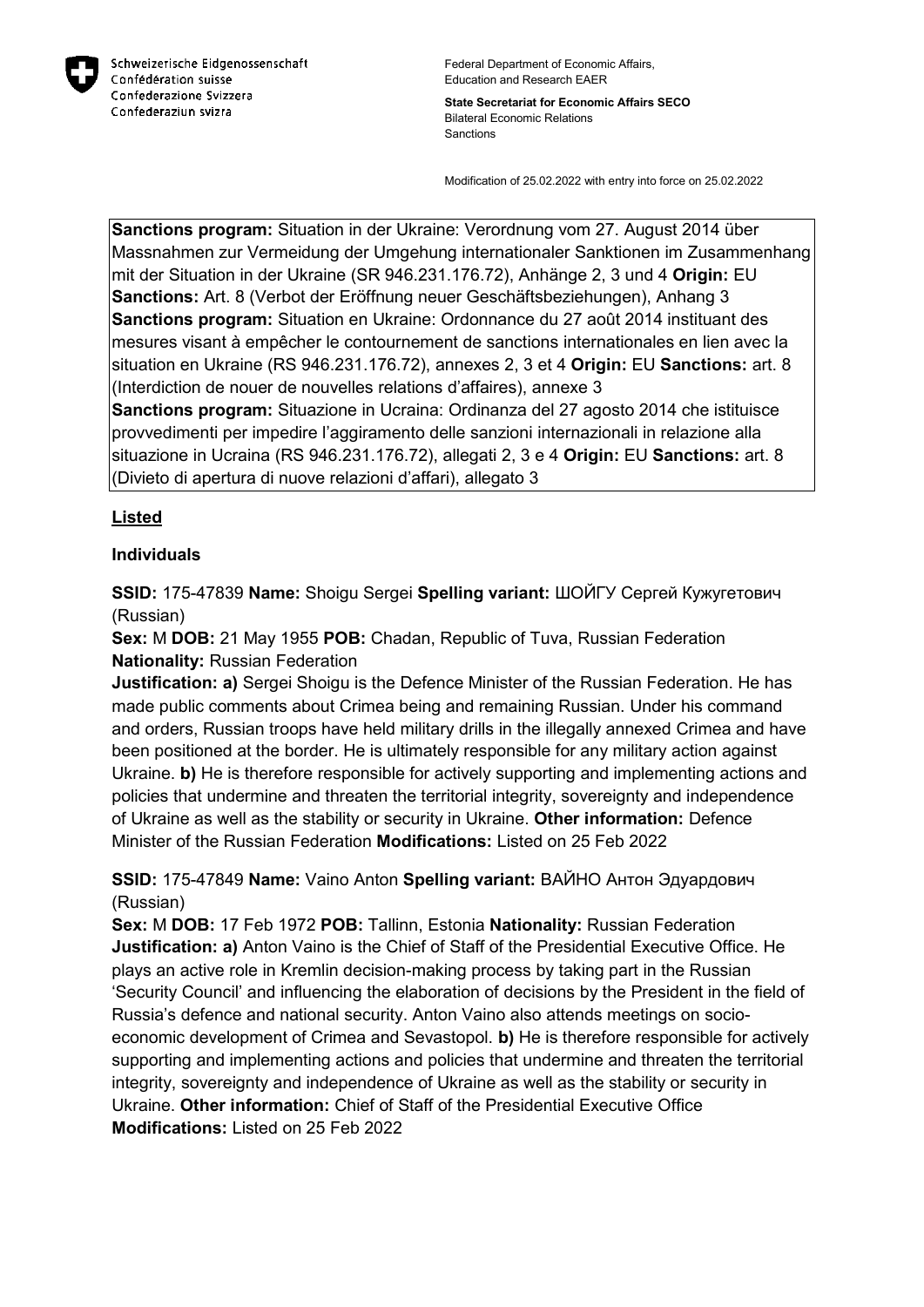**SSID:** 175-47859 **Name:** Khusnullin Marat **Spelling variant:** ХУСНУЛЛИН Марат Шакирзянович (Russian)

**Sex:** M **DOB:** 9 Aug 1966 **POB:** Kazan, Republic of Tatarstan, Russian Federation **Nationality:** Russian Federation

**Justification: a)** Marat Khusnullin is the Deputy Prime Minister of Russia for Construction and Regional Development. In this capacity, he is responsible for Russian governmental policies about occupied Crimea, including providing water to Crimea and Sevastopol. **b)** He is therefore responsible for actions and policies which undermine or threaten the territorial integrity, sovereignty and independence of Ukraine, or stability or security in Ukraine. **Other information:** Function: Deputy Prime Minister of Russia for Construction and Regional Development **Modifications:** Listed on 25 Feb 2022

**SSID:** 175-47869 **Name:** Grigorenko Dmitriy Yuryevich **Spelling variant:** ГРИГОРЕНКО Дмитрий Юрьевич (Russian)

**Sex:** M **DOB:** 14 Jul 1978 **POB:** Nizhnevartovsk, Tyumen Region, Russian Federation **Justification: a)** Dmitriy Grigorenko is Deputy Prime Minister of the Russian Federation and Chief of the Government Staff of the Russian Federation. He is also the Chairman of the Supervisory Council of the VTB Bank, a State-owned bank and associated with Maksim Reshetnikov, member of the Supervisory Council of VTB Bank. **b)** In his former capacity of Deputy Director of the Federal Tax Service of the Russian Federation, Grigorenko was responsible for setting up new local tax legislation for the territory of Crimea following its annexation in 2014. **c)** He is therefore responsible for actions and policies which undermine or threaten the territorial integrity, sovereignty and independence of Ukraine, or stability or security in Ukraine. **d)** He is also responsible for providing financial and material support, and benefitting from Russian decision-makers responsible for the annexation of Crimea or the destabilisation of Eastern Ukraine. **Other information:** Functions: Deputy Prime Minister of the Russian Federation – Chief of the Government Staff of the Russian Federation; Chairman of the Supervisory Council of the VTB Bank **Modifications:** Listed on 25 Feb 2022

**SSID:** 175-47880 **Name:** Reshetnikov Maxim Gennadyevich **Spelling variant:**  РЕШЕТНИКОВ Максим Геннадьевич (Russian)

**Sex:** M **DOB:** 11 Jul 1979 **POB:** Perm, Russian Federation **Nationality:** Russian Federation **Justification: a)** Maxim Reshetnikov is the Minister of Economic Development of the Russian Federation. He is also a Member of the Supervisory Council of the VTB Bank, a State-owned bank and associated with Dmitriy Grigorenko, member of the Supervisory Council of VTB Bank. **b)** In his capacity as Minister of Economic Development, Maxim Reshetnikov is responsible for infrastructure development programmes in Crimea and Sevastopol, most notably under the federal target programme "Social and Economic Development of the Republic of Crimea and Sebastopol until 2022" which has been extended until 2025. He has made public statements outlining the plans and priorities of the government of the Russian Federation concerning the economic development of Crimea and Sevastopol. **c)** He is therefore responsible for actions and policies which undermine or threaten the territorial integrity, sovereignty and independence of Ukraine, or stability or security in Ukraine. **d)** He is also responsible for providing financial and material support, and benefitting from Russian decision-makers responsible for the annexation of Crimea or the destabilisation of Eastern Ukraine. **Other information:** Function: Minister of Economic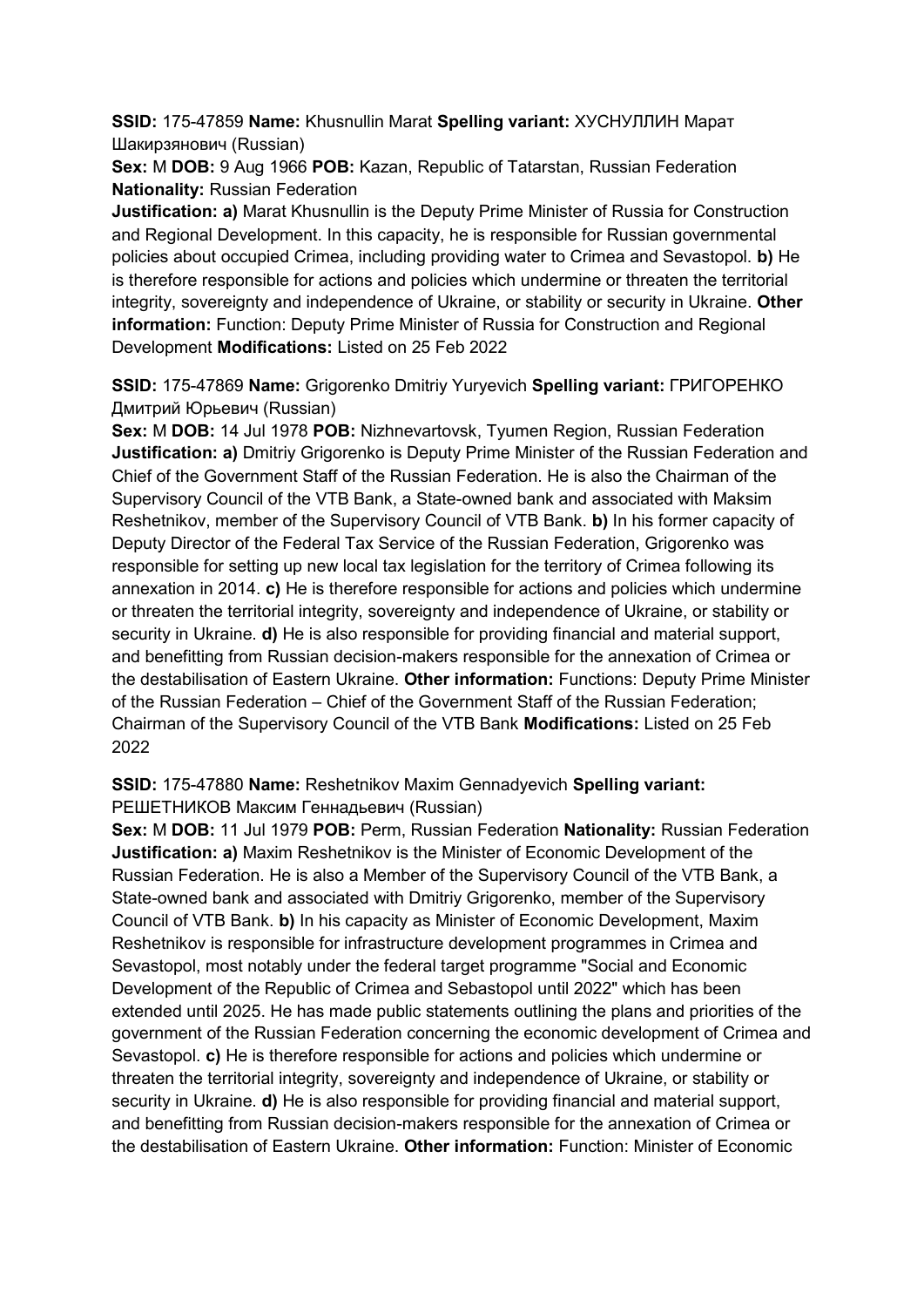Development of the Russian Federation; Member of the Supervisory Council of the VTB Bank **Modifications:** Listed on 25 Feb 2022

**SSID:** 175-47891 **Name:** Yevmenov Nikolay Anatolyevich **Spelling variant:** ЕВМЕНОВ Николай Анатольевич (Russian)

**Sex:** M **DOB:** 2 Apr 1962 **POB:** Moscow, Russian Federation **Good quality a.k.a.:**  Yevmenov Nikolai **Nationality:** Russian Federation

**Justification: a)** Nikolay Yevmenov is Commander-in-Chief of the Russian Navy. As such, he is responsible for any maritime operation of the Russian navy, including in or to Ukraine. **b)** He is therefore responsible for actively supporting and implementing actions and policies that undermine and threaten the territorial integrity, sovereignty and independence of Ukraine as well as the stability or security in Ukraine. **Other information: a)** Function: Commander in chief of the Russian Navy **b)** Rank: Admiral **Modifications:** Listed on 25 Feb 2022

**SSID:** 175-47901 **Name:** Kasatonov Vladimir Lvovich **Spelling variant:** КАСАТОНОВ Владимир Львович (Russian)

**Sex:** M **DOB:** 17 Jun 1952 **POB:** Moscow, Russian Federation

**Justification: a)** Vladimir Kasatonov is the Deputy Commander-in-Chief of the Russian Navy. As such, he is responsible for naval operations in or to Ukraine. **b)** He is therefore responsible for actively supporting and implementing actions and policies that undermine and threaten the territorial integrity, sovereignty and independence of Ukraine as well as the stability or security in Ukraine. **Modifications:** Listed on 25 Feb 2022

**SSID:** 175-47908 **Name:** Osipov Igor Vladimirovich **Spelling variant:** ОСИПОВ Игорь Владимирович (Russian)

**Sex:** M **DOB:** 6 Mar 1973 **POB:** Novo-Shunoe settlement, Fedorovsky district, Kostanay region, Kazakhstan **Nationality:** Russian Federation

**Justification: a)** Igor Osipov is the Commander in Chief of the Black Sea Fleet. As such, he is responsible for any maritime operation in or to Ukraine through the Black Sea and for restricting the freedom of navigation in the Black Sea. **b)** He is therefore responsible for actively supporting and implementing actions and policies that undermine and threaten the territorial integrity, sovereignty and independence of Ukraine, as well as the stability or security in Ukraine. **Other information: a)** Function: Commander in Chief of the Black Sea Fleet **b)** Rank: Admiral **Modifications:** Listed on 25 Feb 2022

**SSID:** 175-47919 **Name:** Salyukov Oleg Leonydovych **Spelling variant:** САЛЮКОВ Олег Леонидович (Russian)

**Sex:** M **DOB:** 21 May 1955 **POB:** Saratov, Russian Federation **Nationality:** Russian **Federation** 

**Justification: a)** Army General Oleg Salyukov is the Commander-in-Chief of the Russian Ground Forces. As such, he is responsible for Russian ground operations in or to Ukraine. **b)** He is therefore responsible for actively supporting and implementing actions and policies that undermine and threaten the territorial integrity, sovereignty and independence of Ukraine, as well as the stability or security in Ukraine. **Other information: a)** Function: Commander-in-Chief of the Russian Ground Forces **b)** Rank: Army General **Modifications:**  Listed on 25 Feb 2022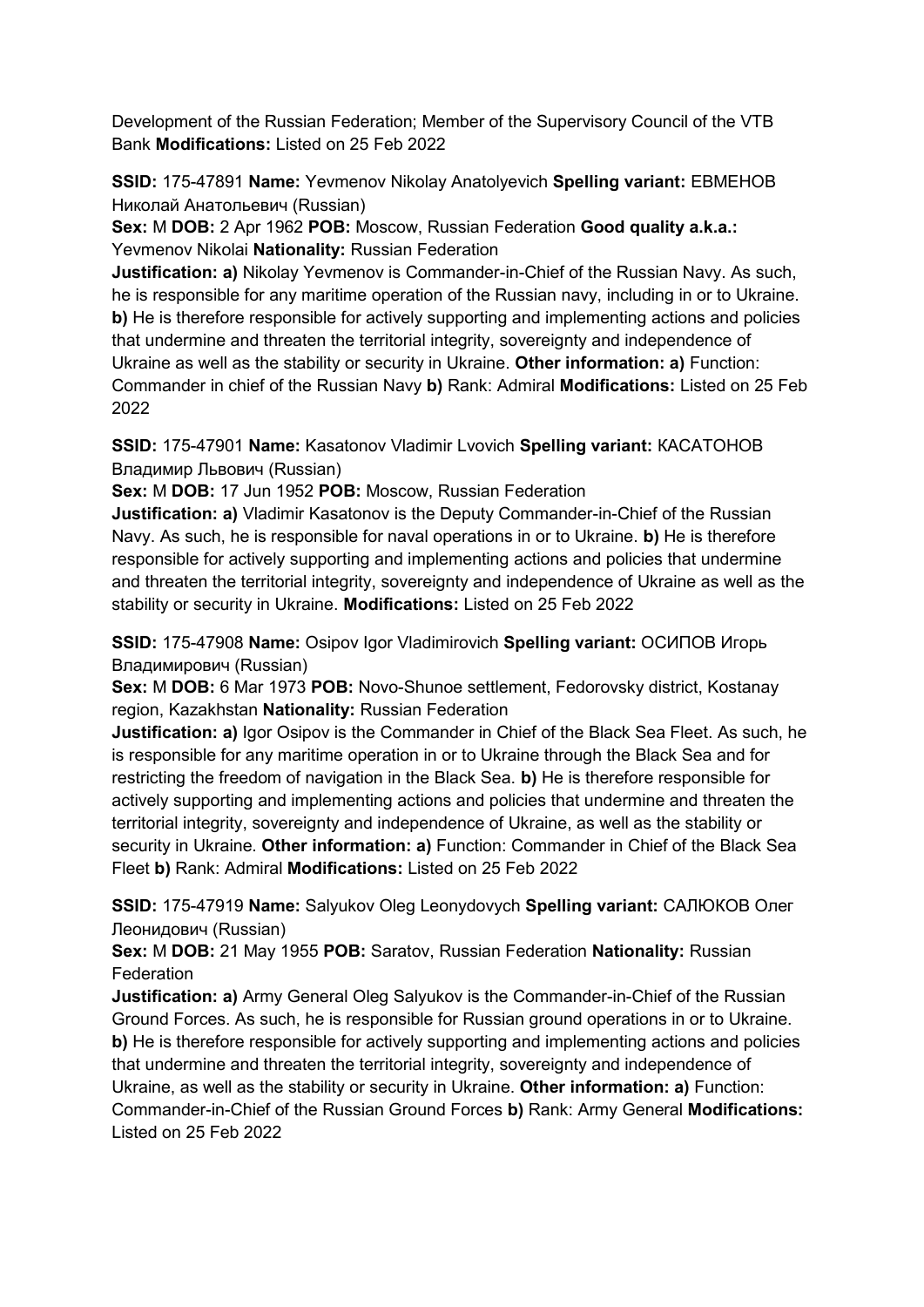**SSID:** 175-47930 **Name:** Surovikin Sergei **Spelling variant:** СУРОВИКИН Сергей (Russian)

**Sex:** M **DOB:** 11 Oct 1966 **POB:** Novosibirsk, Russian Federation **Nationality:** Russian **Federation** 

**Justification: a)** Army General Sergei Surovikin is the Commander-in-Chief of the Russian Aerospace Forces. As such, he is responsible for air operations in or to Ukraine. **b)** He is therefore responsible for actively supporting and implementing actions and policies that undermine and threaten the territorial integrity, sovereignty and independence of Ukraine as well as the stability or security in Ukraine. **Other information: a)** Function: Army General Commander of the Aerospace Forces **b)** Rank: Army General **Modifications:** Listed on 25 Feb 2022

**SSID:** 175-47940 **Name:** Dronov Sergey Vladimirovich **Spelling variant:** a) Dronov Sergei Vladimirovich (Russian) b) ДРОНОВ Сергей Владимирович (Russian)

**Sex:** M **DOB:** 11 Aug 1962 **POB:** Almazovka, Voroshilovograd region, Ukraine **Nationality:** Russian Federation

**Justification: a)** Lieutenant General Sergey Vladimirovich Dronov is Commander of the Air Force and Deputy Commander-in-Chief of the Air and Space Forces. As such, he is responsible for air operations in or to Ukraine. **b)** He is therefore responsible for actively supporting and implementing actions and policies that undermine and threaten the territorial integrity, sovereignty and independence of Ukraine as well as the stability or security in Ukraine. **Other information: a)** Function: Commander of the Air Force and Deputy Commander-in-Chief of the Air and Space Forces **b)** Military rank: Lieutenant General **Modifications:** Listed on 25 Feb 2022

**SSID:** 175-47951 **Name:** Prigozhina Violetta **Spelling variant:** ПРИГОЖИНА Виолетта (Russian)

**Sex:** W **Nationality:** Russian Federation

**Justification: a)** Violetta Prigozhina is the mother of Yevgeny Prigozhin and owner of Concord Management and Consulting LLC, which belongs to the Concord group, founded and owned until 2019 by her son. She is the owner of other companies with links to his son. She is associated with Yevgeny Prigozhin, who is responsible for the deployment of Wagner Group mercenaries in Ukraine and for benefitting from large public contracts with the Russian Ministry of Defence following the illegal annexation of Crimea by Russia and occupation of Eastern Ukraine by Russia-backed separatists. **b)** She has therefore supported actions and policies which undermine the territorial integrity, sovereignty and independence of Ukraine. **Other information:** Associated individuals: Yevgeniy Viktorovich Prigozhin (son); Lyubov Valentinovna Prigozhina (daughter-in-law) **Modifications:** Listed on 25 Feb 2022

**SSID:** 175-47957 **Name:** Prigozhina Lyubov Valentinovna **Spelling variant:** ПРИГОЖИНА Любовь Валентиновна (Russian)

**Sex:** W **Nationality:** Russian Federation

**Justification:** Lyubov Valentinovna Prigozhina is the spouse of Yevgeny Prigozhin and owner of Agat LLC, a subsidiary of Concord Management and Consulting LLC, which belongs to the Concord group, founded and owned until 2019 by her husband. She is associated with Yevgeny Prigozhin, who is responsible for the deployment of Wagner Group mercenaries in Ukraine and for benefitting from large public contracts with the Russian Ministry of Defence following the illegal annexation of Crimea by Russia and occupation of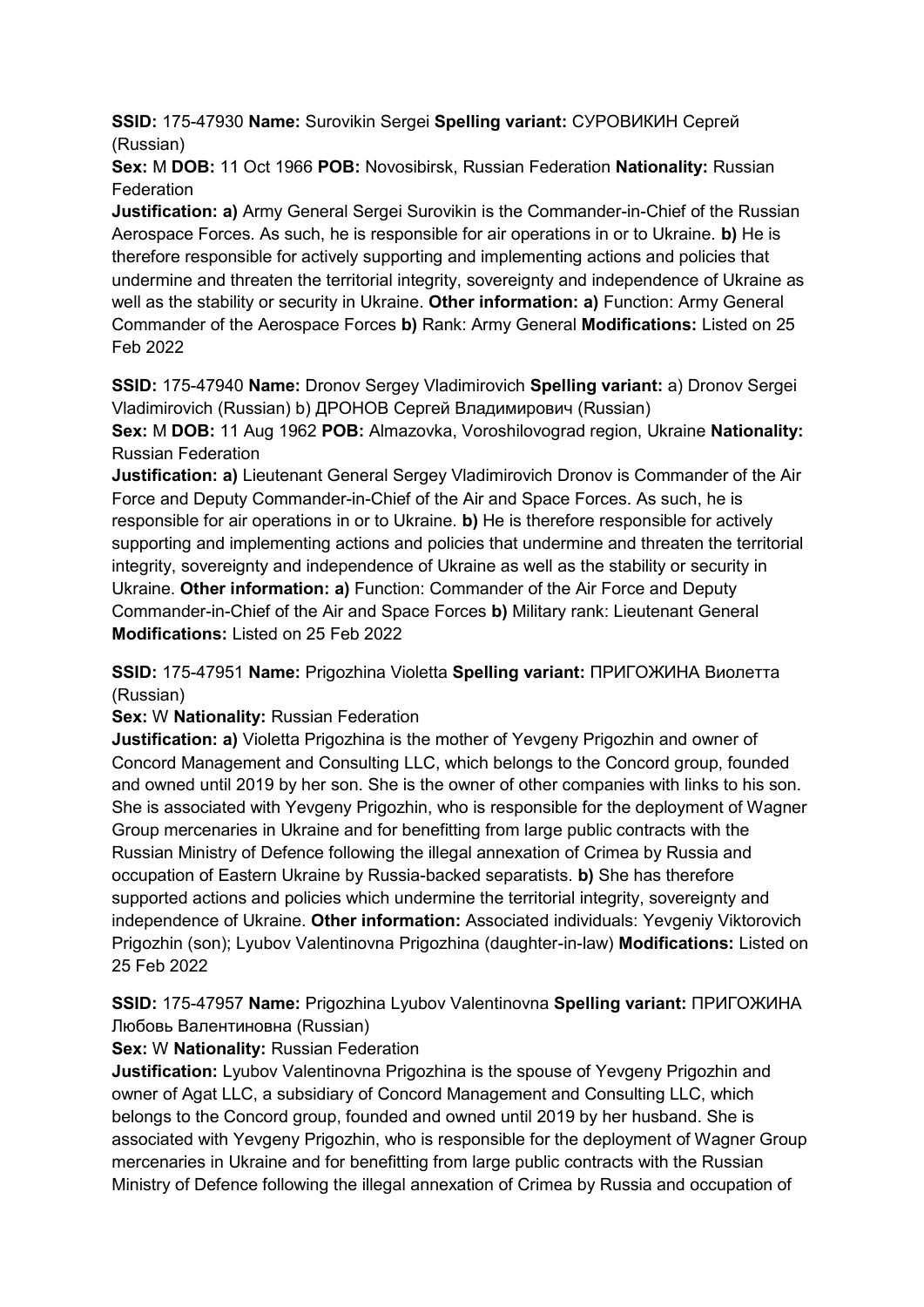Eastern Ukraine by Russia-backed separatists. **Other information:** Associated individuals: Yevgeniy Viktorovich Prigozhin (husband); Violetta Prigozhina (mother-in-law) **Modifications:** Listed on 25 Feb 2022

**SSID:** 175-47964 **Name:** Bortnikov Denis Aleksandrovich **Spelling variant:** БОРТНИКОВ Денис Александрович (Russian)

**DOB:** 19 Nov 1974 **Nationality:** Russian Federation

**Justification: a)** Denis Bortnikov is the son of, and as such is associated with, Alexander Bortnikov – Director of the Federal Security Service (FSB) and Permanent Member of the Security Council of the Russian Federation, who is involved in shaping the policy of the Russian Government threatening the territorial integrity, sovereignty and independence of Ukraine. **b)** He is the deputy President and Chairman of VTB Bank Management Board, in which position he works to legitimise his father's shadow/ illegal income. He is therefore also supporting financially Russian decision-makers responsible for the annexation of Crimea and the destabilisation of Eastern Ukraine. **Other information: a)** Function: Deputy President and Chairman of VTB Bank Management Board **b)** Associated individuals: Alexander Vasilyevich Bortnikov (father); Tatiana Borisovna Bortnikova (mother) **Modifications:** Listed on 25 Feb 2022

**SSID:** 175-47973 **Name:** Kostin Andrei Leonidovich **Spelling variant:** КОСТИН Андрей Леонидович (Russian)

**Sex:** M **DOB:** 21 Sep 1956 **POB:** Moscow, Russian Federation **Nationality:** Russian **Federation** 

**Justification: a)** Andrei Leonidovich Kostin is the president-chairman of Vneshtorbank (VTB) – one of the leading state-owned banks in Russia, and a member of the Supreme Council of the "United Russia" political party. **b)** He has made public statements supporting the annexation of Crimea and encouraging Russian citizens to vacation in Crimea. He is also associated with, and according to media reports is an owner of, a winery and a luxurious hotel in Crimea. **c)** He is therefore supporting actions and policies that undermine the territorial integrity of Ukraine and benefitting from the annexation of Crimea. **Other information: a)** Function: President of the VTB Bank Management Board **b)** Associated persons: Tamara Mikhailovna Kostina (mother); Leonid Alekseevich Kostin (father) **Modifications:** Listed on 25 Feb 2022

**SSID:** 175-47984 **Name:** Shuvalov Igor **Spelling variant:** ШУВАЛОВ Игорь Иванович (Russian)

**Sex:** M **DOB:** 4 Jan 1967 **POB:** Bilibino, Russian Federation

**Justification: a)** Igor Ivanovich Shuvalov is the chairman of State Development Corporation VEB.RF and a member of the Council of the Eurasian Economic Commission. He was previously a First Deputy Prime Minister of Russia. In this capacity he made remarks stating that Russian would change budget rules to reflect an additional two million in population after the illegal annexation of Crimea by the Russian Federation. **b)** He is therefore supporting actions and policies which undermine the territorial integrity, sovereignty and independence of Ukraine. **Modifications:** Listed on 25 Feb 2022

**SSID:** 175-47992 **Name:** Simonyan Margarita **Spelling variant:** СИМОНЬЯН Маргарита Симоновна (Russian)

**Sex:** W **DOB:** 6 Apr 1980 **POB:** Krasnodar, Russian Federation **Nationality:** Russian **Federation**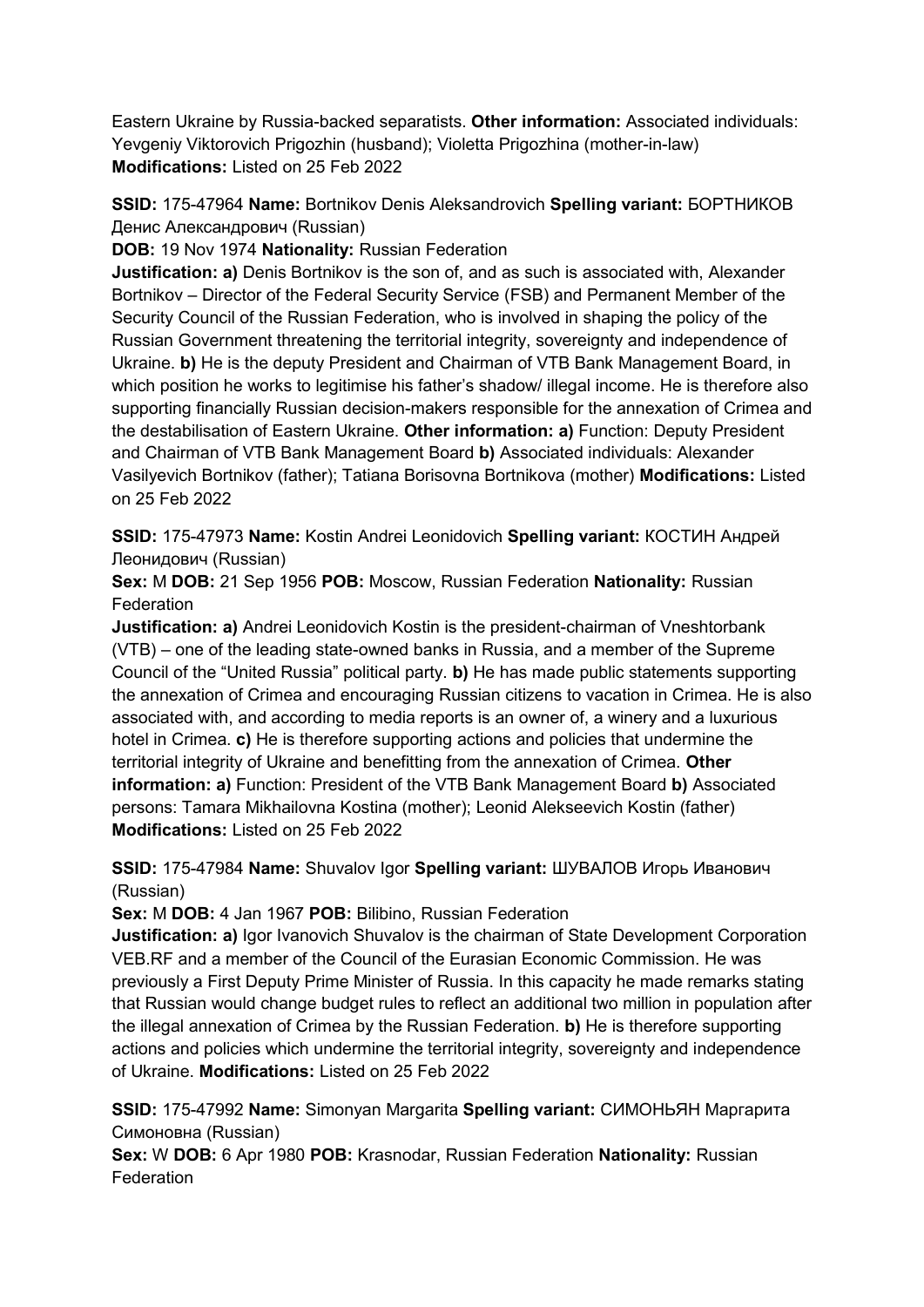**Justification: a)** Margarita Simonyan is a central figure of the Government propaganda. She is also editor-in-chief of the English language television news network RT (Russia Today). Through her function, she promoted a positive attitude to the annexation of Crimea and the actions of separatists in Donbas. **b)** Therefore, she supported actions and policies which undermine the territorial integrity, sovereignty and independence of Ukraine. **Other information: a)** Function: Editor-in-chief of the English language television news network RT (Russia Today) **b)** Associated individuals: Dmitry Konstantinovich Kiselyov **Modifications:**  Listed on 25 Feb 2022

**SSID:** 175-48002 **Name:** Zakharova Maria **Spelling variant:** ЗАХАРОВА Мария Владимировна (Russian)

**Sex:** W **DOB:** 24 Dec 1975 **POB:** Moscow, Russian Federation **Nationality:** Russian **Federation** 

**Justification: a)** Maria Zakharova is the Director of the Information and Press Department of the Ministry of Foreign Affairs of the Russian Federation. As a central figure of the government propaganda, she promoted the deployment of Russian forces in Ukraine. **b)**  Therefore, she supported actions and policies which undermine the territorial integrity, sovereignty and independence of Ukraine. **Other information:** Function: Director of the Information and Press Department of the Ministry of Foreign Affairs of the Russian Federation. **Modifications:** Listed on 25 Feb 2022

**SSID:** 175-48011 **Name:** Soloviev Vladimir Roudolfovitch **Spelling variant:** СОЛОВЬЁВ Владимир Рудольфович (Russian)

**Sex:** M **DOB:** 20 Oct 1963 **POB:** Moscow, Russian Federation **Nationality:** Russian Federation

**Justification: a)** Vladimir Solovyev is a Propagandist and Presenter of the Russia-1 channel and Rossia 24. He received a medal (Order of Alexander Nevsky) for "high professionalism and objectivity in covering events in the Republic of Crimea". **b)** Solovyov is known for his extremely hostile attitude towards Ukraine and praise of the Russian government. **c)**  Therefore, he is responsible for supporting actions or policies which undermine the territorial integrity, sovereignty and independence of Ukraine. **Other information:** Function: Propagandist and TV/Radio Journalist **Modifications:** Listed on 25 Feb 2022

**SSID:** 175-48021 **Name:** Knyrik Konstantin **Spelling variant:** КНЫРИК Константин (Russian)

**Sex:** M **DOB:** 1989 (approximately) **Nationality:** Russian Federation

**Justification: a)** Konstantin Knyrik is a pro-Russian activist running MediaGroup News Front Ltd, a news website registered in the illegally annexed Crimean Peninsula. He is the chief of the Crimean division of the Rodina Party, a pro-Kremlin party in Russia. **b)**  Konstantin Knyrik received the medal 'for the return of Crimea'. He therefore actively supported and implemented actions and policies which undermine the territorial integrity, sovereignty and independence of Ukraine, and further destabilised Ukraine. **Modifications:**  Listed on 25 Feb 2022

**SSID:** 175-48028 **Name:** Pushkov Aleksey Konstantinovich **Spelling variant:** ПУШКОВ Алексей Константинович (Russian)

**Sex:** M **DOB:** 10 Aug 1954 **POB:** Beijing, China **Nationality:** Russian Federation **Justification: a)** Aleksey Konstantinovich Pushkov is a Senator from Perm Krai, member of the ruling United Russia political party and Chairman of the Commission on Information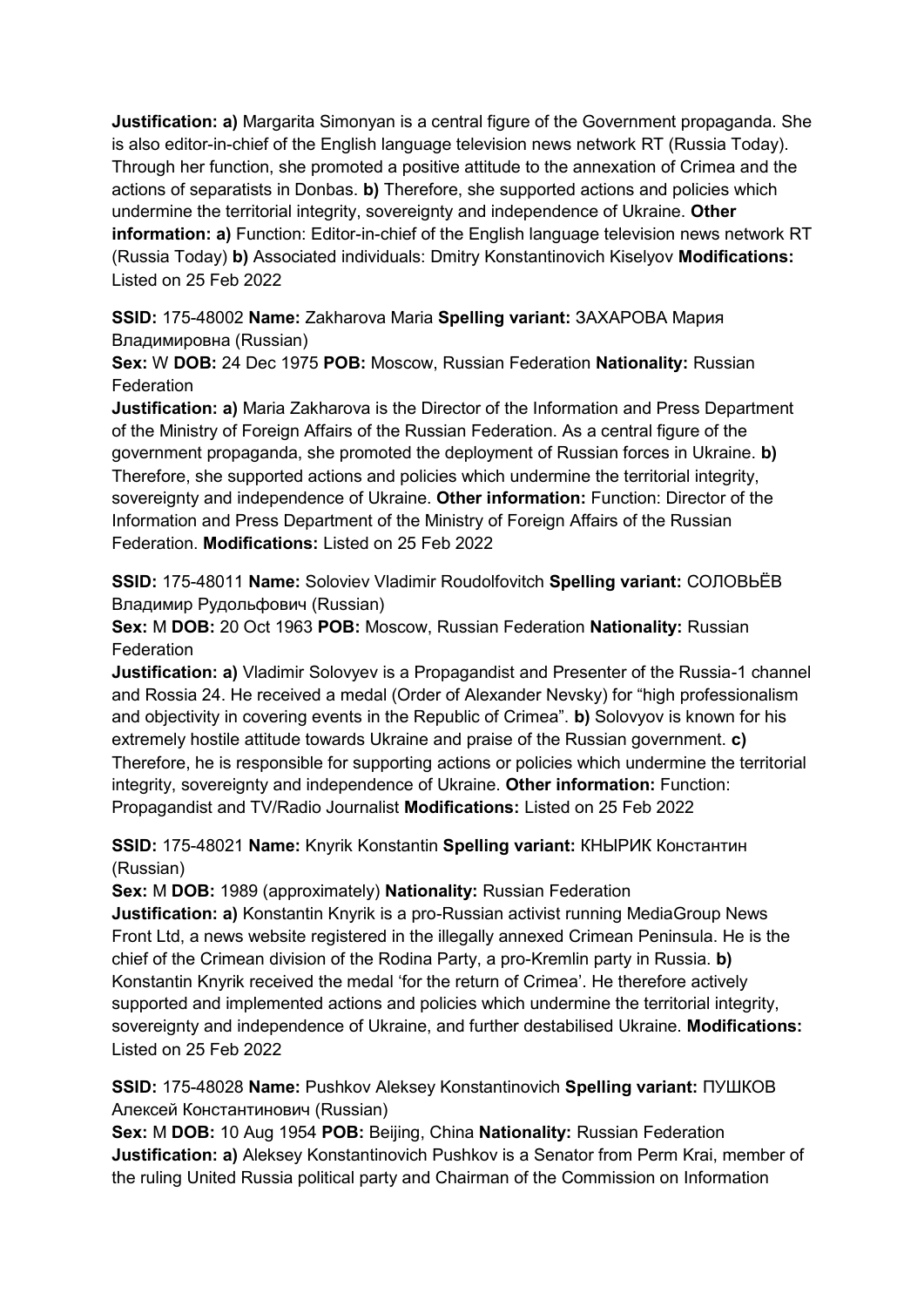Policy. He made several statements in support of the annexation of the Crimean Peninsula, and presented it as a 'fait accompli'. **b)** He is therefore responsible for supporting actions and policies which undermine the territorial integrity, sovereignty and independence of Ukraine. **Other information: a)** Phone and fax: 8 (495) 697-58-69 **b)** Address of the reception office in the subject of the Russian Federation: 51 Lenina St., Perm, 614000, room 219 **c)** Telephone and fax numbers of the reception office in the region of the Russian Federation: (342) 253-66-01 **Modifications:** Listed on 25 Feb 2022

**SSID:** 175-48040 **Name:** Tolstoy Pyotr **Spelling variant:** a) Tolstoy Petr Olegovich (Russian) b) Tolstoy Pyotr Olegovich (Russian) c) ТОЛСТОЙ Пётр Олегович (Russian) **Sex:** M **DOB:** 20 Jun 1969 **POB:** Moscow, Russian Federation **Nationality:** Russian **Federation** 

**Justification: a)** Pyotr Tolstoy is a Member of the State Duma and head of the Russian delegation at the Parliamentary Assembly of the Council of Europe (PACE). He is also TV-Host of "Vremya Pokazhet". Central figure of the Government propaganda, he frequently takes positions in favour of the annexation of Crimea. **b)** Therefore, he is responsible for supporting actions and policies which undermine the territorial integrity, sovereignty and independence of Ukraine. **Other information:** Function: Russian journalist, producer, presenter and politician. Deputy Chairman of the State Duma since 2016 and the Deputy Chairman of the Parliamentary Assembly of the Council of Europe since 28 January 2020. **Modifications:** Listed on 25 Feb 2022

**SSID:** 175-48091 **Name:** Zyuganov Gennady Andreevich **Spelling variant:** Зюганов Геннадий Андреевич (Russian)

**DOB:** 26 Jun 1944

**Justification:** Member of the State Duma who voted in favour of the resolution No. 58243-8 "On the appeal of the State Duma of the Federal Assembly of the Russian Federation To the President of the Russian Federation V.V. Putin on the need to recognize the Donetsk People's Republic and the Luhansk People's Republic" and therefore supported and implemented actions and policies which undermine the territorial integrity, sovereignty and independence of Ukraine, and further destabilised Ukraine. **Modifications:** Listed on 25 Feb 2022

**SSID:** 175-48096 **Name:** Afonin Yury Vyacheslavovich **Spelling variant:** Афонин Юрий Вячеславович (Russian)

**DOB:** 22 Mar 1977

**Justification:** Member of the State Duma who voted in favour of the resolution No. 58243-8 "On the appeal of the State Duma of the Federal Assembly of the Russian Federation To the President of the Russian Federation V.V. Putin on the need to recognize the Donetsk People's Republic and the Luhansk People's Republic" and therefore supported and implemented actions and policies which undermine the territorial integrity, sovereignty and independence of Ukraine, and further destabilised Ukraine. **Modifications:** Listed on 25 Feb 2022

**SSID:** 175-48101 **Name:** Kashin Vladimir **Spelling variant:** Кашин Владимир Иванович) (Russian)

**DOB:** 10 Aug 1948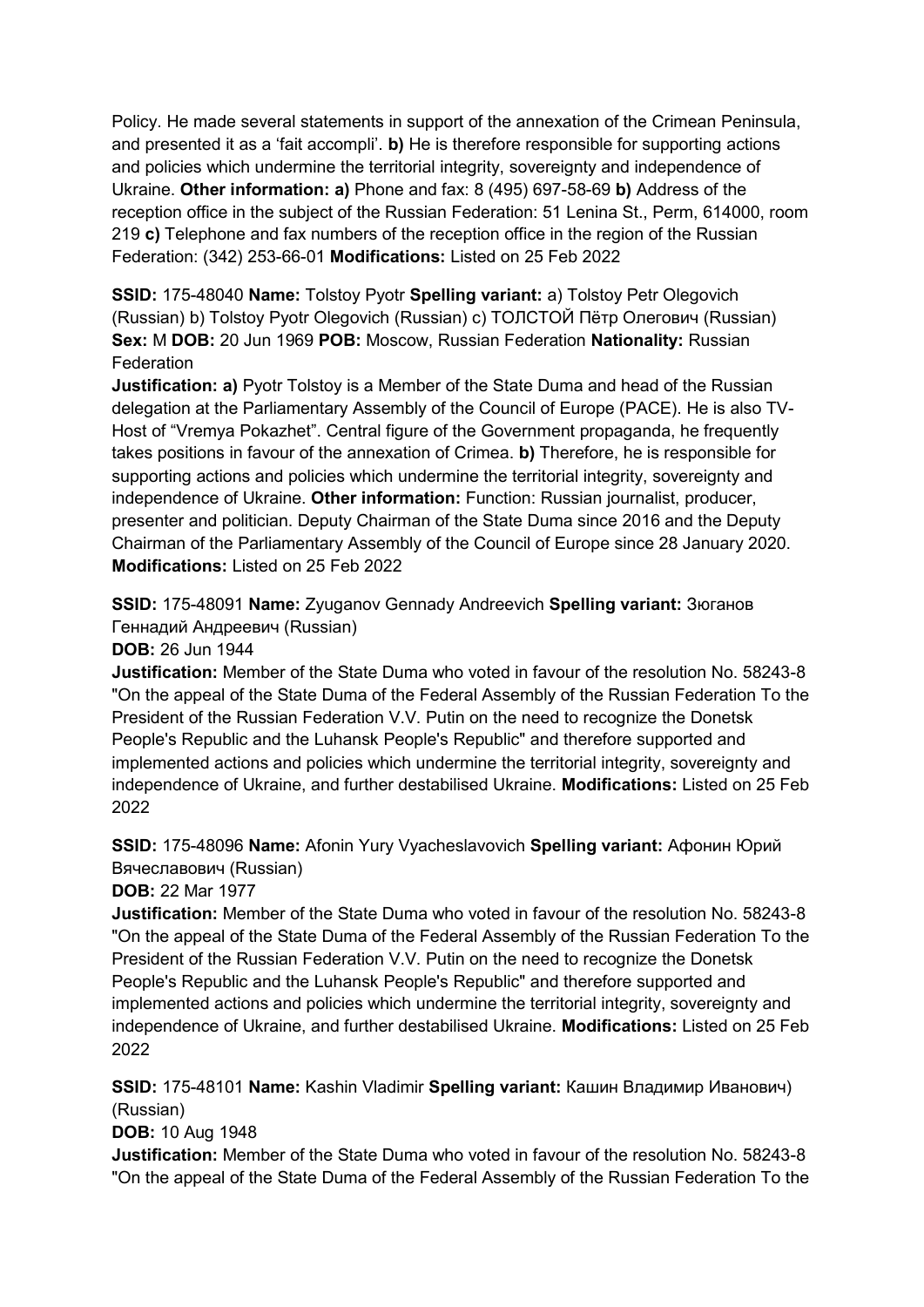**SSID:** 175-48106 **Name:** Novikov Dmitry **Spelling variant:** Новиков Дмитрий Георгиевич) (Russian)

#### **DOB:** 12 Sep 1969

**Justification:** Member of the State Duma who voted in favour of the resolution No. 58243-8 "On the appeal of the State Duma of the Federal Assembly of the Russian Federation To the President of the Russian Federation V.V. Putin on the need to recognize the Donetsk People's Republic and the Luhansk People's Republic" and therefore supported and implemented actions and policies which undermine the territorial integrity, sovereignty and independence of Ukraine, and further destabilised Ukraine. **Modifications:** Listed on 25 Feb 2022

**SSID:** 175-48111 **Name:** Kharitonov Nikolay **Spelling variant:** Харитонов Николай Михайлович (Russian)

#### **DOB:** 30 Oct 1948

**Justification:** Member of the State Duma who voted in favour of the resolution No. 58243-8 "On the appeal of the State Duma of the Federal Assembly of the Russian Federation To the President of the Russian Federation V.V. Putin on the need to recognize the Donetsk People's Republic and the Luhansk People's Republic" and therefore supported and implemented actions and policies which undermine the territorial integrity, sovereignty and independence of Ukraine, and further destabilised Ukraine. **Modifications:** Listed on 25 Feb 2022

**SSID:** 175-48116 **Name:** Kolomeytsev Nikolai **Spelling variant:** Коломейцев Николай Васильевич (Russian)

#### **DOB:** 1 Sep 1956

**Justification:** Member of the State Duma who voted in favour of the resolution No. 58243-8 "On the appeal of the State Duma of the Federal Assembly of the Russian Federation To the President of the Russian Federation V.V. Putin on the need to recognize the Donetsk People's Republic and the Luhansk People's Republic" and therefore supported and implemented actions and policies which undermine the territorial integrity, sovereignty and independence of Ukraine, and further destabilised Ukraine. **Modifications:** Listed on 25 Feb 2022

**SSID:** 175-48121 **Name:** Shargunov Sergey **Spelling variant:** Шаргунов Сергей

# Александрович (Russian)

## **DOB:** 12 May 1980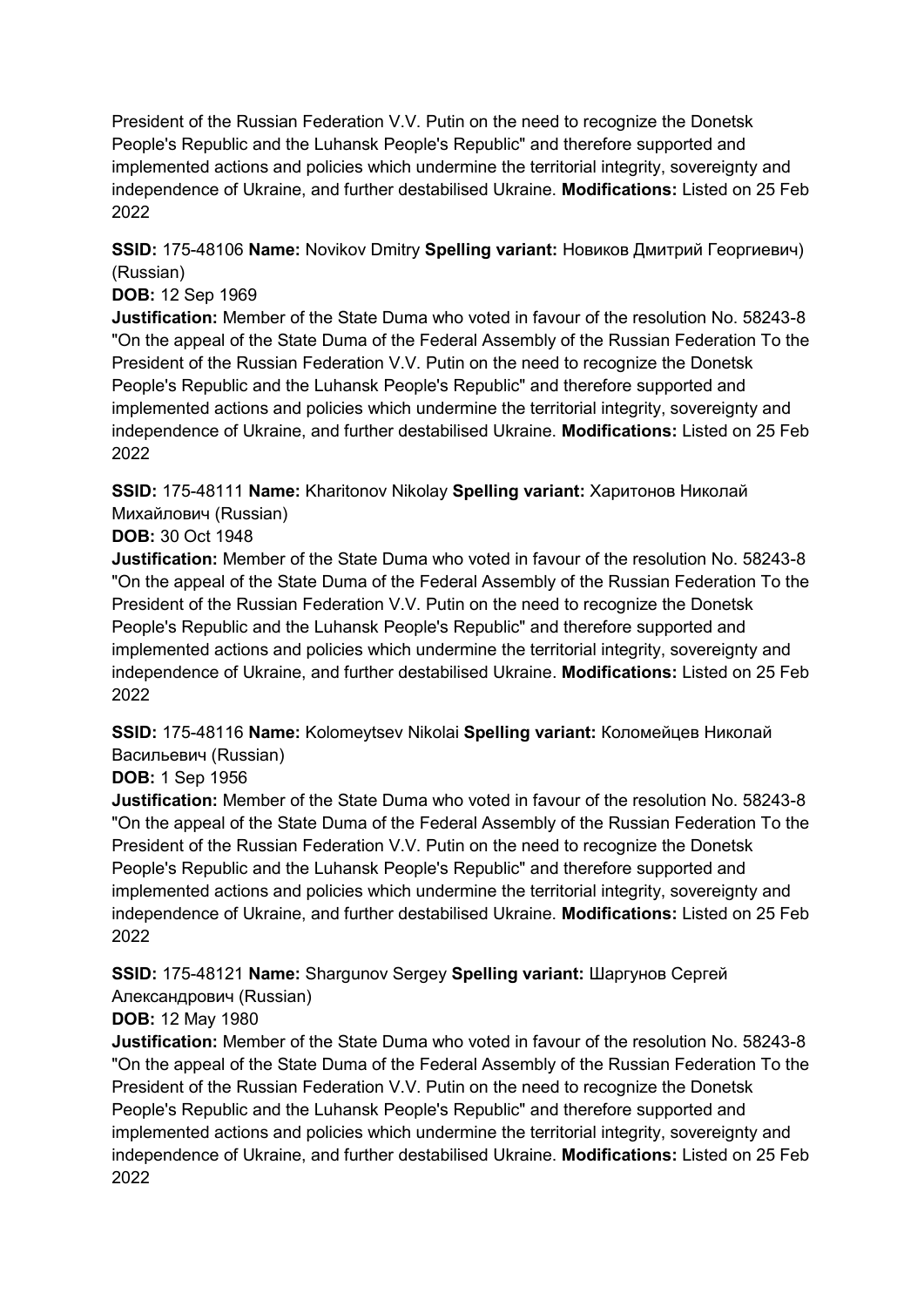**SSID:** 175-48126 **Name:** Kumin Vadim **Spelling variant:** Кумин Вадим Валентинович (Russian)

**DOB:** 1 Jan 1973

**Justification:** Member of the State Duma who voted in favour of the resolution No. 58243-8 "On the appeal of the State Duma of the Federal Assembly of the Russian Federation To the President of the Russian Federation V.V. Putin on the need to recognize the Donetsk People's Republic and the Luhansk People's Republic" and therefore supported and implemented actions and policies which undermine the territorial integrity, sovereignty and independence of Ukraine, and further destabilised Ukraine. **Modifications:** Listed on 25 Feb 2022

**SSID:** 175-48131 **Name:** Sinelshchikov Yury **Spelling variant:** Синельщиков Юрий Петрович (Russian)

**DOB:** 26 Sep 1947

**Justification:** Member of the State Duma who voted in favour of the resolution No. 58243-8 "On the appeal of the State Duma of the Federal Assembly of the Russian Federation To the President of the Russian Federation V.V. Putin on the need to recognize the Donetsk People's Republic and the Luhansk People's Republic" and therefore supported and implemented actions and policies which undermine the territorial integrity, sovereignty and independence of Ukraine, and further destabilised Ukraine. **Modifications:** Listed on 25 Feb 2022

**SSID:** 175-48136 **Name:** Taysayev Kazbek **Spelling variant:** Тайсаев Казбек Куцукович (Russian)

**DOB:** 12 Feb 1967

**Justification:** Member of the State Duma who voted in favour of the resolution No. 58243-8 "On the appeal of the State Duma of the Federal Assembly of the Russian Federation To the President of the Russian Federation V.V. Putin on the need to recognize the Donetsk People's Republic and the Luhansk People's Republic" and therefore supported and implemented actions and policies which undermine the territorial integrity, sovereignty and independence of Ukraine, and further destabilised Ukraine. **Modifications:** Listed on 25 Feb 2022

**SSID:** 175-48141 **Name:** Kurinny Alexey **Spelling variant:** Куринный Алексей Владимирович) (Russian)

**DOB:** 18 Jan 1974

**Justification:** Member of the State Duma who voted in favour of the resolution No. 58243-8 "On the appeal of the State Duma of the Federal Assembly of the Russian Federation To the President of the Russian Federation V.V. Putin on the need to recognize the Donetsk People's Republic and the Luhansk People's Republic" and therefore supported and implemented actions and policies which undermine the territorial integrity, sovereignty and independence of Ukraine, and further destabilised Ukraine. **Modifications:** Listed on 25 Feb 2022

**SSID:** 175-48146 **Name:** Glazkova Anzhelika **Spelling variant:** Глазкова Анжелика Егоровна (Russian)

**DOB:** 28 Dec 1968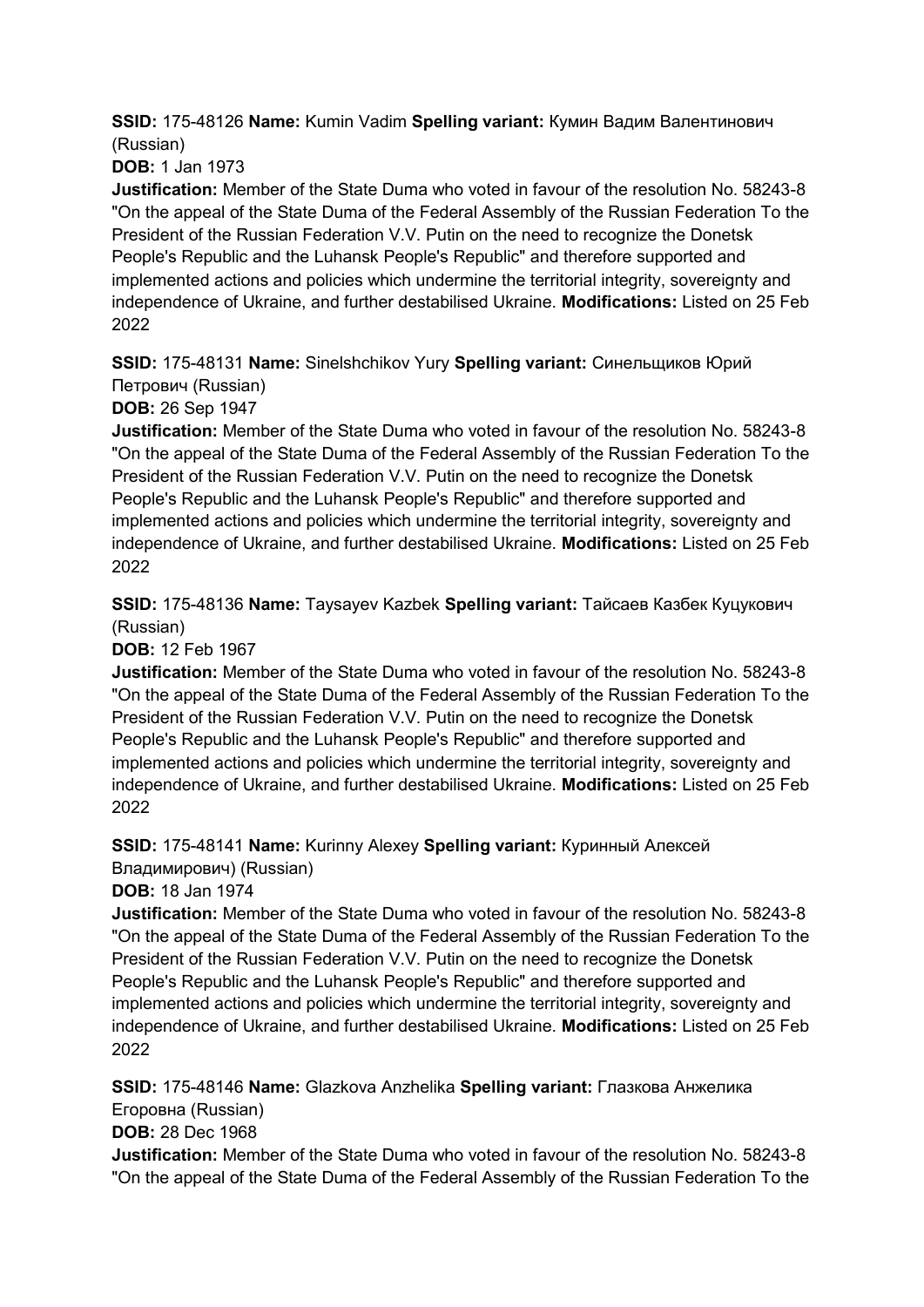## **SSID:** 175-48151 **Name:** Yushchenko Alexander **Spelling variant:** Ющенко Александр Андреевич (Russian)

#### **DOB:** 19 Nov 1969

**Justification:** Member of the State Duma who voted in favour of the resolution No. 58243-8 "On the appeal of the State Duma of the Federal Assembly of the Russian Federation To the President of the Russian Federation V.V. Putin on the need to recognize the Donetsk People's Republic and the Luhansk People's Republic" and therefore supported and implemented actions and policies which undermine the territorial integrity, sovereignty and independence of Ukraine, and further destabilised Ukraine. **Modifications:** Listed on 25 Feb 2022

**SSID:** 175-48156 **Name:** Markhayev Vyacheslav **Spelling variant:** Мархаев Вячеслав Михайлович (Russian)

#### **DOB:** 1 Jun 1955

**Justification:** Member of the State Duma who voted in favour of the resolution No. 58243-8 "On the appeal of the State Duma of the Federal Assembly of the Russian Federation To the President of the Russian Federation V.V. Putin on the need to recognize the Donetsk People's Republic and the Luhansk People's Republic" and therefore supported and implemented actions and policies which undermine the territorial integrity, sovereignty and independence of Ukraine, and further destabilised Ukraine. **Modifications:** Listed on 25 Feb 2022

**SSID:** 175-48161 **Name:** Bifov Anatoly **Spelling variant:** Бифов Aнатолий Жамалович (Russian)

## **DOB:** 7 Jan 1963

**Justification:** Member of the State Duma who voted in favour of the resolution No. 58243-8 "On the appeal of the State Duma of the Federal Assembly of the Russian Federation To the President of the Russian Federation V.V. Putin on the need to recognize the Donetsk People's Republic and the Luhansk People's Republic" and therefore supported and implemented actions and policies which undermine the territorial integrity, sovereignty and independence of Ukraine, and further destabilised Ukraine. **Modifications:** Listed on 25 Feb 2022

**SSID:** 175-48166 **Name:** Arefyev Nikolay **Spelling variant:** Арефьев Николай Васильевич (Russian)

## **DOB:** 11 Mar 1949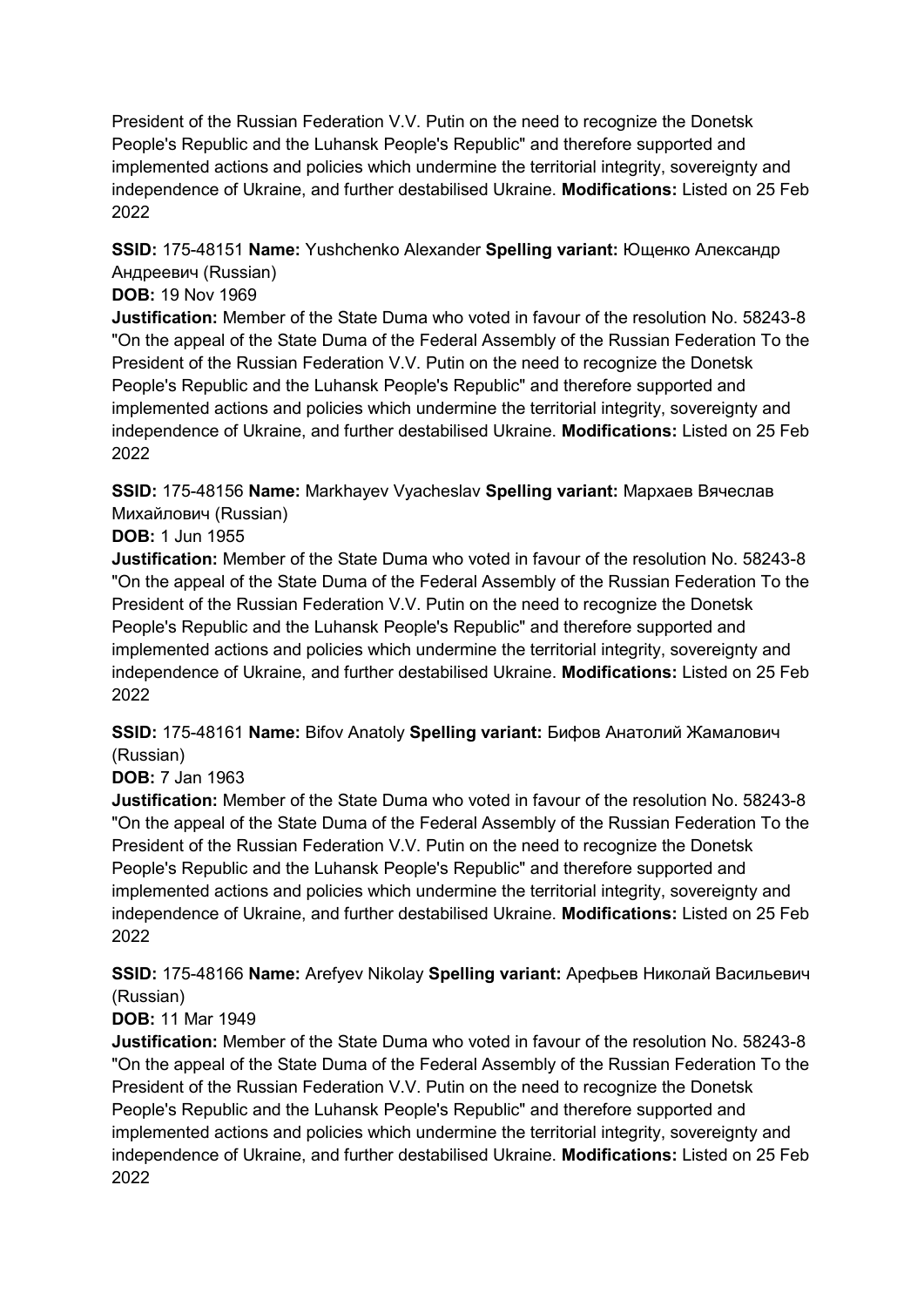**SSID:** 175-48171 **Name:** Komotsky Boris **Spelling variant:** Комоцкий Борис Олегович (Russian)

**DOB:** 31 Jan 1956

**Justification:** Member of the State Duma who voted in favour of the resolution No. 58243-8 "On the appeal of the State Duma of the Federal Assembly of the Russian Federation To the President of the Russian Federation V.V. Putin on the need to recognize the Donetsk People's Republic and the Luhansk People's Republic" and therefore supported and implemented actions and policies which undermine the territorial integrity, sovereignty and independence of Ukraine, and further destabilised Ukraine. **Modifications:** Listed on 25 Feb 2022

**SSID:** 175-48176 **Name:** Filatova Irina **Spelling variant:** Филатова Ирина Анатольевна (Russian)

**DOB:** 8 Aug 1978

**Justification:** Member of the State Duma who voted in favour of the resolution No. 58243-8 "On the appeal of the State Duma of the Federal Assembly of the Russian Federation To the President of the Russian Federation V.V. Putin on the need to recognize the Donetsk People's Republic and the Luhansk People's Republic" and therefore supported and implemented actions and policies which undermine the territorial integrity, sovereignty and independence of Ukraine, and further destabilised Ukraine. **Modifications:** Listed on 25 Feb 2022

**SSID:** 175-48181 **Name:** Levchenko Sergey **Spelling variant:** Левченко Сергей

Георгиевич (Russian)

**DOB:** 2 Nov 1953

**Justification:** Member of the State Duma who voted in favour of the resolution No. 58243-8 "On the appeal of the State Duma of the Federal Assembly of the Russian Federation To the President of the Russian Federation V.V. Putin on the need to recognize the Donetsk People's Republic and the Luhansk People's Republic" and therefore supported and implemented actions and policies which undermine the territorial integrity, sovereignty and independence of Ukraine, and further destabilised Ukraine. **Modifications:** Listed on 25 Feb 2022

**SSID:** 175-48186 **Name:** Prokofyev Artyom **Spelling variant:** Прокофьев Артём Вячеславович (Russian)

**DOB:** 31 Dec 1983

**Justification:** Member of the State Duma who voted in favour of the resolution No. 58243-8 "On the appeal of the State Duma of the Federal Assembly of the Russian Federation To the President of the Russian Federation V.V. Putin on the need to recognize the Donetsk People's Republic and the Luhansk People's Republic" and therefore supported and implemented actions and policies which undermine the territorial integrity, sovereignty and independence of Ukraine, and further destabilised Ukraine. **Modifications:** Listed on 25 Feb 2022

**SSID:** 175-48191 **Name:** Drobot Maria **Spelling variant:** Дробот Мария Владимировна (Russian)

**DOB:** 21 Mar 1982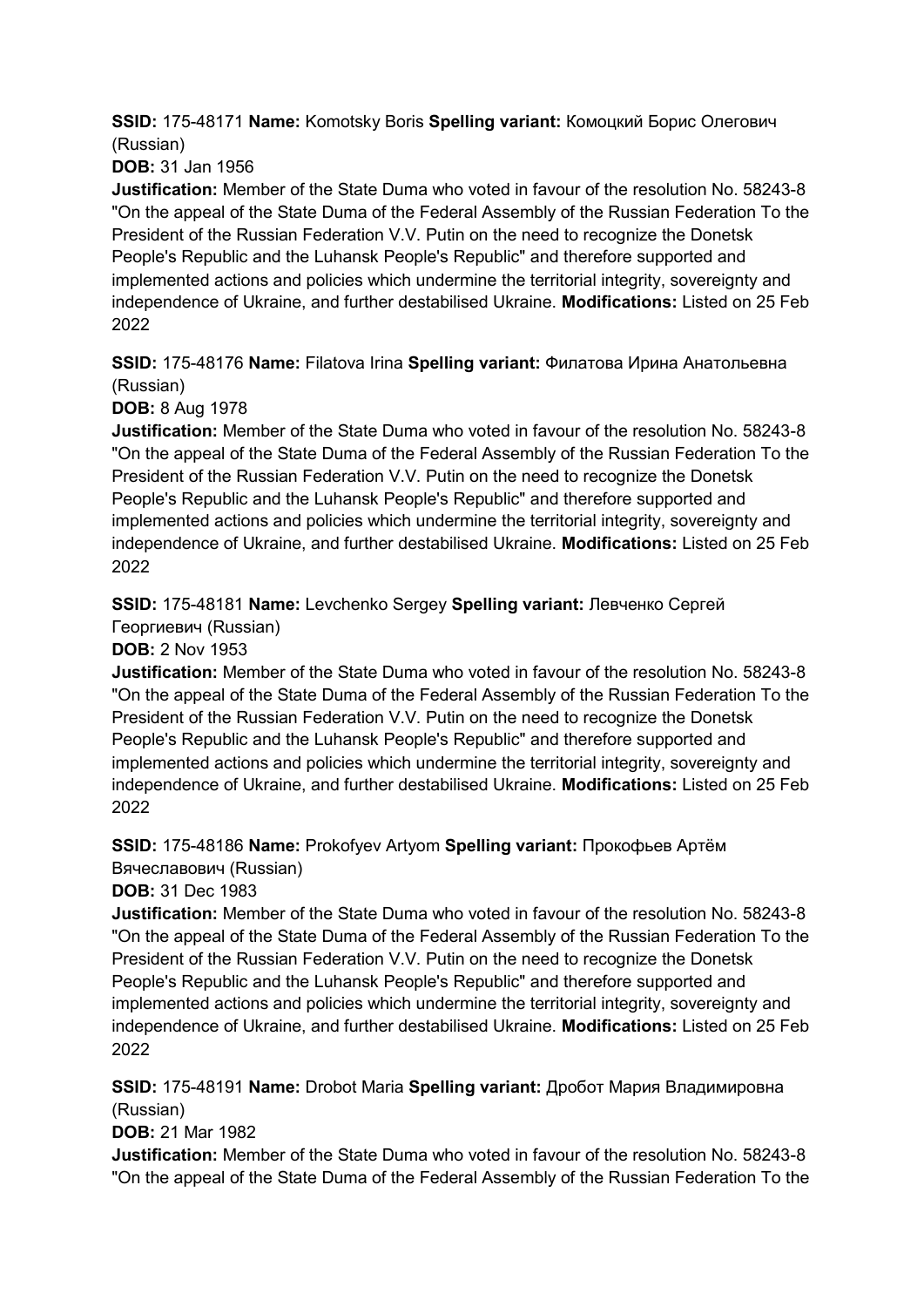**SSID:** 175-48196 **Name:** Babich Ivan **Spelling variant:** Бабич Иван Николаевич (Russian) **DOB:** 2 Sep 1982

**Justification:** Member of the State Duma who voted in favour of the resolution No. 58243-8 "On the appeal of the State Duma of the Federal Assembly of the Russian Federation To the President of the Russian Federation V.V. Putin on the need to recognize the Donetsk People's Republic and the Luhansk People's Republic" and therefore supported and implemented actions and policies which undermine the territorial integrity, sovereignty and independence of Ukraine, and further destabilised Ukraine. **Modifications:** Listed on 25 Feb 2022

**SSID:** 175-48201 **Name:** Osadchy Nikolay **Spelling variant:** Осадчий Николай Иванович (Russian)

#### **DOB:** 8 Dec 1957

**Justification:** Member of the State Duma who voted in favour of the resolution No. 58243-8 "On the appeal of the State Duma of the Federal Assembly of the Russian Federation To the President of the Russian Federation V.V. Putin on the need to recognize the Donetsk People's Republic and the Luhansk People's Republic" and therefore supported and implemented actions and policies which undermine the territorial integrity, sovereignty and independence of Ukraine, and further destabilised Ukraine. **Modifications:** Listed on 25 Feb 2022

## **SSID:** 175-48206 **Name:** Korniyenko Alexey **Spelling variant:** Корниенко Алексей Викторович (Russian)

#### **DOB:** 22 Jul 1976

**Justification:** Member of the State Duma who voted in favour of the resolution No. 58243-8 "On the appeal of the State Duma of the Federal Assembly of the Russian Federation To the President of the Russian Federation V.V. Putin on the need to recognize the Donetsk People's Republic and the Luhansk People's Republic" and therefore supported and implemented actions and policies which undermine the territorial integrity, sovereignty and independence of Ukraine, and further destabilised Ukraine. **Modifications:** Listed on 25 Feb 2022

# **SSID:** 175-48211 **Name:** Gavrilov Sergey **Spelling variant:** Гаврилов Сергей Анатольевич (Russian)

#### **DOB:** 27 Jan 1966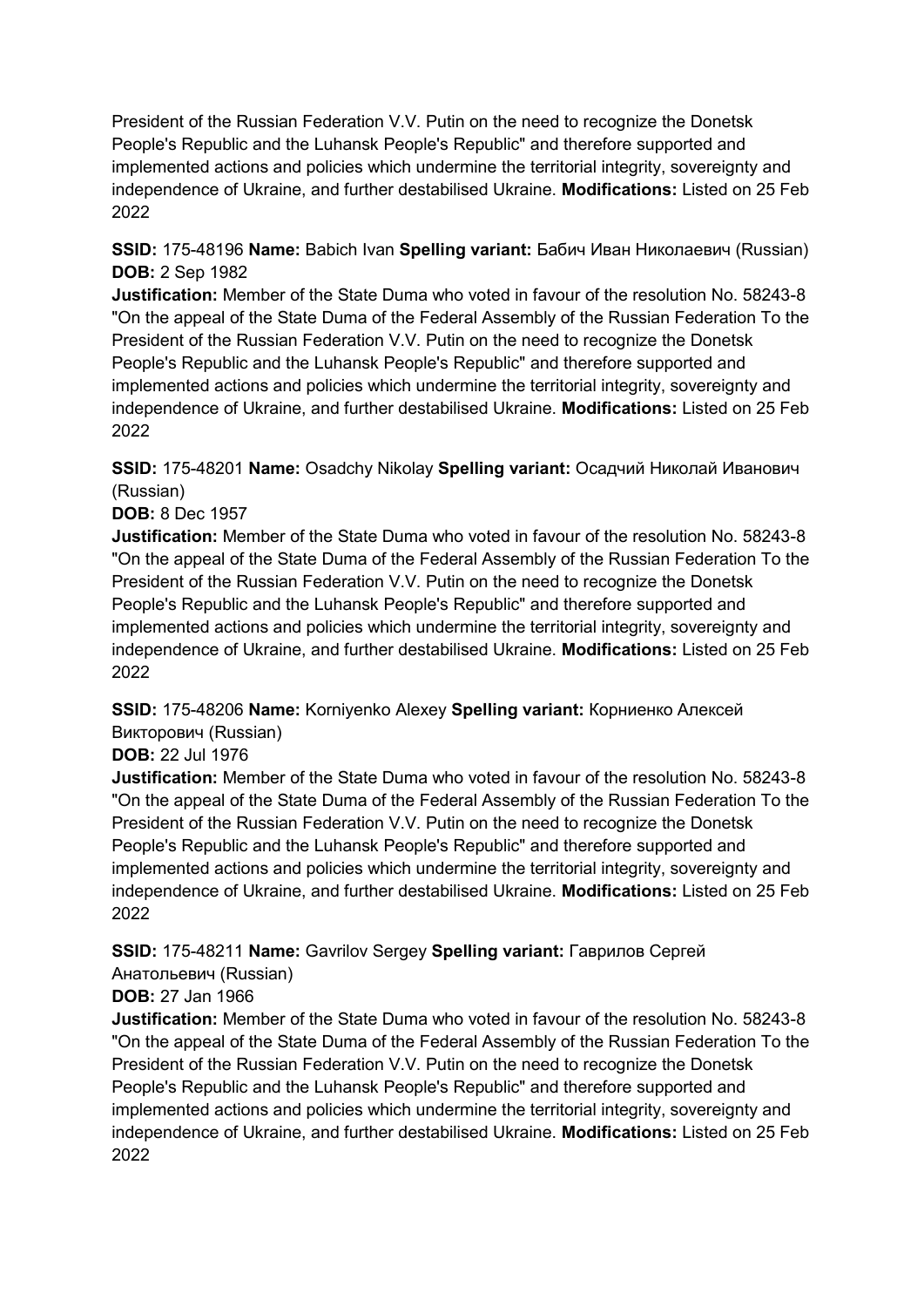**SSID:** 175-48216 **Name:** Ivanov Nikolay **Spelling variant:** Иванов Николай Николаевич (Russian)

**DOB:** 17 Jan 1957

**Justification:** Member of the State Duma who voted in favour of the resolution No. 58243-8 "On the appeal of the State Duma of the Federal Assembly of the Russian Federation To the President of the Russian Federation V.V. Putin on the need to recognize the Donetsk People's Republic and the Luhansk People's Republic" and therefore supported and implemented actions and policies which undermine the territorial integrity, sovereignty and independence of Ukraine, and further destabilised Ukraine. **Modifications:** Listed on 25 Feb 2022

**SSID:** 175-48221 **Name:** Lyabikhov Roman **Spelling variant:** Лябихов Роман Михайлович (Russian)

**DOB:** 7 May 1973

**Justification:** Member of the State Duma who voted in favour of the resolution No. 58243-8 "On the appeal of the State Duma of the Federal Assembly of the Russian Federation To the President of the Russian Federation V.V. Putin on the need to recognize the Donetsk People's Republic and the Luhansk People's Republic" and therefore supported and implemented actions and policies which undermine the territorial integrity, sovereignty and independence of Ukraine, and further destabilised Ukraine. **Modifications:** Listed on 25 Feb 2022

**SSID:** 175-48226 **Name:** Isakov Vladimir **Spelling variant:** Исаков Владимир Павлович (Russian)

**DOB:** 25 Feb 1987

**Justification:** Member of the State Duma who voted in favour of the resolution No. 58243-8 "On the appeal of the State Duma of the Federal Assembly of the Russian Federation To the President of the Russian Federation V.V. Putin on the need to recognize the Donetsk People's Republic and the Luhansk People's Republic" and therefore supported and implemented actions and policies which undermine the territorial integrity, sovereignty and independence of Ukraine, and further destabilised Ukraine. **Modifications:** Listed on 25 Feb 2022

**SSID:** 175-48231 **Name:** Suleymanov Renat **Spelling variant:** Сулейманов Ренат Исмаилович (Russian)

**DOB:** 24 Dec 1965

**Justification:** Member of the State Duma who voted in favour of the resolution No. 58243-8 "On the appeal of the State Duma of the Federal Assembly of the Russian Federation To the President of the Russian Federation V.V. Putin on the need to recognize the Donetsk People's Republic and the Luhansk People's Republic" and therefore supported and implemented actions and policies which undermine the territorial integrity, sovereignty and independence of Ukraine, and further destabilised Ukraine. **Modifications:** Listed on 25 Feb 2022

**SSID:** 175-48236 **Name:** Blotsky Vladimir **Spelling variant:** Блоцкий Владимир

Николаевич (Russian)

**DOB:** 10 Nov 1977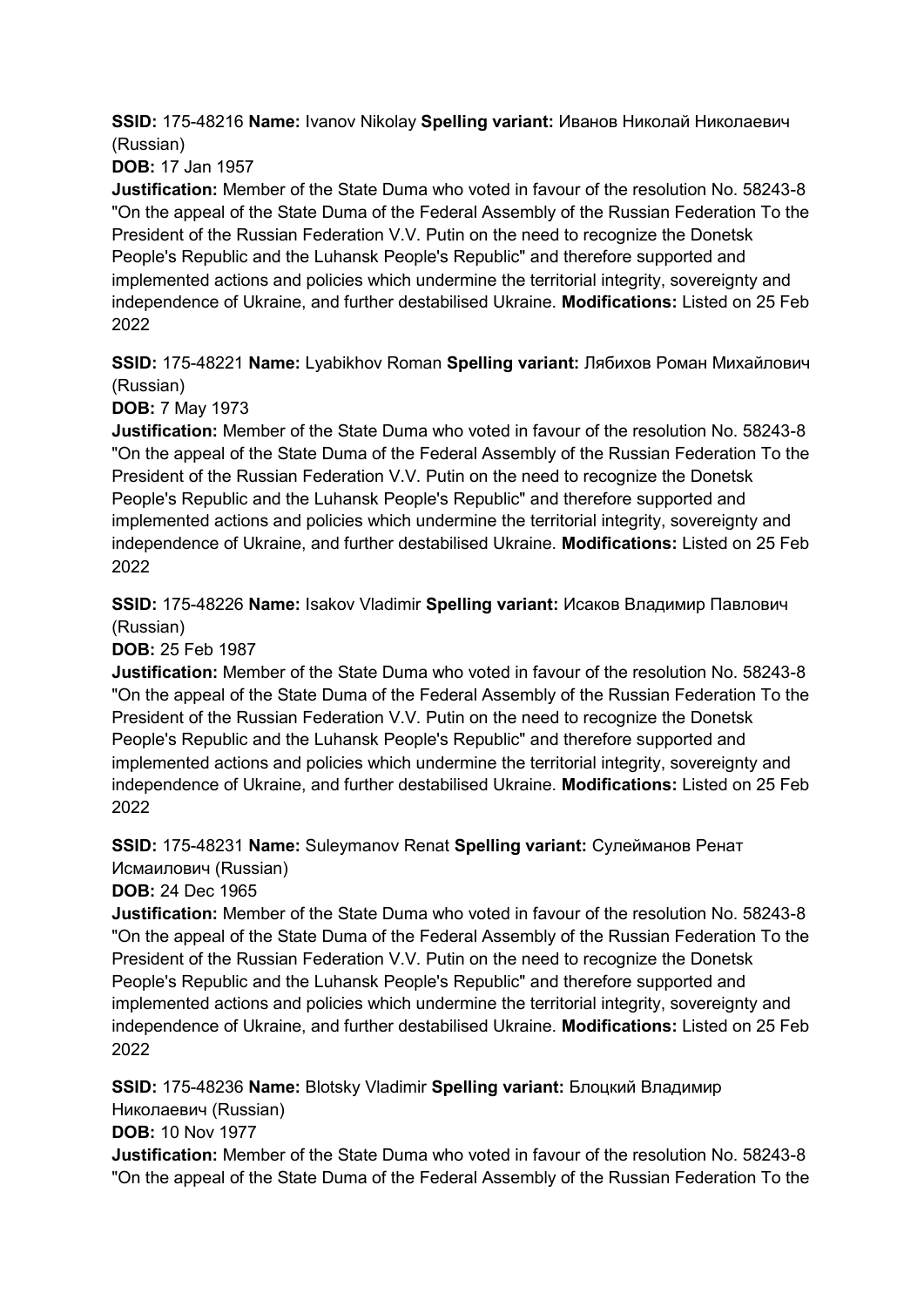**SSID:** 175-48241 **Name:** Panteleyev Sergey **Spelling variant:** Пантелеев Сергей Михайлович (Russian)

#### **DOB:** 4 Jul 1951

**Justification:** Member of the State Duma who voted in favour of the resolution No. 58243-8 "On the appeal of the State Duma of the Federal Assembly of the Russian Federation To the President of the Russian Federation V.V. Putin on the need to recognize the Donetsk People's Republic and the Luhansk People's Republic" and therefore supported and implemented actions and policies which undermine the territorial integrity, sovereignty and independence of Ukraine, and further destabilised Ukraine. **Modifications:** Listed on 25 Feb 2022

**SSID:** 175-48246 **Name:** Kamnev Georgy **Spelling variant:** Камнев Георгий Петрович (Russian)

**DOB:** 5 Jan 1983

**Justification:** Member of the State Duma who voted in favour of the resolution No. 58243-8 "On the appeal of the State Duma of the Federal Assembly of the Russian Federation To the President of the Russian Federation V.V. Putin on the need to recognize the Donetsk People's Republic and the Luhansk People's Republic" and therefore supported and implemented actions and policies which undermine the territorial integrity, sovereignty and independence of Ukraine, and further destabilised Ukraine. **Modifications:** Listed on 25 Feb 2022

**SSID:** 175-48251 **Name:** Vasilyev Nikolay **Spelling variant:** Васильев Николай Иванович (Russian)

#### **DOB:** 28 Mar 1958

**Justification:** Member of the State Duma who voted in favour of the resolution No. 58243-8 "On the appeal of the State Duma of the Federal Assembly of the Russian Federation To the President of the Russian Federation V.V. Putin on the need to recognize the Donetsk People's Republic and the Luhansk People's Republic" and therefore supported and implemented actions and policies which undermine the territorial integrity, sovereignty and independence of Ukraine, and further destabilised Ukraine. **Modifications:** Listed on 25 Feb 2022

**SSID:** 175-48256 **Name:** Ivanyuzhenkov Boris **Spelling variant:** Иванюженков Борис Викторович (Russian)

## **DOB:** 28 Feb 1966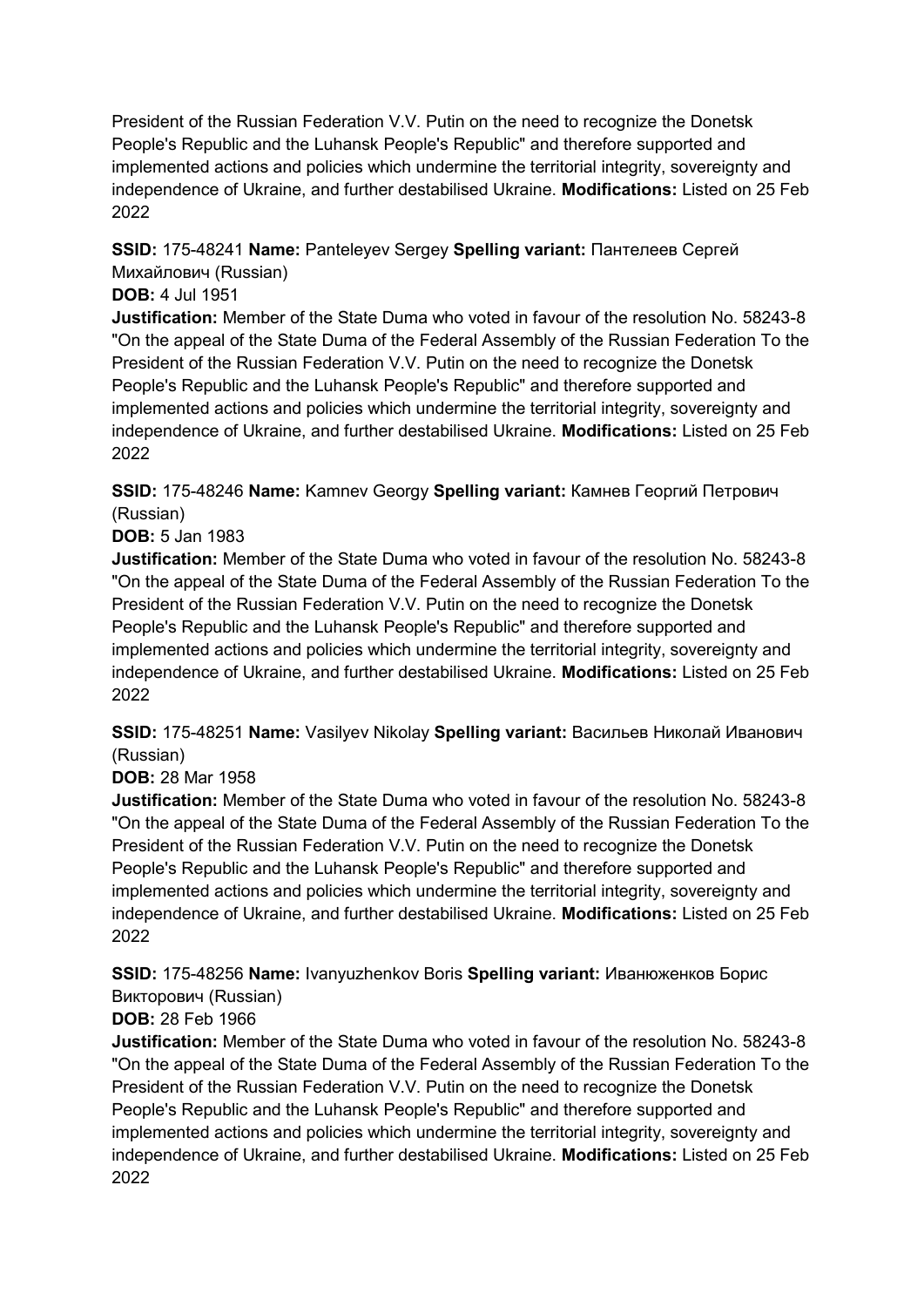**SSID:** 175-48261 **Name:** Sobolev Viktor **Spelling variant:** Соболев Виктор Иванович (Russian)

**DOB:** 23 Feb 1950

**Justification:** Member of the State Duma who voted in favour of the resolution No. 58243-8 "On the appeal of the State Duma of the Federal Assembly of the Russian Federation To the President of the Russian Federation V.V. Putin on the need to recognize the Donetsk People's Republic and the Luhansk People's Republic" and therefore supported and implemented actions and policies which undermine the territorial integrity, sovereignty and independence of Ukraine, and further destabilised Ukraine. **Modifications:** Listed on 25 Feb 2022

**SSID:** 175-48266 **Name:** Avdeyev Mikhail **Spelling variant:** Авдеев Михаил Юрьевич (Russian)

**DOB:** 6 Mar 1977

**Justification:** Member of the State Duma who voted in favour of the resolution No. 58243-8 "On the appeal of the State Duma of the Federal Assembly of the Russian Federation To the President of the Russian Federation V.V. Putin on the need to recognize the Donetsk People's Republic and the Luhansk People's Republic" and therefore supported and implemented actions and policies which undermine the territorial integrity, sovereignty and independence of Ukraine, and further destabilised Ukraine. **Modifications:** Listed on 25 Feb 2022

**SSID:** 175-48271 **Name:** Ostanina Nina **Spelling variant:** Останина Нина Александровна (Russian)

**DOB:** 26 Dec 1955

**Justification:** Member of the State Duma who voted in favour of the resolution No. 58243-8 "On the appeal of the State Duma of the Federal Assembly of the Russian Federation To the President of the Russian Federation V.V. Putin on the need to recognize the Donetsk People's Republic and the Luhansk People's Republic" and therefore supported and implemented actions and policies which undermine the territorial integrity, sovereignty and independence of Ukraine, and further destabilised Ukraine. **Modifications:** Listed on 25 Feb 2022

**SSID:** 175-48276 **Name:** Bessonov Yevgeny **Spelling variant:** Бессонов Евгений Иванович (Russian)

**DOB:** 26 Nov 1968

**Justification:** Member of the State Duma who voted in favour of the resolution No. 58243-8 "On the appeal of the State Duma of the Federal Assembly of the Russian Federation To the President of the Russian Federation V.V. Putin on the need to recognize the Donetsk People's Republic and the Luhansk People's Republic" and therefore supported and implemented actions and policies which undermine the territorial integrity, sovereignty and independence of Ukraine, and further destabilised Ukraine. **Modifications:** Listed on 25 Feb 2022

**SSID:** 175-48281 **Name:** Yezersky Nikolay **Spelling variant:** Езерский Николай

Николаевич (Russian)

**DOB:** 8 May 1956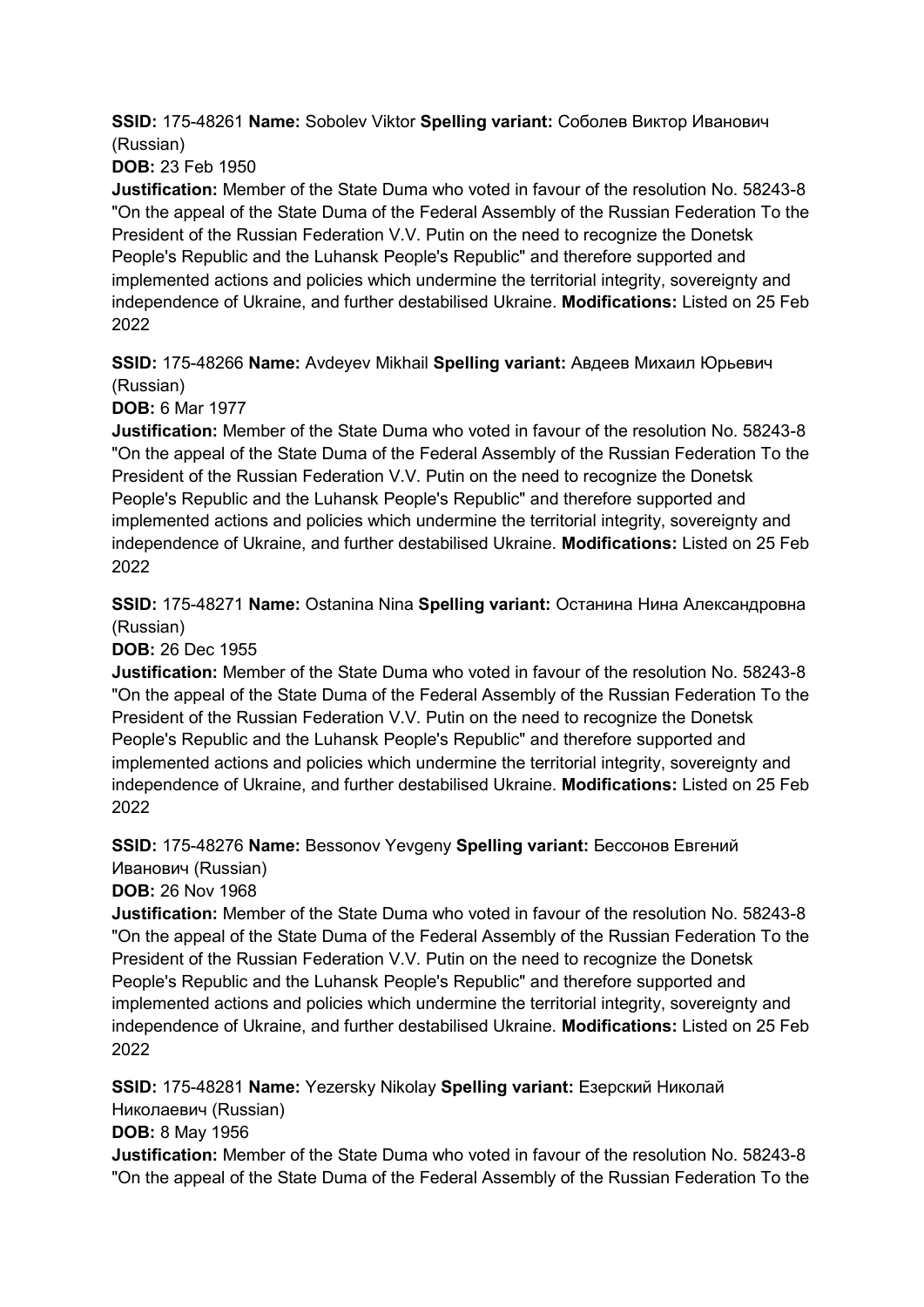**SSID:** 175-48286 **Name:** Obukhov Sergei **Spelling variant:** Обухов Сергей Павлович (Russian)

#### **DOB:** 5 Oct 1958

**Justification:** Member of the State Duma who voted in favour of the resolution No. 58243-8 "On the appeal of the State Duma of the Federal Assembly of the Russian Federation To the President of the Russian Federation V.V. Putin on the need to recognize the Donetsk People's Republic and the Luhansk People's Republic" and therefore supported and implemented actions and policies which undermine the territorial integrity, sovereignty and independence of Ukraine, and further destabilised Ukraine. **Modifications:** Listed on 25 Feb 2022

**SSID:** 175-48291 **Name:** Parfyonov Denis **Spelling variant:** Парфенов Денис Андреевич (Russian)

#### **DOB:** 22 Sep 1987

**Justification:** Member of the State Duma who voted in favour of the resolution No. 58243-8 "On the appeal of the State Duma of the Federal Assembly of the Russian Federation To the President of the Russian Federation V.V. Putin on the need to recognize the Donetsk People's Republic and the Luhansk People's Republic" and therefore supported and implemented actions and policies which undermine the territorial integrity, sovereignty and independence of Ukraine, and further destabilised Ukraine. **Modifications:** Listed on 25 Feb 2022

**SSID:** 175-48296 **Name:** Alekhin Andrei Anatolyevich **Spelling variant:** Андрей Андрей Анатольевич (Russian)

#### **DOB:** 9 Feb 1959

**Justification:** Member of the State Duma who voted in favour of the resolution No. 58243-8 "On the appeal of the State Duma of the Federal Assembly of the Russian Federation To the President of the Russian Federation V.V. Putin on the need to recognize the Donetsk People's Republic and the Luhansk People's Republic" and therefore supported and implemented actions and policies which undermine the territorial integrity, sovereignty and independence of Ukraine, and further destabilised Ukraine. **Modifications:** Listed on 25 Feb 2022

**SSID:** 175-48301 **Name:** Ammosov Petr Revoldovich **Spelling variant:** Аммосов Петр Револьдович (Russian)

## **DOB:** 22 Sep 1966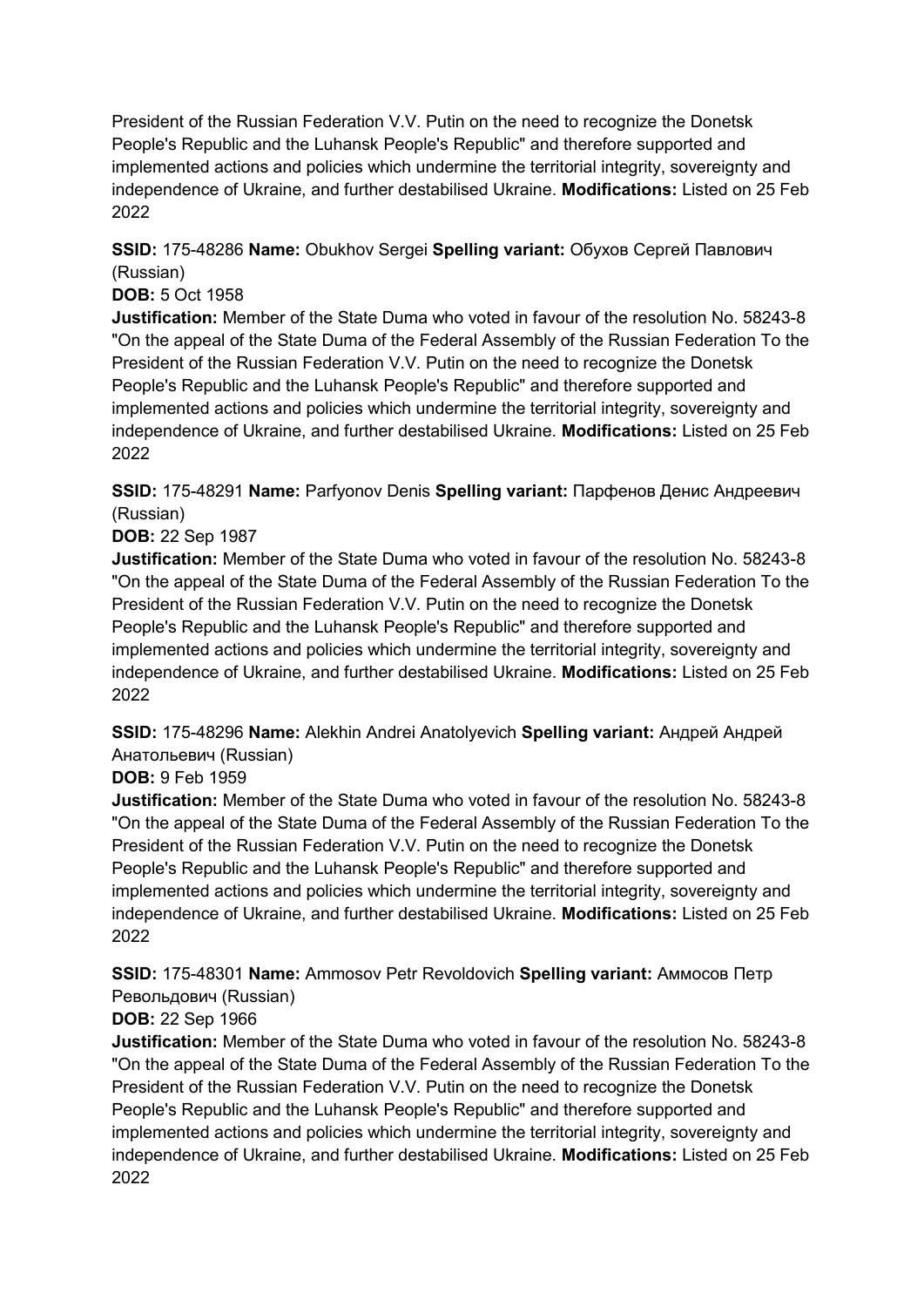**SSID:** 175-48306 **Name:** Kazankov Sergei **Spelling variant:** Казанков Сергей Иванович (Russian)

**DOB:** 9 Oct 1972

**Justification:** Member of the State Duma who voted in favour of the resolution No. 58243-8 "On the appeal of the State Duma of the Federal Assembly of the Russian Federation To the President of the Russian Federation V.V. Putin on the need to recognize the Donetsk People's Republic and the Luhansk People's Republic" and therefore supported and implemented actions and policies which undermine the territorial integrity, sovereignty and independence of Ukraine, and further destabilised Ukraine. **Modifications:** Listed on 25 Feb 2022

**SSID:** 175-48311 **Name:** Lebedev Oleg **Spelling variant:** Лебедев Олег Александрович (Russian)

**DOB:** 12 Oct 1976

**Justification:** Member of the State Duma who voted in favour of the resolution No. 58243-8 "On the appeal of the State Duma of the Federal Assembly of the Russian Federation To the President of the Russian Federation V.V. Putin on the need to recognize the Donetsk People's Republic and the Luhansk People's Republic" and therefore supported and implemented actions and policies which undermine the territorial integrity, sovereignty and independence of Ukraine, and further destabilised Ukraine. **Modifications:** Listed on 25 Feb 2022

**SSID:** 175-48316 **Name:** Matveyev Mikhail **Spelling variant:** Матвеев Михаил

Николаевич (Russian)

**DOB:** 13 May 1968

**Justification:** Member of the State Duma who voted in favour of the resolution No. 58243-8 "On the appeal of the State Duma of the Federal Assembly of the Russian Federation To the President of the Russian Federation V.V. Putin on the need to recognize the Donetsk People's Republic and the Luhansk People's Republic" and therefore supported and implemented actions and policies which undermine the territorial integrity, sovereignty and independence of Ukraine, and further destabilised Ukraine. **Modifications:** Listed on 25 Feb 2022

**SSID:** 175-48321 **Name:** Prusakova Maria **Spelling variant:** Прусакова Мария Николаевна (Russian)

**DOB:** 4 Sep 1983

**Justification:** Member of the State Duma who voted in favour of the resolution No. 58243-8 "On the appeal of the State Duma of the Federal Assembly of the Russian Federation To the President of the Russian Federation V.V. Putin on the need to recognize the Donetsk People's Republic and the Luhansk People's Republic" and therefore supported and implemented actions and policies which undermine the territorial integrity, sovereignty and independence of Ukraine, and further destabilised Ukraine. **Modifications:** Listed on 25 Feb 2022

**SSID:** 175-48326 **Name:** Smolin Oleg **Spelling variant:** Смолин Олег Николаевич (Russian)

**DOB:** 10 Feb 1952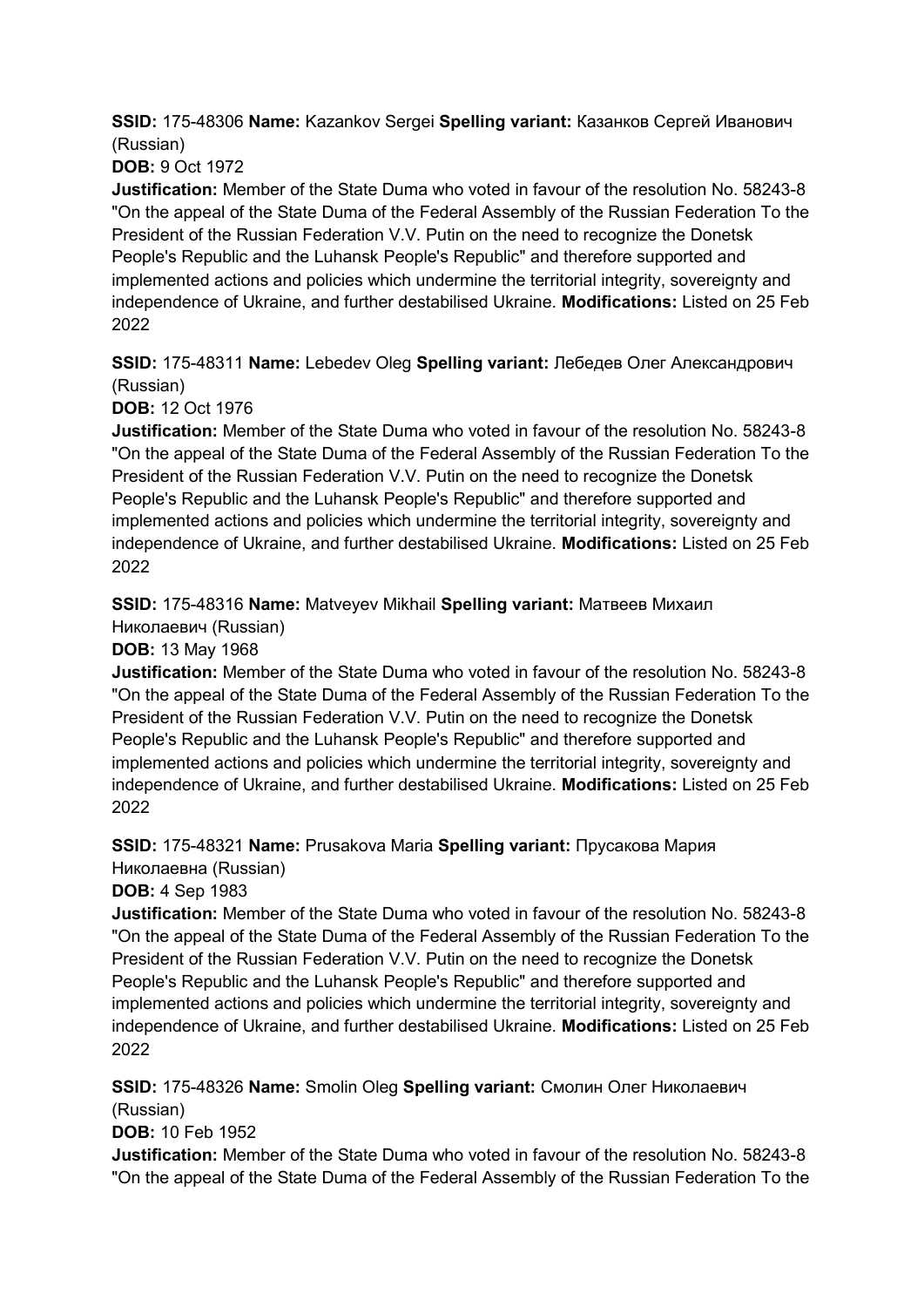**SSID:** 175-48331 **Name:** Shchapov Mikhail **Spelling variant:** Щапов Михаил Викторович (Russian)

#### **DOB:** 20 Sep 1975

**Justification:** Member of the State Duma who voted in favour of the resolution No. 58243-8 "On the appeal of the State Duma of the Federal Assembly of the Russian Federation To the President of the Russian Federation V.V. Putin on the need to recognize the Donetsk People's Republic and the Luhansk People's Republic" and therefore supported and implemented actions and policies which undermine the territorial integrity, sovereignty and independence of Ukraine, and further destabilised Ukraine. **Modifications:** Listed on 25 Feb 2022

**SSID:** 175-48336 **Name:** Karginov Sergei **Spelling variant:** Каргинов Сергей Генрихович (Russian)

#### **DOB:** 5 Sep 1969

**Justification:** Member of the State Duma who voted in favour of the resolution No. 58243-8 "On the appeal of the State Duma of the Federal Assembly of the Russian Federation To the President of the Russian Federation V.V. Putin on the need to recognize the Donetsk People's Republic and the Luhansk People's Republic" and therefore supported and implemented actions and policies which undermine the territorial integrity, sovereignty and independence of Ukraine, and further destabilised Ukraine. **Modifications:** Listed on 25 Feb 2022

**SSID:** 175-48341 **Name:** Nilov Yaroslav **Spelling variant:** Нилов Ярослав Евгеньевич (Russian)

#### **DOB:** 20 Mar 1982

**Justification:** Member of the State Duma who voted in favour of the resolution No. 58243-8 "On the appeal of the State Duma of the Federal Assembly of the Russian Federation To the President of the Russian Federation V.V. Putin on the need to recognize the Donetsk People's Republic and the Luhansk People's Republic" and therefore supported and implemented actions and policies which undermine the territorial integrity, sovereignty and independence of Ukraine, and further destabilised Ukraine. **Modifications:** Listed on 25 Feb 2022

**SSID:** 175-48346 **Name:** Sipyagin Vladimir **Spelling variant:** Сипягин Владимир

#### Владимирович (Russian) **DOB:** 19 Feb 1970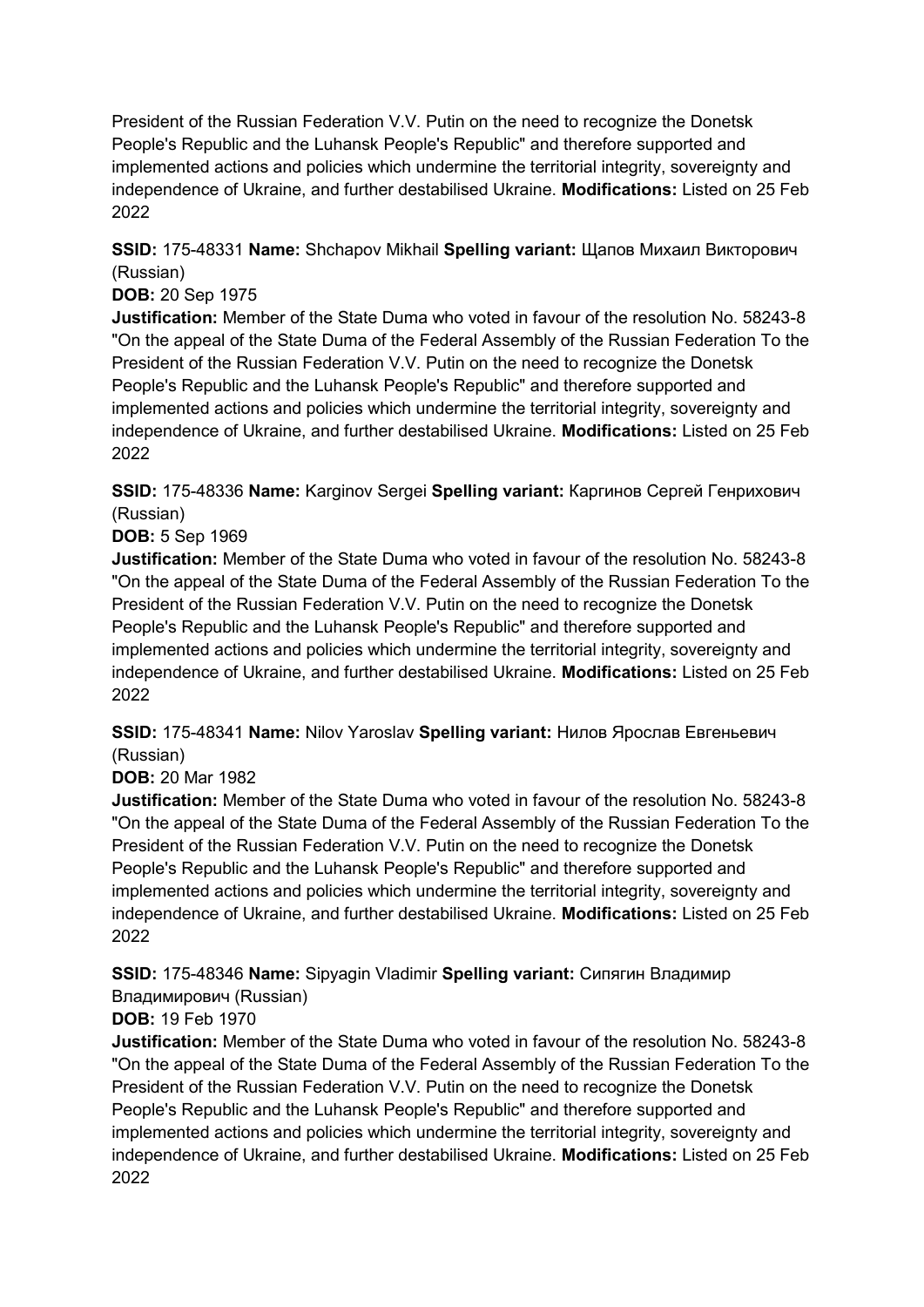**SSID:** 175-48351 **Name:** Vlasov Vasily **Spelling variant:** Власов Василий Максимович (Russian)

**DOB:** 27 Jun 1995

**Justification:** Member of the State Duma who voted in favour of the resolution No. 58243-8 "On the appeal of the State Duma of the Federal Assembly of the Russian Federation To the President of the Russian Federation V.V. Putin on the need to recognize the Donetsk People's Republic and the Luhansk People's Republic" and therefore supported and implemented actions and policies which undermine the territorial integrity, sovereignty and independence of Ukraine, and further destabilised Ukraine. **Modifications:** Listed on 25 Feb 2022

**SSID:** 175-48356 **Name:** Chernyshov Boris **Spelling variant:** Чернышов Борис

Александрович (Russian)

**DOB:** 25 Jun 1991

**Justification:** Member of the State Duma who voted in favour of the resolution No. 58243-8 "On the appeal of the State Duma of the Federal Assembly of the Russian Federation To the President of the Russian Federation V.V. Putin on the need to recognize the Donetsk People's Republic and the Luhansk People's Republic" and therefore supported and implemented actions and policies which undermine the territorial integrity, sovereignty and independence of Ukraine, and further destabilised Ukraine. **Modifications:** Listed on 25 Feb 2022

**SSID:** 175-48361 **Name:** Lugovoy Andrey **Spelling variant:** Луговой Андрей

Константинович (Russian)

**DOB:** 19 Sep 1966

**Justification:** Member of the State Duma who voted in favour of the resolution No. 58243-8 "On the appeal of the State Duma of the Federal Assembly of the Russian Federation To the President of the Russian Federation V.V. Putin on the need to recognize the Donetsk People's Republic and the Luhansk People's Republic" and therefore supported and implemented actions and policies which undermine the territorial integrity, sovereignty and independence of Ukraine, and further destabilised Ukraine. **Modifications:** Listed on 25 Feb 2022

**SSID:** 175-48366 **Name:** Svishchev Dmitry **Spelling variant:** Свищев Дмитрий Александрович (Russian)

**DOB:** 22 May 1969

**Justification:** Member of the State Duma who voted in favour of the resolution No. 58243-8 "On the appeal of the State Duma of the Federal Assembly of the Russian Federation To the President of the Russian Federation V.V. Putin on the need to recognize the Donetsk People's Republic and the Luhansk People's Republic" and therefore supported and implemented actions and policies which undermine the territorial integrity, sovereignty and independence of Ukraine, and further destabilised Ukraine. **Modifications:** Listed on 25 Feb 2022

**SSID:** 175-48371 **Name:** Seleznyov Valery **Spelling variant:** Селезнев Валерий

Сергеевич (Russian)

**DOB:** 5 Sep 1964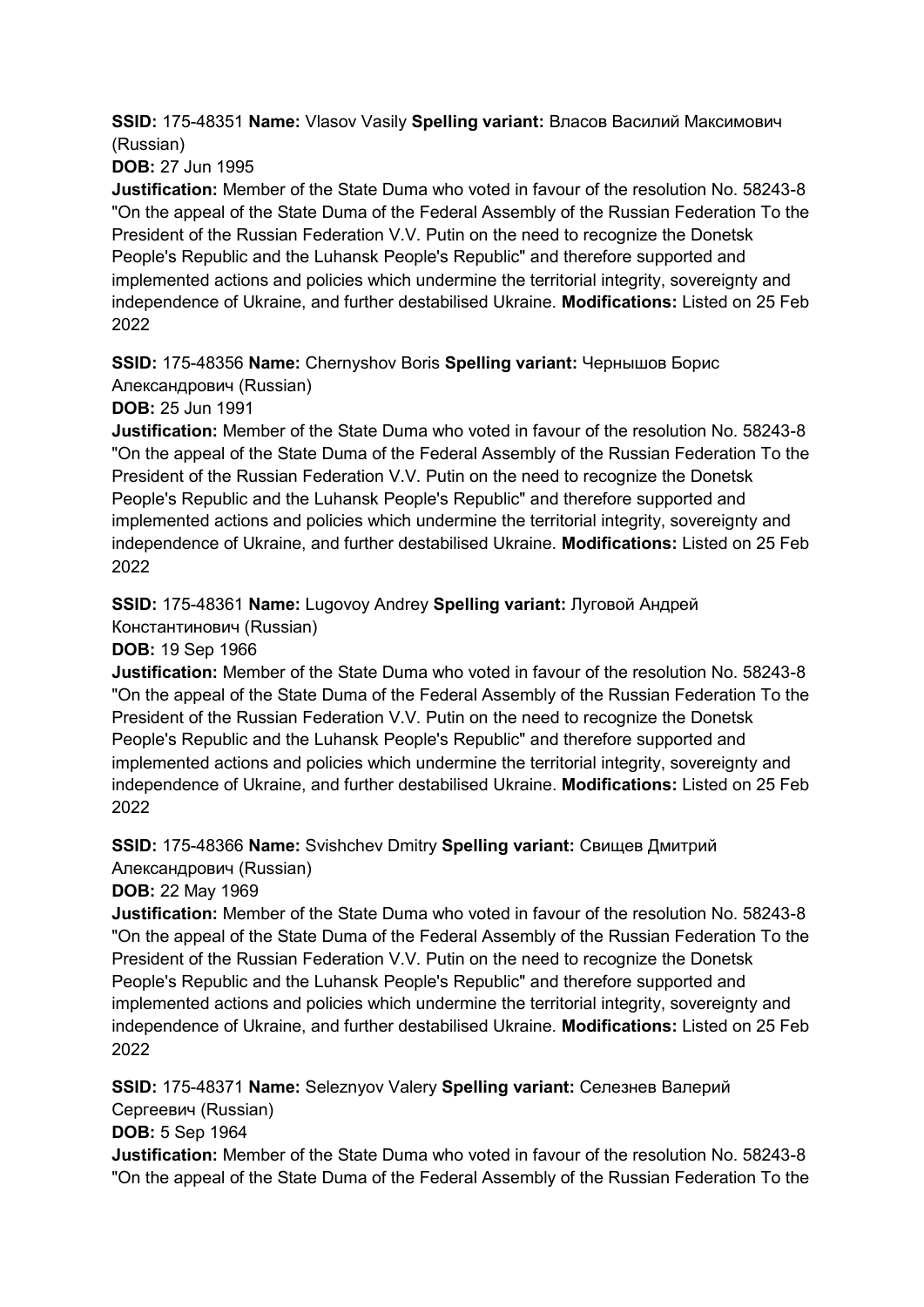**SSID:** 175-48376 **Name:** Panesh Kaplan **Spelling variant:** Панеш Каплан Мугдинович (Russian)

#### **DOB:** 4 Sep 1974

**Justification:** Member of the State Duma who voted in favour of the resolution No. 58243-8 "On the appeal of the State Duma of the Federal Assembly of the Russian Federation To the President of the Russian Federation V.V. Putin on the need to recognize the Donetsk People's Republic and the Luhansk People's Republic" and therefore supported and implemented actions and policies which undermine the territorial integrity, sovereignty and independence of Ukraine, and further destabilised Ukraine. **Modifications:** Listed on 25 Feb 2022

**SSID:** 175-48381 **Name:** Svistunov Arkady **Spelling variant:** Свистунов Аркадий Николаевич (Russian)

#### **DOB:** 28 Apr 1965

**Justification:** Member of the State Duma who voted in favour of the resolution No. 58243-8 "On the appeal of the State Duma of the Federal Assembly of the Russian Federation To the President of the Russian Federation V.V. Putin on the need to recognize the Donetsk People's Republic and the Luhansk People's Republic" and therefore supported and implemented actions and policies which undermine the territorial integrity, sovereignty and independence of Ukraine, and further destabilised Ukraine. **Modifications:** Listed on 25 Feb 2022

**SSID:** 175-48386 **Name:** Naumov Stanislav **Spelling variant:** Наумов Станислав Александрович (Russian)

#### **DOB:** 4 Oct 1972

**Justification:** Member of the State Duma who voted in favour of the resolution No. 58243-8 "On the appeal of the State Duma of the Federal Assembly of the Russian Federation To the President of the Russian Federation V.V. Putin on the need to recognize the Donetsk People's Republic and the Luhansk People's Republic" and therefore supported and implemented actions and policies which undermine the territorial integrity, sovereignty and independence of Ukraine, and further destabilised Ukraine. **Modifications:** Listed on 25 Feb 2022

**SSID:** 175-48391 **Name:** Koshelev Vladimir **Spelling variant:** Кошелев Владимир Алексеевич (Russian)

# **DOB:** 1 Oct 1974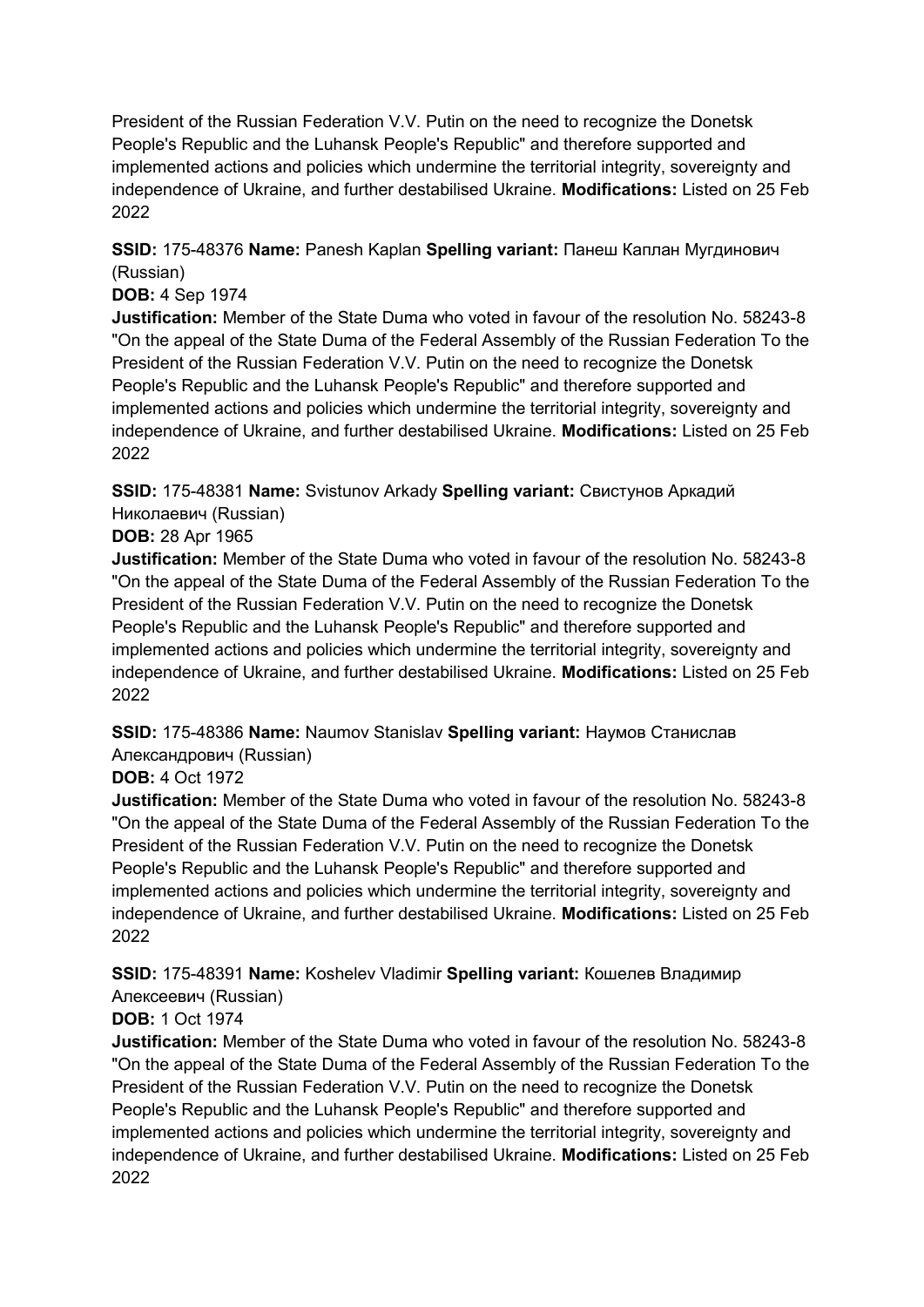**SSID:** 175-48396 **Name:** Musatov Ivan **Spelling variant:** Мусатов Иван Михайлович (Russian)

**DOB:** 14 Feb 1976

**Justification:** Member of the State Duma who voted in favour of the resolution No. 58243-8 "On the appeal of the State Duma of the Federal Assembly of the Russian Federation To the President of the Russian Federation V.V. Putin on the need to recognize the Donetsk People's Republic and the Luhansk People's Republic" and therefore supported and implemented actions and policies which undermine the territorial integrity, sovereignty and independence of Ukraine, and further destabilised Ukraine. **Modifications:** Listed on 25 Feb 2022

# **SSID:** 175-48401 **Name:** Markov Yevgeny **Spelling variant:** Марков Евгений

Владимирович (Russian)

**DOB:** 8 Nov 1973

**Justification:** Member of the State Duma who voted in favour of the resolution No. 58243-8 "On the appeal of the State Duma of the Federal Assembly of the Russian Federation To the President of the Russian Federation V.V. Putin on the need to recognize the Donetsk People's Republic and the Luhansk People's Republic" and therefore supported and implemented actions and policies which undermine the territorial integrity, sovereignty and independence of Ukraine, and further destabilised Ukraine. **Modifications:** Listed on 25 Feb 2022

**SSID:** 175-48406 **Name:** Sukharev Ivan **Spelling variant:** Сухарев Иван Константинович (Russian)

**DOB:** 10 Jun 1978

**Justification:** Member of the State Duma who voted in favour of the resolution No. 58243-8 "On the appeal of the State Duma of the Federal Assembly of the Russian Federation To the President of the Russian Federation V.V. Putin on the need to recognize the Donetsk People's Republic and the Luhansk People's Republic" and therefore supported and implemented actions and policies which undermine the territorial integrity, sovereignty and independence of Ukraine, and further destabilised Ukraine. **Modifications:** Listed on 25 Feb 2022

#### **SSID:** 175-48411 **Name:** Paykin Boris **Spelling variant:** Пайкин Борис Романович (Russian)

**DOB:** 26 Mar 1965

**Justification:** Member of the State Duma who voted in favour of the resolution No. 58243-8 "On the appeal of the State Duma of the Federal Assembly of the Russian Federation To the President of the Russian Federation V.V. Putin on the need to recognize the Donetsk People's Republic and the Luhansk People's Republic" and therefore supported and implemented actions and policies which undermine the territorial integrity, sovereignty and independence of Ukraine, and further destabilised Ukraine. **Modifications:** Listed on 25 Feb 2022

#### **SSID:** 175-48416 **Name:** Napso Yuri **Spelling variant:** Напсо Юрий Аисович (Russian) **DOB:** 17 Apr 1973

**Justification:** Member of the State Duma who voted in favour of the resolution No. 58243-8 "On the appeal of the State Duma of the Federal Assembly of the Russian Federation To the President of the Russian Federation V.V. Putin on the need to recognize the Donetsk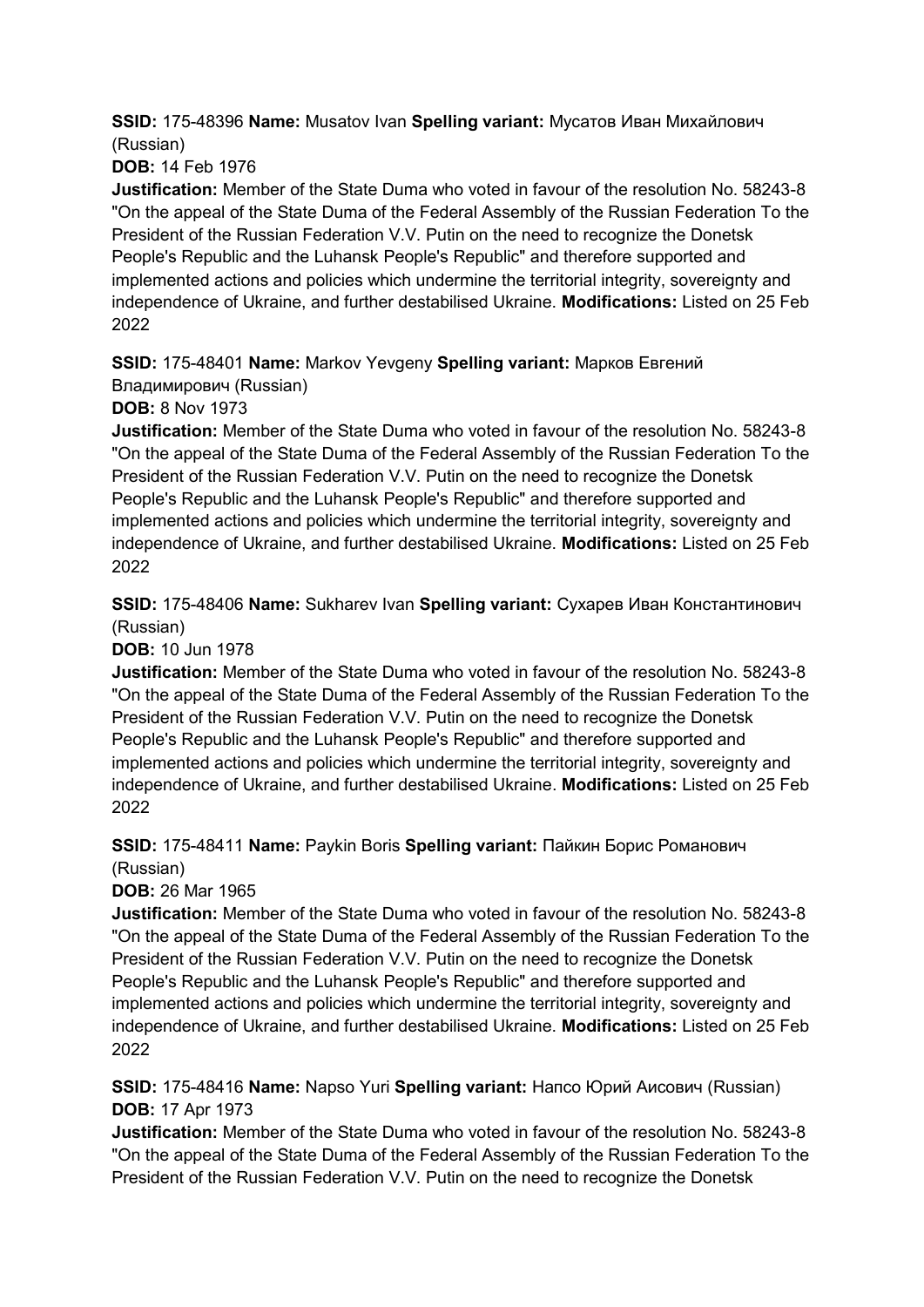People's Republic and the Luhansk People's Republic" and therefore supported and implemented actions and policies which undermine the territorial integrity, sovereignty and independence of Ukraine, and further destabilised Ukraine. **Modifications:** Listed on 25 Feb 2022

#### **SSID:** 175-48421 **Name:** Didenko Aleksei **Spelling variant:** Диденко Алексей Николаевич (Russian)

**DOB:** 30 Mar 1983

**Justification:** Member of the State Duma who voted in favour of the resolution No. 58243-8 "On the appeal of the State Duma of the Federal Assembly of the Russian Federation To the President of the Russian Federation V.V. Putin on the need to recognize the Donetsk People's Republic and the Luhansk People's Republic" and therefore supported and implemented actions and policies which undermine the territorial integrity, sovereignty and independence of Ukraine, and further destabilised Ukraine. **Modifications:** Listed on 25 Feb 2022

**SSID:** 175-48426 **Name:** Zhuravlyev Aleksei **Spelling variant:** Журавлев Алексей Александрович (Russian)

#### **DOB:** 30 Jun 1962

**Justification:** Member of the State Duma who voted in favour of the resolution No. 58243-8 "On the appeal of the State Duma of the Federal Assembly of the Russian Federation To the President of the Russian Federation V.V. Putin on the need to recognize the Donetsk People's Republic and the Luhansk People's Republic" and therefore supported and implemented actions and policies which undermine the territorial integrity, sovereignty and independence of Ukraine, and further destabilised Ukraine. **Modifications:** Listed on 25 Feb 2022

#### **SSID:** 175-48431 **Name:** Leonov Sergei **Spelling variant:** Леонов Сергей Дмитриевич (Russian)

**DOB:** 9 May 1983

**Justification:** Member of the State Duma who voted in favour of the resolution No. 58243-8 "On the appeal of the State Duma of the Federal Assembly of the Russian Federation To the President of the Russian Federation V.V. Putin on the need to recognize the Donetsk People's Republic and the Luhansk People's Republic" and therefore supported and implemented actions and policies which undermine the territorial integrity, sovereignty and independence of Ukraine, and further destabilised Ukraine. **Modifications:** Listed on 25 Feb 2022

**SSID:** 175-48436 **Name:** Semigin Gennady **Spelling variant:** Семигин Геннадий Юрьевич (Russian)

## **DOB:** 23 Mar 1964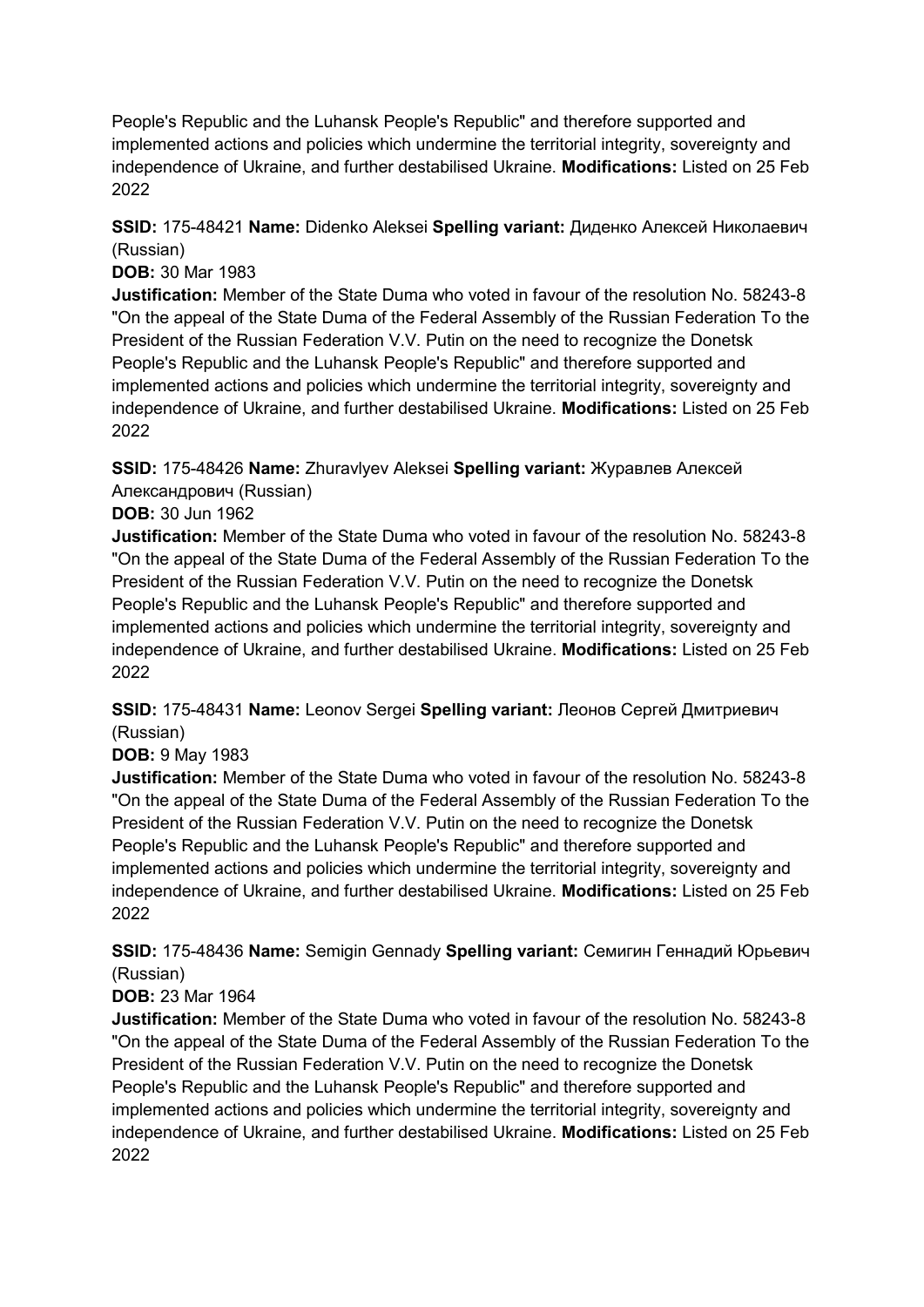**SSID:** 175-48441 **Name:** Terentyev Aleksandr **Spelling variant:** Терентьев Александр Васильевич (Russian)

**DOB:** 1 Jan 1961

**Justification:** Member of the State Duma who voted in favour of the resolution No. 58243-8 "On the appeal of the State Duma of the Federal Assembly of the Russian Federation To the President of the Russian Federation V.V. Putin on the need to recognize the Donetsk People's Republic and the Luhansk People's Republic" and therefore supported and implemented actions and policies which undermine the territorial integrity, sovereignty and independence of Ukraine, and further destabilised Ukraine. **Modifications:** Listed on 25 Feb 2022

**SSID:** 175-48446 **Name:** Tumusov Fedot **Spelling variant:** Тумусов Федот Семёнович (Russian)

**DOB:** 30 Jun 1955

**Justification:** Member of the State Duma who voted in favour of the resolution No. 58243-8 "On the appeal of the State Duma of the Federal Assembly of the Russian Federation To the President of the Russian Federation V.V. Putin on the need to recognize the Donetsk People's Republic and the Luhansk People's Republic" and therefore supported and implemented actions and policies which undermine the territorial integrity, sovereignty and independence of Ukraine, and further destabilised Ukraine. **Modifications:** Listed on 25 Feb 2022

**SSID:** 175-48451 **Name:** Kanokov Timur **Spelling variant:** Каноков Тимур Борисович) (Abkhazian)

**DOB:** 24 Sep 1972

**Justification:** Member of the State Duma who voted in favour of the resolution No. 58243-8 "On the appeal of the State Duma of the Federal Assembly of the Russian Federation To the President of the Russian Federation V.V. Putin on the need to recognize the Donetsk People's Republic and the Luhansk People's Republic" and therefore supported and implemented actions and policies which undermine the territorial integrity, sovereignty and independence of Ukraine, and further destabilised Ukraine. **Modifications:** Listed on 25 Feb 2022

**SSID:** 175-48456 **Name:** Ananskikh Igor **Spelling variant:** Ананских Игорь

Александрович (Russian)

**DOB:** 6 Sep 1966

**Justification:** Member of the State Duma who voted in favour of the resolution No. 58243-8 "On the appeal of the State Duma of the Federal Assembly of the Russian Federation To the President of the Russian Federation V.V. Putin on the need to recognize the Donetsk People's Republic and the Luhansk People's Republic" and therefore supported and implemented actions and policies which undermine the territorial integrity, sovereignty and independence of Ukraine, and further destabilised Ukraine. **Modifications:** Listed on 25 Feb 2022

**SSID:** 175-48461 **Name:** Belousov Vadim **Spelling variant:** Белоусов Вадим

Владимирович (Russian)

**DOB:** 2 Oct 1960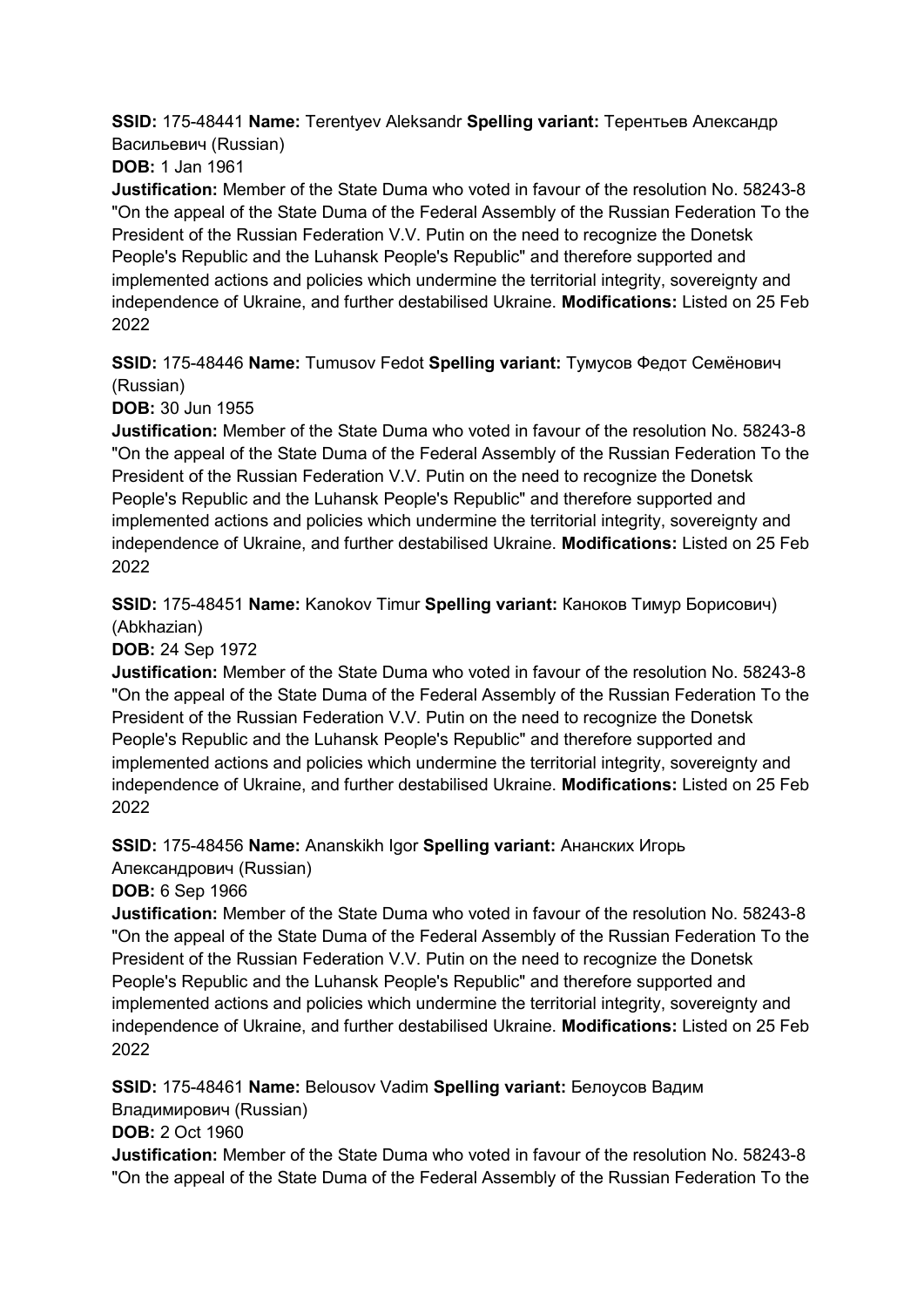**SSID:** 175-48466 **Name:** Gusev Dmitry **Spelling variant:** Гусев Дмитрий Геннадьевич (Russian)

#### **DOB:** 23 Jul 1972

**Justification:** Member of the State Duma who voted in favour of the resolution No. 58243-8 "On the appeal of the State Duma of the Federal Assembly of the Russian Federation To the President of the Russian Federation V.V. Putin on the need to recognize the Donetsk People's Republic and the Luhansk People's Republic" and therefore supported and implemented actions and policies which undermine the territorial integrity, sovereignty and independence of Ukraine, and further destabilised Ukraine. **Modifications:** Listed on 25 Feb 2022

**SSID:** 175-48471 **Name:** Remezkov Aleksandr **Spelling variant:** Ремезков Александр Александрович (Russian)

#### **DOB:** 7 Apr 1962

**Justification:** Member of the State Duma who voted in favour of the resolution No. 58243-8 "On the appeal of the State Duma of the Federal Assembly of the Russian Federation To the President of the Russian Federation V.V. Putin on the need to recognize the Donetsk People's Republic and the Luhansk People's Republic" and therefore supported and implemented actions and policies which undermine the territorial integrity, sovereignty and independence of Ukraine, and further destabilised Ukraine. **Modifications:** Listed on 25 Feb 2022

**SSID:** 175-48476 **Name:** Kuznetsov Andrei **Spelling variant:** Кузнецов Андрей Анатольевич (Russian)

## **DOB:** 29 May 1972

**Justification:** Member of the State Duma who voted in favour of the resolution No. 58243-8 "On the appeal of the State Duma of the Federal Assembly of the Russian Federation To the President of the Russian Federation V.V. Putin on the need to recognize the Donetsk People's Republic and the Luhansk People's Republic" and therefore supported and implemented actions and policies which undermine the territorial integrity, sovereignty and independence of Ukraine, and further destabilised Ukraine. **Modifications:** Listed on 25 Feb 2022

**SSID:** 175-48481 **Name:** Kabyshev Sergei **Spelling variant:** Кабышев Сергей

# Владимирович (Russian)

#### **DOB:** 4 Sep 1963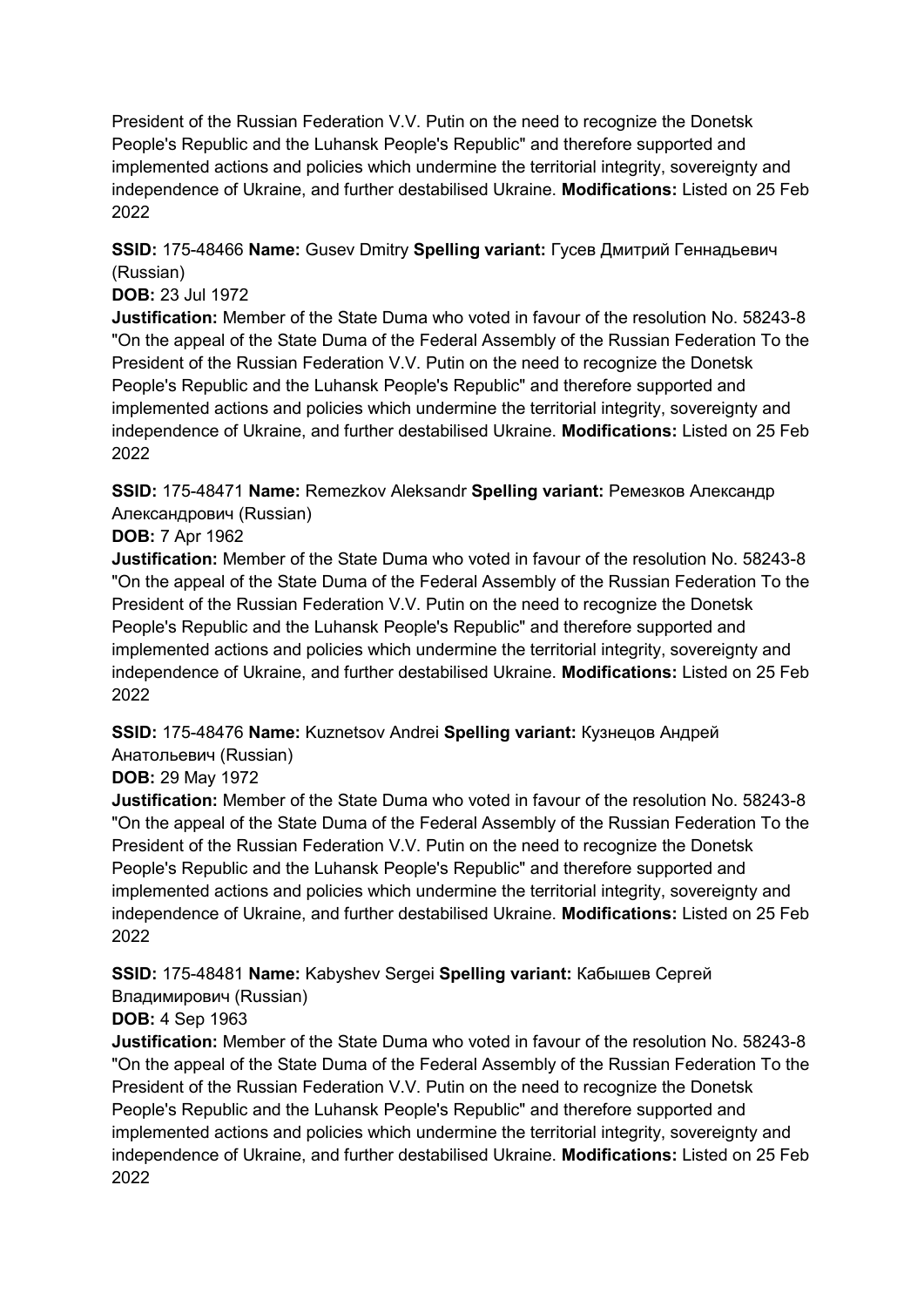**SSID:** 175-48486 **Name:** Delyagin Mikhail **Spelling variant:** Делягин Михаил Геннадьевич (Russian)

**DOB:** 18 Mar 1968

**Justification:** Member of the State Duma who voted in favour of the resolution No. 58243-8 "On the appeal of the State Duma of the Federal Assembly of the Russian Federation To the President of the Russian Federation V.V. Putin on the need to recognize the Donetsk People's Republic and the Luhansk People's Republic" and therefore supported and implemented actions and policies which undermine the territorial integrity, sovereignty and independence of Ukraine, and further destabilised Ukraine. **Modifications:** Listed on 25 Feb 2022

**SSID:** 175-48491 **Name:** Nilov Oleg **Spelling variant:** Нилов Олег Анатольевич (Russian) **DOB:** 8 May 1962

**Justification:** Member of the State Duma who voted in favour of the resolution No. 58243-8 "On the appeal of the State Duma of the Federal Assembly of the Russian Federation To the President of the Russian Federation V.V. Putin on the need to recognize the Donetsk People's Republic and the Luhansk People's Republic" and therefore supported and implemented actions and policies which undermine the territorial integrity, sovereignty and independence of Ukraine, and further destabilised Ukraine. **Modifications:** Listed on 25 Feb 2022

**SSID:** 175-48496 **Name:** Burlyayev Nikolai **Spelling variant:** Бурляев Николай Петрович (Russian)

**DOB:** 3 Aug 1946

**Justification:** Member of the State Duma who voted in favour of the resolution No. 58243-8 "On the appeal of the State Duma of the Federal Assembly of the Russian Federation To the President of the Russian Federation V.V. Putin on the need to recognize the Donetsk People's Republic and the Luhansk People's Republic" and therefore supported and implemented actions and policies which undermine the territorial integrity, sovereignty and independence of Ukraine, and further destabilised Ukraine. **Modifications:** Listed on 25 Feb 2022

**SSID:** 175-48501 **Name:** Aksakov Anatoli **Spelling variant:** Аксаков Анатолий

Геннадьевич (Russian)

**DOB:** 28 Nov 1957

**Justification:** Member of the State Duma who voted in favour of the resolution No. 58243-8 "On the appeal of the State Duma of the Federal Assembly of the Russian Federation To the President of the Russian Federation V.V. Putin on the need to recognize the Donetsk People's Republic and the Luhansk People's Republic" and therefore supported and implemented actions and policies which undermine the territorial integrity, sovereignty and independence of Ukraine, and further destabilised Ukraine. **Modifications:** Listed on 25 Feb 2022

**SSID:** 175-48506 **Name:** Aksyonenko Aleksandr **Spelling variant:** Аксёненко Александр Сергеевич (Russian)

**DOB:** 8 Mar 1986

**Justification:** Member of the State Duma who voted in favour of the resolution No. 58243-8 "On the appeal of the State Duma of the Federal Assembly of the Russian Federation To the President of the Russian Federation V.V. Putin on the need to recognize the Donetsk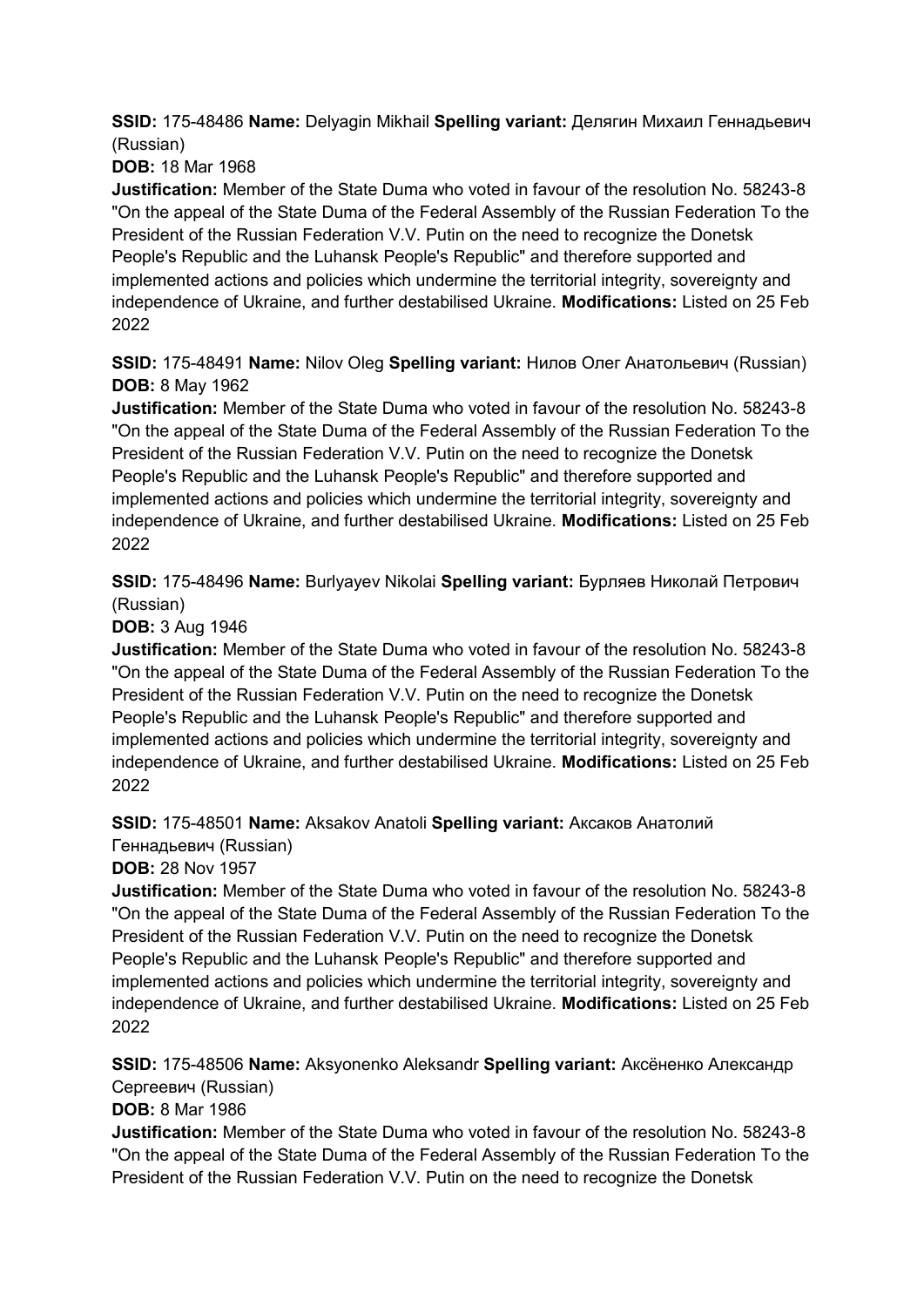People's Republic and the Luhansk People's Republic" and therefore supported and implemented actions and policies which undermine the territorial integrity, sovereignty and independence of Ukraine, and further destabilised Ukraine. **Modifications:** Listed on 25 Feb 2022

**SSID:** 175-48511 **Name:** Wasserman Anatoly **Spelling variant:** a) Вассерман Анатолий Александрович (Russian) b) Вассерман Анатолiй Олександрович (Ukrainian) **DOB:** 9 Dec 1952

**Justification:** Member of the State Duma who voted in favour of the resolution No. 58243-8 "On the appeal of the State Duma of the Federal Assembly of the Russian Federation To the President of the Russian Federation V.V. Putin on the need to recognize the Donetsk People's Republic and the Luhansk People's Republic" and therefore supported and implemented actions and policies which undermine the territorial integrity, sovereignty and independence of Ukraine, and further destabilised Ukraine. **Modifications:** Listed on 25 Feb 2022

**SSID:** 175-48516 **Name:** Gartung Valery **Spelling variant:** Гартунг Валерий Карлович Гартунг (Russian)

**DOB:** 12 Nov 1960

**Justification:** Member of the State Duma who voted in favour of the resolution No. 58243-8 "On the appeal of the State Duma of the Federal Assembly of the Russian Federation To the President of the Russian Federation V.V. Putin on the need to recognize the Donetsk People's Republic and the Luhansk People's Republic" and therefore supported and implemented actions and policies which undermine the territorial integrity, sovereignty and independence of Ukraine, and further destabilised Ukraine. **Modifications:** Listed on 25 Feb 2022

**SSID:** 175-48521 **Name:** Grigoryevich Yuri **Spelling variant:** Григорьев Юрий Иннокентьевич (Russian)

**DOB:** 20 Sep 1969

**Justification:** Member of the State Duma who voted in favour of the resolution No. 58243-8 "On the appeal of the State Duma of the Federal Assembly of the Russian Federation To the President of the Russian Federation V.V. Putin on the need to recognize the Donetsk People's Republic and the Luhansk People's Republic" and therefore supported and implemented actions and policies which undermine the territorial integrity, sovereignty and independence of Ukraine, and further destabilised Ukraine. **Modifications:** Listed on 25 Feb 2022

**SSID:** 175-48526 **Name:** Kuznetsov Dmitri **Spelling variant:** Кузнецов Дмитрий Вадимович (Russian)

#### **DOB:** 5 Mar 1975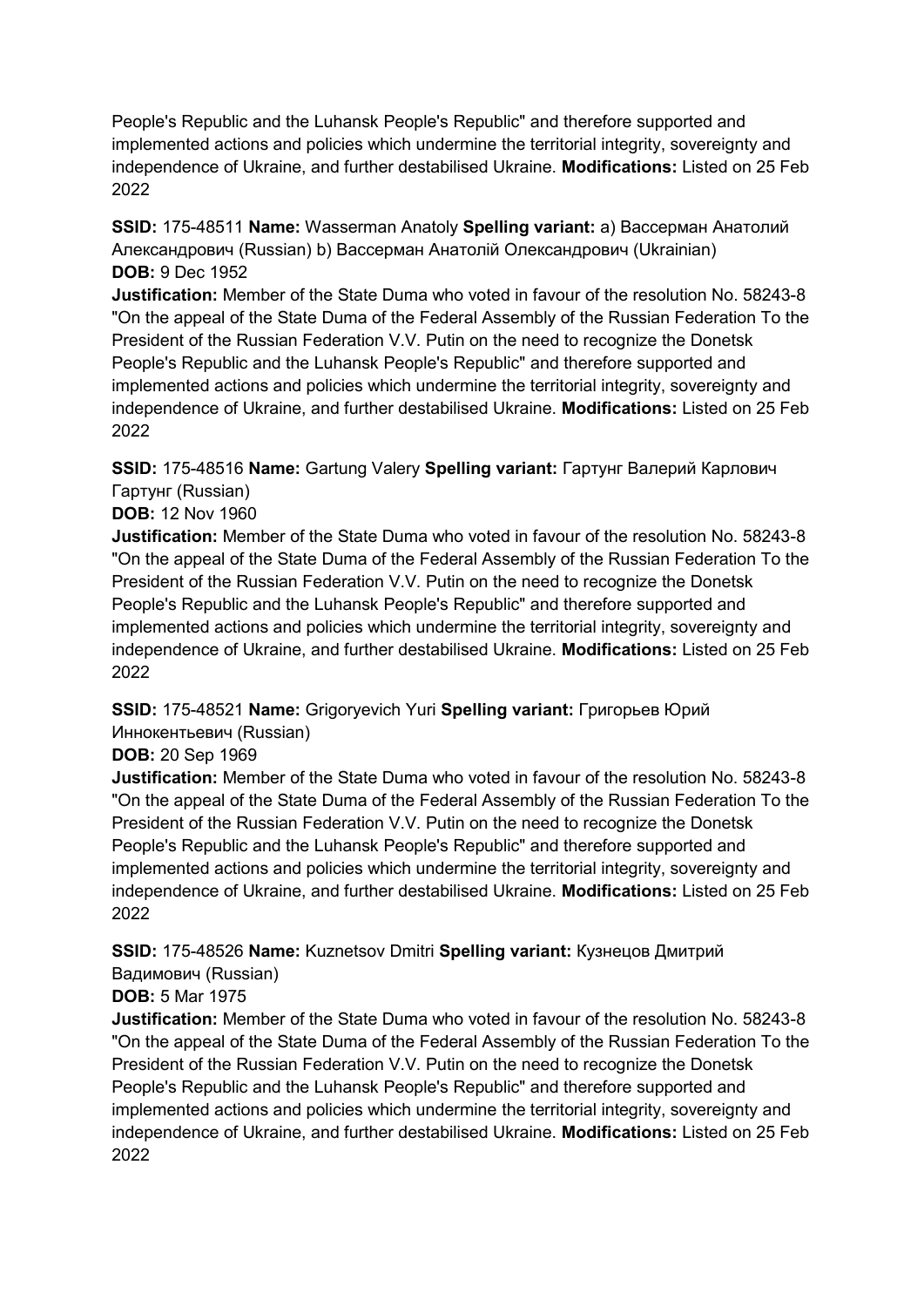**SSID:** 175-48531 **Name:** Lantratova Yana **Spelling variant:** Лантратова Яна Валерьевна) (Russian)

**DOB:** 14 Dec 1988

**Justification:** Member of the State Duma who voted in favour of the resolution No. 58243-8 "On the appeal of the State Duma of the Federal Assembly of the Russian Federation To the President of the Russian Federation V.V. Putin on the need to recognize the Donetsk People's Republic and the Luhansk People's Republic" and therefore supported and implemented actions and policies which undermine the territorial integrity, sovereignty and independence of Ukraine, and further destabilised Ukraine. **Modifications:** Listed on 25 Feb 2022

**SSID:** 175-48536 **Name:** Lisitsyn Anatoli **Spelling variant:** Лисицын Анатолий Иванович) (Russian)

**DOB:** 26 Jun 1947

**Justification:** Member of the State Duma who voted in favour of the resolution No. 58243-8 "On the appeal of the State Duma of the Federal Assembly of the Russian Federation To the President of the Russian Federation V.V. Putin on the need to recognize the Donetsk People's Republic and the Luhansk People's Republic" and therefore supported and implemented actions and policies which undermine the territorial integrity, sovereignty and independence of Ukraine, and further destabilised Ukraine. **Modifications:** Listed on 25 Feb 2022

**SSID:** 175-48541 **Name:** Khovanskaya Galina **Spelling variant:** Хованская Галина Петровна (Russian)

**DOB:** 23 Aug 1943

**Justification:** Member of the State Duma who voted in favour of the resolution No. 58243-8 "On the appeal of the State Duma of the Federal Assembly of the Russian Federation To the President of the Russian Federation V.V. Putin on the need to recognize the Donetsk People's Republic and the Luhansk People's Republic" and therefore supported and implemented actions and policies which undermine the territorial integrity, sovereignty and independence of Ukraine, and further destabilised Ukraine. **Modifications:** Listed on 25 Feb 2022

**SSID:** 175-48546 **Name:** Yakhnyuk Sergey **Spelling variant:** Яхнюк Сергей Васильевич (Russian)

**DOB:** 3 Jul 1962

**Justification:** Member of the State Duma who voted in favour of the resolution No. 58243-8 "On the appeal of the State Duma of the Federal Assembly of the Russian Federation To the President of the Russian Federation V.V. Putin on the need to recognize the Donetsk People's Republic and the Luhansk People's Republic" and therefore supported and implemented actions and policies which undermine the territorial integrity, sovereignty and independence of Ukraine, and further destabilised Ukraine. **Modifications:** Listed on 25 Feb 2022

**SSID:** 175-48551 **Name:** Yakubovsky Alexander **Spelling variant:** Якубовский Александр Владимирович (Russian)

**DOB:** 7 May 1985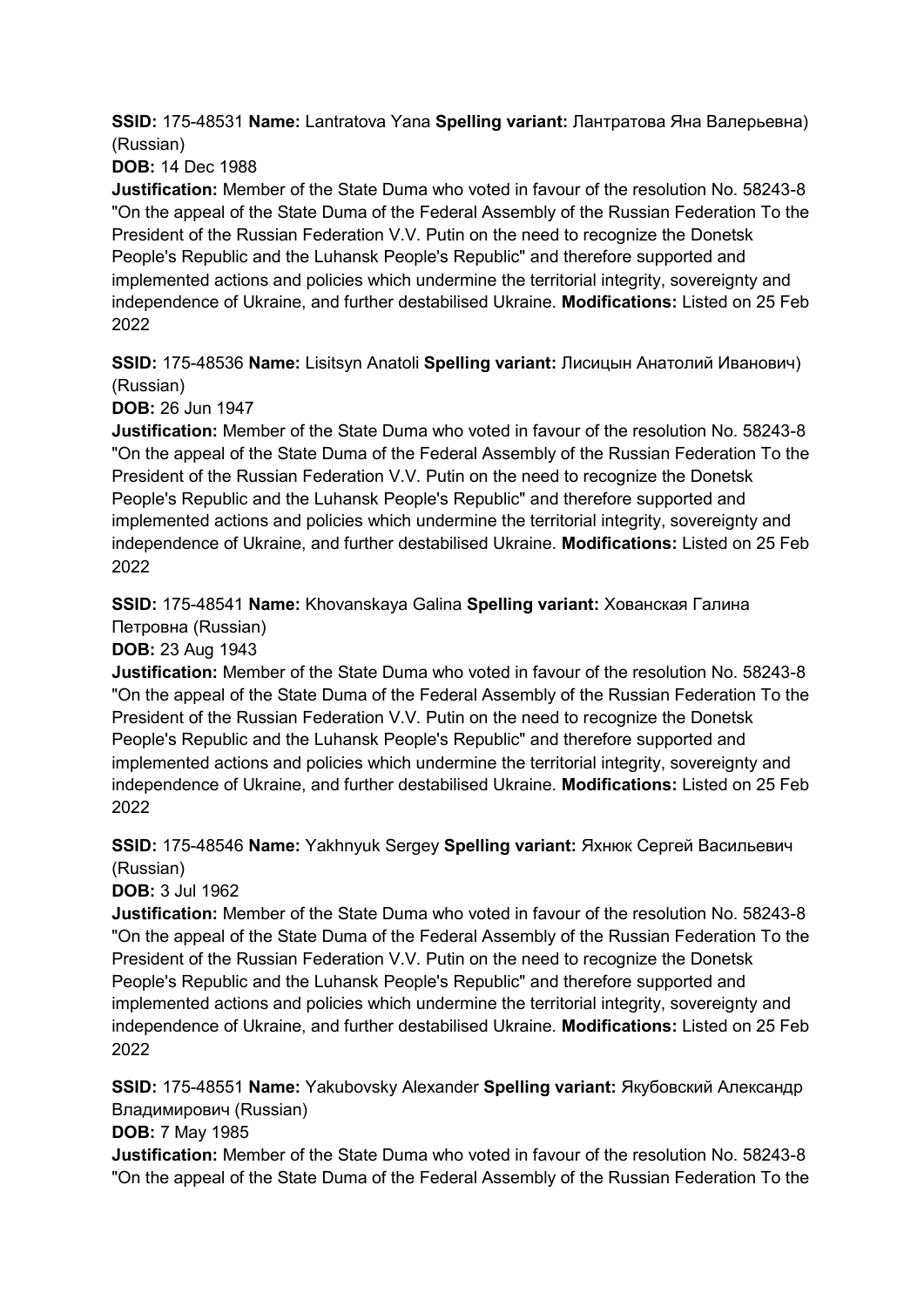**SSID:** 175-48556 **Name:** Yagafarov Azat Ferdinandovich **Spelling variant:** (Ягафаров Азат Фердинандович (Russian)

#### **DOB:** 4 Apr 1961

**Justification:** Member of the State Duma who voted in favour of the resolution No. 58243-8 "On the appeal of the State Duma of the Federal Assembly of the Russian Federation To the President of the Russian Federation V.V. Putin on the need to recognize the Donetsk People's Republic and the Luhansk People's Republic" and therefore supported and implemented actions and policies which undermine the territorial integrity, sovereignty and independence of Ukraine, and further destabilised Ukraine. **Modifications:** Listed on 25 Feb 2022

**SSID:** 175-48561 **Name:** Shcherbakov Aleksandr **Spelling variant:** Щербаков Александр Владимирович (Russian)

#### **DOB:** 12 May 1965

**Justification:** Member of the State Duma who voted in favour of the resolution No. 58243-8 "On the appeal of the State Duma of the Federal Assembly of the Russian Federation To the President of the Russian Federation V.V. Putin on the need to recognize the Donetsk People's Republic and the Luhansk People's Republic" and therefore supported and implemented actions and policies which undermine the territorial integrity, sovereignty and independence of Ukraine, and further destabilised Ukraine. **Modifications:** Listed on 25 Feb 2022

**SSID:** 175-48566 **Name:** Shcheglov Nikolai **Spelling variant:** Щеглов Николай Михайлович (Russian)

#### **DOB:** 16 Mar 1960

**Justification:** Member of the State Duma who voted in favour of the resolution No. 58243-8 "On the appeal of the State Duma of the Federal Assembly of the Russian Federation To the President of the Russian Federation V.V. Putin on the need to recognize the Donetsk People's Republic and the Luhansk People's Republic" and therefore supported and implemented actions and policies which undermine the territorial integrity, sovereignty and independence of Ukraine, and further destabilised Ukraine. **Modifications:** Listed on 25 Feb 2022

**SSID:** 175-48571 **Name:** Shuvalov Vadim **Spelling variant:** Шувалов Вадим Николаевич (Russian)

## **DOB:** 17 Feb 1958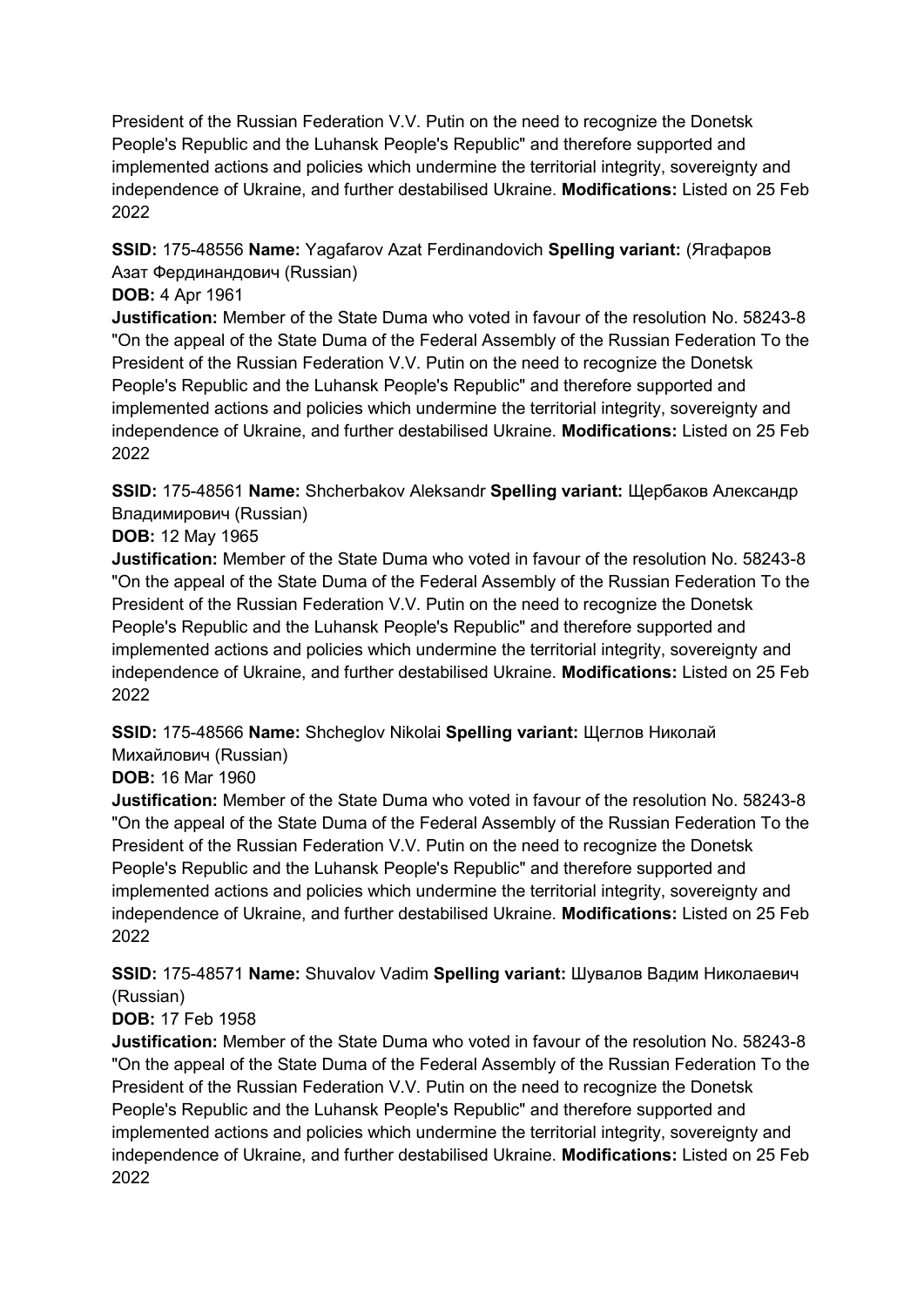**SSID:** 175-48576 **Name:** Shubin Igor **Spelling variant:** Шубин Игорь Николаевич (Russian)

**DOB:** 20 Dec 1955

**Justification:** Member of the State Duma who voted in favour of the resolution No. 58243-8 "On the appeal of the State Duma of the Federal Assembly of the Russian Federation To the President of the Russian Federation V.V. Putin on the need to recognize the Donetsk People's Republic and the Luhansk People's Republic" and therefore supported and implemented actions and policies which undermine the territorial integrity, sovereignty and independence of Ukraine, and further destabilised Ukraine. **Modifications:** Listed on 25 Feb 2022

**SSID:** 175-48581 **Name:** Shkolkina Nadezhda **Spelling variant:** Школкина) Надежда Васильевна (Russian)

**DOB:** 12 May 1970

**Justification:** Member of the State Duma who voted in favour of the resolution No. 58243-8 "On the appeal of the State Duma of the Federal Assembly of the Russian Federation To the President of the Russian Federation V.V. Putin on the need to recognize the Donetsk People's Republic and the Luhansk People's Republic" and therefore supported and implemented actions and policies which undermine the territorial integrity, sovereignty and independence of Ukraine, and further destabilised Ukraine. **Modifications:** Listed on 25 Feb 2022

**SSID:** 175-48586 **Name:** Shipulin Anton **Spelling variant:** Шипулин Антон Владимирович (Russian)

**DOB:** 21 Aug 1987

**Justification:** Member of the State Duma who voted in favour of the resolution No. 58243-8 "On the appeal of the State Duma of the Federal Assembly of the Russian Federation To the President of the Russian Federation V.V. Putin on the need to recognize the Donetsk People's Republic and the Luhansk People's Republic" and therefore supported and implemented actions and policies which undermine the territorial integrity, sovereignty and independence of Ukraine, and further destabilised Ukraine. **Modifications:** Listed on 25 Feb 2022

**SSID:** 175-48591 **Name:** Shvytkin Yuri **Spelling variant:** Швыткин Юрий Николаевич (Russian)

**DOB:** 24 May 1965

**Justification:** Member of the State Duma who voted in favour of the resolution No. 58243-8 "On the appeal of the State Duma of the Federal Assembly of the Russian Federation To the President of the Russian Federation V.V. Putin on the need to recognize the Donetsk People's Republic and the Luhansk People's Republic" and therefore supported and implemented actions and policies which undermine the territorial integrity, sovereignty and independence of Ukraine, and further destabilised Ukraine. **Modifications:** Listed on 25 Feb 2022

**SSID:** 175-48596 **Name:** Chizhov Sergey **Spelling variant:** Чижов Сергей Викторович (Russian)

**DOB:** 16 Mar 1964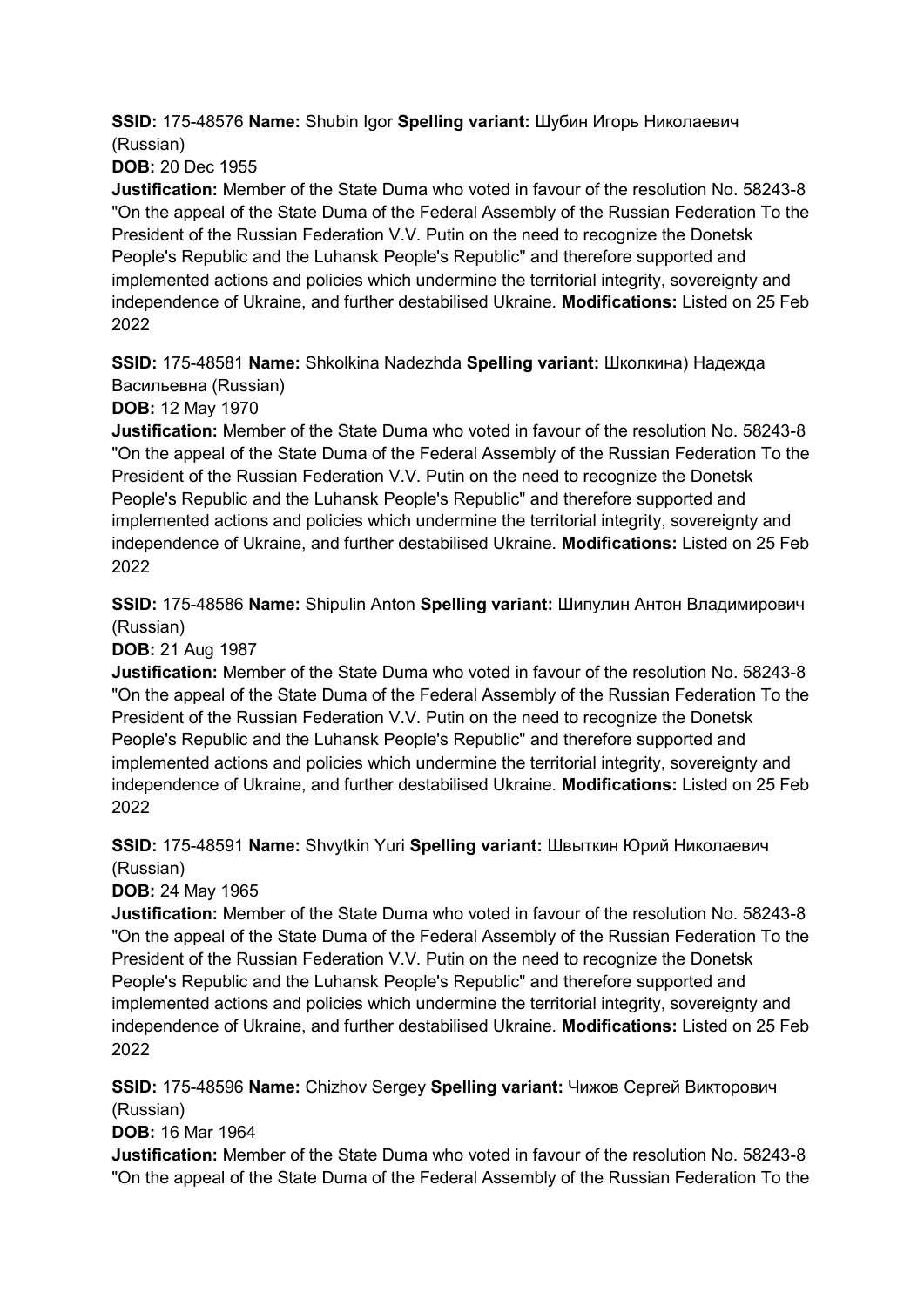**SSID:** 175-48601 **Name:** Chernyak Alexey **Spelling variant:** Черняк Алексей Юрьевич (Russian)

#### **DOB:** 27 Aug 1973

**Justification:** Member of the State Duma who voted in favour of the resolution No. 58243-8 "On the appeal of the State Duma of the Federal Assembly of the Russian Federation To the President of the Russian Federation V.V. Putin on the need to recognize the Donetsk People's Republic and the Luhansk People's Republic" and therefore supported and implemented actions and policies which undermine the territorial integrity, sovereignty and independence of Ukraine, and further destabilised Ukraine. **Modifications:** Listed on 25 Feb 2022

**SSID:** 175-48605 **Name:** Tchepikov Sergei **Spelling variant:** Чепиков Сергей Владимирович (Russian)

#### **DOB:** 30 Jan 1967

**Justification:** Member of the State Duma who voted in favour of the resolution No. 58243-8 "On the appeal of the State Duma of the Federal Assembly of the Russian Federation To the President of the Russian Federation V.V. Putin on the need to recognize the Donetsk People's Republic and the Luhansk People's Republic" and therefore supported and implemented actions and policies which undermine the territorial integrity, sovereignty and independence of Ukraine, and further destabilised Ukraine. **Modifications:** Listed on 25 Feb 2022

**SSID:** 175-48610 **Name:** Chaplin Nikita Yurevich **Spelling variant:** Чаплин Никита Юрьевич (Russian)

#### **DOB:** 28 Jul 1982

**Justification:** Member of the State Duma who voted in favour of the resolution No. 58243-8 "On the appeal of the State Duma of the Federal Assembly of the Russian Federation To the President of the Russian Federation V.V. Putin on the need to recognize the Donetsk People's Republic and the Luhansk People's Republic" and therefore supported and implemented actions and policies which undermine the territorial integrity, sovereignty and independence of Ukraine, and further destabilised Ukraine. **Modifications:** Listed on 25 Feb 2022

**SSID:** 175-48615 **Name:** Tsunaeva Elena Moiseevna **Spelling variant:** Цунаева Елена Моисеевна (Russian)

## **DOB:** 13 Jan 1969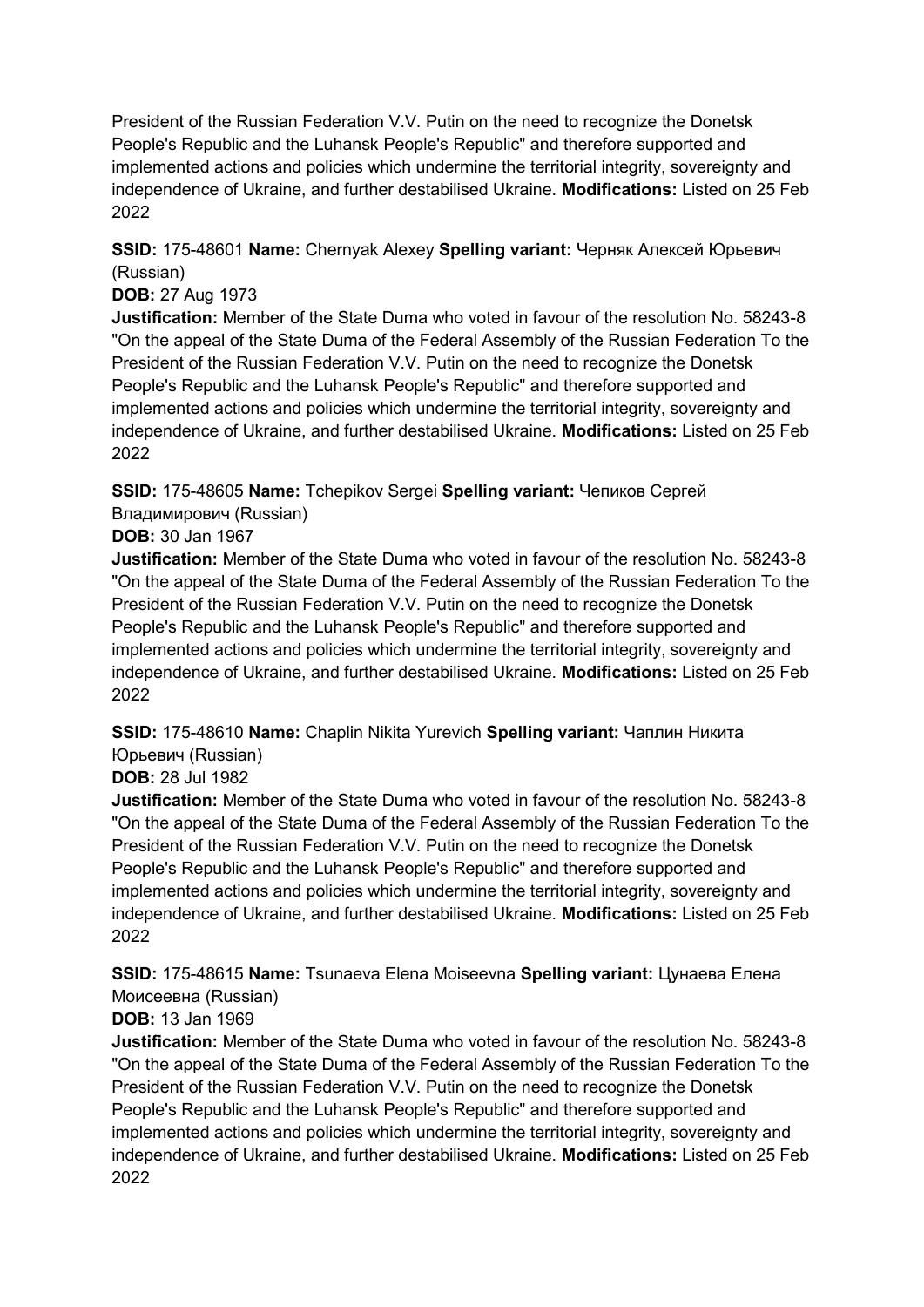**SSID:** 175-48620 **Name:** Tsed Nikolay Grigorevich **Spelling variant:** Цед Николай Григорьевич (Abkhazian)

**DOB:** 6 Jan 1959

**Justification:** Member of the State Duma who voted in favour of the resolution No. 58243-8 "On the appeal of the State Duma of the Federal Assembly of the Russian Federation To the President of the Russian Federation V.V. Putin on the need to recognize the Donetsk People's Republic and the Luhansk People's Republic" and therefore supported and implemented actions and policies which undermine the territorial integrity, sovereignty and independence of Ukraine, and further destabilised Ukraine. **Modifications:** Listed on 25 Feb 2022

**SSID:** 175-48625 **Name:** Khasanov Murat **Spelling variant:** Хасанов Мурат Русланович (Russian)

**DOB:** 10 Dec 1970

**Justification:** Member of the State Duma who voted in favour of the resolution No. 58243-8 "On the appeal of the State Duma of the Federal Assembly of the Russian Federation To the President of the Russian Federation V.V. Putin on the need to recognize the Donetsk People's Republic and the Luhansk People's Republic" and therefore supported and implemented actions and policies which undermine the territorial integrity, sovereignty and independence of Ukraine, and further destabilised Ukraine. **Modifications:** Listed on 25 Feb 2022

**SSID:** 175-48630 **Name:** Kharchenko Ekaterina Vladimirovna **Spelling variant:** Харченко Екатерина Владимировна (Russian)

**DOB:** 11 Aug 1977

**Justification:** Member of the State Duma who voted in favour of the resolution No. 58243-8 "On the appeal of the State Duma of the Federal Assembly of the Russian Federation To the President of the Russian Federation V.V. Putin on the need to recognize the Donetsk People's Republic and the Luhansk People's Republic" and therefore supported and implemented actions and policies which undermine the territorial integrity, sovereignty and independence of Ukraine, and further destabilised Ukraine. **Modifications:** Listed on 25 Feb 2022

**SSID:** 175-48635 **Name:** Khamzaev Sultan **Spelling variant:** Хамзаев Бийсултан Султанбиевич (Russian)

**DOB:** 24 May 1982

**Justification:** Member of the State Duma who voted in favour of the resolution No. 58243-8 "On the appeal of the State Duma of the Federal Assembly of the Russian Federation To the President of the Russian Federation V.V. Putin on the need to recognize the Donetsk People's Republic and the Luhansk People's Republic" and therefore supported and implemented actions and policies which undermine the territorial integrity, sovereignty and independence of Ukraine, and further destabilised Ukraine. **Modifications:** Listed on 25 Feb 2022

**SSID:** 175-48640 **Name:** Frolova Tamara **Spelling variant:** Фролова Тамара Ивановна (Russian)

**DOB:** 2 Nov 1959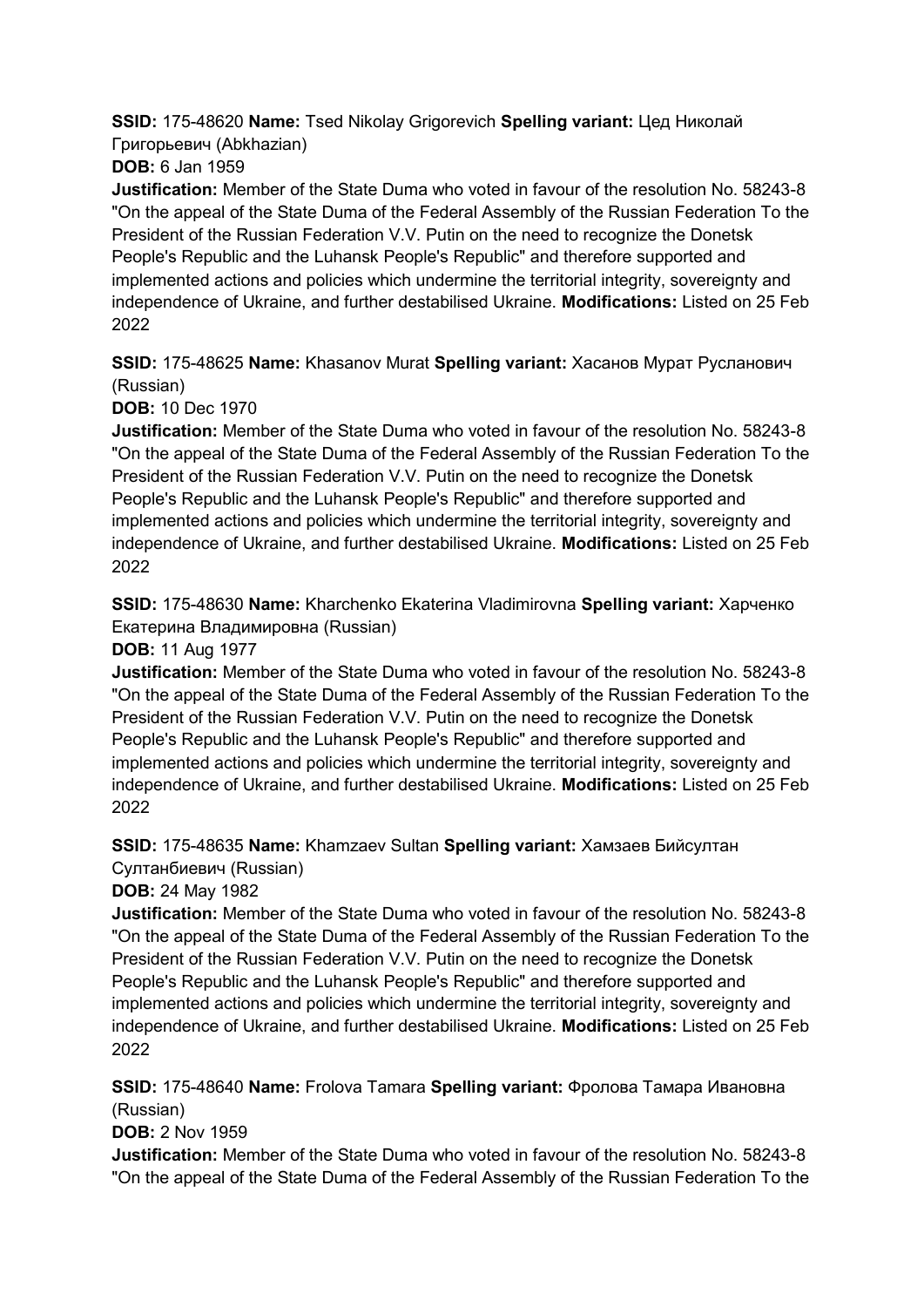**SSID:** 175-48645 **Name:** Fomichev Vyacheslav Vasilevich **Spelling variant:** Фомичёв Вячеслав Васильевич (Russian)

#### **DOB:** 26 Apr 1965

**Justification:** Member of the State Duma who voted in favour of the resolution No. 58243-8 "On the appeal of the State Duma of the Federal Assembly of the Russian Federation To the President of the Russian Federation V.V. Putin on the need to recognize the Donetsk People's Republic and the Luhansk People's Republic" and therefore supported and implemented actions and policies which undermine the territorial integrity, sovereignty and independence of Ukraine, and further destabilised Ukraine. **Modifications:** Listed on 25 Feb 2022

**SSID:** 175-48650 **Name:** Fetisov Vyacheslav **Spelling variant:** Фетисов Вячеслав (Russian)

**DOB:** 20 Apr 1958

**Justification:** Member of the State Duma who voted in favour of the resolution No. 58243-8 "On the appeal of the State Duma of the Federal Assembly of the Russian Federation To the President of the Russian Federation V.V. Putin on the need to recognize the Donetsk People's Republic and the Luhansk People's Republic" and therefore supported and implemented actions and policies which undermine the territorial integrity, sovereignty and independence of Ukraine, and further destabilised Ukraine. **Modifications:** Listed on 25 Feb 2022

**SSID:** 175-48655 **Name:** Fedyaev Pavel **Spelling variant:** Федяев Павел Михайлович (Russian)

**DOB:** 31 Jul 1982

**Justification:** Member of the State Duma who voted in favour of the resolution No. 58243-8 "On the appeal of the State Duma of the Federal Assembly of the Russian Federation To the President of the Russian Federation V.V. Putin on the need to recognize the Donetsk People's Republic and the Luhansk People's Republic" and therefore supported and implemented actions and policies which undermine the territorial integrity, sovereignty and independence of Ukraine, and further destabilised Ukraine. **Modifications:** Listed on 25 Feb 2022

**SSID:** 175-48660 **Name:** Fyodorov Yevgeny **Spelling variant:** Фёдоров Евгений

Алексеевич (Russian)

**DOB:** 11 May 1963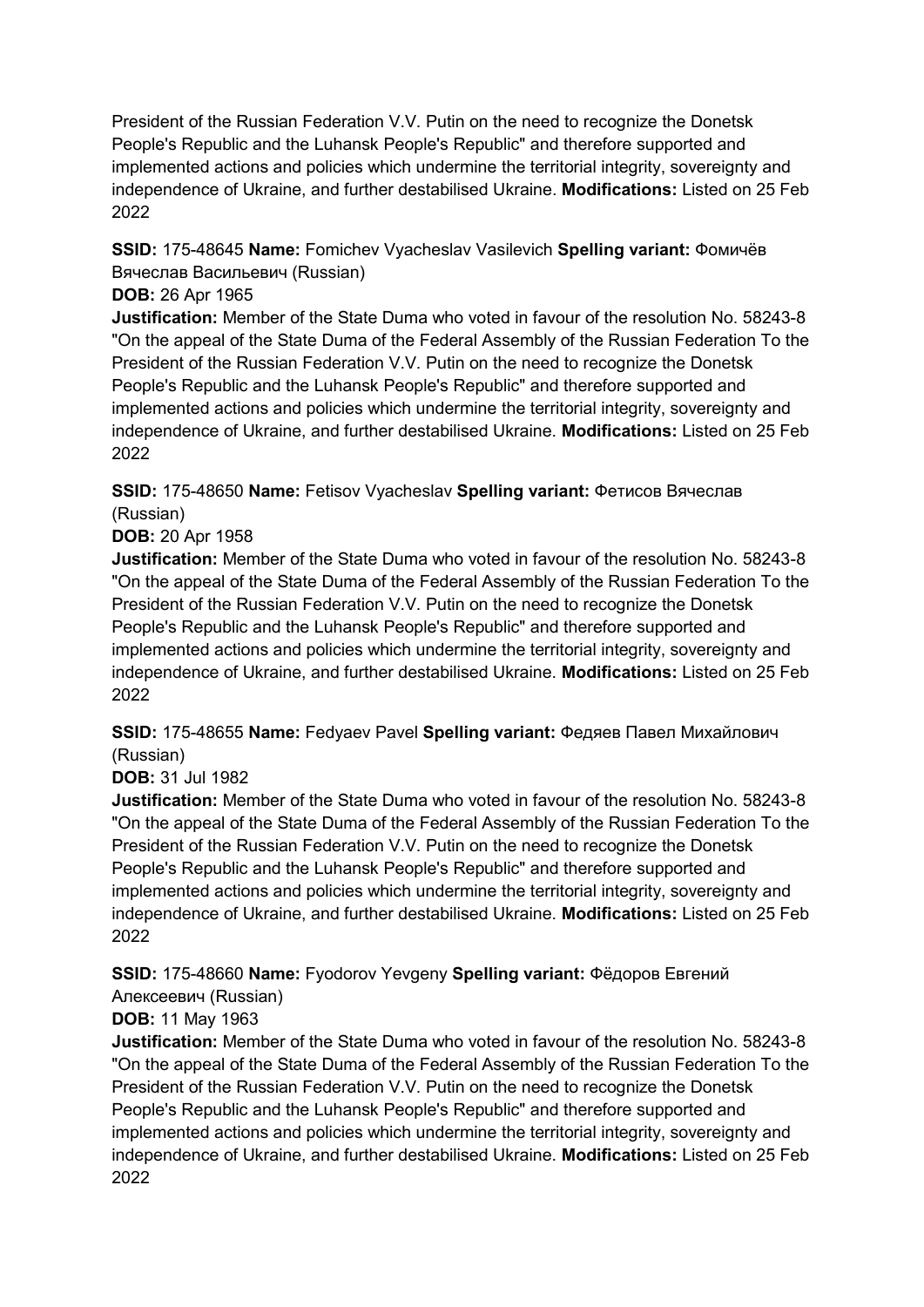**SSID:** 175-48665 **Name:** Farrakhov Airat **Spelling variant:** Фаррахов Айрат Закиевич (Russian)

**DOB:** 17 Feb 1968

**Justification:** Member of the State Duma who voted in favour of the resolution No. 58243-8 "On the appeal of the State Duma of the Federal Assembly of the Russian Federation To the President of the Russian Federation V.V. Putin on the need to recognize the Donetsk People's Republic and the Luhansk People's Republic" and therefore supported and implemented actions and policies which undermine the territorial integrity, sovereignty and independence of Ukraine, and further destabilised Ukraine. **Modifications:** Listed on 25 Feb 2022

**SSID:** 175-48670 **Name:** Fadina Oksana **Spelling variant:** Фадина Оксана Николаевна (Russian)

**DOB:** 3 Jul 1976

**Justification:** Member of the State Duma who voted in favour of the resolution No. 58243-8 "On the appeal of the State Duma of the Federal Assembly of the Russian Federation To the President of the Russian Federation V.V. Putin on the need to recognize the Donetsk People's Republic and the Luhansk People's Republic" and therefore supported and implemented actions and policies which undermine the territorial integrity, sovereignty and independence of Ukraine, and further destabilised Ukraine. **Modifications:** Listed on 25 Feb 2022

**SSID:** 175-48675 **Name:** Utyasheva Rimma Amirovna **Spelling variant:** Утяшева Римма Амировна (Russian)

**DOB:** 3 Jan 1952

**Justification:** Member of the State Duma who voted in favour of the resolution No. 58243-8 "On the appeal of the State Duma of the Federal Assembly of the Russian Federation To the President of the Russian Federation V.V. Putin on the need to recognize the Donetsk People's Republic and the Luhansk People's Republic" and therefore supported and implemented actions and policies which undermine the territorial integrity, sovereignty and independence of Ukraine, and further destabilised Ukraine. **Modifications:** Listed on 25 Feb 2022

#### **SSID:** 175-48680 **Name:** Tutova Larisa **Spelling variant:** Тутова Лариса Николаевна (Russian)

**DOB:** 18 Oct 1969

**Justification:** Member of the State Duma who voted in favour of the resolution No. 58243-8 "On the appeal of the State Duma of the Federal Assembly of the Russian Federation To the President of the Russian Federation V.V. Putin on the need to recognize the Donetsk People's Republic and the Luhansk People's Republic" and therefore supported and implemented actions and policies which undermine the territorial integrity, sovereignty and independence of Ukraine, and further destabilised Ukraine. **Modifications:** Listed on 25 Feb 2022

#### **SSID:** 175-48685 **Name:** Turov Artyom **Spelling variant:** Туров Артём Викторович (Russian)

**DOB:** 1 Mar 1984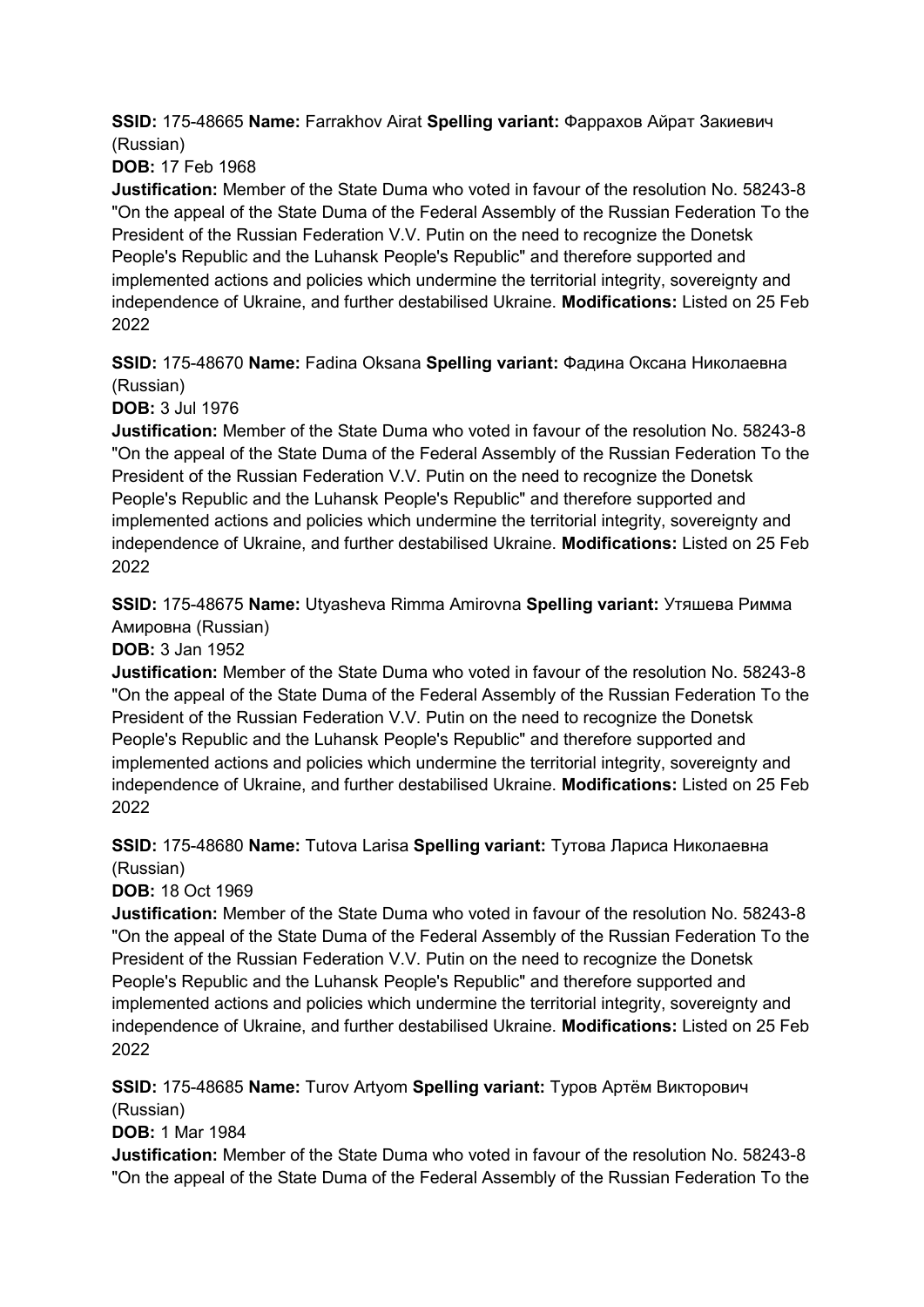**SSID:** 175-48690 **Name:** Trifonov Andrey Fedorovich **Spelling variant:** Трифонов Андрей Фёдорович (Russian)

#### **DOB:** 1 May 1965

**Justification:** Member of the State Duma who voted in favour of the resolution No. 58243-8 "On the appeal of the State Duma of the Federal Assembly of the Russian Federation To the President of the Russian Federation V.V. Putin on the need to recognize the Donetsk People's Republic and the Luhansk People's Republic" and therefore supported and implemented actions and policies which undermine the territorial integrity, sovereignty and independence of Ukraine, and further destabilised Ukraine. **Modifications:** Listed on 25 Feb 2022

**SSID:** 175-48695 **Name:** Teterdinko Aleksandr Pavlovich **Spelling variant:** Тетердинко Александр Павлович (Russian)

**DOB:** 20 Nov 1983

**Justification:** Member of the State Duma who voted in favour of the resolution No. 58243-8 "On the appeal of the State Duma of the Federal Assembly of the Russian Federation To the President of the Russian Federation V.V. Putin on the need to recognize the Donetsk People's Republic and the Luhansk People's Republic" and therefore supported and implemented actions and policies which undermine the territorial integrity, sovereignty and independence of Ukraine, and further destabilised Ukraine. **Modifications:** Listed on 25 Feb 2022

**SSID:** 175-48700 **Name:** Teryushkov Roman **Spelling variant:** Терюшков Роман Игоревич (Russian)

## **DOB:** 20 Dec 1979

**Justification:** Member of the State Duma who voted in favour of the resolution No. 58243-8 "On the appeal of the State Duma of the Federal Assembly of the Russian Federation To the President of the Russian Federation V.V. Putin on the need to recognize the Donetsk People's Republic and the Luhansk People's Republic" and therefore supported and implemented actions and policies which undermine the territorial integrity, sovereignty and independence of Ukraine, and further destabilised Ukraine. **Modifications:** Listed on 25 Feb 2022

**SSID:** 175-48705 **Name:** Terentyev Mikhail **Spelling variant:** Терентьев Михаил

#### Борисович (Russian) **DOB:** 14 May 1970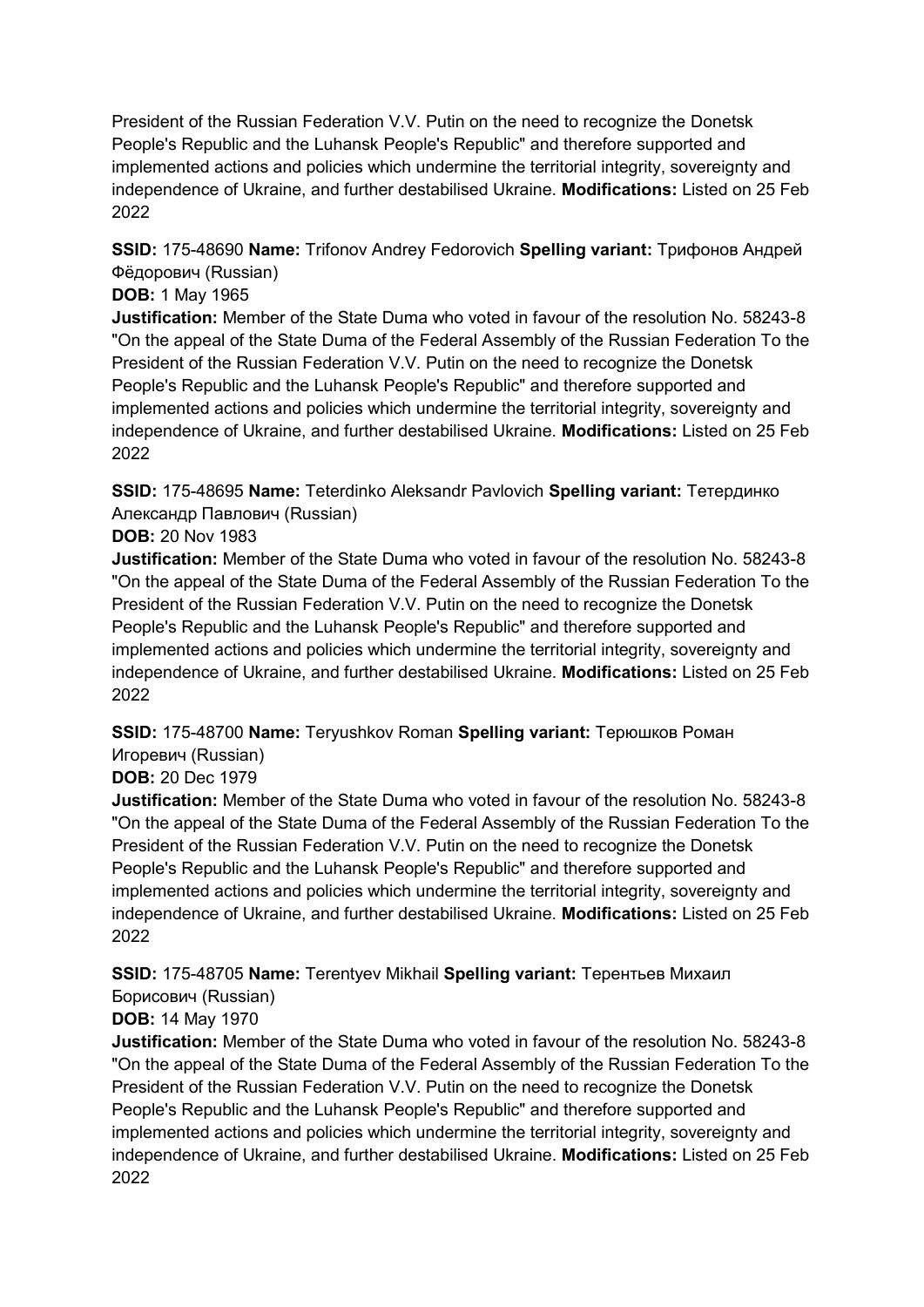**SSID:** 175-48710 **Name:** Ten Sergey **Spelling variant:** Тен Сергей Юрьевич (Russian) **DOB:** 25 Aug 1976

**Justification:** Member of the State Duma who voted in favour of the resolution No. 58243-8 "On the appeal of the State Duma of the Federal Assembly of the Russian Federation To the President of the Russian Federation V.V. Putin on the need to recognize the Donetsk People's Republic and the Luhansk People's Republic" and therefore supported and implemented actions and policies which undermine the territorial integrity, sovereignty and independence of Ukraine, and further destabilised Ukraine. **Modifications:** Listed on 25 Feb 2022

**SSID:** 175-48715 **Name:** Tatriev Muslim Barisovich **Spelling variant:** Татриев Муслим Барисович (Russian)

**DOB:** 11 Jan 1980

**Justification:** Member of the State Duma who voted in favour of the resolution No. 58243-8 "On the appeal of the State Duma of the Federal Assembly of the Russian Federation To the President of the Russian Federation V.V. Putin on the need to recognize the Donetsk People's Republic and the Luhansk People's Republic" and therefore supported and implemented actions and policies which undermine the territorial integrity, sovereignty and independence of Ukraine, and further destabilised Ukraine. **Modifications:** Listed on 25 Feb 2022

**SSID:** 175-48720 **Name:** Tarasenko Michail Vasilevich **Spelling variant:** Тарасенко Михаил Васильевич (Russian)

**DOB:** 21 Nov 1947

**Justification:** Member of the State Duma who voted in favour of the resolution No. 58243-8 "On the appeal of the State Duma of the Federal Assembly of the Russian Federation To the President of the Russian Federation V.V. Putin on the need to recognize the Donetsk People's Republic and the Luhansk People's Republic" and therefore supported and implemented actions and policies which undermine the territorial integrity, sovereignty and independence of Ukraine, and further destabilised Ukraine. **Modifications:** Listed on 25 Feb 2022

**SSID:** 175-48725 **Name:** Taymazov Artur **Spelling variant:** Таймазов Артур Борисович (Russian)

**DOB:** 20 Jul 1979

**Justification:** Member of the State Duma who voted in favour of the resolution No. 58243-8 "On the appeal of the State Duma of the Federal Assembly of the Russian Federation To the President of the Russian Federation V.V. Putin on the need to recognize the Donetsk People's Republic and the Luhansk People's Republic" and therefore supported and implemented actions and policies which undermine the territorial integrity, sovereignty and independence of Ukraine, and further destabilised Ukraine. **Modifications:** Listed on 25 Feb 2022

**SSID:** 175-48730 **Name:** Stenyakina Ekaterina **Spelling variant:** Стенякина Екатерина Петровна (Russian)

**DOB:** 4 May 1985

**Justification:** Member of the State Duma who voted in favour of the resolution No. 58243-8 "On the appeal of the State Duma of the Federal Assembly of the Russian Federation To the President of the Russian Federation V.V. Putin on the need to recognize the Donetsk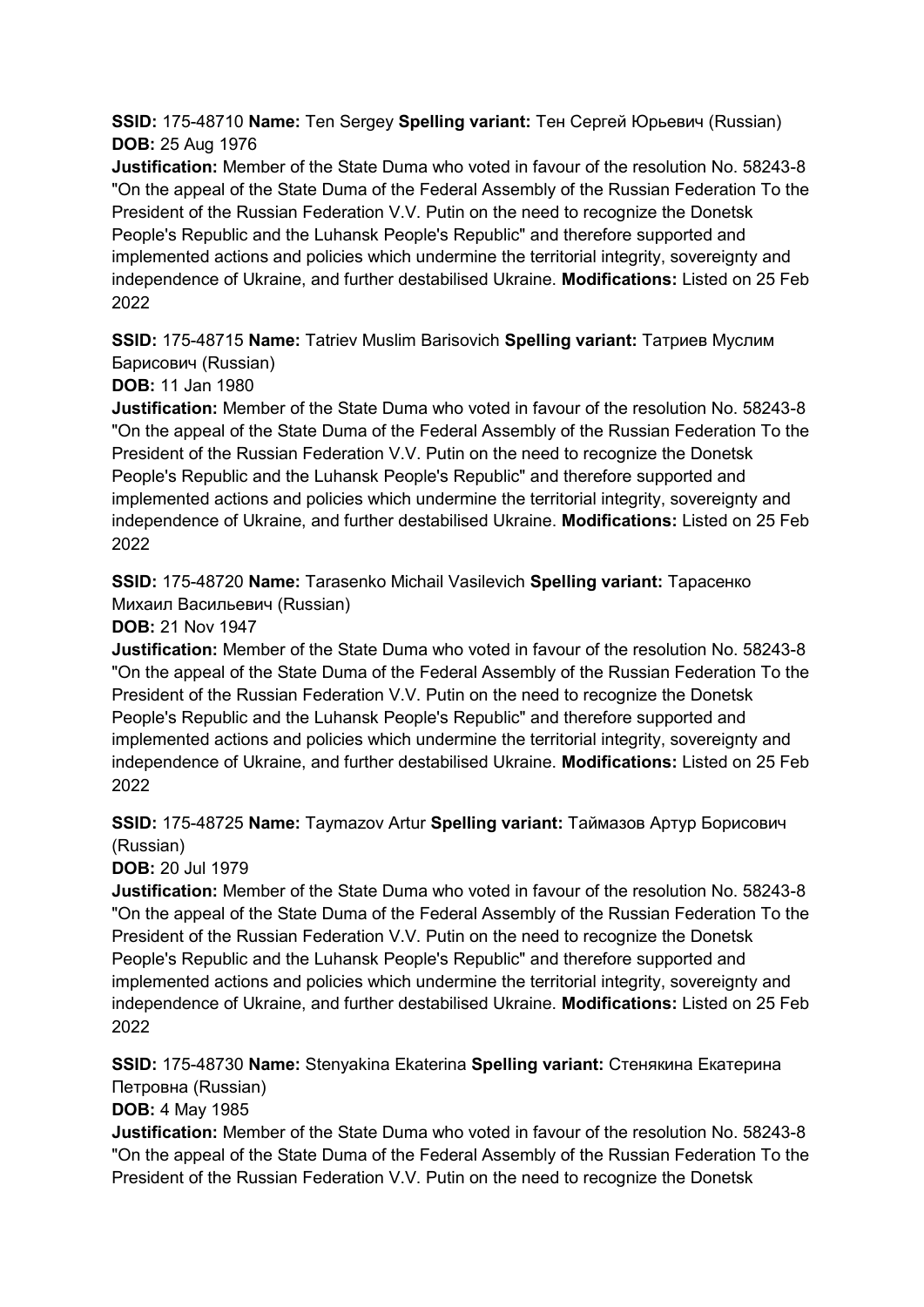People's Republic and the Luhansk People's Republic" and therefore supported and implemented actions and policies which undermine the territorial integrity, sovereignty and independence of Ukraine, and further destabilised Ukraine. **Modifications:** Listed on 25 Feb 2022

#### **SSID:** 175-48735 **Name:** Starshinov Mikhail **Spelling variant:** Старшинов Михаил Евгеньевич (Russian)

**DOB:** 12 Dec 1971

**Justification:** Member of the State Duma who voted in favour of the resolution No. 58243-8 "On the appeal of the State Duma of the Federal Assembly of the Russian Federation To the President of the Russian Federation V.V. Putin on the need to recognize the Donetsk People's Republic and the Luhansk People's Republic" and therefore supported and implemented actions and policies which undermine the territorial integrity, sovereignty and independence of Ukraine, and further destabilised Ukraine. **Modifications:** Listed on 25 Feb 2022

**SSID:** 175-48740 **Name:** Spiridonov Aleksandr Yurevich **Spelling variant:** Спиридонов Александр Юрьевич (Russian)

#### **DOB:** 3 Jan 1989

**Justification:** Member of the State Duma who voted in favour of the resolution No. 58243-8 "On the appeal of the State Duma of the Federal Assembly of the Russian Federation To the President of the Russian Federation V.V. Putin on the need to recognize the Donetsk People's Republic and the Luhansk People's Republic" and therefore supported and implemented actions and policies which undermine the territorial integrity, sovereignty and independence of Ukraine, and further destabilised Ukraine. **Modifications:** Listed on 25 Feb 2022

**SSID:** 175-48745 **Name:** Solovev Sergey Anatolevich **Spelling variant:** Соловьев Сергей Анатольевич (Russian)

**DOB:** 1 May 1961

**Justification:** Member of the State Duma who voted in favour of the resolution No. 58243-8 "On the appeal of the State Duma of the Federal Assembly of the Russian Federation To the President of the Russian Federation V.V. Putin on the need to recognize the Donetsk People's Republic and the Luhansk People's Republic" and therefore supported and implemented actions and policies which undermine the territorial integrity, sovereignty and independence of Ukraine, and further destabilised Ukraine. **Modifications:** Listed on 25 Feb 2022

**SSID:** 175-48750 **Name:** Sokol Sergey **Spelling variant:** Сокол Сергей Михайлович (Russian)

## **DOB:** 17 Dec 1970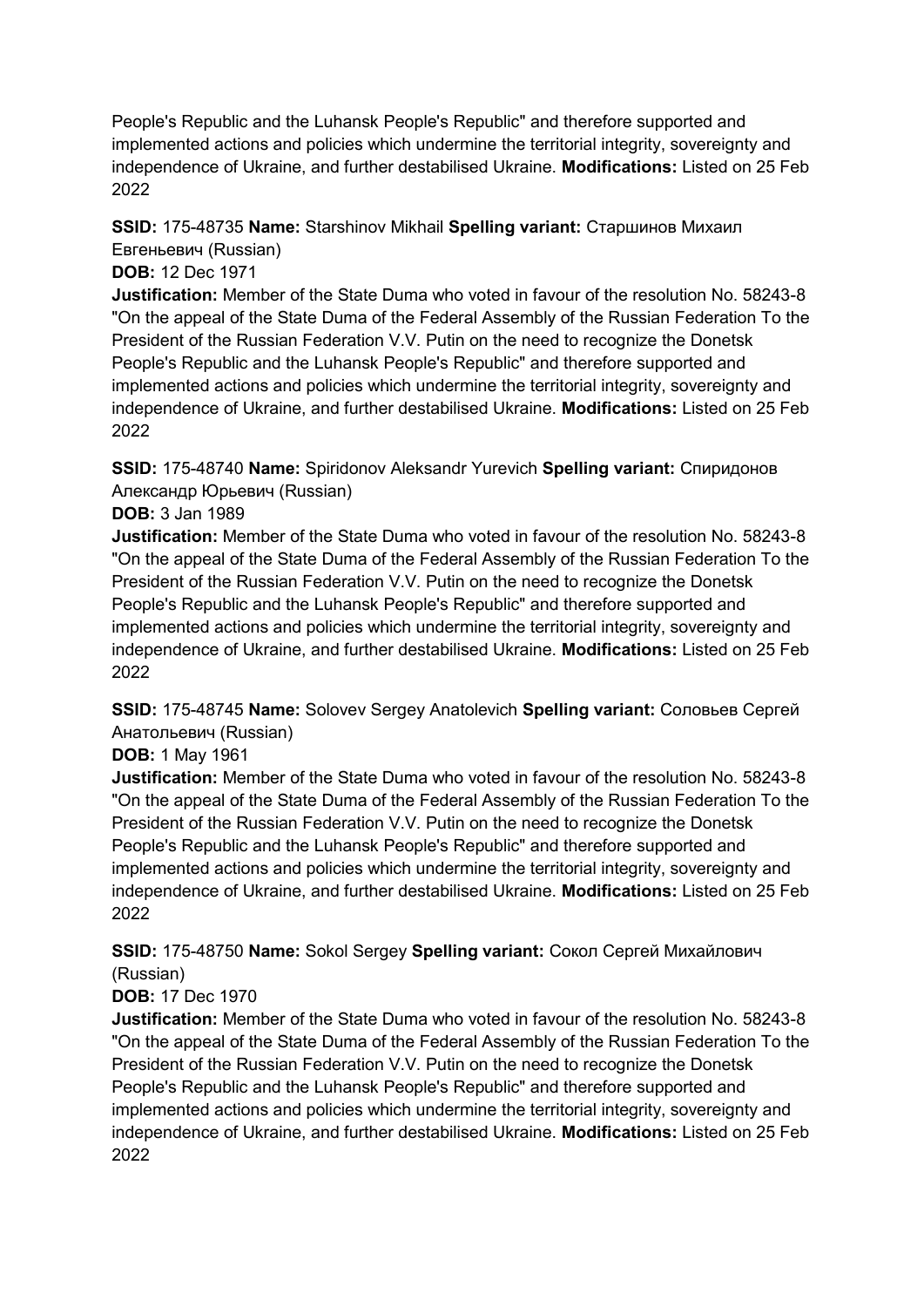**SSID:** 175-48755 **Name:** Smirnov Viktor Vladimirovich **Spelling variant:** Смирнов Виктор Владимирович (Russian)

**DOB:** 9 Sep 1968

**Justification:** Member of the State Duma who voted in favour of the resolution No. 58243-8 "On the appeal of the State Duma of the Federal Assembly of the Russian Federation To the President of the Russian Federation V.V. Putin on the need to recognize the Donetsk People's Republic and the Luhansk People's Republic" and therefore supported and implemented actions and policies which undermine the territorial integrity, sovereignty and independence of Ukraine, and further destabilised Ukraine. **Modifications:** Listed on 25 Feb 2022

**SSID:** 175-48760 **Name:** Skrug Valeriy **Spelling variant:** Скруг Валерий Степанович (Russian)

**DOB:** 20 Jun 1963

**Justification:** Member of the State Duma who voted in favour of the resolution No. 58243-8 "On the appeal of the State Duma of the Federal Assembly of the Russian Federation To the President of the Russian Federation V.V. Putin on the need to recognize the Donetsk People's Republic and the Luhansk People's Republic" and therefore supported and implemented actions and policies which undermine the territorial integrity, sovereignty and independence of Ukraine, and further destabilised Ukraine. **Modifications:** Listed on 25 Feb 2022

**SSID:** 175-48765 **Name:** Skoch Andrei **Spelling variant:** Скоч Андрей Владимирович (Russian)

**DOB:** 30 Jan 1966

**Justification:** Member of the State Duma who voted in favour of the resolution No. 58243-8 "On the appeal of the State Duma of the Federal Assembly of the Russian Federation To the President of the Russian Federation V.V. Putin on the need to recognize the Donetsk People's Republic and the Luhansk People's Republic" and therefore supported and implemented actions and policies which undermine the territorial integrity, sovereignty and independence of Ukraine, and further destabilised Ukraine. **Modifications:** Listed on 25 Feb 2022

**SSID:** 175-48770 **Name:** Sklyar Gennadiy **Spelling variant:** Скляр Геннадий Иванович (Russian)

**DOB:** 17 May 1952

**Justification:** Member of the State Duma who voted in favour of the resolution No. 58243-8 "On the appeal of the State Duma of the Federal Assembly of the Russian Federation To the President of the Russian Federation V.V. Putin on the need to recognize the Donetsk People's Republic and the Luhansk People's Republic" and therefore supported and implemented actions and policies which undermine the territorial integrity, sovereignty and independence of Ukraine, and further destabilised Ukraine. **Modifications:** Listed on 25 Feb 2022

**SSID:** 175-48775 **Name:** Skachkov Aleksandr Anatolevich **Spelling variant:** Скачков Александр Анатольевич (Russian)

**DOB:** 21 Nov 1960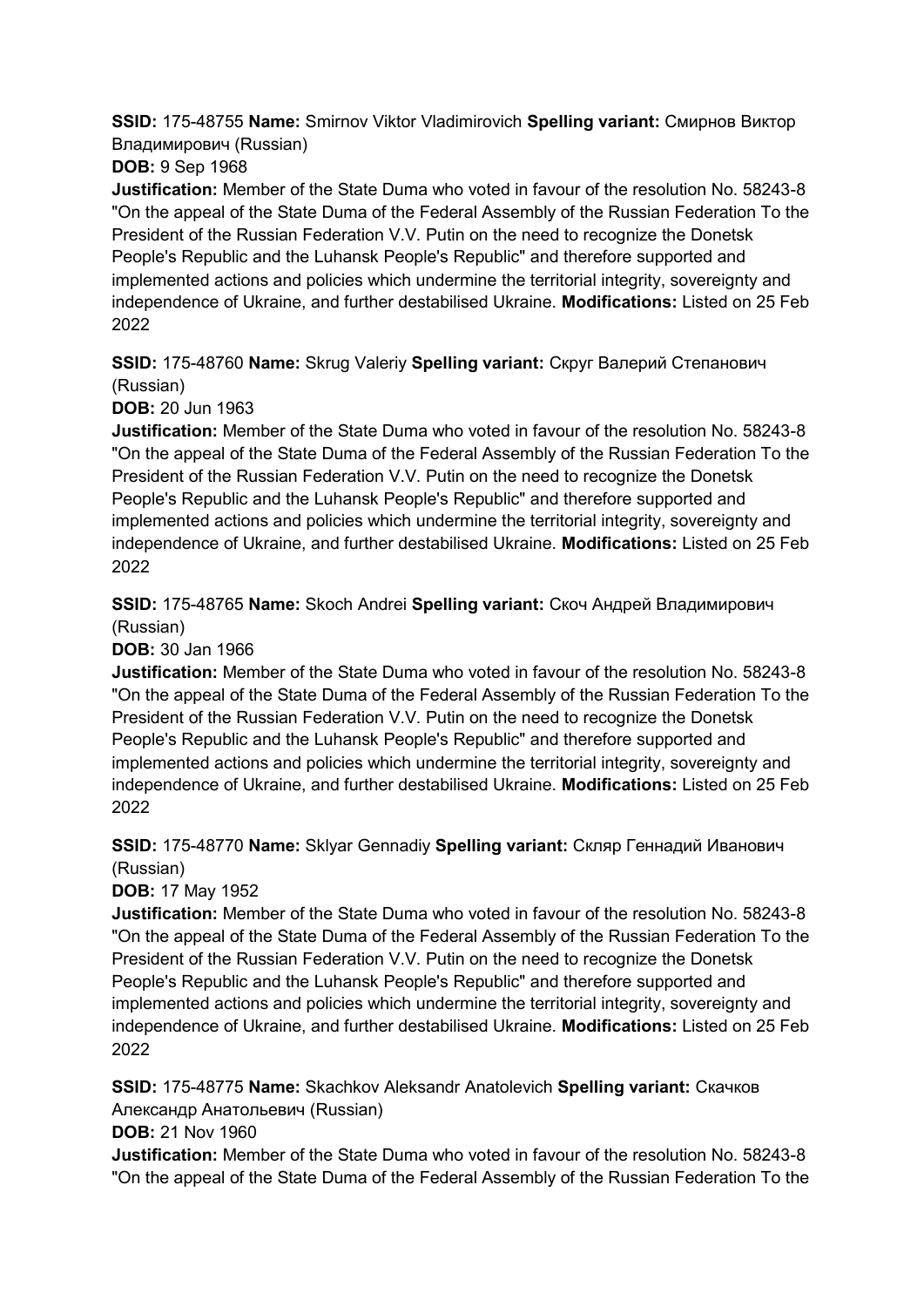**SSID:** 175-48780 **Name:** Sitnikov Aleksey **Spelling variant:** Ситников Алексей Владимирович (Russian)

### **DOB:** 19 Jun 1971

**Justification:** Member of the State Duma who voted in favour of the resolution No. 58243-8 "On the appeal of the State Duma of the Federal Assembly of the Russian Federation To the President of the Russian Federation V.V. Putin on the need to recognize the Donetsk People's Republic and the Luhansk People's Republic" and therefore supported and implemented actions and policies which undermine the territorial integrity, sovereignty and independence of Ukraine, and further destabilised Ukraine. **Modifications:** Listed on 25 Feb 2022

**SSID:** 175-48785 **Name:** Simigin Pavel Vladimirovich **Spelling variant:** Симигин Павел Владимирович (Russian)

**DOB:** 26 Jul 1968

**Justification:** Member of the State Duma who voted in favour of the resolution No. 58243-8 "On the appeal of the State Duma of the Federal Assembly of the Russian Federation To the President of the Russian Federation V.V. Putin on the need to recognize the Donetsk People's Republic and the Luhansk People's Republic" and therefore supported and implemented actions and policies which undermine the territorial integrity, sovereignty and independence of Ukraine, and further destabilised Ukraine. **Modifications:** Listed on 25 Feb 2022

**SSID:** 175-48790 **Name:** Simanovskiy Leonid Jakovlevitch **Spelling variant:** Симановский Леонид Яковлевич (Russian)

#### **DOB:** 19 Jul 1949

**Justification:** Member of the State Duma who voted in favour of the resolution No. 58243-8 "On the appeal of the State Duma of the Federal Assembly of the Russian Federation To the President of the Russian Federation V.V. Putin on the need to recognize the Donetsk People's Republic and the Luhansk People's Republic" and therefore supported and implemented actions and policies which undermine the territorial integrity, sovereignty and independence of Ukraine, and further destabilised Ukraine. **Modifications:** Listed on 25 Feb 2022

**SSID:** 175-48795 **Name:** Senin Vladimir Borisovich **Spelling variant:** Сенин Владимир Борисович (Russian)

### **DOB:** 17 Sep 1960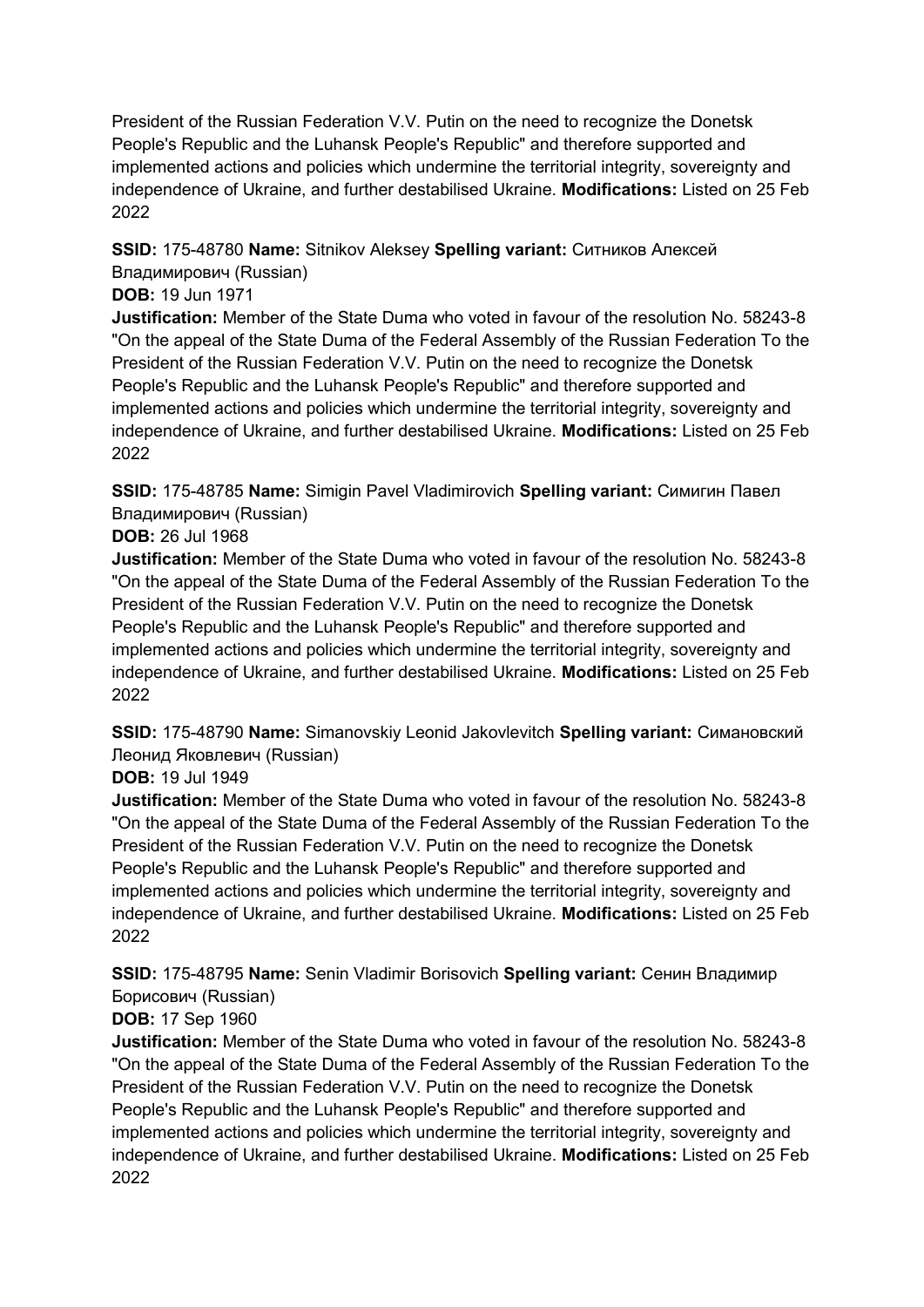**SSID:** 175-48800 **Name:** Seliverstov Viktor **Spelling variant:** Селиверстов Виктор Валентинович (Russian)

**DOB:** 2 Aug 1954

**Justification:** Member of the State Duma who voted in favour of the resolution No. 58243-8 "On the appeal of the State Duma of the Federal Assembly of the Russian Federation To the President of the Russian Federation V.V. Putin on the need to recognize the Donetsk People's Republic and the Luhansk People's Republic" and therefore supported and implemented actions and policies which undermine the territorial integrity, sovereignty and independence of Ukraine, and further destabilised Ukraine. **Modifications:** Listed on 25 Feb 2022

**SSID:** 175-48805 **Name:** Saryglar Aydyn Nikolaevich **Spelling variant:** Сарыглар Айдын Николаевич (Russian)

**DOB:** 22 Feb 1988

**Justification:** Member of the State Duma who voted in favour of the resolution No. 58243-8 "On the appeal of the State Duma of the Federal Assembly of the Russian Federation To the President of the Russian Federation V.V. Putin on the need to recognize the Donetsk People's Republic and the Luhansk People's Republic" and therefore supported and implemented actions and policies which undermine the territorial integrity, sovereignty and independence of Ukraine, and further destabilised Ukraine. **Modifications:** Listed on 25 Feb 2022

**SSID:** 175-48810 **Name:** Saranova Yuliya Vladimirovna **Spelling variant:** Саранова Юлия Владимировна (Russian)

**DOB:** 21 Oct 1988

**Justification:** Member of the State Duma who voted in favour of the resolution No. 58243-8 "On the appeal of the State Duma of the Federal Assembly of the Russian Federation To the President of the Russian Federation V.V. Putin on the need to recognize the Donetsk People's Republic and the Luhansk People's Republic" and therefore supported and implemented actions and policies which undermine the territorial integrity, sovereignty and independence of Ukraine, and further destabilised Ukraine. **Modifications:** Listed on 25 Feb 2022

**SSID:** 175-48815 **Name:** Saraliyev Shamsail **Spelling variant:** Саралиев Шамсаил Юнусович (Russian)

**DOB:** 5 Nov 1973

**Justification:** Member of the State Duma who voted in favour of the resolution No. 58243-8 "On the appeal of the State Duma of the Federal Assembly of the Russian Federation To the President of the Russian Federation V.V. Putin on the need to recognize the Donetsk People's Republic and the Luhansk People's Republic" and therefore supported and implemented actions and policies which undermine the territorial integrity, sovereignty and independence of Ukraine, and further destabilised Ukraine. **Modifications:** Listed on 25 Feb 2022

**SSID:** 175-48820 **Name:** Samokutyaev Aleksandr **Spelling variant:** Самокутяев Александр Михайлович (Russian)

**DOB:** 13 Mar 1970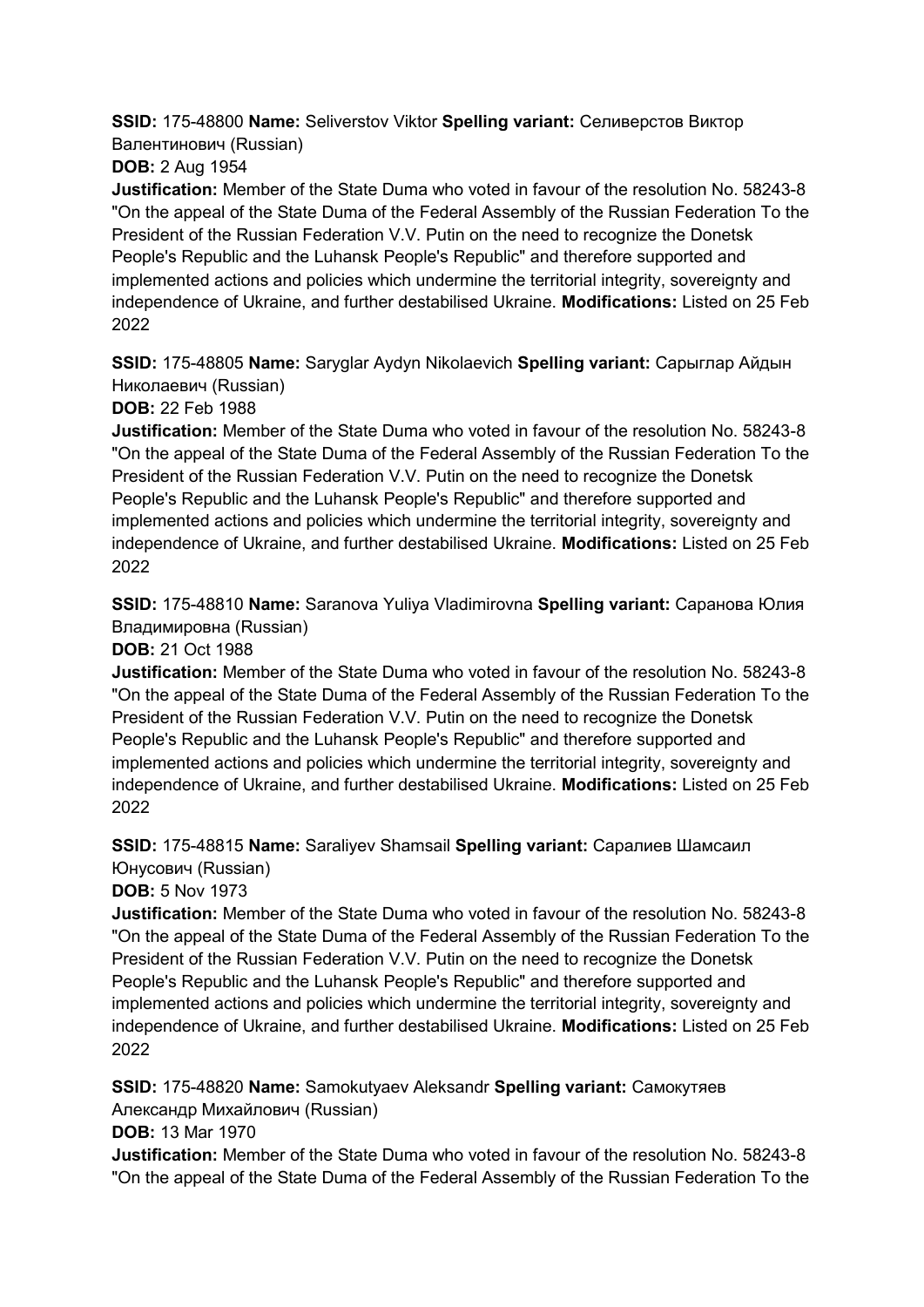**SSID:** 175-48825 **Name:** Samokish Vladimir Igorevich **Spelling variant:** Самокиш Владимир Игоревич (Russian)

#### **DOB:** 20 Sep 1975

**Justification:** Member of the State Duma who voted in favour of the resolution No. 58243-8 "On the appeal of the State Duma of the Federal Assembly of the Russian Federation To the President of the Russian Federation V.V. Putin on the need to recognize the Donetsk People's Republic and the Luhansk People's Republic" and therefore supported and implemented actions and policies which undermine the territorial integrity, sovereignty and independence of Ukraine, and further destabilised Ukraine. **Modifications:** Listed on 25 Feb 2022

**SSID:** 175-48830 **Name:** Salaeva Alla Leonidovna **Spelling variant:** Салаева Алла Леонидовна (Russian)

**DOB:** 14 Sep 1979

**Justification:** Member of the State Duma who voted in favour of the resolution No. 58243-8 "On the appeal of the State Duma of the Federal Assembly of the Russian Federation To the President of the Russian Federation V.V. Putin on the need to recognize the Donetsk People's Republic and the Luhansk People's Republic" and therefore supported and implemented actions and policies which undermine the territorial integrity, sovereignty and independence of Ukraine, and further destabilised Ukraine. **Modifications:** Listed on 25 Feb 2022

**SSID:** 175-48835 **Name:** Savchenko Oleg **Spelling variant:** Савченко Олег

Владимирович (Russian)

## **DOB:** 25 Oct 1966

**Justification:** Member of the State Duma who voted in favour of the resolution No. 58243-8 "On the appeal of the State Duma of the Federal Assembly of the Russian Federation To the President of the Russian Federation V.V. Putin on the need to recognize the Donetsk People's Republic and the Luhansk People's Republic" and therefore supported and implemented actions and policies which undermine the territorial integrity, sovereignty and independence of Ukraine, and further destabilised Ukraine. **Modifications:** Listed on 25 Feb 2022

**SSID:** 175-48840 **Name:** Savelyev Dmitry **Spelling variant:** Савельев Дмитрий Иванович (Russian)

### **DOB:** 25 May 1971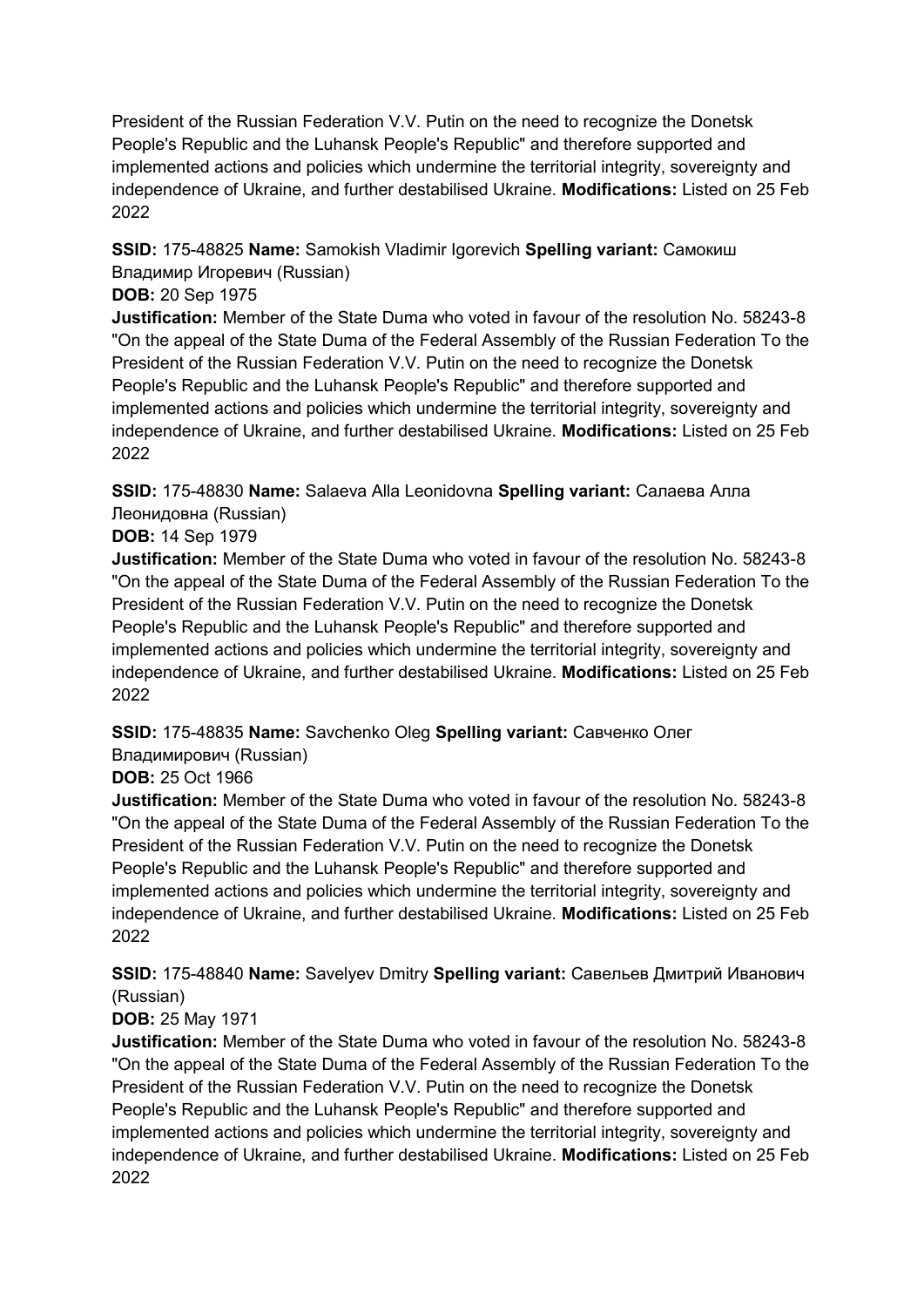**SSID:** 175-48845 **Name:** Abakarov Khizri **Spelling variant:** Абакаров Хизри Магомедович (Russian)

**DOB:** 28 Jun 1960

**Justification:** Member of the State Duma who voted in favour of the resolution No. 58243-8 "On the appeal of the State Duma of the Federal Assembly of the Russian Federation To the President of the Russian Federation V.V. Putin on the need to recognize the Donetsk People's Republic and the Luhansk People's Republic" and therefore supported and implemented actions and policies which undermine the territorial integrity, sovereignty and independence of Ukraine, and further destabilised Ukraine. **Modifications:** Listed on 25 Feb 2022

**SSID:** 175-48850 **Name:** Agayev Bekkhan **Spelling variant:** Агаев Бекхан Вахаевич (Russian)

**DOB:** 29 Mar 1975

**Justification:** Member of the State Duma who voted in favour of the resolution No. 58243-8 "On the appeal of the State Duma of the Federal Assembly of the Russian Federation To the President of the Russian Federation V.V. Putin on the need to recognize the Donetsk People's Republic and the Luhansk People's Republic" and therefore supported and implemented actions and policies which undermine the territorial integrity, sovereignty and independence of Ukraine, and further destabilised Ukraine. **Modifications:** Listed on 25 Feb 2022

**SSID:** 175-48855 **Name:** Asimov Rahim **Spelling variant:** Азимов Рахим Азизбоевич (Russian)

**DOB:** 16 Aug 1964

**Justification:** Member of the State Duma who voted in favour of the resolution No. 58243-8 "On the appeal of the State Duma of the Federal Assembly of the Russian Federation To the President of the Russian Federation V.V. Putin on the need to recognize the Donetsk People's Republic and the Luhansk People's Republic" and therefore supported and implemented actions and policies which undermine the territorial integrity, sovereignty and independence of Ukraine, and further destabilised Ukraine. **Modifications:** Listed on 25 Feb 2022

**SSID:** 175-48860 **Name:** Aitkulova Elvira **Spelling variant:** Аиткулова Эльвира Ринатовна (Russian)

**DOB:** 19 Aug 1973

**Justification:** Member of the State Duma who voted in favour of the resolution No. 58243-8 "On the appeal of the State Duma of the Federal Assembly of the Russian Federation To the President of the Russian Federation V.V. Putin on the need to recognize the Donetsk People's Republic and the Luhansk People's Republic" and therefore supported and implemented actions and policies which undermine the territorial integrity, sovereignty and independence of Ukraine, and further destabilised Ukraine. **Modifications:** Listed on 25 Feb 2022

**SSID:** 175-48865 **Name:** Alexeyenko Nikolay **Spelling variant:** Алексеенко Николай Николаевич (Russian)

**DOB:** 29 Nov 1971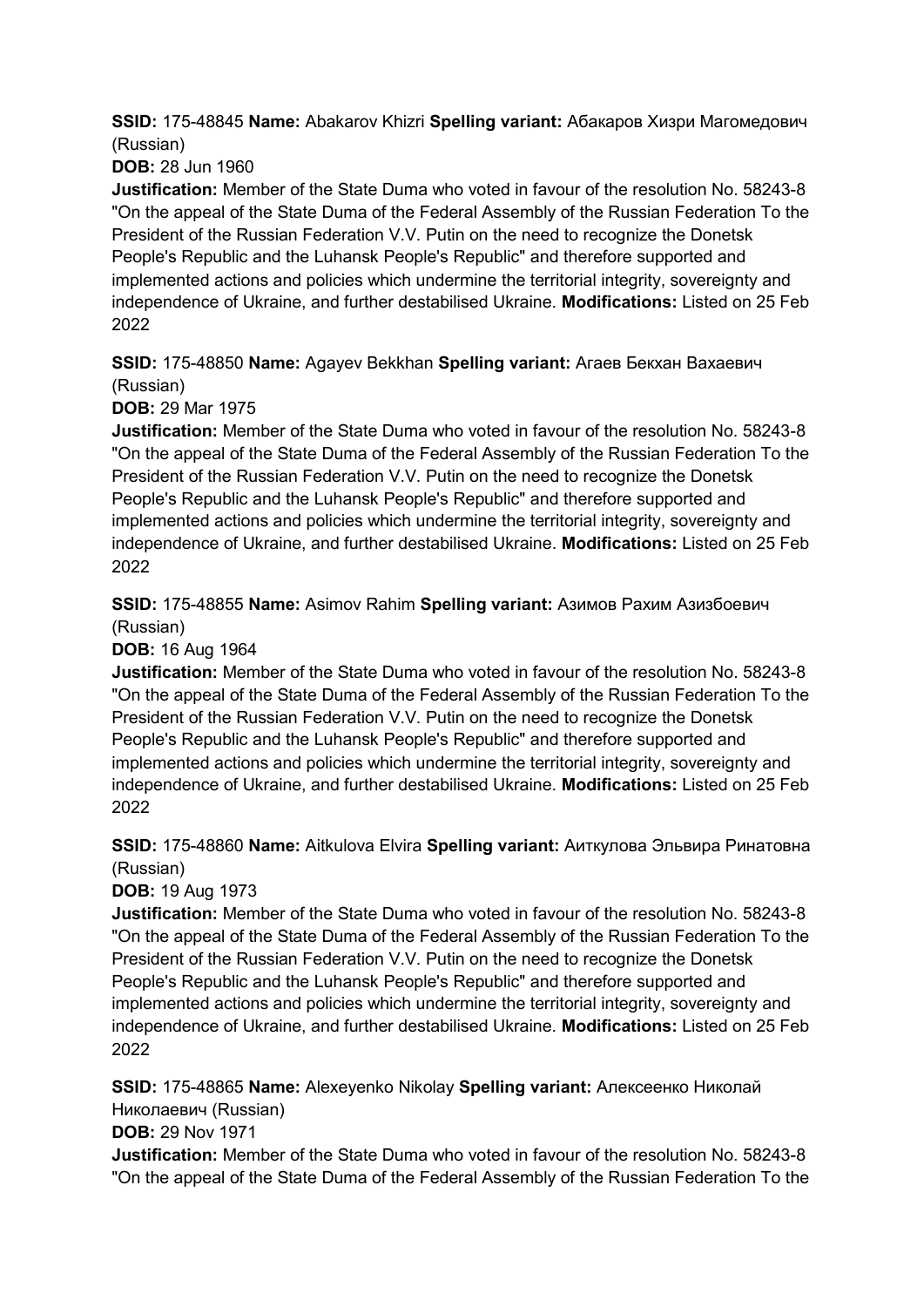**SSID:** 175-48870 **Name:** Altukhov Sergey **Spelling variant:** Алтухов Сергей Викторович (Russian)

#### **DOB:** 23 Feb 1982

**Justification:** Member of the State Duma who voted in favour of the resolution No. 58243-8 "On the appeal of the State Duma of the Federal Assembly of the Russian Federation To the President of the Russian Federation V.V. Putin on the need to recognize the Donetsk People's Republic and the Luhansk People's Republic" and therefore supported and implemented actions and policies which undermine the territorial integrity, sovereignty and independence of Ukraine, and further destabilised Ukraine. **Modifications:** Listed on 25 Feb 2022

**SSID:** 175-48875 **Name:** Alshevskih Andrey **Spelling variant:** Альшевских Андрей Геннадьевич (Russian)

#### **DOB:** 14 May 1972

**Justification:** Member of the State Duma who voted in favour of the resolution No. 58243-8 "On the appeal of the State Duma of the Federal Assembly of the Russian Federation To the President of the Russian Federation V.V. Putin on the need to recognize the Donetsk People's Republic and the Luhansk People's Republic" and therefore supported and implemented actions and policies which undermine the territorial integrity, sovereignty and independence of Ukraine, and further destabilised Ukraine. **Modifications:** Listed on 25 Feb 2022

**SSID:** 175-48880 **Name:** Amelchenkova Olga **Spelling variant:** Амельченкова Ольга Николаевна (Russian)

### **DOB:** 5 Sep 1990

**Justification:** Member of the State Duma who voted in favour of the resolution No. 58243-8 "On the appeal of the State Duma of the Federal Assembly of the Russian Federation To the President of the Russian Federation V.V. Putin on the need to recognize the Donetsk People's Republic and the Luhansk People's Republic" and therefore supported and implemented actions and policies which undermine the territorial integrity, sovereignty and independence of Ukraine, and further destabilised Ukraine. **Modifications:** Listed on 25 Feb 2022

### **SSID:** 175-48885 **Name:** Anikeyev Andrey **Spelling variant:** Аникеев Андрей

Анатольевич (Russian)

### **DOB:** 16 Dec 1961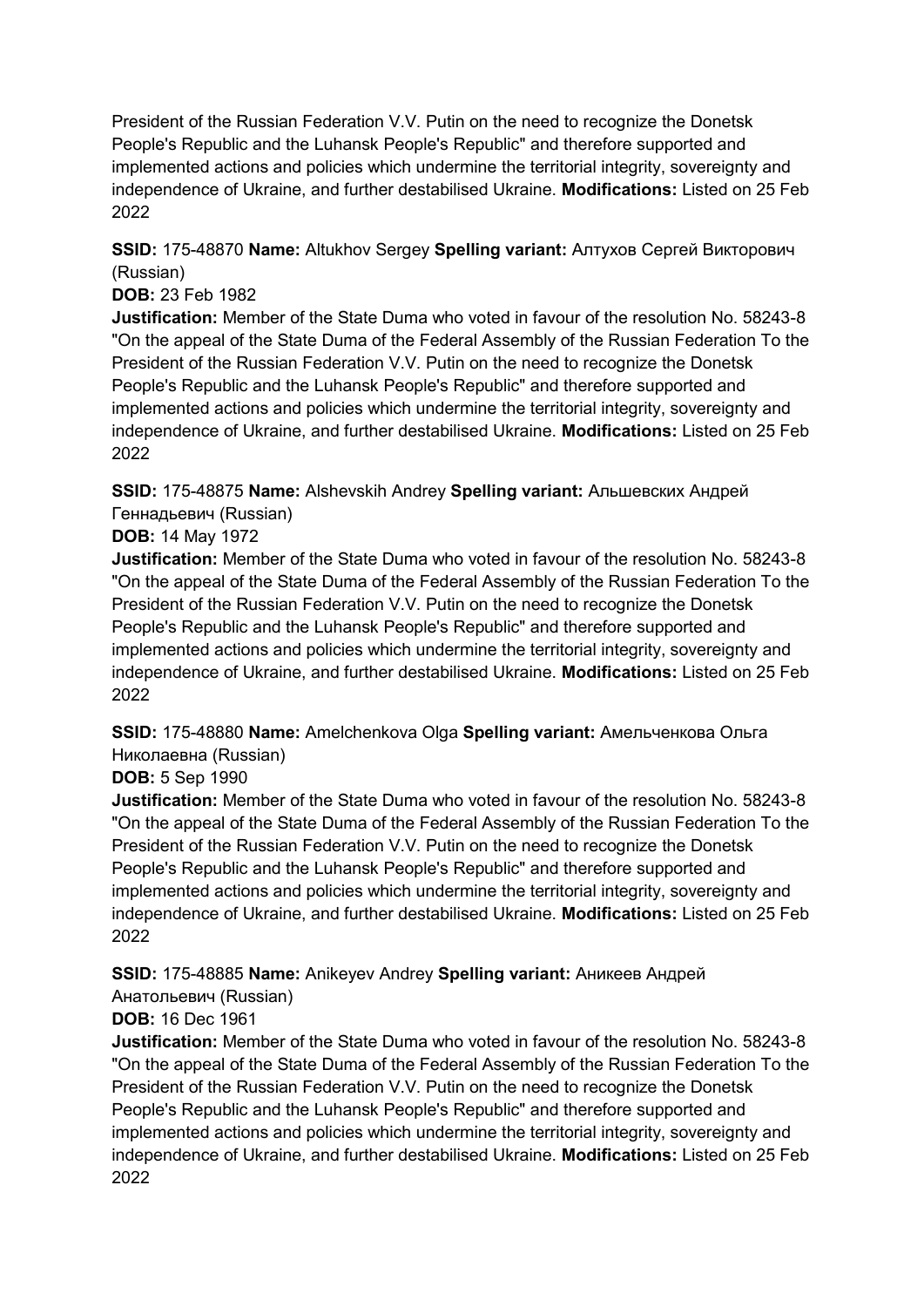**SSID:** 175-48890 **Name:** Antropenko Igor **Spelling variant:** Антропенко Игорь Александрович (Russian) **DOB:** 10 Dec 1969

**Justification:** Member of the State Duma who voted in favour of the resolution No. 58243-8 "On the appeal of the State Duma of the Federal Assembly of the Russian Federation To the President of the Russian Federation V.V. Putin on the need to recognize the Donetsk People's Republic and the Luhansk People's Republic" and therefore supported and implemented actions and policies which undermine the territorial integrity, sovereignty and independence of Ukraine, and further destabilised Ukraine. **Modifications:** Listed on 25 Feb 2022

**SSID:** 175-48895 **Name:** Anufriyeva Olga **Spelling variant:** Ануфриева Ольга

Николаевна (Russian)

**DOB:** 18 Aug 1974

**Justification:** Member of the State Duma who voted in favour of the resolution No. 58243-8 "On the appeal of the State Duma of the Federal Assembly of the Russian Federation To the President of the Russian Federation V.V. Putin on the need to recognize the Donetsk People's Republic and the Luhansk People's Republic" and therefore supported and implemented actions and policies which undermine the territorial integrity, sovereignty and independence of Ukraine, and further destabilised Ukraine. **Modifications:** Listed on 25 Feb 2022

**SSID:** 175-48900 **Name:** Artamonova Valentina **Spelling variant:** Артамонова Валентина Николаевна (Russian)

**DOB:** 13 Dec 1960

**Justification:** Member of the State Duma who voted in favour of the resolution No. 58243-8 "On the appeal of the State Duma of the Federal Assembly of the Russian Federation To the President of the Russian Federation V.V. Putin on the need to recognize the Donetsk People's Republic and the Luhansk People's Republic" and therefore supported and implemented actions and policies which undermine the territorial integrity, sovereignty and independence of Ukraine, and further destabilised Ukraine. **Modifications:** Listed on 25 Feb 2022

**SSID:** 175-48905 **Name:** Arschinova Aljona Igorevna **Spelling variant:** Аршинова Алёна Игоревна (Russian)

**DOB:** 3 Mar 1985

**Justification:** Member of the State Duma who voted in favour of the resolution No. 58243-8 "On the appeal of the State Duma of the Federal Assembly of the Russian Federation To the President of the Russian Federation V.V. Putin on the need to recognize the Donetsk People's Republic and the Luhansk People's Republic" and therefore supported and implemented actions and policies which undermine the territorial integrity, sovereignty and independence of Ukraine, and further destabilised Ukraine. **Modifications:** Listed on 25 Feb 2022

**SSID:** 175-48910 **Name:** Ayupov Rinat **Spelling variant:** Аюпов Ринат Зайдулаевич (Russian)

**DOB:** 13 Aug 1974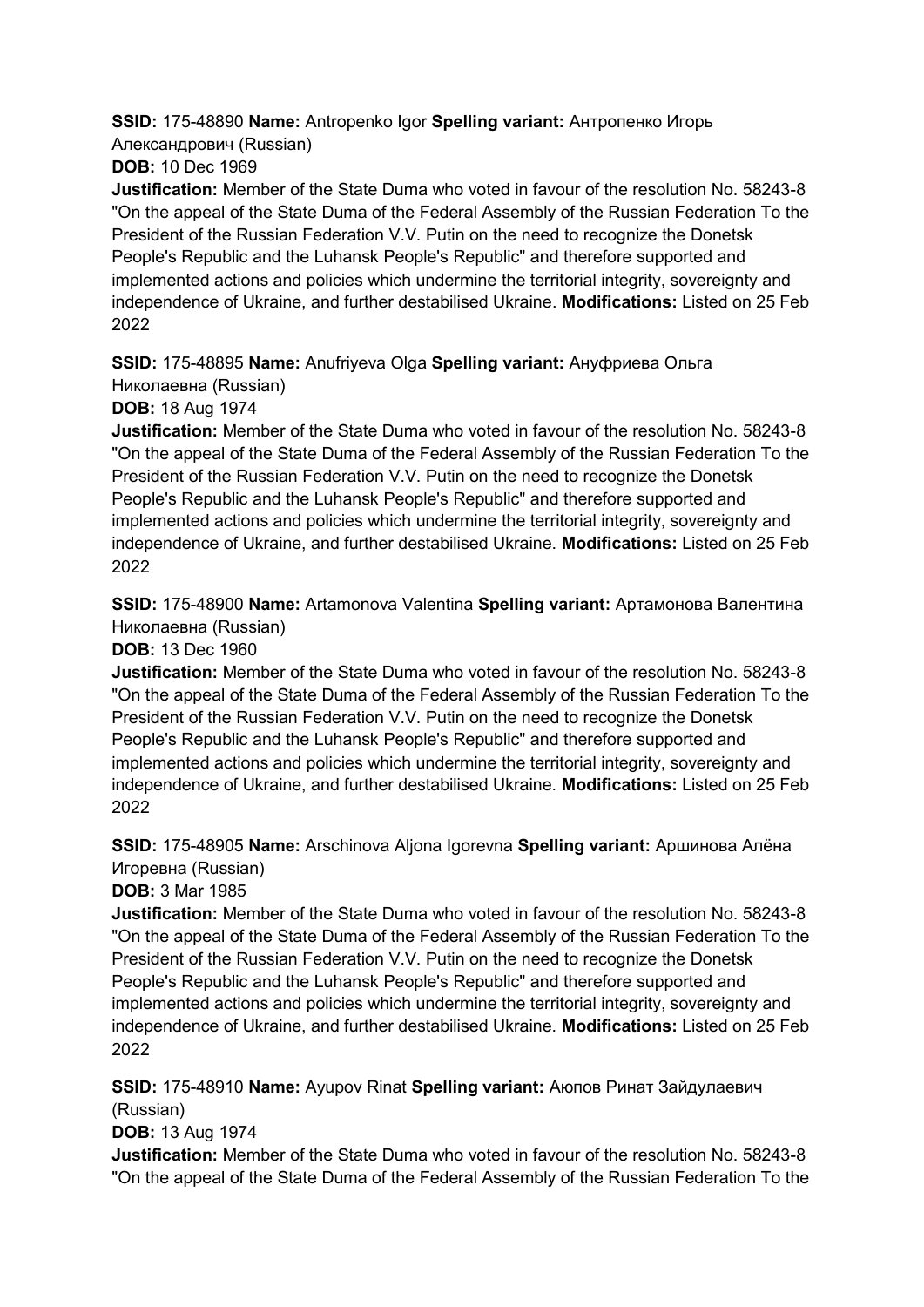**SSID:** 175-48915 **Name:** Babashov Leonid **Spelling variant:** Бабашов Леонид Иванович (Russian)

#### **Sex:** M **DOB:** 31 Jan 1966

**Justification:** Member of the State Duma who voted in favour of the resolution No. 58243-8 "On the appeal of the State Duma of the Federal Assembly of the Russian Federation To the President of the Russian Federation V.V. Putin on the need to recognize the Donetsk People's Republic and the Luhansk People's Republic" and therefore supported and implemented actions and policies which undermine the territorial integrity, sovereignty and independence of Ukraine, and further destabilised Ukraine. **Modifications:** Listed on 25 Feb 2022

### **SSID:** 175-48920 **Name:** Bazhenov Timofey **Spelling variant:** Баженов Тимофей (Russian)

**DOB:** 25 Jan 1976

**Justification:** Member of the State Duma who voted in favour of the resolution No. 58243-8 "On the appeal of the State Duma of the Federal Assembly of the Russian Federation To the President of the Russian Federation V.V. Putin on the need to recognize the Donetsk People's Republic and the Luhansk People's Republic" and therefore supported and implemented actions and policies which undermine the territorial integrity, sovereignty and independence of Ukraine, and further destabilised Ukraine. **Modifications:** Listed on 25 Feb 2022

**SSID:** 175-48925 **Name:** Baiguskarov Zarif **Spelling variant:** Байгускаров Зариф Закирович (Russian)

### **DOB:** 30 Jun 1967

**Justification:** Member of the State Duma who voted in favour of the resolution No. 58243-8 "On the appeal of the State Duma of the Federal Assembly of the Russian Federation To the President of the Russian Federation V.V. Putin on the need to recognize the Donetsk People's Republic and the Luhansk People's Republic" and therefore supported and implemented actions and policies which undermine the territorial integrity, sovereignty and independence of Ukraine, and further destabilised Ukraine. **Modifications:** Listed on 25 Feb 2022

**SSID:** 175-48930 **Name:** Barakhoyev Bekkhan **Spelling variant:** Барахоев Бекхан Абдулхамидович (Russian)

### **DOB:** 1 Aug 1973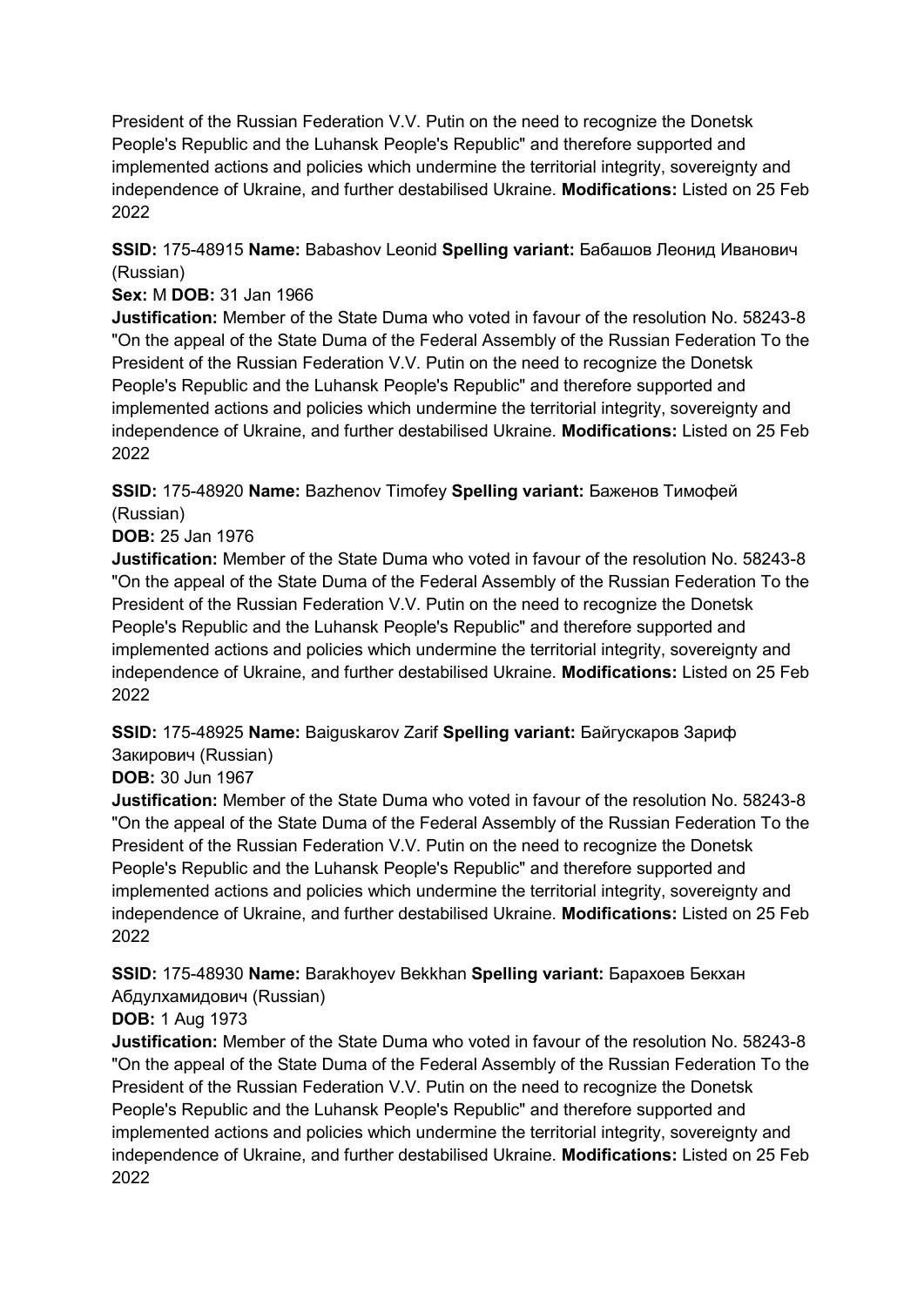**SSID:** 175-48935 **Name:** Basansky Anton **Spelling variant:** Басанский Антон Александрович (Russian)

**DOB:** 9 Jul 1987

**Justification:** Member of the State Duma who voted in favour of the resolution No. 58243-8 "On the appeal of the State Duma of the Federal Assembly of the Russian Federation To the President of the Russian Federation V.V. Putin on the need to recognize the Donetsk People's Republic and the Luhansk People's Republic" and therefore supported and implemented actions and policies which undermine the territorial integrity, sovereignty and independence of Ukraine, and further destabilised Ukraine. **Modifications:** Listed on 25 Feb 2022

**SSID:** 175-48940 **Name:** Batalova Rima Akberdinowna **Spelling variant:** Баталова Рима Акбердиновна (Russian)

**DOB:** 1 Jan 1964

**Justification:** Member of the State Duma who voted in favour of the resolution No. 58243-8 "On the appeal of the State Duma of the Federal Assembly of the Russian Federation To the President of the Russian Federation V.V. Putin on the need to recognize the Donetsk People's Republic and the Luhansk People's Republic" and therefore supported and implemented actions and policies which undermine the territorial integrity, sovereignty and independence of Ukraine, and further destabilised Ukraine. **Modifications:** Listed on 25 Feb 2022

**SSID:** 175-48945 **Name:** Bakhmetyev Vitaly **Spelling variant:** Бахметьев Виталий Викторович (Russian)

**DOB:** 12 Aug 1961

**Justification:** Member of the State Duma who voted in favour of the resolution No. 58243-8 "On the appeal of the State Duma of the Federal Assembly of the Russian Federation To the President of the Russian Federation V.V. Putin on the need to recognize the Donetsk People's Republic and the Luhansk People's Republic" and therefore supported and implemented actions and policies which undermine the territorial integrity, sovereignty and independence of Ukraine, and further destabilised Ukraine. **Modifications:** Listed on 25 Feb 2022

**SSID:** 175-48950 **Name:** Bashankayev Badma **Spelling variant:** Башанкаев Бадма Николаевич (Russian)

**DOB:** 16 Jun 1978

**Justification:** Member of the State Duma who voted in favour of the resolution No. 58243-8 "On the appeal of the State Duma of the Federal Assembly of the Russian Federation To the President of the Russian Federation V.V. Putin on the need to recognize the Donetsk People's Republic and the Luhansk People's Republic" and therefore supported and implemented actions and policies which undermine the territorial integrity, sovereignty and independence of Ukraine, and further destabilised Ukraine. **Modifications:** Listed on 25 Feb 2022

**SSID:** 175-48955 **Name:** Belych Irina **Spelling variant:** Белых Ирина Викторовна (Russian)

**DOB:** 16 Aug 1964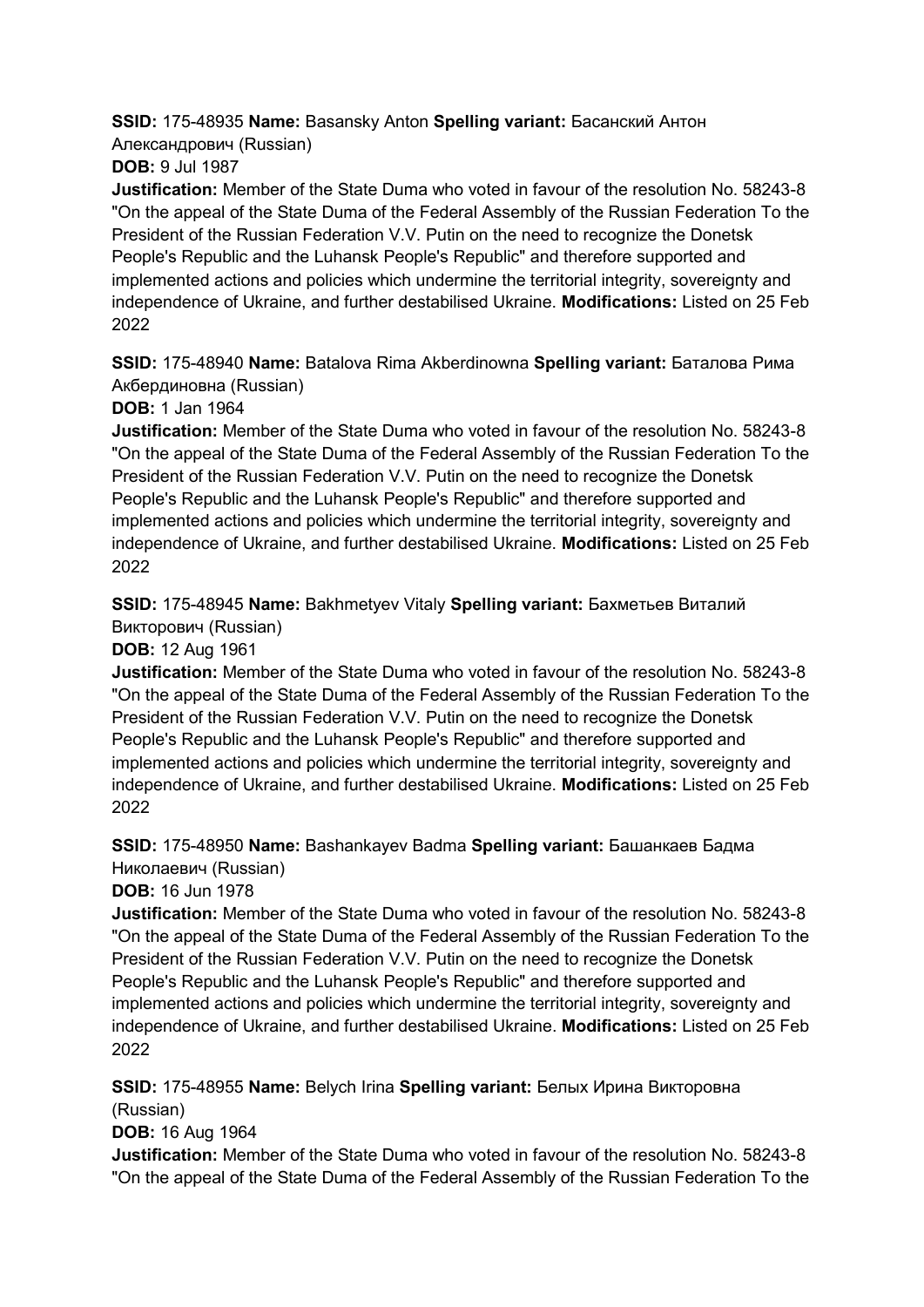### **SSID:** 175-48960 **Name:** Bessarab Svetlana **Spelling variant:** Бессараб Светлана Викторовна (Russian)

### **DOB:** 7 Dec 1970

**Justification:** Member of the State Duma who voted in favour of the resolution No. 58243-8 "On the appeal of the State Duma of the Federal Assembly of the Russian Federation To the President of the Russian Federation V.V. Putin on the need to recognize the Donetsk People's Republic and the Luhansk People's Republic" and therefore supported and implemented actions and policies which undermine the territorial integrity, sovereignty and independence of Ukraine, and further destabilised Ukraine. **Modifications:** Listed on 25 Feb 2022

## **SSID:** 175-48965 **Name:** Bessarabov Daniil **Spelling variant:** Бессарабов Даниил Владимирович (Russian)

### **DOB:** 9 Jul 1976

**Justification:** Member of the State Duma who voted in favour of the resolution No. 58243-8 "On the appeal of the State Duma of the Federal Assembly of the Russian Federation To the President of the Russian Federation V.V. Putin on the need to recognize the Donetsk People's Republic and the Luhansk People's Republic" and therefore supported and implemented actions and policies which undermine the territorial integrity, sovereignty and independence of Ukraine, and further destabilised Ukraine. **Modifications:** Listed on 25 Feb 2022

**SSID:** 175-48970 **Name:** Bidonko Sergey **Spelling variant:** Бидонько Сергей Юрьевич (Russian)

### **DOB:** 18 Aug 1975

**Justification:** Member of the State Duma who voted in favour of the resolution No. 58243-8 "On the appeal of the State Duma of the Federal Assembly of the Russian Federation To the President of the Russian Federation V.V. Putin on the need to recognize the Donetsk People's Republic and the Luhansk People's Republic" and therefore supported and implemented actions and policies which undermine the territorial integrity, sovereignty and independence of Ukraine, and further destabilised Ukraine. **Modifications:** Listed on 25 Feb 2022

### **SSID:** 175-48975 **Name:** Bichayev Artyom **Spelling variant:** Бичаев Артём

### Александрович (Russian)

### **DOB:** 4 Apr 1990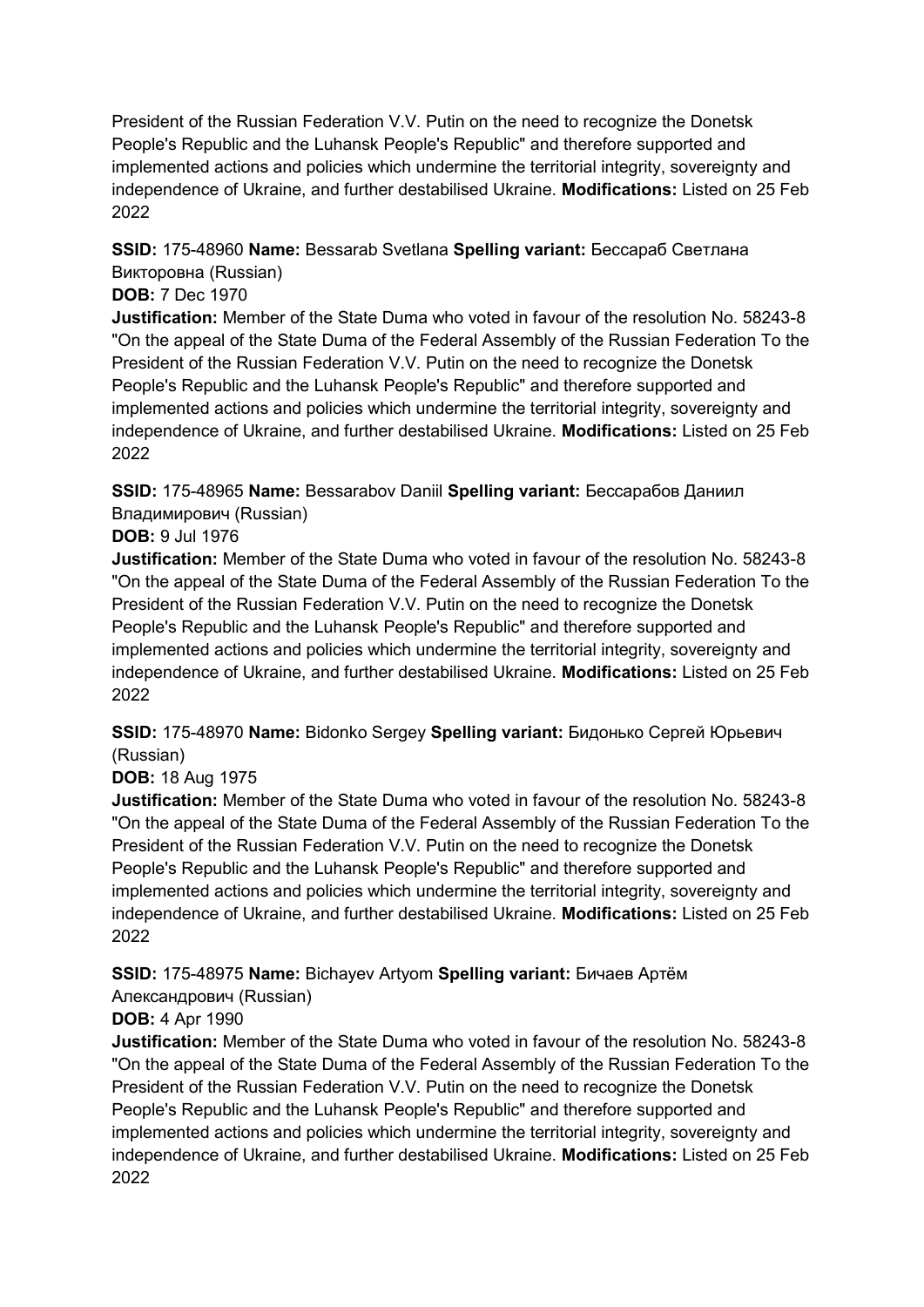**SSID:** 175-48980 **Name:** Boguslawski Irek Borissowitsch **Spelling variant:** Богуславский Ирек Борисович (Russian)

**DOB:** 9 Sep 1967

**Justification:** Member of the State Duma who voted in favour of the resolution No. 58243-8 "On the appeal of the State Duma of the Federal Assembly of the Russian Federation To the President of the Russian Federation V.V. Putin on the need to recognize the Donetsk People's Republic and the Luhansk People's Republic" and therefore supported and implemented actions and policies which undermine the territorial integrity, sovereignty and independence of Ukraine, and further destabilised Ukraine. **Modifications:** Listed on 25 Feb 2022

**SSID:** 175-48985 **Name:** Bondarenko Jelena **Spelling variant:** Бондаренко Елена Вениаминовна (Russian)

**DOB:** 10 Jun 1968

**Justification:** Member of the State Duma who voted in favour of the resolution No. 58243-8 "On the appeal of the State Duma of the Federal Assembly of the Russian Federation To the President of the Russian Federation V.V. Putin on the need to recognize the Donetsk People's Republic and the Luhansk People's Republic" and therefore supported and implemented actions and policies which undermine the territorial integrity, sovereignty and independence of Ukraine, and further destabilised Ukraine. **Modifications:** Listed on 25 Feb 2022

**SSID:** 175-48990 **Name:** Borissov Alexander **Spelling variant:** Борисов Александр Александрович (Russian)

**DOB:** 17 Aug 1974

**Justification:** Member of the State Duma who voted in favour of the resolution No. 58243-8 "On the appeal of the State Duma of the Federal Assembly of the Russian Federation To the President of the Russian Federation V.V. Putin on the need to recognize the Donetsk People's Republic and the Luhansk People's Republic" and therefore supported and implemented actions and policies which undermine the territorial integrity, sovereignty and independence of Ukraine, and further destabilised Ukraine. **Modifications:** Listed on 25 Feb 2022

**SSID:** 175-48995 **Name:** Borodai Alexander **Spelling variant:** Бородай Александр Юрьевич (Russian)

**DOB:** 25 Jul 1972

**Justification:** Member of the State Duma who voted in favour of the resolution No. 58243-8 "On the appeal of the State Duma of the Federal Assembly of the Russian Federation To the President of the Russian Federation V.V. Putin on the need to recognize the Donetsk People's Republic and the Luhansk People's Republic" and therefore supported and implemented actions and policies which undermine the territorial integrity, sovereignty and independence of Ukraine, and further destabilised Ukraine. **Modifications:** Listed on 25 Feb 2022

**SSID:** 175-49000 **Name:** Bortsov Nikolay **Spelling variant:** Борцов Николай Иванович (Russian)

**DOB:** 8 May 1945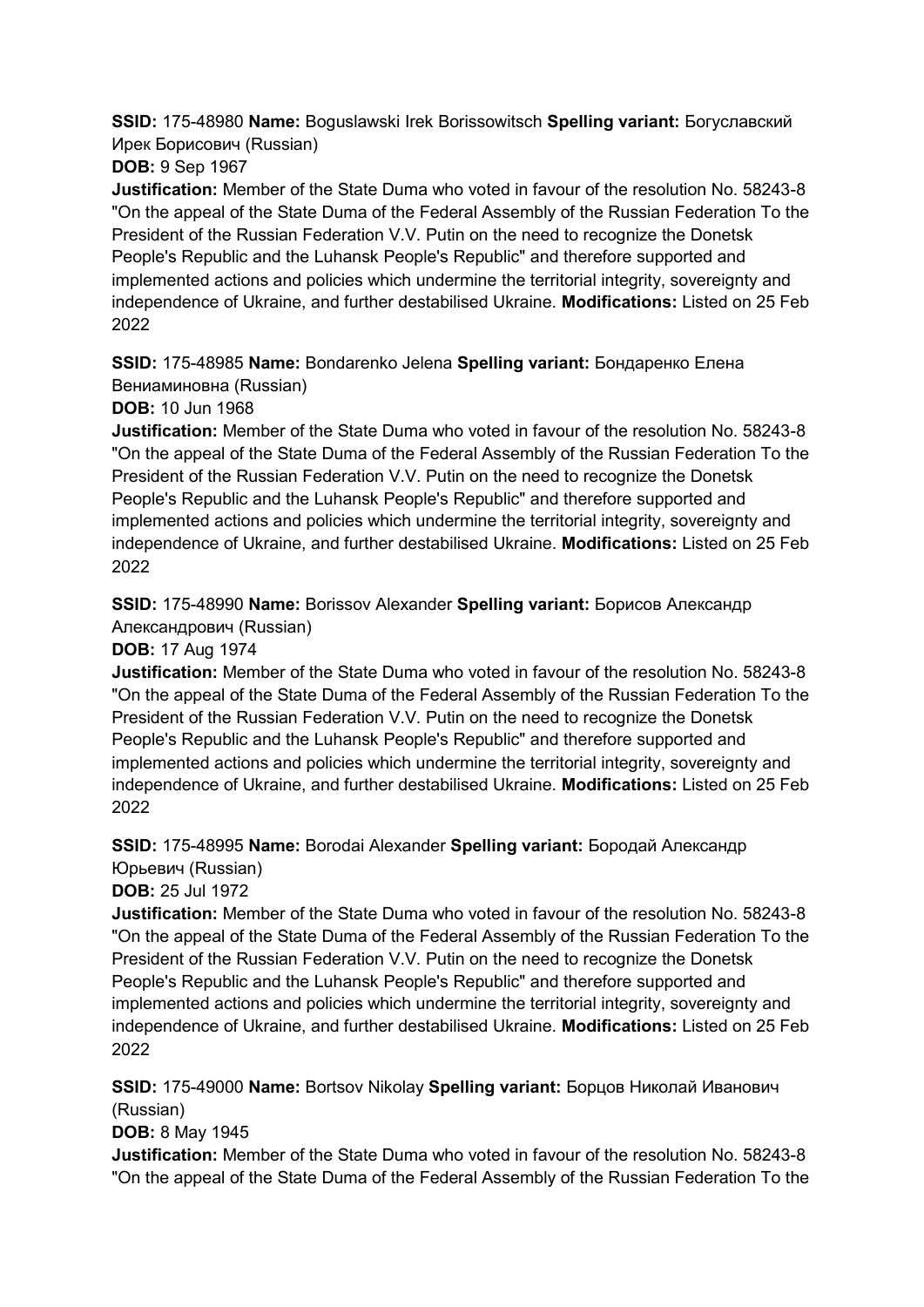**SSID:** 175-49005 **Name:** Boyarskiy Sergey **Spelling variant:** Боярский Сергей Михайлович (Russian)

### **DOB:** 24 Jan 1980

**Justification:** Member of the State Duma who voted in favour of the resolution No. 58243-8 "On the appeal of the State Duma of the Federal Assembly of the Russian Federation To the President of the Russian Federation V.V. Putin on the need to recognize the Donetsk People's Republic and the Luhansk People's Republic" and therefore supported and implemented actions and policies which undermine the territorial integrity, sovereignty and independence of Ukraine, and further destabilised Ukraine. **Modifications:** Listed on 25 Feb 2022

**SSID:** 175-49010 **Name:** Brykin Nikolai **Spelling variant:** Брыкин Николай Гаврилович (Russian)

**DOB:** 25 Nov 1959

**Justification:** Member of the State Duma who voted in favour of the resolution No. 58243-8 "On the appeal of the State Duma of the Federal Assembly of the Russian Federation To the President of the Russian Federation V.V. Putin on the need to recognize the Donetsk People's Republic and the Luhansk People's Republic" and therefore supported and implemented actions and policies which undermine the territorial integrity, sovereignty and independence of Ukraine, and further destabilised Ukraine. **Modifications:** Listed on 25 Feb 2022

**SSID:** 175-49015 **Name:** Buduyev Nikolai **Spelling variant:** Будуев Николай Робертович (Russian)

#### **DOB:** 24 Mar 1974

**Justification:** Member of the State Duma who voted in favour of the resolution No. 58243-8 "On the appeal of the State Duma of the Federal Assembly of the Russian Federation To the President of the Russian Federation V.V. Putin on the need to recognize the Donetsk People's Republic and the Luhansk People's Republic" and therefore supported and implemented actions and policies which undermine the territorial integrity, sovereignty and independence of Ukraine, and further destabilised Ukraine. **Modifications:** Listed on 25 Feb 2022

**SSID:** 175-49020 **Name:** Bulavinov Vadim **Spelling variant:** Булавинов Вадим

Евгеньевич (Russian)

### **DOB:** 20 Mar 1963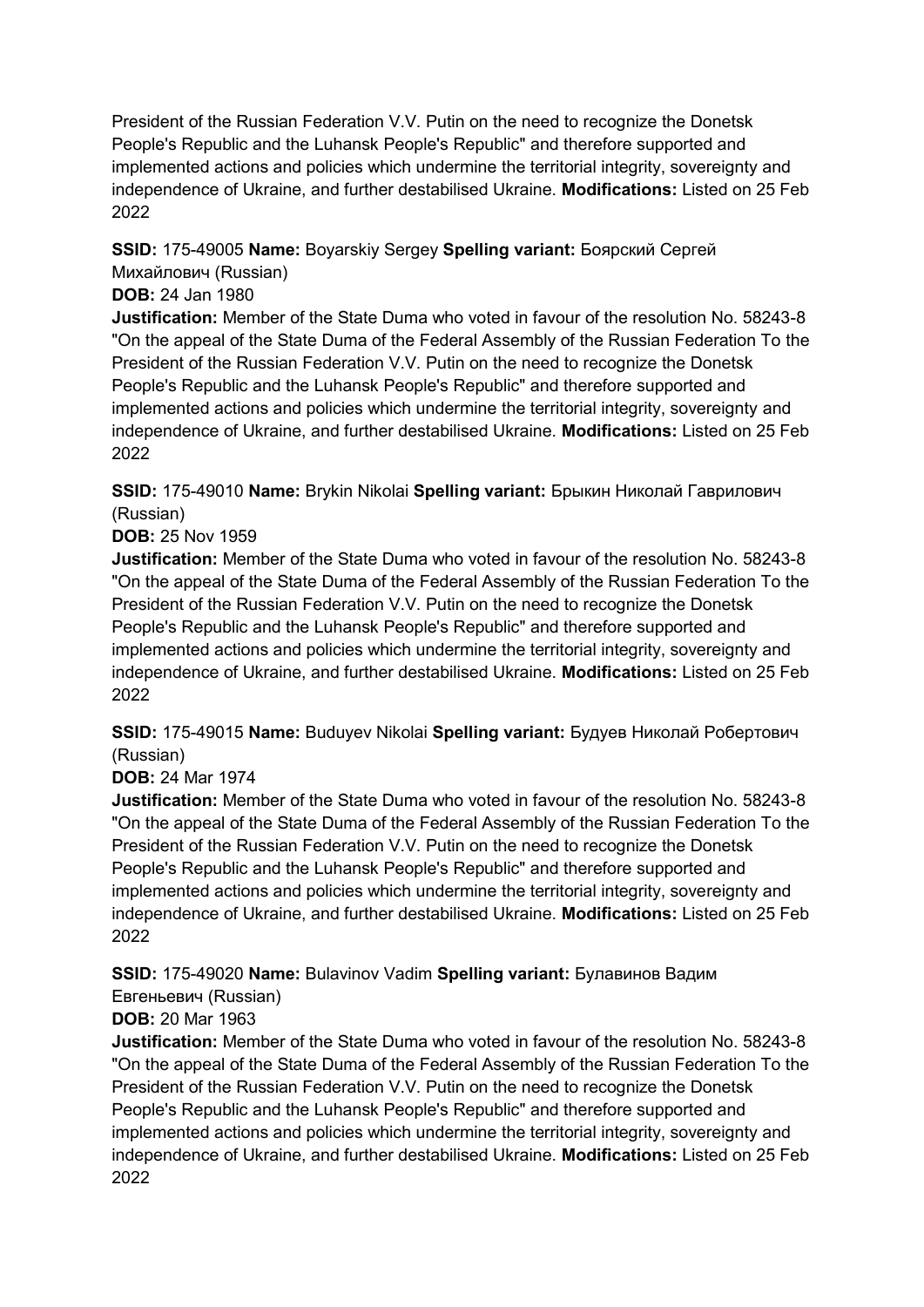**SSID:** 175-49025 **Name:** Burlakov Sergey **Spelling variant:** Бурлаков Сергей Владимирович (Russian)

**DOB:** 26 May 1971

**Justification:** Member of the State Duma who voted in favour of the resolution No. 58243-8 "On the appeal of the State Duma of the Federal Assembly of the Russian Federation To the President of the Russian Federation V.V. Putin on the need to recognize the Donetsk People's Republic and the Luhansk People's Republic" and therefore supported and implemented actions and policies which undermine the territorial integrity, sovereignty and independence of Ukraine, and further destabilised Ukraine. **Modifications:** Listed on 25 Feb 2022

**SSID:** 175-49030 **Name:** Burmatov Vladimir **Spelling variant:** Бурматов Владимир Владимирович (Russian)

**DOB:** 18 Aug 1981

**Justification:** Member of the State Duma who voted in favour of the resolution No. 58243-8 "On the appeal of the State Duma of the Federal Assembly of the Russian Federation To the President of the Russian Federation V.V. Putin on the need to recognize the Donetsk People's Republic and the Luhansk People's Republic" and therefore supported and implemented actions and policies which undermine the territorial integrity, sovereignty and independence of Ukraine, and further destabilised Ukraine. **Modifications:** Listed on 25 Feb 2022

**SSID:** 175-49035 **Name:** Butina Maria Valerjevna **Spelling variant:** Бутина Мария Валерьевна (Russian)

**DOB:** 10 Nov 1988

**Justification:** Member of the State Duma who voted in favour of the resolution No. 58243-8 "On the appeal of the State Duma of the Federal Assembly of the Russian Federation To the President of the Russian Federation V.V. Putin on the need to recognize the Donetsk People's Republic and the Luhansk People's Republic" and therefore supported and implemented actions and policies which undermine the territorial integrity, sovereignty and independence of Ukraine, and further destabilised Ukraine. **Modifications:** Listed on 25 Feb 2022

**SSID:** 175-49040 **Name:** Butskaya Tatiana **Spelling variant:** Буцкая Татьяна Викторовна (Russian)

**DOB:** 8 May 1975

**Justification:** Member of the State Duma who voted in favour of the resolution No. 58243-8 "On the appeal of the State Duma of the Federal Assembly of the Russian Federation To the President of the Russian Federation V.V. Putin on the need to recognize the Donetsk People's Republic and the Luhansk People's Republic" and therefore supported and implemented actions and policies which undermine the territorial integrity, sovereignty and independence of Ukraine, and further destabilised Ukraine. **Modifications:** Listed on 25 Feb 2022

**SSID:** 175-49045 **Name:** Valeev Ernest **Spelling variant:** Валеев Эрнест Абдулович (Russian)

**DOB:** 7 Apr 1950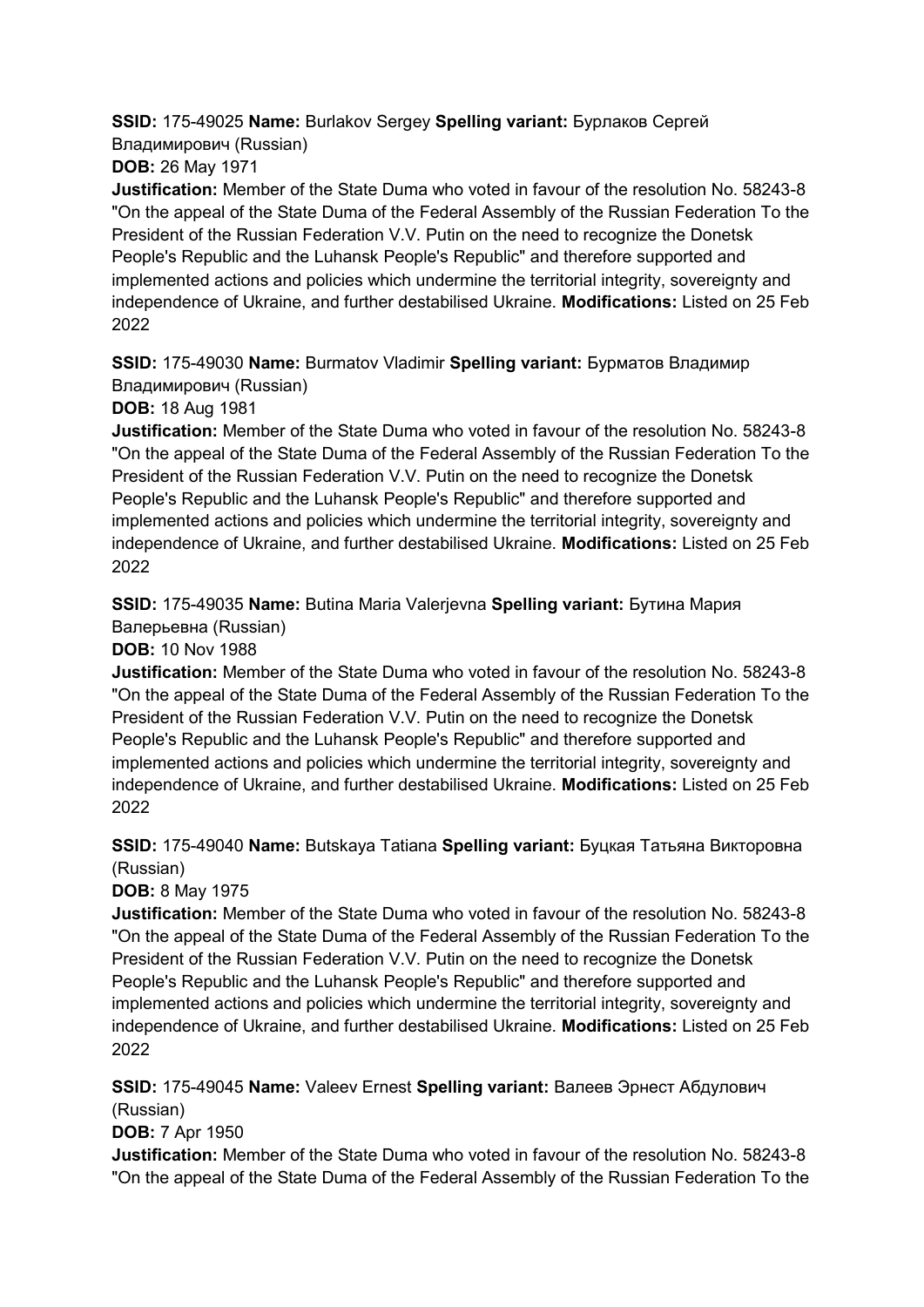**SSID:** 175-49050 **Name:** Valenchuk Oleg **Spelling variant:** Валенчук Олег Дорианович (Russian)

#### **DOB:** 14 Sep 1960

**Justification:** Member of the State Duma who voted in favour of the resolution No. 58243-8 "On the appeal of the State Duma of the Federal Assembly of the Russian Federation To the President of the Russian Federation V.V. Putin on the need to recognize the Donetsk People's Republic and the Luhansk People's Republic" and therefore supported and implemented actions and policies which undermine the territorial integrity, sovereignty and independence of Ukraine, and further destabilised Ukraine. **Modifications:** Listed on 25 Feb 2022

**SSID:** 175-49055 **Name:** Valueev Nikolai **Spelling variant:** Валуев Николай Сергеевич (Russian)

#### **DOB:** 21 Aug 1973

**Justification:** Member of the State Duma who voted in favour of the resolution No. 58243-8 "On the appeal of the State Duma of the Federal Assembly of the Russian Federation To the President of the Russian Federation V.V. Putin on the need to recognize the Donetsk People's Republic and the Luhansk People's Republic" and therefore supported and implemented actions and policies which undermine the territorial integrity, sovereignty and independence of Ukraine, and further destabilised Ukraine. **Modifications:** Listed on 25 Feb 2022

**SSID:** 175-49060 **Name:** Vasilkova Maria **Spelling variant:** Василькова Мария Викторовна (Russian)

### **DOB:** 13 Feb 1978

**Justification:** Member of the State Duma who voted in favour of the resolution No. 58243-8 "On the appeal of the State Duma of the Federal Assembly of the Russian Federation To the President of the Russian Federation V.V. Putin on the need to recognize the Donetsk People's Republic and the Luhansk People's Republic" and therefore supported and implemented actions and policies which undermine the territorial integrity, sovereignty and independence of Ukraine, and further destabilised Ukraine. **Modifications:** Listed on 25 Feb 2022

#### **SSID:** 175-49065 **Name:** Veller Alexey **Spelling variant:** Веллер Алексей Борисович (Russian)

### **DOB:** 9 Jan 1966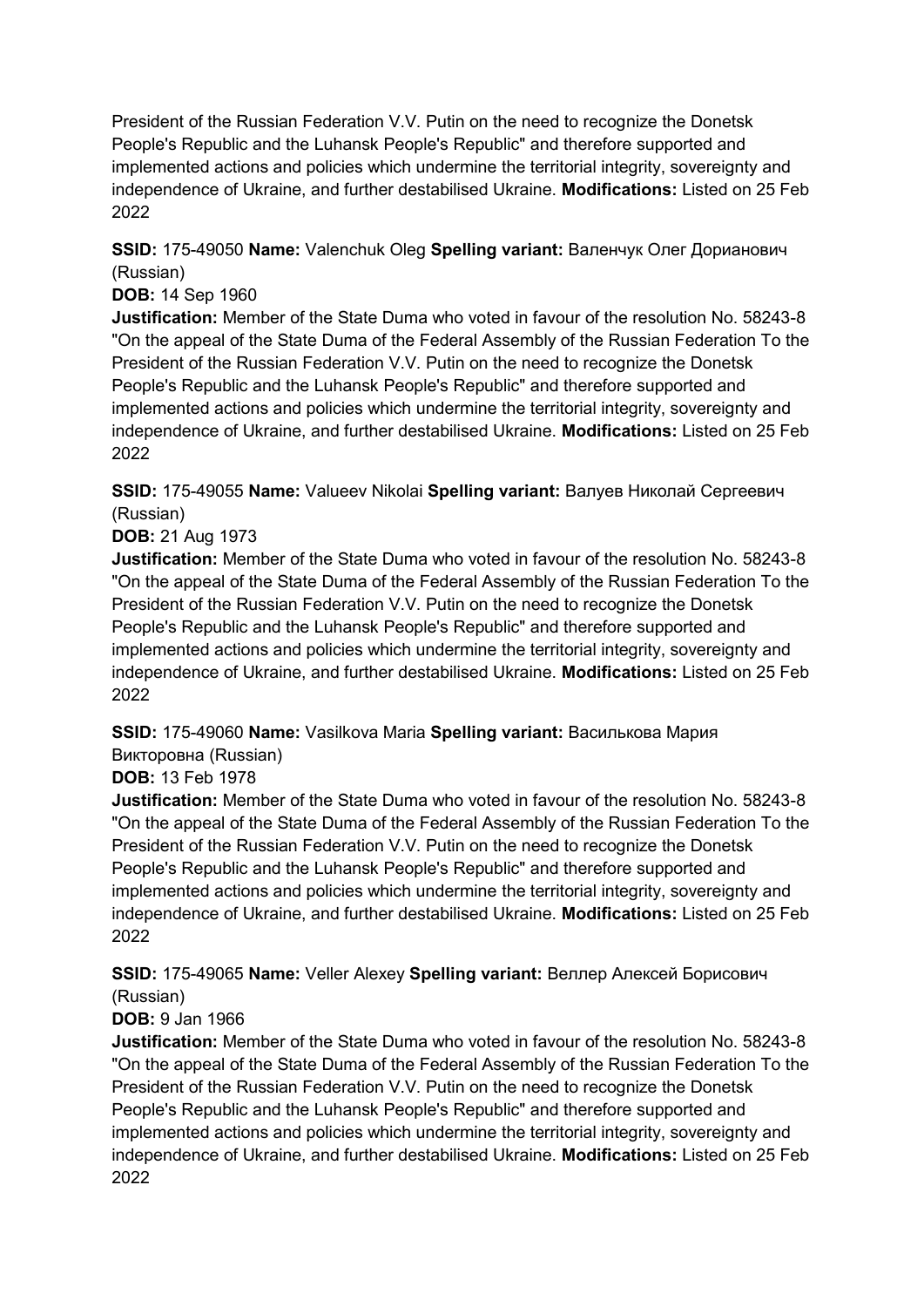**SSID:** 175-49070 **Name:** Veremeenko Sergey **Spelling variant:** Веремеенко Сергей Алексеевич (Russian)

**DOB:** 26 Sep 1955

**Justification:** Member of the State Duma who voted in favour of the resolution No. 58243-8 "On the appeal of the State Duma of the Federal Assembly of the Russian Federation To the President of the Russian Federation V.V. Putin on the need to recognize the Donetsk People's Republic and the Luhansk People's Republic" and therefore supported and implemented actions and policies which undermine the territorial integrity, sovereignty and independence of Ukraine, and further destabilised Ukraine. **Modifications:** Listed on 25 Feb 2022

**SSID:** 175-49075 **Name:** Vodyanov Roman **Spelling variant:** Водянов Роман Михайлович (Russian)

**DOB:** 25 Nov 1982

**Justification:** Member of the State Duma who voted in favour of the resolution No. 58243-8 "On the appeal of the State Duma of the Federal Assembly of the Russian Federation To the President of the Russian Federation V.V. Putin on the need to recognize the Donetsk People's Republic and the Luhansk People's Republic" and therefore supported and implemented actions and policies which undermine the territorial integrity, sovereignty and independence of Ukraine, and further destabilised Ukraine. **Modifications:** Listed on 25 Feb 2022

**SSID:** 175-49080 **Name:** Volfson Ilya **Spelling variant:** Вольфсон Илья Светославович (Russian)

**DOB:** 8 Jun 1981

**Justification:** Member of the State Duma who voted in favour of the resolution No. 58243-8 "On the appeal of the State Duma of the Federal Assembly of the Russian Federation To the President of the Russian Federation V.V. Putin on the need to recognize the Donetsk People's Republic and the Luhansk People's Republic" and therefore supported and implemented actions and policies which undermine the territorial integrity, sovereignty and independence of Ukraine, and further destabilised Ukraine. **Modifications:** Listed on 25 Feb 2022

**SSID:** 175-49085 **Name:** Vorobev Andrey **Spelling variant:** Воробьёв Андрей Викторович (Russian)

**DOB:** 24 Jul 1985

**Justification:** Member of the State Duma who voted in favour of the resolution No. 58243-8 "On the appeal of the State Duma of the Federal Assembly of the Russian Federation To the President of the Russian Federation V.V. Putin on the need to recognize the Donetsk People's Republic and the Luhansk People's Republic" and therefore supported and implemented actions and policies which undermine the territorial integrity, sovereignty and independence of Ukraine, and further destabilised Ukraine. **Modifications:** Listed on 25 Feb 2022

**SSID:** 175-49090 **Name:** Voronovskiy Anatoliy **Spelling variant:** Вороновский Анатолий (Russian)

**DOB:** 28 Dec 1966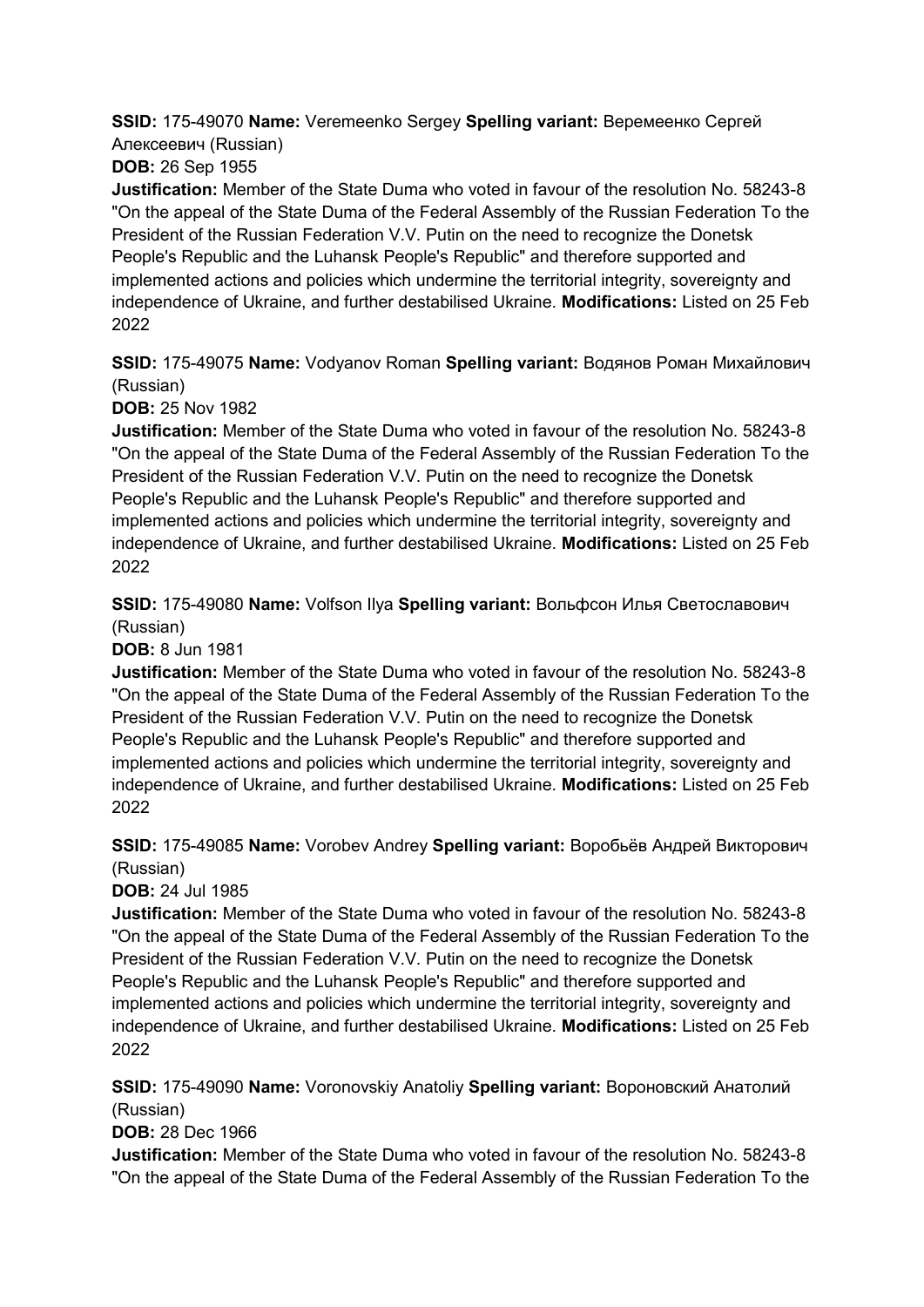**SSID:** 175-49095 **Name:** Vyborny Anatoli **Spelling variant:** Выборный Анатолий Борисович (Russian)

### **DOB:** 8 Jun 1965

**Justification:** Member of the State Duma who voted in favour of the resolution No. 58243-8 "On the appeal of the State Duma of the Federal Assembly of the Russian Federation To the President of the Russian Federation V.V. Putin on the need to recognize the Donetsk People's Republic and the Luhansk People's Republic" and therefore supported and implemented actions and policies which undermine the territorial integrity, sovereignty and independence of Ukraine, and further destabilised Ukraine. **Modifications:** Listed on 25 Feb 2022

**SSID:** 175-49100 **Name:** Gadzhiyev Abdulkhakim **Spelling variant:** Гаджиев Абдулхаким Кутбудинович (Russian)

**DOB:** 13 Feb 1966

**Justification:** Member of the State Duma who voted in favour of the resolution No. 58243-8 "On the appeal of the State Duma of the Federal Assembly of the Russian Federation To the President of the Russian Federation V.V. Putin on the need to recognize the Donetsk People's Republic and the Luhansk People's Republic" and therefore supported and implemented actions and policies which undermine the territorial integrity, sovereignty and independence of Ukraine, and further destabilised Ukraine. **Modifications:** Listed on 25 Feb 2022

**SSID:** 175-49105 **Name:** Gadzhiyev Murad **Spelling variant:** Гаджиев Мурад Станиславович (Russian)

### **DOB:** 31 Jul 1961

**Justification:** Member of the State Duma who voted in favour of the resolution No. 58243-8 "On the appeal of the State Duma of the Federal Assembly of the Russian Federation To the President of the Russian Federation V.V. Putin on the need to recognize the Donetsk People's Republic and the Luhansk People's Republic" and therefore supported and implemented actions and policies which undermine the territorial integrity, sovereignty and independence of Ukraine, and further destabilised Ukraine. **Modifications:** Listed on 25 Feb 2022

**SSID:** 175-49110 **Name:** Gadzhiyev Ruslan **Spelling variant:** Гаджиев Руслан Гаджиевич (Russian)

### **DOB:** 29 Aug 1978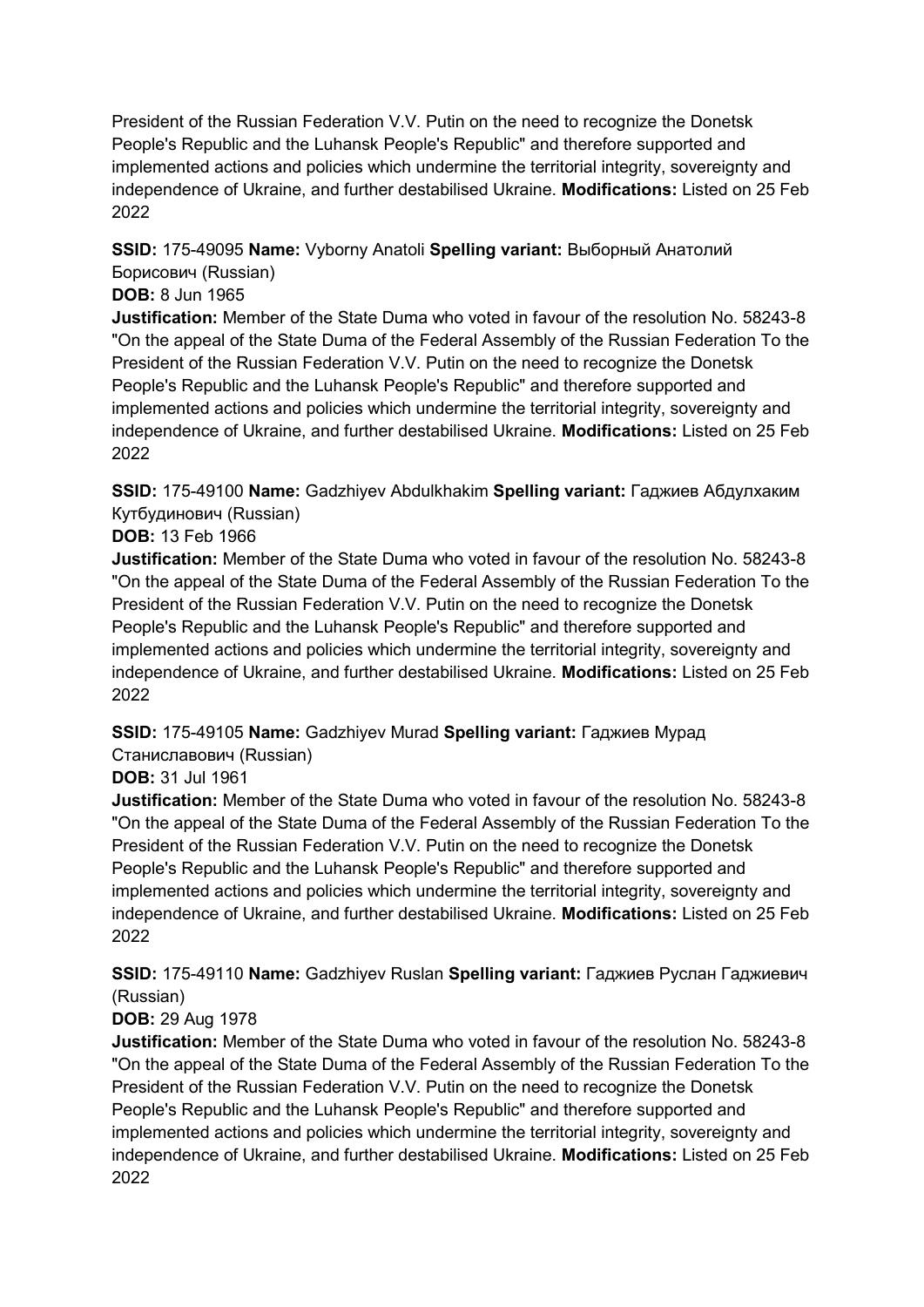**SSID:** 175-49115 **Name:** Garin Oleg **Spelling variant:** Гарин Олег Владимирович (Russian)

**DOB:** 26 Dec 1973

**Justification:** Member of the State Duma who voted in favour of the resolution No. 58243-8 "On the appeal of the State Duma of the Federal Assembly of the Russian Federation To the President of the Russian Federation V.V. Putin on the need to recognize the Donetsk People's Republic and the Luhansk People's Republic" and therefore supported and implemented actions and policies which undermine the territorial integrity, sovereignty and independence of Ukraine, and further destabilised Ukraine. **Modifications:** Listed on 25 Feb 2022

**SSID:** 175-49120 **Name:** Gasanov Dzhamaladin **Spelling variant:** Гасанов Джамаладин Набиевич (Russian)

**DOB:** 5 Aug 1964

**Justification:** Member of the State Duma who voted in favour of the resolution No. 58243-8 "On the appeal of the State Duma of the Federal Assembly of the Russian Federation To the President of the Russian Federation V.V. Putin on the need to recognize the Donetsk People's Republic and the Luhansk People's Republic" and therefore supported and implemented actions and policies which undermine the territorial integrity, sovereignty and independence of Ukraine, and further destabilised Ukraine. **Modifications:** Listed on 25 Feb 2022

**SSID:** 175-49125 **Name:** Gekkiev Zaur **Spelling variant:** Геккиев Заур Далхатович (Russian)

**DOB:** 12 Feb 1961

**Justification:** Member of the State Duma who voted in favour of the resolution No. 58243-8 "On the appeal of the State Duma of the Federal Assembly of the Russian Federation To the President of the Russian Federation V.V. Putin on the need to recognize the Donetsk People's Republic and the Luhansk People's Republic" and therefore supported and implemented actions and policies which undermine the territorial integrity, sovereignty and independence of Ukraine, and further destabilised Ukraine. **Modifications:** Listed on 25 Feb 2022

**SSID:** 175-49130 **Name:** Germanova Olga **Spelling variant:** Германова Ольга Михайловна (Russian)

**DOB:** 26 Sep 1961

**Justification:** Member of the State Duma who voted in favour of the resolution No. 58243-8 "On the appeal of the State Duma of the Federal Assembly of the Russian Federation To the President of the Russian Federation V.V. Putin on the need to recognize the Donetsk People's Republic and the Luhansk People's Republic" and therefore supported and implemented actions and policies which undermine the territorial integrity, sovereignty and independence of Ukraine, and further destabilised Ukraine. **Modifications:** Listed on 25 Feb 2022

**SSID:** 175-49135 **Name:** Getta Anton **Spelling variant:** Гетта Антон Александрович

(Russian) **DOB:** 29 Apr 1980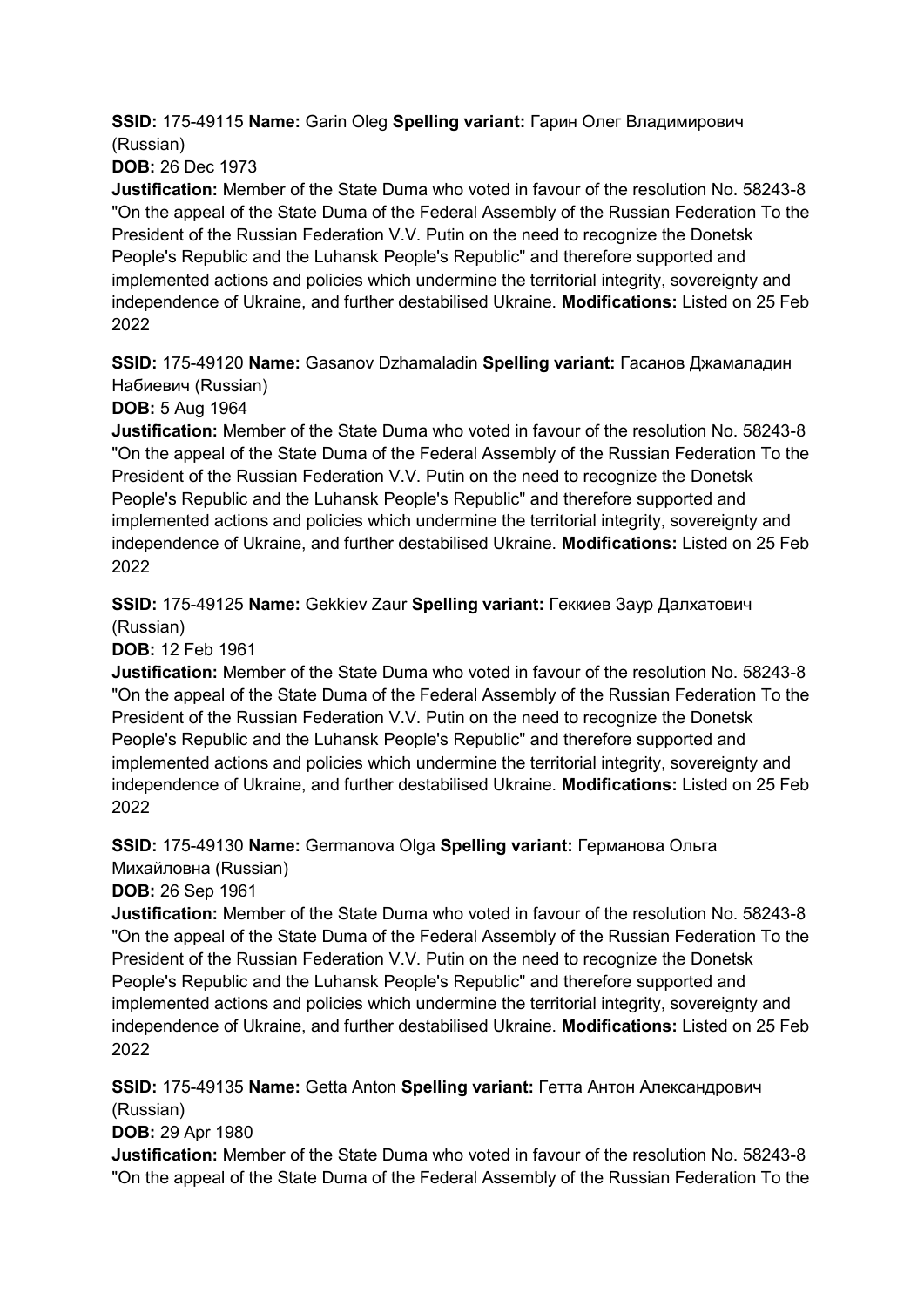**SSID:** 175-49140 **Name:** Gilmutdinov Dinar **Spelling variant:** Гильмутдинов Динар Загитович (Russian)

### **DOB:** 10 Aug 1969

**Justification:** Member of the State Duma who voted in favour of the resolution No. 58243-8 "On the appeal of the State Duma of the Federal Assembly of the Russian Federation To the President of the Russian Federation V.V. Putin on the need to recognize the Donetsk People's Republic and the Luhansk People's Republic" and therefore supported and implemented actions and policies which undermine the territorial integrity, sovereignty and independence of Ukraine, and further destabilised Ukraine. **Modifications:** Listed on 25 Feb 2022

**SSID:** 175-49145 **Name:** Gilmutdinov Ildar **Spelling variant:** Гильмутдинов Ильдар Ирекович (Russian)

**DOB:** 3 Sep 1962

**Justification:** Member of the State Duma who voted in favour of the resolution No. 58243-8 "On the appeal of the State Duma of the Federal Assembly of the Russian Federation To the President of the Russian Federation V.V. Putin on the need to recognize the Donetsk People's Republic and the Luhansk People's Republic" and therefore supported and implemented actions and policies which undermine the territorial integrity, sovereignty and independence of Ukraine, and further destabilised Ukraine. **Modifications:** Listed on 25 Feb 2022

**SSID:** 175-49150 **Name:** Gimbatov Andrei **Spelling variant:** Гимбатов Андрей Петрович (Russian)

### **DOB:** 19 Jul 1979

**Justification:** Member of the State Duma who voted in favour of the resolution No. 58243-8 "On the appeal of the State Duma of the Federal Assembly of the Russian Federation To the President of the Russian Federation V.V. Putin on the need to recognize the Donetsk People's Republic and the Luhansk People's Republic" and therefore supported and implemented actions and policies which undermine the territorial integrity, sovereignty and independence of Ukraine, and further destabilised Ukraine. **Modifications:** Listed on 25 Feb 2022

**SSID:** 175-49155 **Name:** Gladkikh Boris **Spelling variant:** Гладких Борис Михайлович (Russian)

### **DOB:** 16 Feb 1983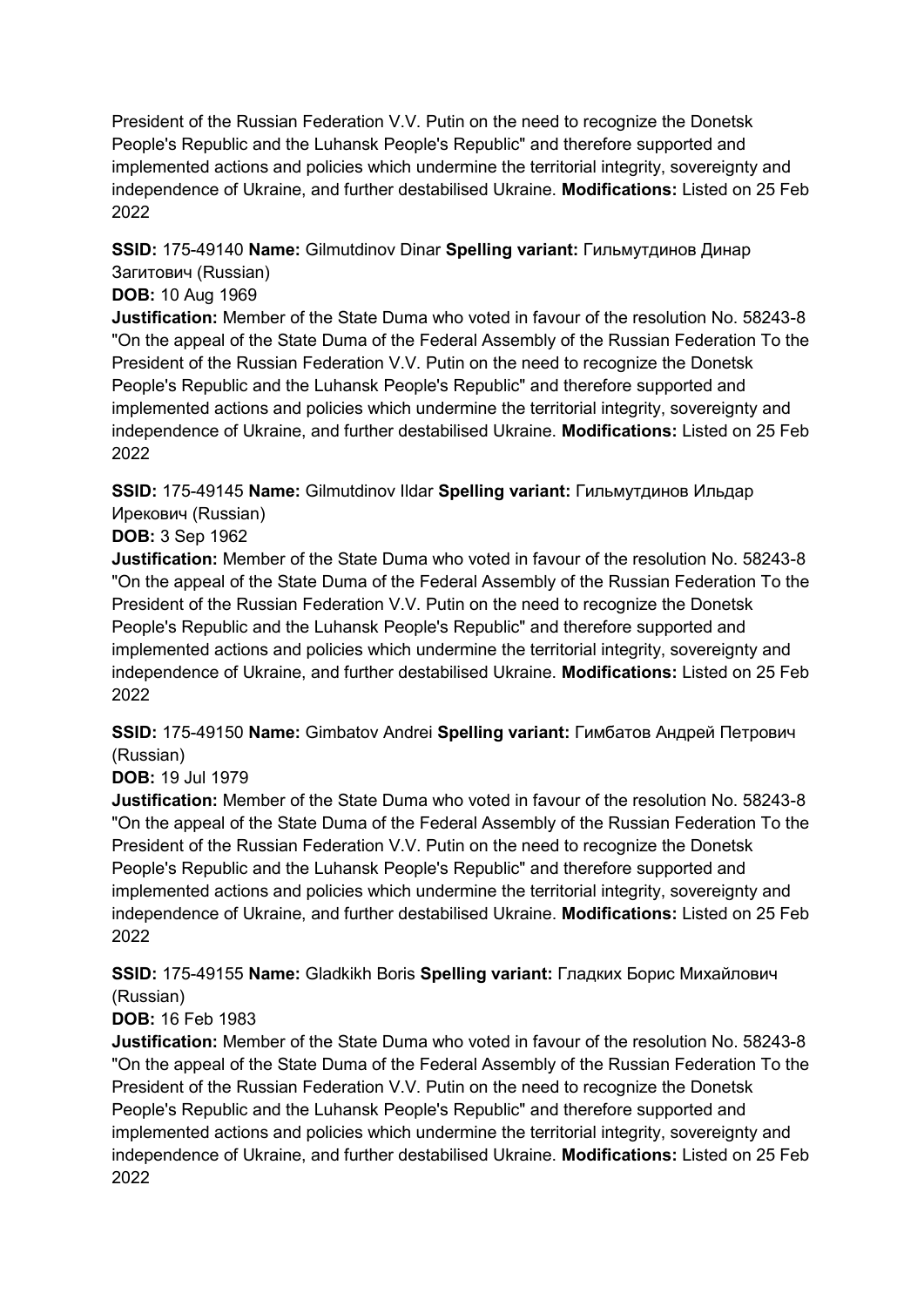**SSID:** 175-49160 **Name:** Govyrin Aleksey **Spelling variant:** Говырин Алексей (Russian) **DOB:** 26 May 1983

**Justification:** Member of the State Duma who voted in favour of the resolution No. 58243-8 "On the appeal of the State Duma of the Federal Assembly of the Russian Federation To the President of the Russian Federation V.V. Putin on the need to recognize the Donetsk People's Republic and the Luhansk People's Republic" and therefore supported and implemented actions and policies which undermine the territorial integrity, sovereignty and independence of Ukraine, and further destabilised Ukraine. **Modifications:** Listed on 25 Feb 2022

**SSID:** 175-49165 **Name:** Golikov Oleg **Spelling variant:** Голиков Олег Александрович (Russian)

**DOB:** 21 Oct 1968

**Justification:** Member of the State Duma who voted in favour of the resolution No. 58243-8 "On the appeal of the State Duma of the Federal Assembly of the Russian Federation To the President of the Russian Federation V.V. Putin on the need to recognize the Donetsk People's Republic and the Luhansk People's Republic" and therefore supported and implemented actions and policies which undermine the territorial integrity, sovereignty and independence of Ukraine, and further destabilised Ukraine. **Modifications:** Listed on 25 Feb 2022

**SSID:** 175-49170 **Name:** Goncharov Nikolay **Spelling variant:** Гончаров Николай Александрович (Russian)

**DOB:** 13 Jan 1984

**Justification:** Member of the State Duma who voted in favour of the resolution No. 58243-8 "On the appeal of the State Duma of the Federal Assembly of the Russian Federation To the President of the Russian Federation V.V. Putin on the need to recognize the Donetsk People's Republic and the Luhansk People's Republic" and therefore supported and implemented actions and policies which undermine the territorial integrity, sovereignty and independence of Ukraine, and further destabilised Ukraine. **Modifications:** Listed on 25 Feb 2022

**SSID:** 175-49175 **Name:** Gorelkin Anton **Spelling variant:** Горелкин Антон Вадимович (Russian)

**DOB:** 22 Dec 1982

**Justification:** Member of the State Duma who voted in favour of the resolution No. 58243-8 "On the appeal of the State Duma of the Federal Assembly of the Russian Federation To the President of the Russian Federation V.V. Putin on the need to recognize the Donetsk People's Republic and the Luhansk People's Republic" and therefore supported and implemented actions and policies which undermine the territorial integrity, sovereignty and independence of Ukraine, and further destabilised Ukraine. **Modifications:** Listed on 25 Feb 2022

**SSID:** 175-49180 **Name:** Gorokhov Andrey **Spelling variant:** Горохов Андрей Юрьевич (Russian)

**DOB:** 13 Jan 1960

**Justification:** Member of the State Duma who voted in favour of the resolution No. 58243-8 "On the appeal of the State Duma of the Federal Assembly of the Russian Federation To the President of the Russian Federation V.V. Putin on the need to recognize the Donetsk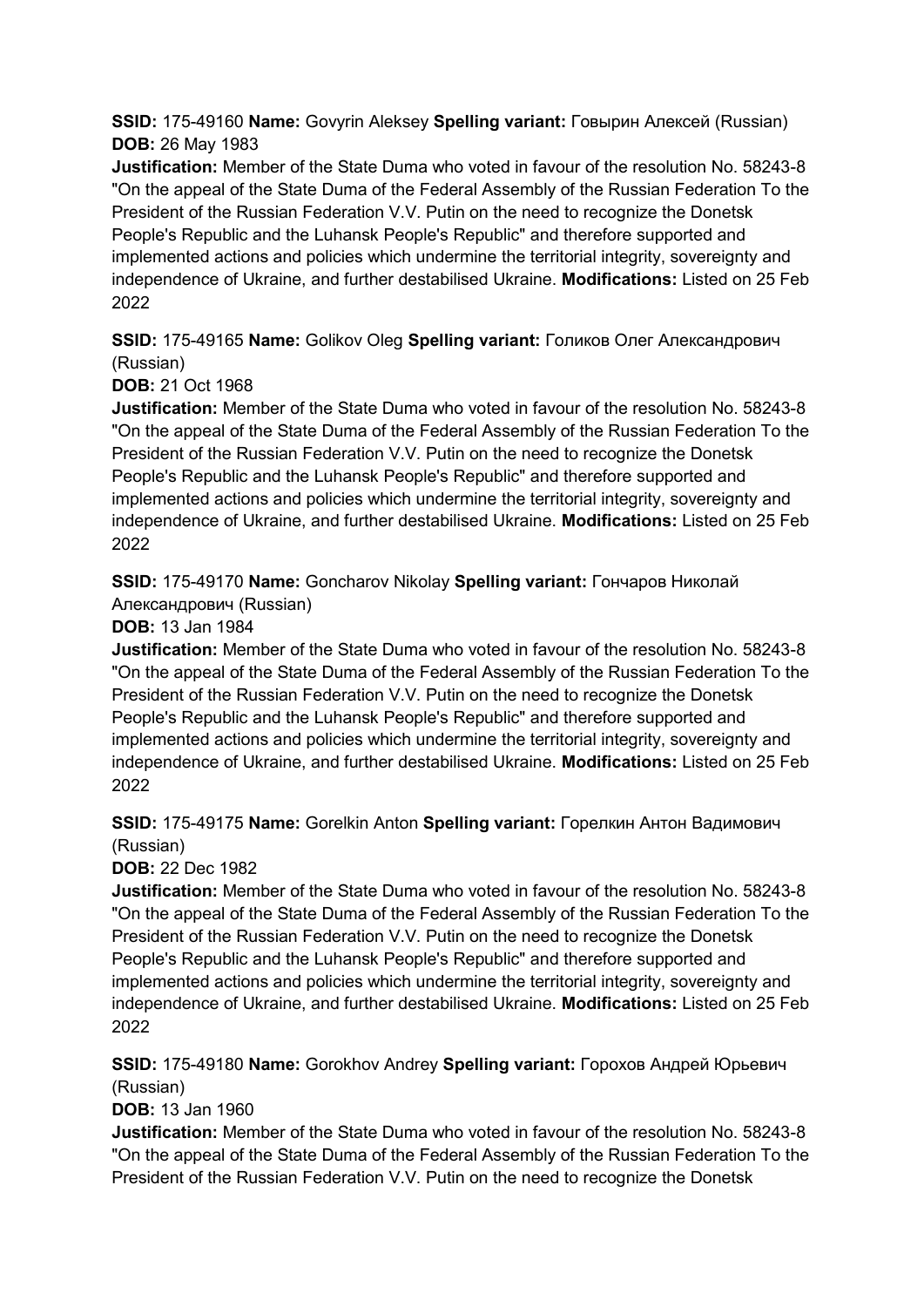People's Republic and the Luhansk People's Republic" and therefore supported and implemented actions and policies which undermine the territorial integrity, sovereignty and independence of Ukraine, and further destabilised Ukraine. **Modifications:** Listed on 25 Feb 2022

### **SSID:** 175-49185 **Name:** Gurulev Andrey **Spelling variant:** Гурулёв Андрей Викторович (Russian)

**DOB:** 16 Oct 1967

**Justification:** Member of the State Duma who voted in favour of the resolution No. 58243-8 "On the appeal of the State Duma of the Federal Assembly of the Russian Federation To the President of the Russian Federation V.V. Putin on the need to recognize the Donetsk People's Republic and the Luhansk People's Republic" and therefore supported and implemented actions and policies which undermine the territorial integrity, sovereignty and independence of Ukraine, and further destabilised Ukraine. **Modifications:** Listed on 25 Feb 2022

**SSID:** 175-49190 **Name:** Danchikova Galina **Spelling variant:** Данчикова Галина Иннокентьевна (Russian)

### **DOB:** 13 Aug 1954

**Justification:** Member of the State Duma who voted in favour of the resolution No. 58243-8 "On the appeal of the State Duma of the Federal Assembly of the Russian Federation To the President of the Russian Federation V.V. Putin on the need to recognize the Donetsk People's Republic and the Luhansk People's Republic" and therefore supported and implemented actions and policies which undermine the territorial integrity, sovereignty and independence of Ukraine, and further destabilised Ukraine. **Modifications:** Listed on 25 Feb 2022

**SSID:** 175-49195 **Name:** Demtschenko Ivan **Spelling variant:** Демченко Иван Иванович (Russian)

**DOB:** 27 Sep 1960

**Justification:** Member of the State Duma who voted in favour of the resolution No. 58243-8 "On the appeal of the State Duma of the Federal Assembly of the Russian Federation To the President of the Russian Federation V.V. Putin on the need to recognize the Donetsk People's Republic and the Luhansk People's Republic" and therefore supported and implemented actions and policies which undermine the territorial integrity, sovereignty and independence of Ukraine, and further destabilised Ukraine. **Modifications:** Listed on 25 Feb 2022

**SSID:** 175-49200 **Name:** Deryabkin Viktor **Spelling variant:** Дерябкин Виктор Ефимович (Russian)

### **DOB:** 11 May 1954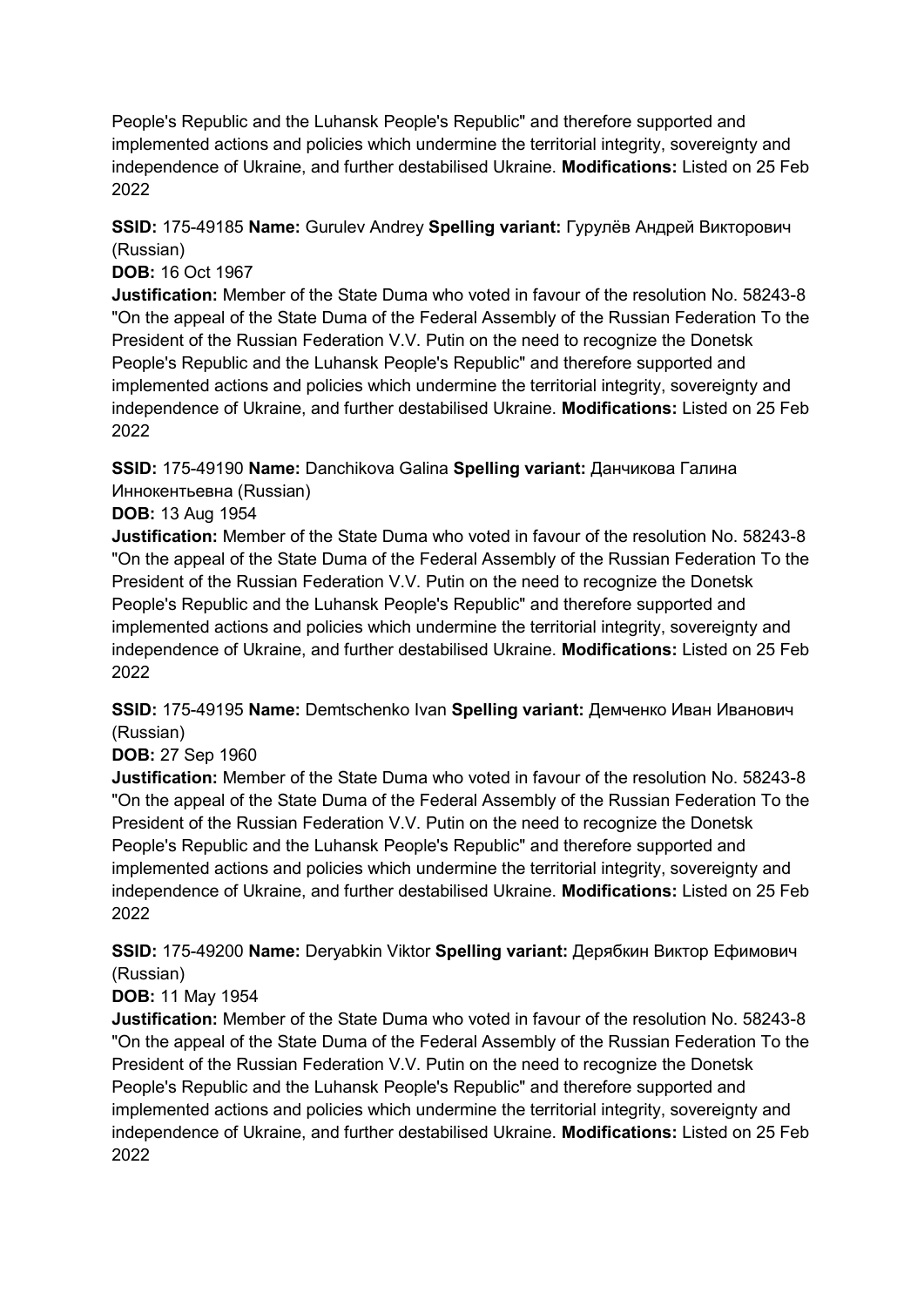**SSID:** 175-49205 **Name:** Dsjuba Viktor **Spelling variant:** Дзюба Виктор Викторович (Russian)

**DOB:** 10 Aug 1977

**Justification:** Member of the State Duma who voted in favour of the resolution No. 58243-8 "On the appeal of the State Duma of the Federal Assembly of the Russian Federation To the President of the Russian Federation V.V. Putin on the need to recognize the Donetsk People's Republic and the Luhansk People's Republic" and therefore supported and implemented actions and policies which undermine the territorial integrity, sovereignty and independence of Ukraine, and further destabilised Ukraine. **Modifications:** Listed on 25 Feb 2022

**SSID:** 175-49210 **Name:** Dimov Oleg **Spelling variant:** Димов Олег Дмитриевич (Russian) **DOB:** 8 Mar 1968

**Justification:** Member of the State Duma who voted in favour of the resolution No. 58243-8 "On the appeal of the State Duma of the Federal Assembly of the Russian Federation To the President of the Russian Federation V.V. Putin on the need to recognize the Donetsk People's Republic and the Luhansk People's Republic" and therefore supported and implemented actions and policies which undermine the territorial integrity, sovereignty and independence of Ukraine, and further destabilised Ukraine. **Modifications:** Listed on 25 Feb 2022

**SSID:** 175-49215 **Name:** Dogayev Akhmed **Spelling variant:** Догаев Ахмед Шамханович (Russian)

**DOB:** 18 Aug 1965

**Justification:** Member of the State Duma who voted in favour of the resolution No. 58243-8 "On the appeal of the State Duma of the Federal Assembly of the Russian Federation To the President of the Russian Federation V.V. Putin on the need to recognize the Donetsk People's Republic and the Luhansk People's Republic" and therefore supported and implemented actions and policies which undermine the territorial integrity, sovereignty and independence of Ukraine, and further destabilised Ukraine. **Modifications:** Listed on 25 Feb 2022

**SSID:** 175-49220 **Name:** Doluda Nikolay **Spelling variant:** Долуда Николай

Александрович (Russian)

**DOB:** 10 Jun 1952

**Justification:** Member of the State Duma who voted in favour of the resolution No. 58243-8 "On the appeal of the State Duma of the Federal Assembly of the Russian Federation To the President of the Russian Federation V.V. Putin on the need to recognize the Donetsk People's Republic and the Luhansk People's Republic" and therefore supported and implemented actions and policies which undermine the territorial integrity, sovereignty and independence of Ukraine, and further destabilised Ukraine. **Modifications:** Listed on 25 Feb 2022

**SSID:** 175-49225 **Name:** Doroshenko Andrey **Spelling variant:** Дорошенко Андрей Николаевич (Russian)

**DOB:** 10 Mar 1977

**Justification:** Member of the State Duma who voted in favour of the resolution No. 58243-8 "On the appeal of the State Duma of the Federal Assembly of the Russian Federation To the President of the Russian Federation V.V. Putin on the need to recognize the Donetsk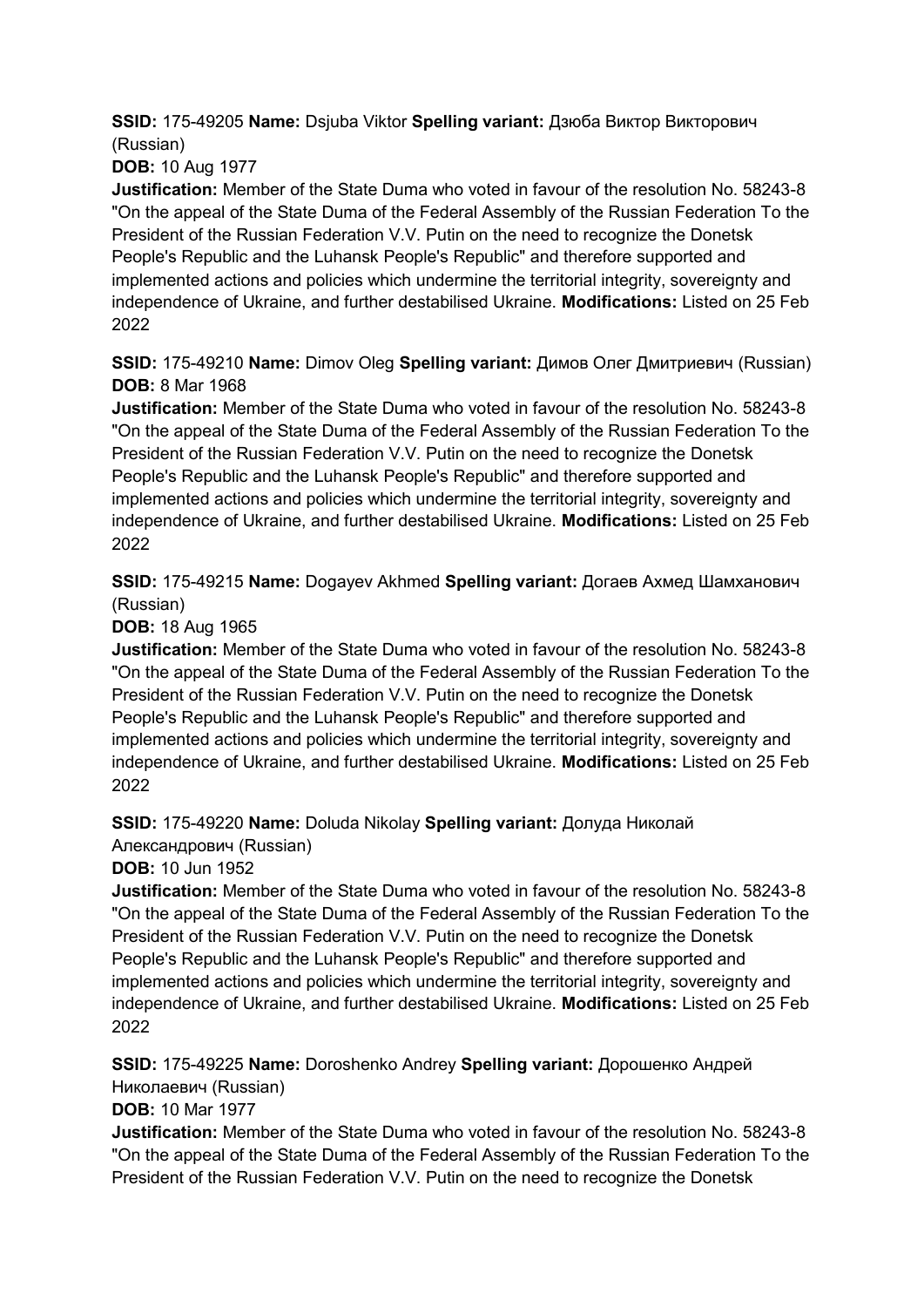People's Republic and the Luhansk People's Republic" and therefore supported and implemented actions and policies which undermine the territorial integrity, sovereignty and independence of Ukraine, and further destabilised Ukraine. **Modifications:** Listed on 25 Feb 2022

**SSID:** 175-49230 **Name:** Drozhzhina Yuliya Nikolaevna **Spelling variant:** Дрожжина Юлия Николаевна (Russian)

**DOB:** 1 Mar 1990

**Justification:** Member of the State Duma who voted in favour of the resolution No. 58243-8 "On the appeal of the State Duma of the Federal Assembly of the Russian Federation To the President of the Russian Federation V.V. Putin on the need to recognize the Donetsk People's Republic and the Luhansk People's Republic" and therefore supported and implemented actions and policies which undermine the territorial integrity, sovereignty and independence of Ukraine, and further destabilised Ukraine. **Modifications:** Listed on 25 Feb 2022

**SSID:** 175-49235 **Name:** Drozdov Alexander **Spelling variant:** Дроздов Александр Сергеевич (Russian)

### **DOB:** 1 Nov 1970

**Justification:** Member of the State Duma who voted in favour of the resolution No. 58243-8 "On the appeal of the State Duma of the Federal Assembly of the Russian Federation To the President of the Russian Federation V.V. Putin on the need to recognize the Donetsk People's Republic and the Luhansk People's Republic" and therefore supported and implemented actions and policies which undermine the territorial integrity, sovereignty and independence of Ukraine, and further destabilised Ukraine. **Modifications:** Listed on 25 Feb 2022

### **SSID:** 175-49240 **Name:** Dyakonova Tatyana **Spelling variant:** Дьяконова Татьяна Ивановна (Russian)

**DOB:** 22 Apr 1970

**Justification:** Member of the State Duma who voted in favour of the resolution No. 58243-8 "On the appeal of the State Duma of the Federal Assembly of the Russian Federation To the President of the Russian Federation V.V. Putin on the need to recognize the Donetsk People's Republic and the Luhansk People's Republic" and therefore supported and implemented actions and policies which undermine the territorial integrity, sovereignty and independence of Ukraine, and further destabilised Ukraine. **Modifications:** Listed on 25 Feb 2022

**SSID:** 175-49245 **Name:** Yevtyukhova Yelena **Spelling variant:** Евтюхова Елена Александровна (Russian)

### **DOB:** 7 Aug 1970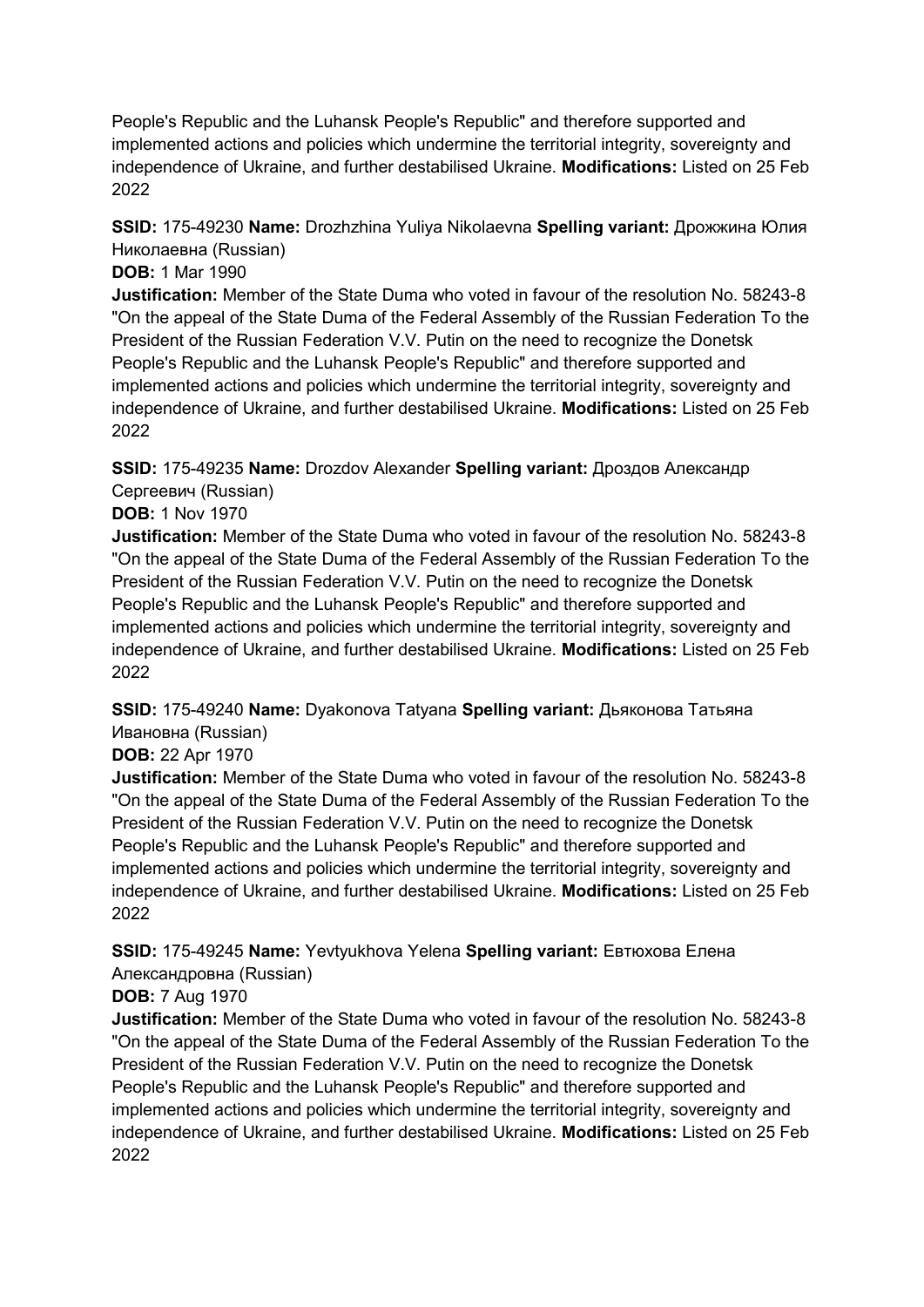**SSID:** 175-49250 **Name:** Yezubov Aleksey **Spelling variant:** Езубов Алексей Петрович (Russian)

**DOB:** 10 Feb 1948

**Justification:** Member of the State Duma who voted in favour of the resolution No. 58243-8 "On the appeal of the State Duma of the Federal Assembly of the Russian Federation To the President of the Russian Federation V.V. Putin on the need to recognize the Donetsk People's Republic and the Luhansk People's Republic" and therefore supported and implemented actions and policies which undermine the territorial integrity, sovereignty and independence of Ukraine, and further destabilised Ukraine. **Modifications:** Listed on 25 Feb 2022

**SSID:** 175-49255 **Name:** Jefimow Vitali **Spelling variant:** Ефимов Виталий Борисович (Russian)

**DOB: 4 Apr 1940** 

**Justification:** Member of the State Duma who voted in favour of the resolution No. 58243-8 "On the appeal of the State Duma of the Federal Assembly of the Russian Federation To the President of the Russian Federation V.V. Putin on the need to recognize the Donetsk People's Republic and the Luhansk People's Republic" and therefore supported and implemented actions and policies which undermine the territorial integrity, sovereignty and independence of Ukraine, and further destabilised Ukraine. **Modifications:** Listed on 25 Feb 2022

**SSID:** 175-49260 **Name:** Zakharov Konstantin **Spelling variant:** Захаров Константин Юрьевич (Russian)

**DOB:** 31 Mar 1973

**Justification:** Member of the State Duma who voted in favour of the resolution No. 58243-8 "On the appeal of the State Duma of the Federal Assembly of the Russian Federation To the President of the Russian Federation V.V. Putin on the need to recognize the Donetsk People's Republic and the Luhansk People's Republic" and therefore supported and implemented actions and policies which undermine the territorial integrity, sovereignty and independence of Ukraine, and further destabilised Ukraine. **Modifications:** Listed on 25 Feb 2022

**SSID:** 175-49265 **Name:** Subarev Viktor **Spelling variant:** Зубарев Виктор

Владиславович (Russian)

**DOB:** 20 Feb 1961

**Justification:** Member of the State Duma who voted in favour of the resolution No. 58243-8 "On the appeal of the State Duma of the Federal Assembly of the Russian Federation To the President of the Russian Federation V.V. Putin on the need to recognize the Donetsk People's Republic and the Luhansk People's Republic" and therefore supported and implemented actions and policies which undermine the territorial integrity, sovereignty and independence of Ukraine, and further destabilised Ukraine. **Modifications:** Listed on 25 Feb 2022

**SSID:** 175-49270 **Name:** Ivaninskiy Oleg **Spelling variant:** Иванинский Олег Иванович (Russian)

**DOB:** 5 Jun 1966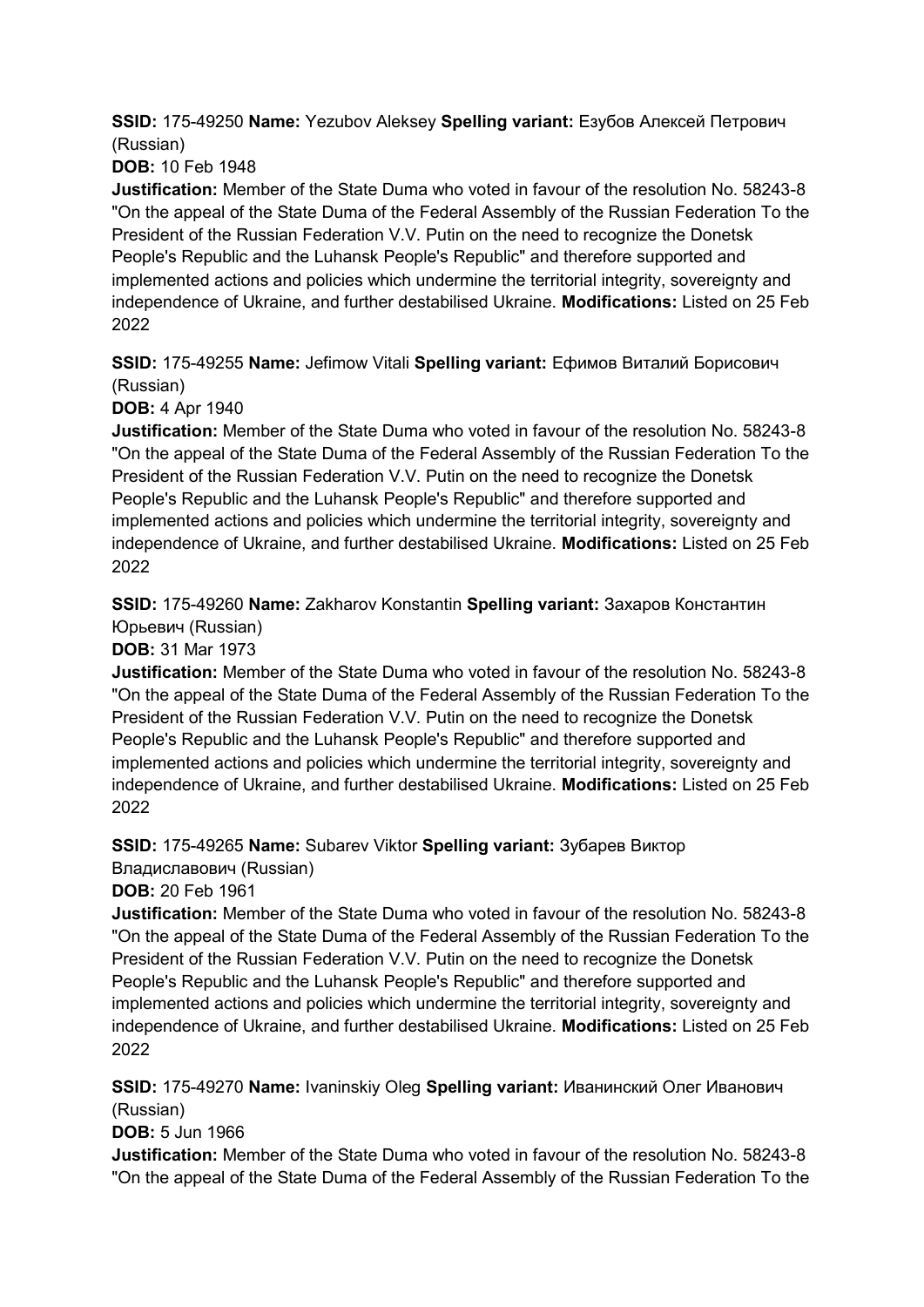**SSID:** 175-49275 **Name:** Ivanov Vladimir **Spelling variant:** Иванов Владимир Валерьевич (Russian)

**DOB:** 10 Feb 1971

**Justification:** Member of the State Duma who voted in favour of the resolution No. 58243-8 "On the appeal of the State Duma of the Federal Assembly of the Russian Federation To the President of the Russian Federation V.V. Putin on the need to recognize the Donetsk People's Republic and the Luhansk People's Republic" and therefore supported and implemented actions and policies which undermine the territorial integrity, sovereignty and independence of Ukraine, and further destabilised Ukraine. **Modifications:** Listed on 25 Feb 2022

**SSID:** 175-49280 **Name:** Ivanov Maxim **Spelling variant:** Иванов Максим Анатольевич (Russian)

**DOB:** 24 Nov 1967

**Justification:** Member of the State Duma who voted in favour of the resolution No. 58243-8 "On the appeal of the State Duma of the Federal Assembly of the Russian Federation To the President of the Russian Federation V.V. Putin on the need to recognize the Donetsk People's Republic and the Luhansk People's Republic" and therefore supported and implemented actions and policies which undermine the territorial integrity, sovereignty and independence of Ukraine, and further destabilised Ukraine. **Modifications:** Listed on 25 Feb 2022

**SSID:** 175-49285 **Name:** Ivanov Maksim **Spelling variant:** Иванов Максим Евгеньевич (Russian)

#### **DOB:** 23 May 1987

**Justification:** Member of the State Duma who voted in favour of the resolution No. 58243-8 "On the appeal of the State Duma of the Federal Assembly of the Russian Federation To the President of the Russian Federation V.V. Putin on the need to recognize the Donetsk People's Republic and the Luhansk People's Republic" and therefore supported and implemented actions and policies which undermine the territorial integrity, sovereignty and independence of Ukraine, and further destabilised Ukraine. **Modifications:** Listed on 25 Feb 2022

**SSID:** 175-49290 **Name:** Ivenskikh Irina **Spelling variant:** Ивенских Ирина Валентиновна (Russian)

### **DOB:** 22 Jul 1972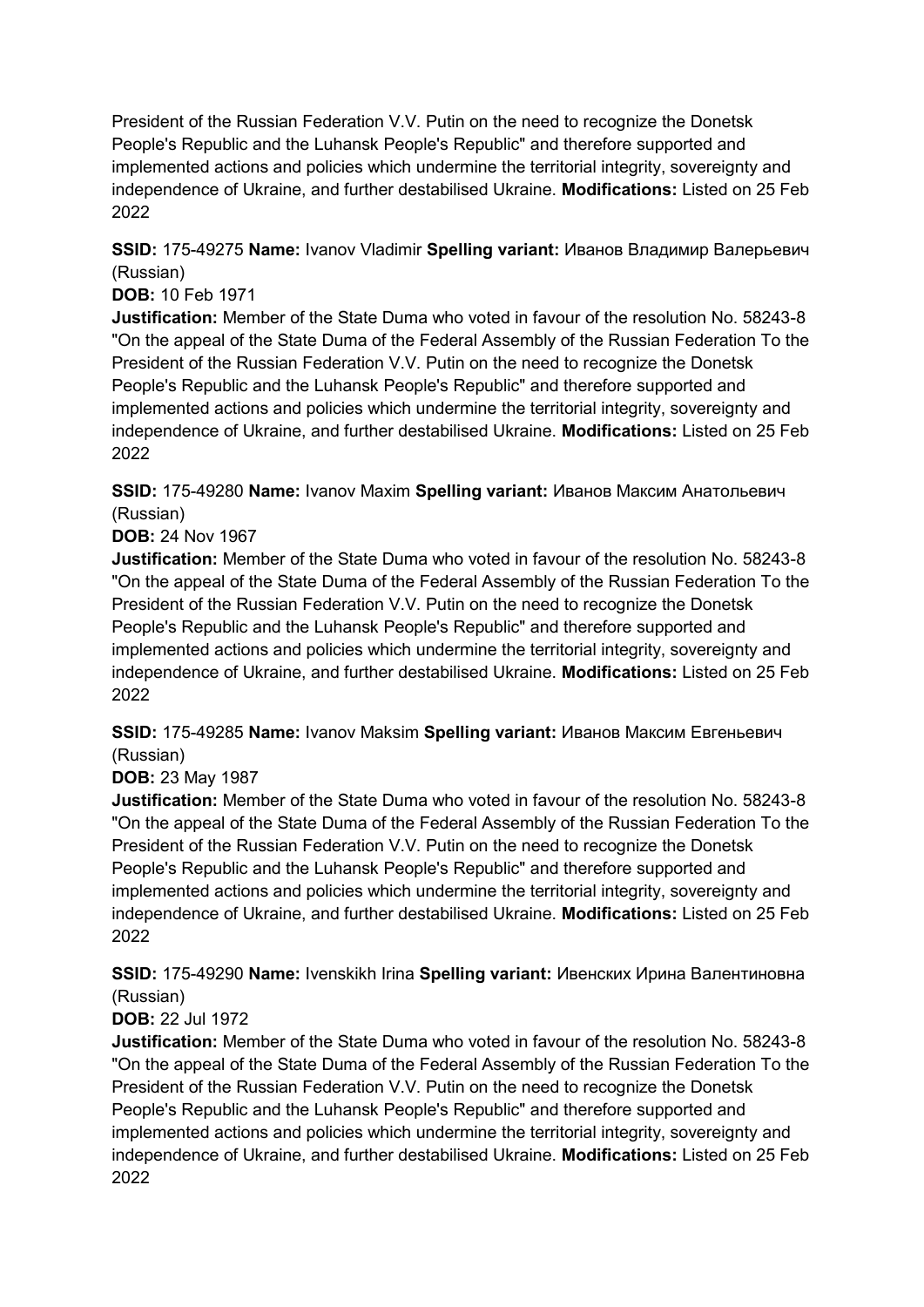**SSID:** 175-49295 **Name:** Ivlev Leonid **Spelling variant:** Ивлев Леонид Григорьевич (Russian)

**DOB:** 1 May 1953

**Justification:** Member of the State Duma who voted in favour of the resolution No. 58243-8 "On the appeal of the State Duma of the Federal Assembly of the Russian Federation To the President of the Russian Federation V.V. Putin on the need to recognize the Donetsk People's Republic and the Luhansk People's Republic" and therefore supported and implemented actions and policies which undermine the territorial integrity, sovereignty and independence of Ukraine, and further destabilised Ukraine. **Modifications:** Listed on 25 Feb 2022

**SSID:** 175-49300 **Name:** Ignatov Viktor **Spelling variant:** Игнатов Виктор Александрович (Russian)

**DOB:** 15 Oct 1968

**Justification:** Member of the State Duma who voted in favour of the resolution No. 58243-8 "On the appeal of the State Duma of the Federal Assembly of the Russian Federation To the President of the Russian Federation V.V. Putin on the need to recognize the Donetsk People's Republic and the Luhansk People's Republic" and therefore supported and implemented actions and policies which undermine the territorial integrity, sovereignty and independence of Ukraine, and further destabilised Ukraine. **Modifications:** Listed on 25 Feb 2022

**SSID:** 175-49305 **Name:** Igoshin Igor **Spelling variant:** Игошин Игорь Николаевич (Russian)

**DOB:** 11 Dec 1970

**Justification:** Member of the State Duma who voted in favour of the resolution No. 58243-8 "On the appeal of the State Duma of the Federal Assembly of the Russian Federation To the President of the Russian Federation V.V. Putin on the need to recognize the Donetsk People's Republic and the Luhansk People's Republic" and therefore supported and implemented actions and policies which undermine the territorial integrity, sovereignty and independence of Ukraine, and further destabilised Ukraine. **Modifications:** Listed on 25 Feb 2022

**SSID:** 175-49310 **Name:** Ilynikh Vladimir **Spelling variant:** Ильиных Владимир Алексеевич (Russian)

**DOB:** 20 May 1975

**Justification:** Member of the State Duma who voted in favour of the resolution No. 58243-8 "On the appeal of the State Duma of the Federal Assembly of the Russian Federation To the President of the Russian Federation V.V. Putin on the need to recognize the Donetsk People's Republic and the Luhansk People's Republic" and therefore supported and implemented actions and policies which undermine the territorial integrity, sovereignty and independence of Ukraine, and further destabilised Ukraine. **Modifications:** Listed on 25 Feb 2022

**SSID:** 175-49315 **Name:** Iltyakov Alexander **Spelling variant:** Ильтяков Александр Владимирович (Russian)

**DOB:** 9 Oct 1971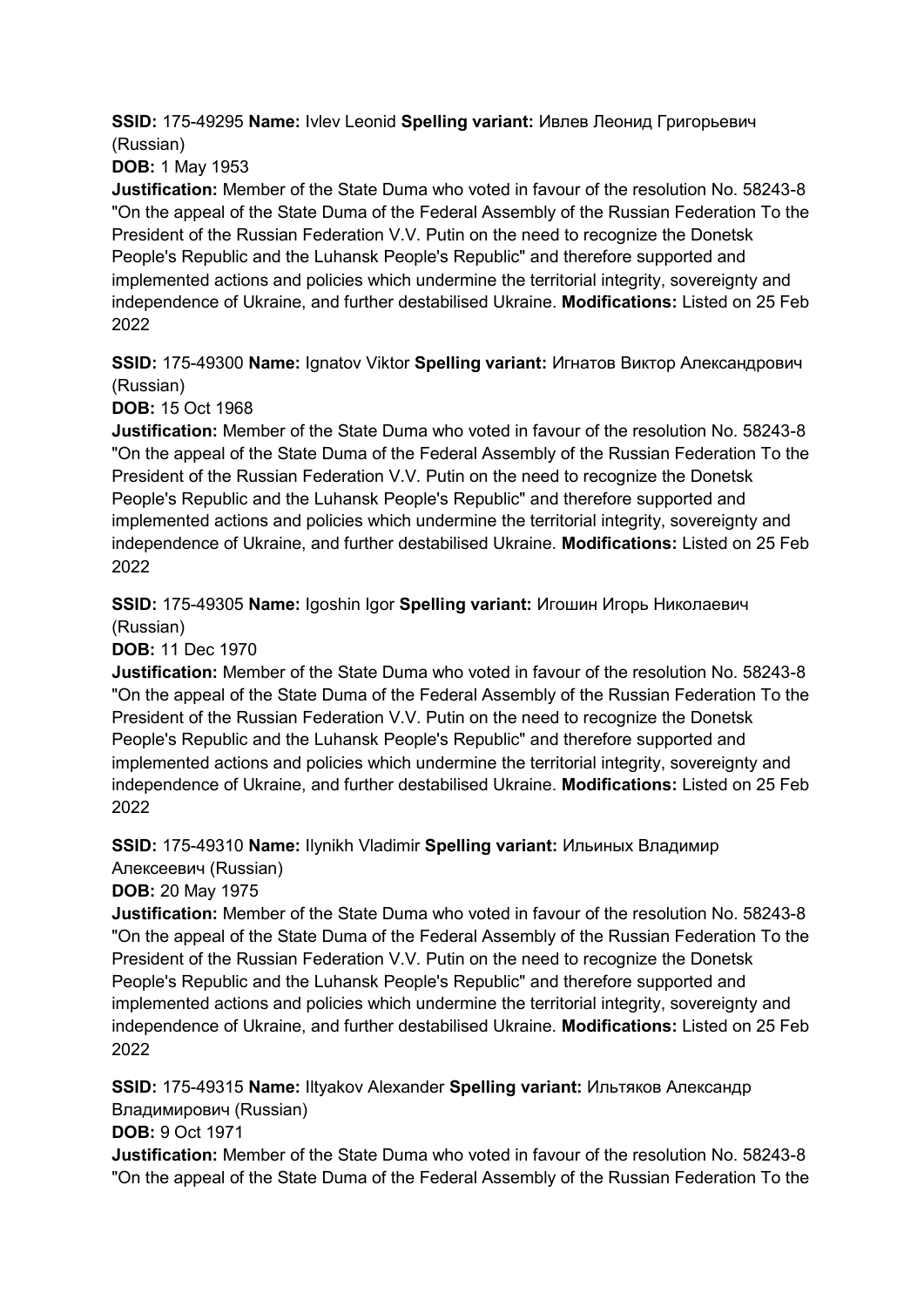**SSID:** 175-49320 **Name:** Issajev Andrei **Spelling variant:** Исаев Андрей Константинович (Russian)

#### **DOB:** 1 Oct 1964

**Justification:** Member of the State Duma who voted in favour of the resolution No. 58243-8 "On the appeal of the State Duma of the Federal Assembly of the Russian Federation To the President of the Russian Federation V.V. Putin on the need to recognize the Donetsk People's Republic and the Luhansk People's Republic" and therefore supported and implemented actions and policies which undermine the territorial integrity, sovereignty and independence of Ukraine, and further destabilised Ukraine. **Modifications:** Listed on 25 Feb 2022

**SSID:** 175-49325 **Name:** Islamov Dmitry **Spelling variant:** Исламов Дмитрий Викторович (Russian)

#### **DOB:** 5 Dec 1977

**Justification:** Member of the State Duma who voted in favour of the resolution No. 58243-8 "On the appeal of the State Duma of the Federal Assembly of the Russian Federation To the President of the Russian Federation V.V. Putin on the need to recognize the Donetsk People's Republic and the Luhansk People's Republic" and therefore supported and implemented actions and policies which undermine the territorial integrity, sovereignty and independence of Ukraine, and further destabilised Ukraine. **Modifications:** Listed on 25 Feb 2022

**SSID:** 175-49330 **Name:** Kadenkov Dmitry **Spelling variant:** Каденков Дмитрий Михайлович (Russian)

#### **DOB:** 3 May 1972

**Justification:** Member of the State Duma who voted in favour of the resolution No. 58243-8 "On the appeal of the State Duma of the Federal Assembly of the Russian Federation To the President of the Russian Federation V.V. Putin on the need to recognize the Donetsk People's Republic and the Luhansk People's Republic" and therefore supported and implemented actions and policies which undermine the territorial integrity, sovereignty and independence of Ukraine, and further destabilised Ukraine. **Modifications:** Listed on 25 Feb 2022

**SSID:** 175-49335 **Name:** Kazakov Viktor **Spelling variant:** Казаков Виктор Алексеевич (Russian)

### **DOB: 4 Apr 1949**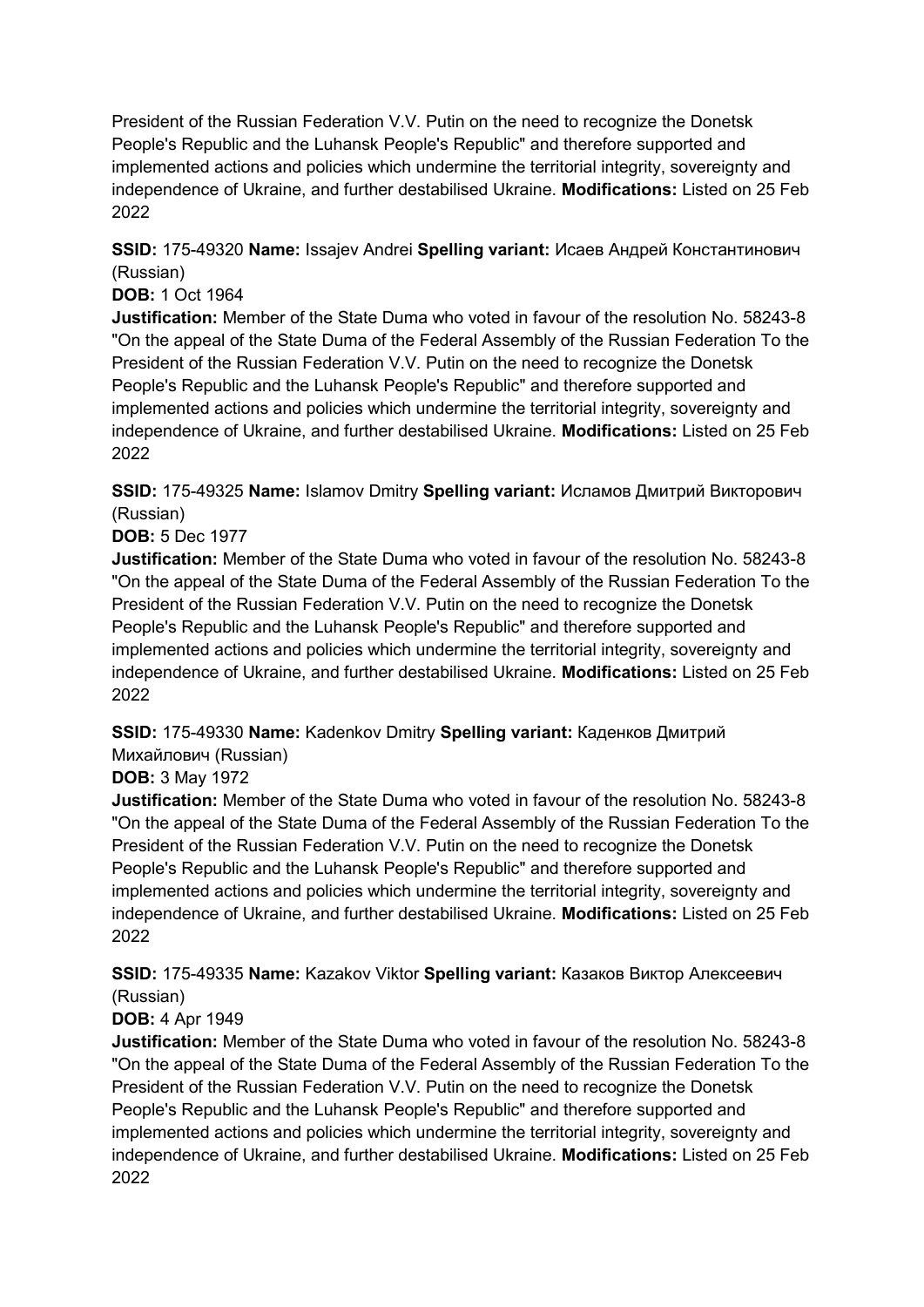**SSID:** 175-49340 **Name:** Kalimullin Rustam **Spelling variant:** Калимуллин Рустам Галиуллович (Russian)

**DOB:** 2 Jan 1958

**Justification:** Member of the State Duma who voted in favour of the resolution No. 58243-8 "On the appeal of the State Duma of the Federal Assembly of the Russian Federation To the President of the Russian Federation V.V. Putin on the need to recognize the Donetsk People's Republic and the Luhansk People's Republic" and therefore supported and implemented actions and policies which undermine the territorial integrity, sovereignty and independence of Ukraine, and further destabilised Ukraine. **Modifications:** Listed on 25 Feb 2022

**SSID:** 175-49345 **Name:** Kanayev Alexei **Spelling variant:** Алексей Валерианович Канаев) Алексей Валерианович Канаев (Russian) **DOB:** 30 Sep 1971

**Justification:** Member of the State Duma who voted in favour of the resolution No. 58243-8 "On the appeal of the State Duma of the Federal Assembly of the Russian Federation To the President of the Russian Federation V.V. Putin on the need to recognize the Donetsk People's Republic and the Luhansk People's Republic" and therefore supported and implemented actions and policies which undermine the territorial integrity, sovereignty and independence of Ukraine, and further destabilised Ukraine. **Modifications:** Listed on 25 Feb 2022

**SSID:** 175-49350 **Name:** Karlov Georgy **Spelling variant:** Георгий Александрович Карлов Георгий Александрович Карлов (Russian)

**DOB:** 4 Jan 1971

**Justification:** Member of the State Duma who voted in favour of the resolution No. 58243-8 "On the appeal of the State Duma of the Federal Assembly of the Russian Federation To the President of the Russian Federation V.V. Putin on the need to recognize the Donetsk People's Republic and the Luhansk People's Republic" and therefore supported and implemented actions and policies which undermine the territorial integrity, sovereignty and independence of Ukraine, and further destabilised Ukraine. **Modifications:** Listed on 25 Feb 2022

**SSID:** 175-49355 **Name:** Karpov Anatoly **Spelling variant:** Карпов Анатолий Евгеньевич (Russian)

**DOB:** 23 May 1951

**Justification:** Member of the State Duma who voted in favour of the resolution No. 58243-8 "On the appeal of the State Duma of the Federal Assembly of the Russian Federation To the President of the Russian Federation V.V. Putin on the need to recognize the Donetsk People's Republic and the Luhansk People's Republic" and therefore supported and implemented actions and policies which undermine the territorial integrity, sovereignty and independence of Ukraine, and further destabilised Ukraine. **Modifications:** Listed on 25 Feb 2022

**SSID:** 175-49360 **Name:** Kartapolov Andrey **Spelling variant:** Картаполов Андрей Валериевич (Russian)

**DOB:** 9 Nov 1963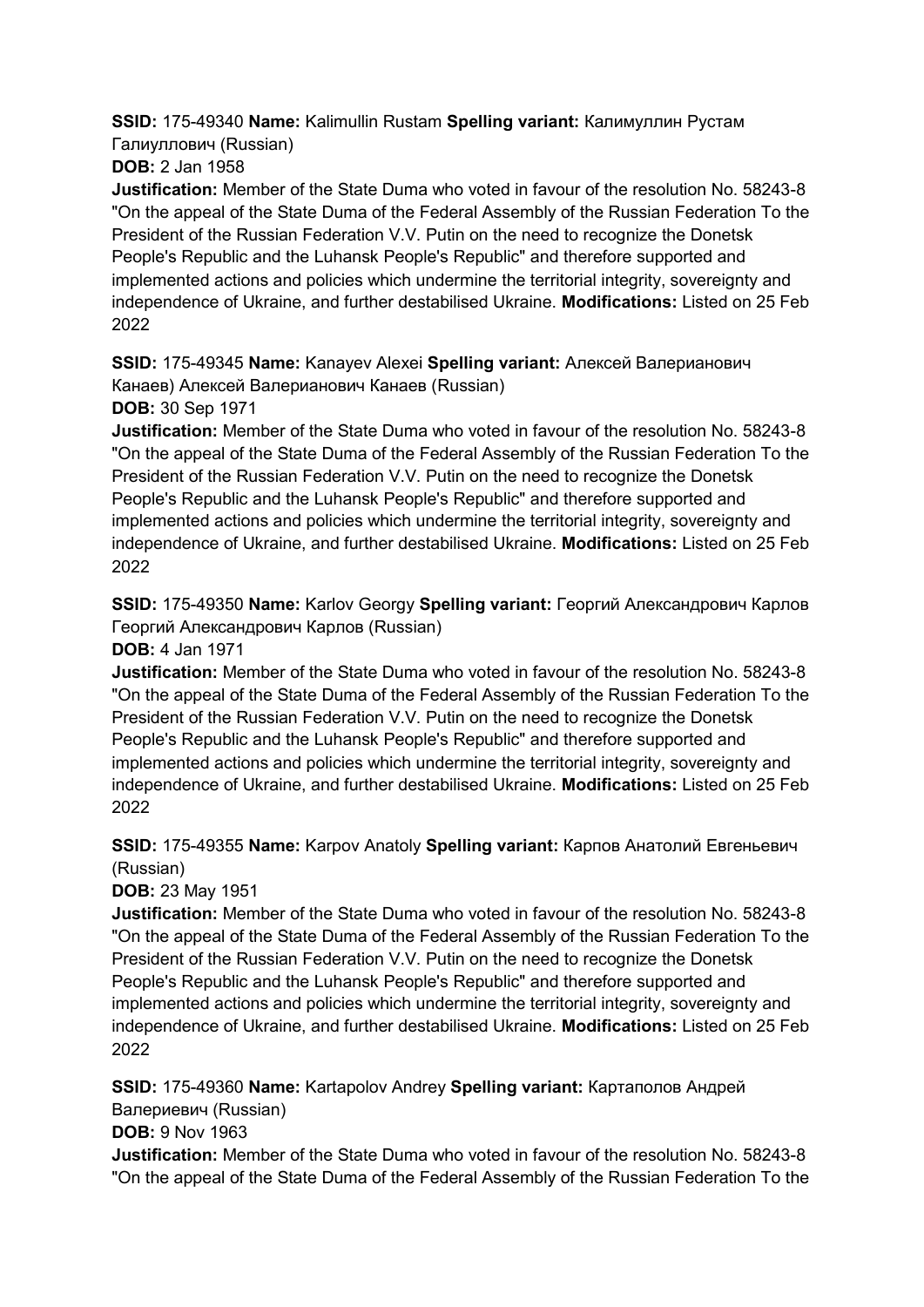**SSID:** 175-49365 **Name:** Kastyukevich Igor **Spelling variant:** Кастюкевич) Игорь Юрьевич (Russian)

#### **DOB:** 6 Dec 1976

**Justification:** Member of the State Duma who voted in favour of the resolution No. 58243-8 "On the appeal of the State Duma of the Federal Assembly of the Russian Federation To the President of the Russian Federation V.V. Putin on the need to recognize the Donetsk People's Republic and the Luhansk People's Republic" and therefore supported and implemented actions and policies which undermine the territorial integrity, sovereignty and independence of Ukraine, and further destabilised Ukraine. **Modifications:** Listed on 25 Feb 2022

**SSID:** 175-49370 **Name:** Kachkaev Pavel **Spelling variant:** Качкаев Павел Рюрикович (Russian)

#### **DOB:** 4 Oct 1951

**Justification:** Member of the State Duma who voted in favour of the resolution No. 58243-8 "On the appeal of the State Duma of the Federal Assembly of the Russian Federation To the President of the Russian Federation V.V. Putin on the need to recognize the Donetsk People's Republic and the Luhansk People's Republic" and therefore supported and implemented actions and policies which undermine the territorial integrity, sovereignty and independence of Ukraine, and further destabilised Ukraine. **Modifications:** Listed on 25 Feb 2022

**SSID:** 175-49375 **Name:** Kvitka Ivan **Spelling variant:** Квитка) Иван Иванович (Russian) **DOB:** 4 May 1967

**Justification:** Member of the State Duma who voted in favour of the resolution No. 58243-8 "On the appeal of the State Duma of the Federal Assembly of the Russian Federation To the President of the Russian Federation V.V. Putin on the need to recognize the Donetsk People's Republic and the Luhansk People's Republic" and therefore supported and implemented actions and policies which undermine the territorial integrity, sovereignty and independence of Ukraine, and further destabilised Ukraine. **Modifications:** Listed on 25 Feb 2022

**SSID:** 175-49380 **Name:** Kidyaev Viktor **Spelling variant:** Кидяев) Виктор Борисович (Russian)

### **DOB:** 9 Jul 1956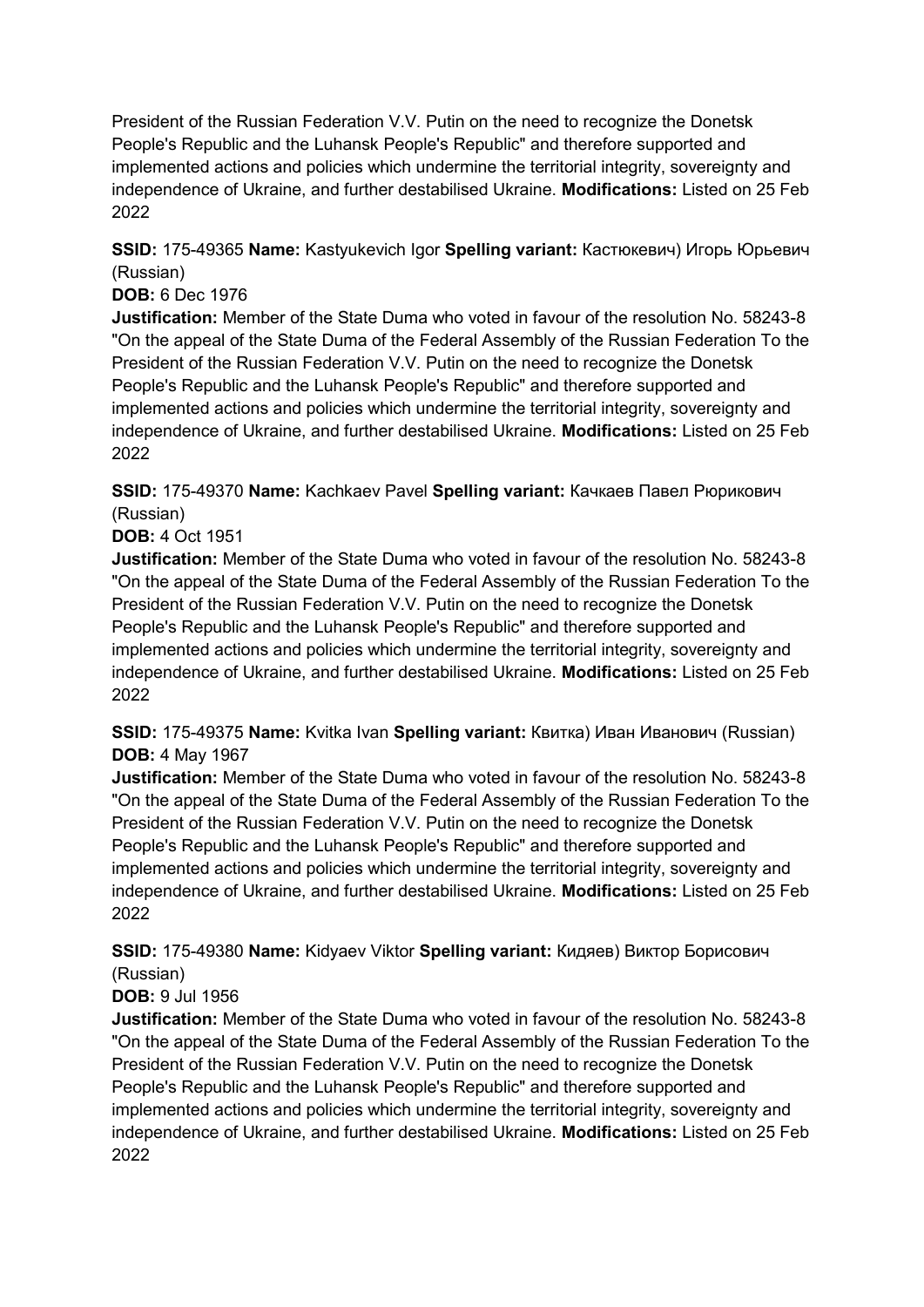**SSID:** 175-49385 **Name:** Kizeev Mikhail **Spelling variant:** Кизеев Михаил Владимирович (Russian)

**DOB:** 31 Mar 1978

**Justification:** Member of the State Duma who voted in favour of the resolution No. 58243-8 "On the appeal of the State Duma of the Federal Assembly of the Russian Federation To the President of the Russian Federation V.V. Putin on the need to recognize the Donetsk People's Republic and the Luhansk People's Republic" and therefore supported and implemented actions and policies which undermine the territorial integrity, sovereignty and independence of Ukraine, and further destabilised Ukraine. **Modifications:** Listed on 25 Feb 2022

**SSID:** 175-49390 **Name:** Kislyakov Mikhail **Spelling variant:** Кисляков Михаил

Леонидович (Russian)

**DOB:** 18 Nov 1975

**Justification:** Member of the State Duma who voted in favour of the resolution No. 58243-8 "On the appeal of the State Duma of the Federal Assembly of the Russian Federation To the President of the Russian Federation V.V. Putin on the need to recognize the Donetsk People's Republic and the Luhansk People's Republic" and therefore supported and implemented actions and policies which undermine the territorial integrity, sovereignty and independence of Ukraine, and further destabilised Ukraine. **Modifications:** Listed on 25 Feb 2022

**SSID:** 175-49395 **Name:** Kogan Alexander **Spelling variant:** Коган Александр Борисович (Russian)

**DOB:** 26 Feb 1969

**Justification:** Member of the State Duma who voted in favour of the resolution No. 58243-8 "On the appeal of the State Duma of the Federal Assembly of the Russian Federation To the President of the Russian Federation V.V. Putin on the need to recognize the Donetsk People's Republic and the Luhansk People's Republic" and therefore supported and implemented actions and policies which undermine the territorial integrity, sovereignty and independence of Ukraine, and further destabilised Ukraine. **Modifications:** Listed on 25 Feb 2022

### **SSID:** 175-49400 **Name:** Kogogina Alfia **Spelling variant:** Когогина Альфия Гумаровна (Russian)

**DOB:** 22 Feb 1968

**Justification:** Member of the State Duma who voted in favour of the resolution No. 58243-8 "On the appeal of the State Duma of the Federal Assembly of the Russian Federation To the President of the Russian Federation V.V. Putin on the need to recognize the Donetsk People's Republic and the Luhansk People's Republic" and therefore supported and implemented actions and policies which undermine the territorial integrity, sovereignty and independence of Ukraine, and further destabilised Ukraine. **Modifications:** Listed on 25 Feb 2022

**SSID:** 175-49405 **Name:** Kozlovskiy Aleksandr **Spelling variant:** Козловский Александр Николаевич (Russian)

**DOB:** 5 May 1973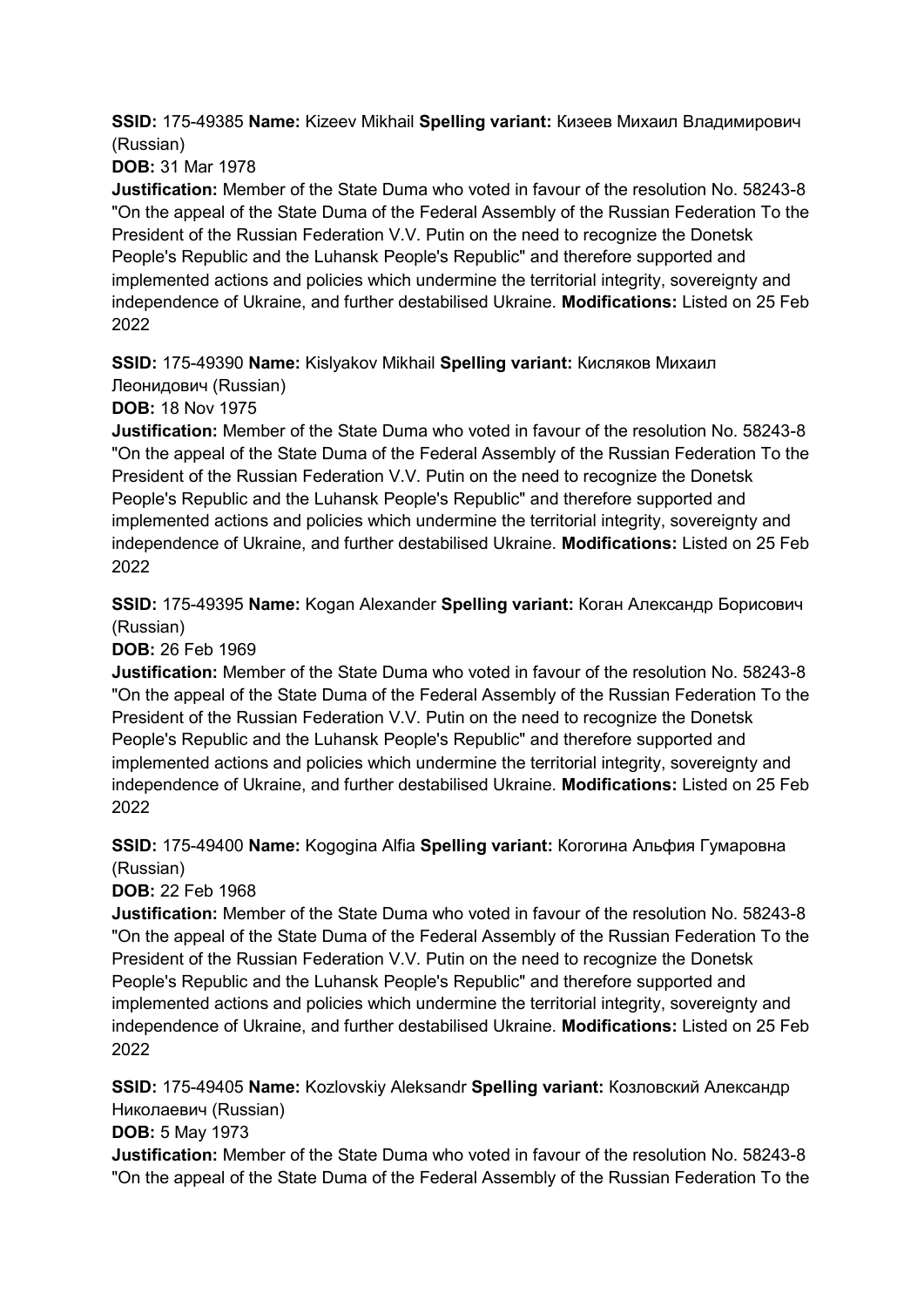**SSID:** 175-49410 **Name:** Kolesnik Andrey **Spelling variant:** Колесник Андрей Иванович (Russian)

#### **DOB:** 26 Feb 1960

**Justification:** Member of the State Duma who voted in favour of the resolution No. 58243-8 "On the appeal of the State Duma of the Federal Assembly of the Russian Federation To the President of the Russian Federation V.V. Putin on the need to recognize the Donetsk People's Republic and the Luhansk People's Republic" and therefore supported and implemented actions and policies which undermine the territorial integrity, sovereignty and independence of Ukraine, and further destabilised Ukraine. **Modifications:** Listed on 25 Feb 2022

**SSID:** 175-49415 **Name:** Kolesnikov Oleg **Spelling variant:** Колесников Олег Алексеевич (Russian)

#### **DOB:** 11 Sep 1968

**Justification:** Member of the State Duma who voted in favour of the resolution No. 58243-8 "On the appeal of the State Duma of the Federal Assembly of the Russian Federation To the President of the Russian Federation V.V. Putin on the need to recognize the Donetsk People's Republic and the Luhansk People's Republic" and therefore supported and implemented actions and policies which undermine the territorial integrity, sovereignty and independence of Ukraine, and further destabilised Ukraine. **Modifications:** Listed on 25 Feb 2022

**SSID:** 175-49420 **Name:** Kolunov Sergey **Spelling variant:** Колунов) Сергей Владимирович (Russian)

#### **DOB:** 22 Mar 1973

**Justification:** Member of the State Duma who voted in favour of the resolution No. 58243-8 "On the appeal of the State Duma of the Federal Assembly of the Russian Federation To the President of the Russian Federation V.V. Putin on the need to recognize the Donetsk People's Republic and the Luhansk People's Republic" and therefore supported and implemented actions and policies which undermine the territorial integrity, sovereignty and independence of Ukraine, and further destabilised Ukraine. **Modifications:** Listed on 25 Feb 2022

**SSID:** 175-49425 **Name:** Kononov Vladimir **Spelling variant:** Кононов Владимир Михайлович (Russian)

## **DOB:** 13 Mar 1958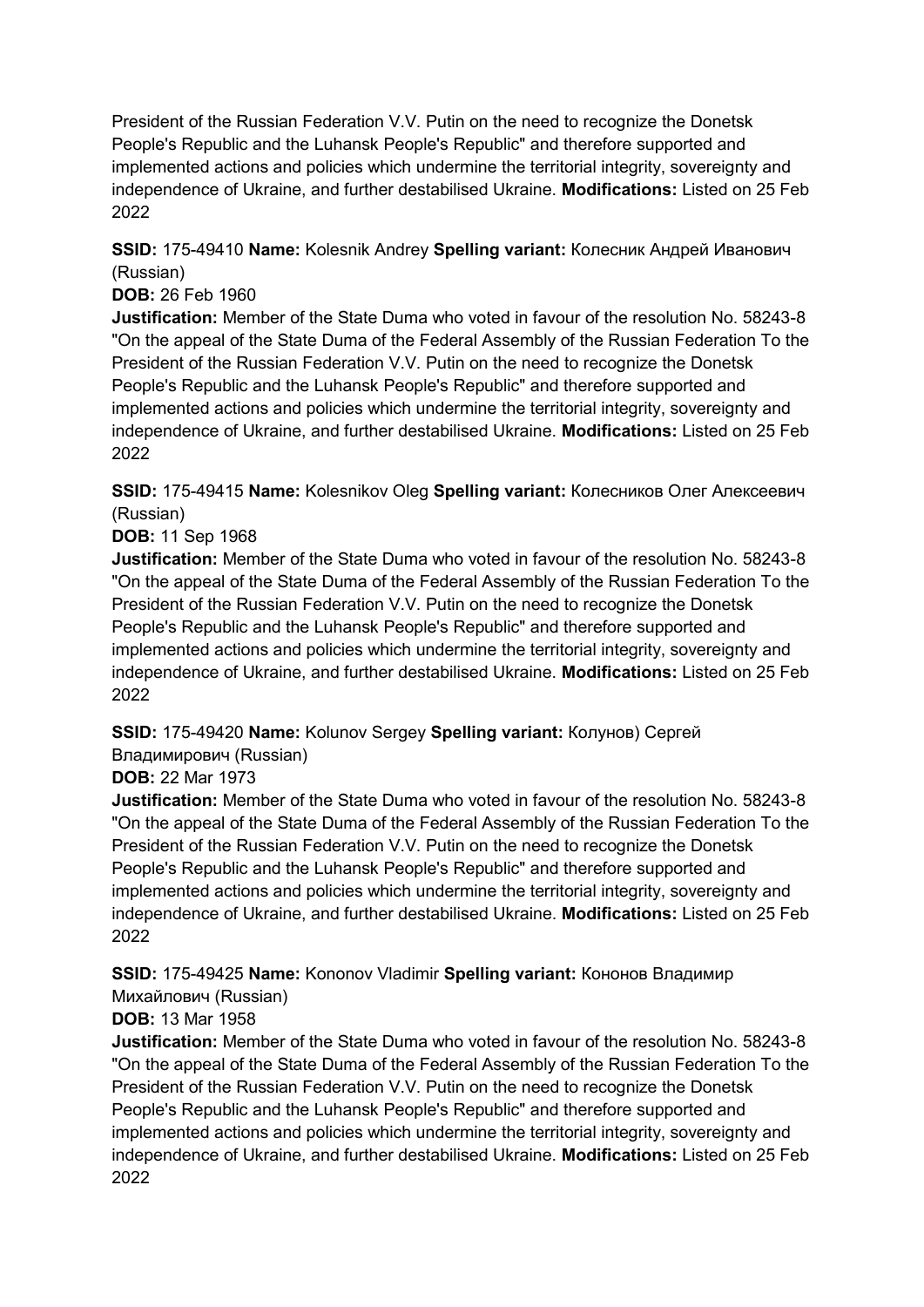**SSID:** 175-49430 **Name:** Korobova Olga **Spelling variant:** Коробова Ольга Владимировна (Russian)

**DOB:** 15 Sep 1978

**Justification:** Member of the State Duma who voted in favour of the resolution No. 58243-8 "On the appeal of the State Duma of the Federal Assembly of the Russian Federation To the President of the Russian Federation V.V. Putin on the need to recognize the Donetsk People's Republic and the Luhansk People's Republic" and therefore supported and implemented actions and policies which undermine the territorial integrity, sovereignty and independence of Ukraine, and further destabilised Ukraine. **Modifications:** Listed on 25 Feb 2022

**SSID:** 175-49435 **Name:** Kostenko Natalya **Spelling variant:** Костенко Наталья Васильевна (Russian)

**DOB:** 9 Aug 1980

**Justification:** Member of the State Duma who voted in favour of the resolution No. 58243-8 "On the appeal of the State Duma of the Federal Assembly of the Russian Federation To the President of the Russian Federation V.V. Putin on the need to recognize the Donetsk People's Republic and the Luhansk People's Republic" and therefore supported and implemented actions and policies which undermine the territorial integrity, sovereignty and independence of Ukraine, and further destabilised Ukraine. **Modifications:** Listed on 25 Feb 2022

**SSID:** 175-49440 **Name:** Kotkin Sergey **Spelling variant:** Коткин Сергей Николаевич (Russian)

**DOB:** 11 Mar 1956

**Justification:** Member of the State Duma who voted in favour of the resolution No. 58243-8 "On the appeal of the State Duma of the Federal Assembly of the Russian Federation To the President of the Russian Federation V.V. Putin on the need to recognize the Donetsk People's Republic and the Luhansk People's Republic" and therefore supported and implemented actions and policies which undermine the territorial integrity, sovereignty and independence of Ukraine, and further destabilised Ukraine. **Modifications:** Listed on 25 Feb 2022

**SSID:** 175-49445 **Name:** Kravchenko Denis **Spelling variant:** Кравченко Денис Борисович (Russian)

**DOB:** 17 Apr 1976

**Justification:** Member of the State Duma who voted in favour of the resolution No. 58243-8 "On the appeal of the State Duma of the Federal Assembly of the Russian Federation To the President of the Russian Federation V.V. Putin on the need to recognize the Donetsk People's Republic and the Luhansk People's Republic" and therefore supported and implemented actions and policies which undermine the territorial integrity, sovereignty and independence of Ukraine, and further destabilised Ukraine. **Modifications:** Listed on 25 Feb 2022

**SSID:** 175-49450 **Name:** Krasnoshtanov Anton **Spelling variant:** Красноштанов Антон Алексеевич (Russian)

**DOB:** 10 Jun 1986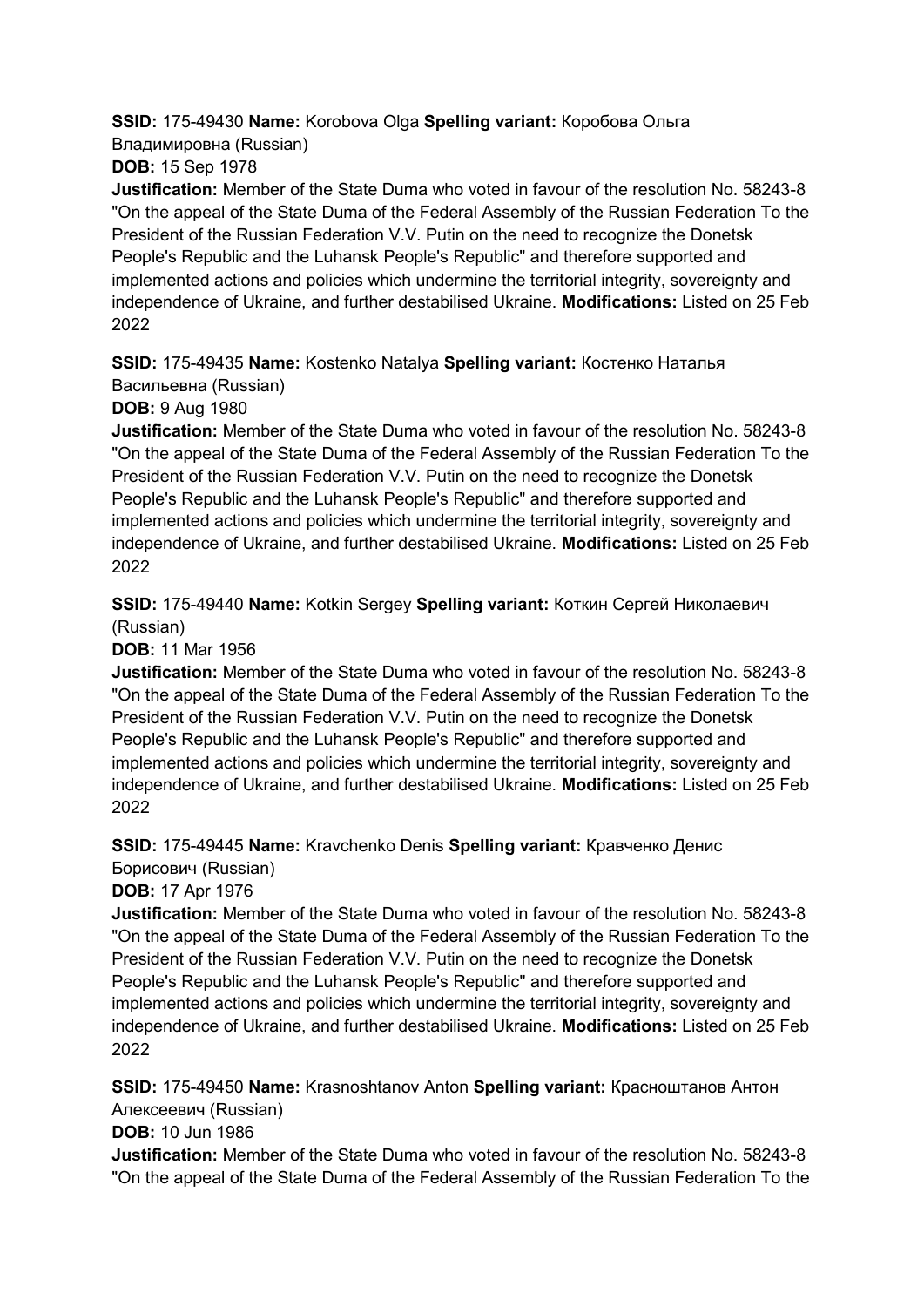### **SSID:** 175-49455 **Name:** Krivonosov Sergey **Spelling variant:** Кривоносов Сергей Владимирович (Russian)

### **DOB:** 29 May 1971

**Justification:** Member of the State Duma who voted in favour of the resolution No. 58243-8 "On the appeal of the State Duma of the Federal Assembly of the Russian Federation To the President of the Russian Federation V.V. Putin on the need to recognize the Donetsk People's Republic and the Luhansk People's Republic" and therefore supported and implemented actions and policies which undermine the territorial integrity, sovereignty and independence of Ukraine, and further destabilised Ukraine. **Modifications:** Listed on 25 Feb 2022

### **SSID:** 175-49460 **Name:** Kuzmin Mikhail **Spelling variant:** Кузьмин Михаил

Владимирович (Russian)

### **DOB:** 5 Aug 1955

**Justification:** Member of the State Duma who voted in favour of the resolution No. 58243-8 "On the appeal of the State Duma of the Federal Assembly of the Russian Federation To the President of the Russian Federation V.V. Putin on the need to recognize the Donetsk People's Republic and the Luhansk People's Republic" and therefore supported and implemented actions and policies which undermine the territorial integrity, sovereignty and independence of Ukraine, and further destabilised Ukraine. **Modifications:** Listed on 25 Feb 2022

**SSID:** 175-49465 **Name:** Kusayko Tatyana **Spelling variant:** Кусайко Татьяна Алексеевна (Russian)

### **DOB:** 15 Jan 1960

**Justification:** Member of the State Duma who voted in favour of the resolution No. 58243-8 "On the appeal of the State Duma of the Federal Assembly of the Russian Federation To the President of the Russian Federation V.V. Putin on the need to recognize the Donetsk People's Republic and the Luhansk People's Republic" and therefore supported and implemented actions and policies which undermine the territorial integrity, sovereignty and independence of Ukraine, and further destabilised Ukraine. **Modifications:** Listed on 25 Feb 2022

**SSID:** 175-49470 **Name:** Kushnarev Vitaliy **Spelling variant:** Кушнарёв) Виталий Васильевич (Russian)

## **DOB:** 1 May 1975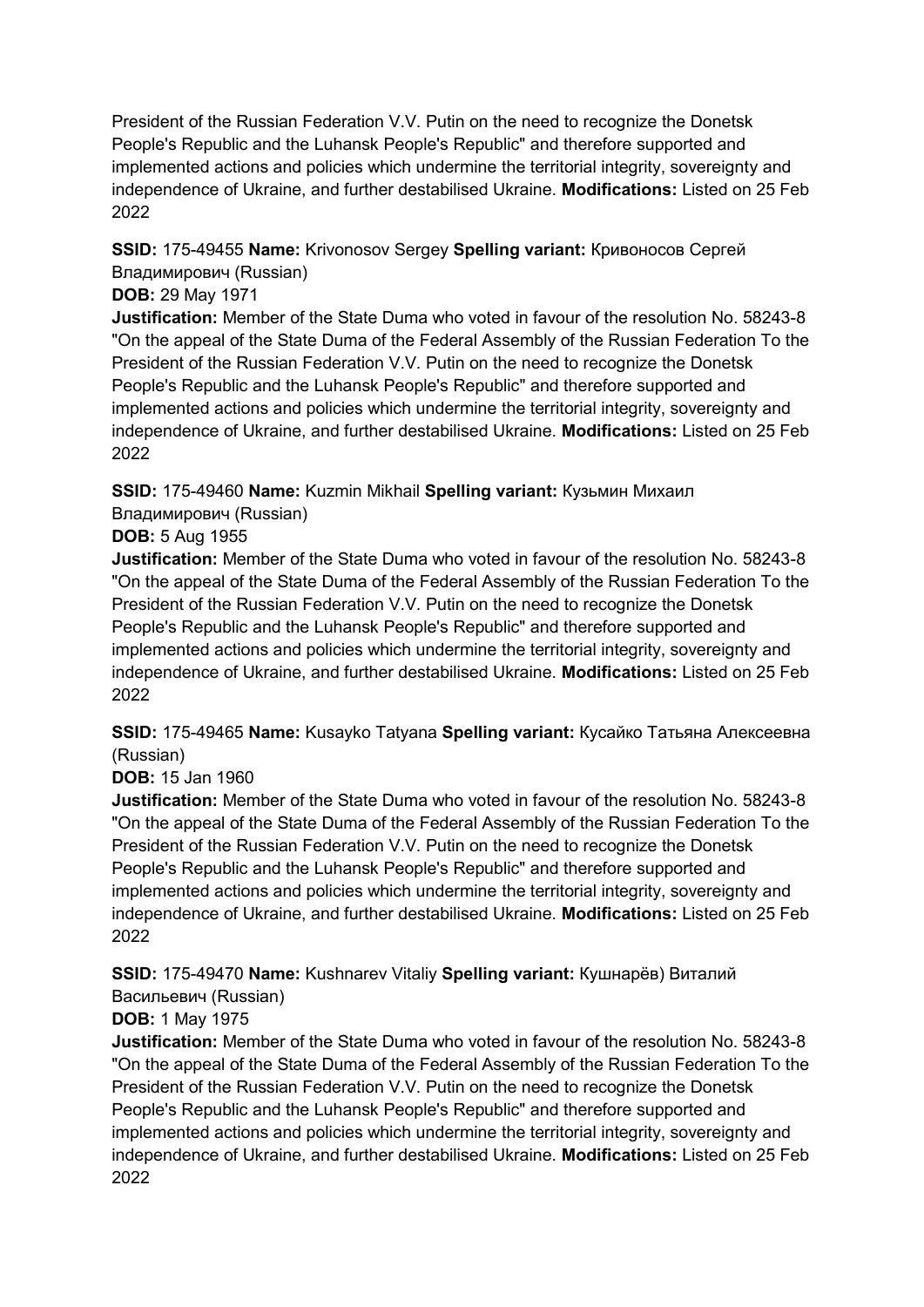**SSID:** 175-49475 **Name:** Lavrinenko Alexei **Spelling variant:** Лавриненко) Алексей Фёдорович (Russian)

**DOB:** 20 Aug 1955

**Justification:** Member of the State Duma who voted in favour of the resolution No. 58243-8 "On the appeal of the State Duma of the Federal Assembly of the Russian Federation To the President of the Russian Federation V.V. Putin on the need to recognize the Donetsk People's Republic and the Luhansk People's Republic" and therefore supported and implemented actions and policies which undermine the territorial integrity, sovereignty and independence of Ukraine, and further destabilised Ukraine. **Modifications:** Listed on 25 Feb 2022

**SSID:** 175-49480 **Name:** Lameykin Dmitriy **Spelling variant:** Ламейкин) Дмитрий Викторович (Russian)

**DOB:** 27 Feb 1977

**Justification:** Member of the State Duma who voted in favour of the resolution No. 58243-8 "On the appeal of the State Duma of the Federal Assembly of the Russian Federation To the President of the Russian Federation V.V. Putin on the need to recognize the Donetsk People's Republic and the Luhansk People's Republic" and therefore supported and implemented actions and policies which undermine the territorial integrity, sovereignty and independence of Ukraine, and further destabilised Ukraine. **Modifications:** Listed on 25 Feb 2022

**SSID:** 175-49485 **Name:** Lebedev Yevgeniy **Spelling variant:** Лебедев Евгений Викторович (Russian)

**DOB:** 12 Dec 1957

**Justification:** Member of the State Duma who voted in favour of the resolution No. 58243-8 "On the appeal of the State Duma of the Federal Assembly of the Russian Federation To the President of the Russian Federation V.V. Putin on the need to recognize the Donetsk People's Republic and the Luhansk People's Republic" and therefore supported and implemented actions and policies which undermine the territorial integrity, sovereignty and independence of Ukraine, and further destabilised Ukraine. **Modifications:** Listed on 25 Feb 2022

**SSID:** 175-49490 **Name:** Lesun Anatoliy **Spelling variant:** Лесун Анатолий Фёдорович (Russian)

**DOB:** 27 Feb 1959

**Justification:** Member of the State Duma who voted in favour of the resolution No. 58243-8 "On the appeal of the State Duma of the Federal Assembly of the Russian Federation To the President of the Russian Federation V.V. Putin on the need to recognize the Donetsk People's Republic and the Luhansk People's Republic" and therefore supported and implemented actions and policies which undermine the territorial integrity, sovereignty and independence of Ukraine, and further destabilised Ukraine. **Modifications:** Listed on 25 Feb 2022

**SSID:** 175-49495 **Name:** Lechkhadzhiev Ruslan Abdulvakhievich **Spelling variant:**  Лечхаджиев) Руслан Абдулвахиевич (Russian)

**DOB:** 2 Jul 1965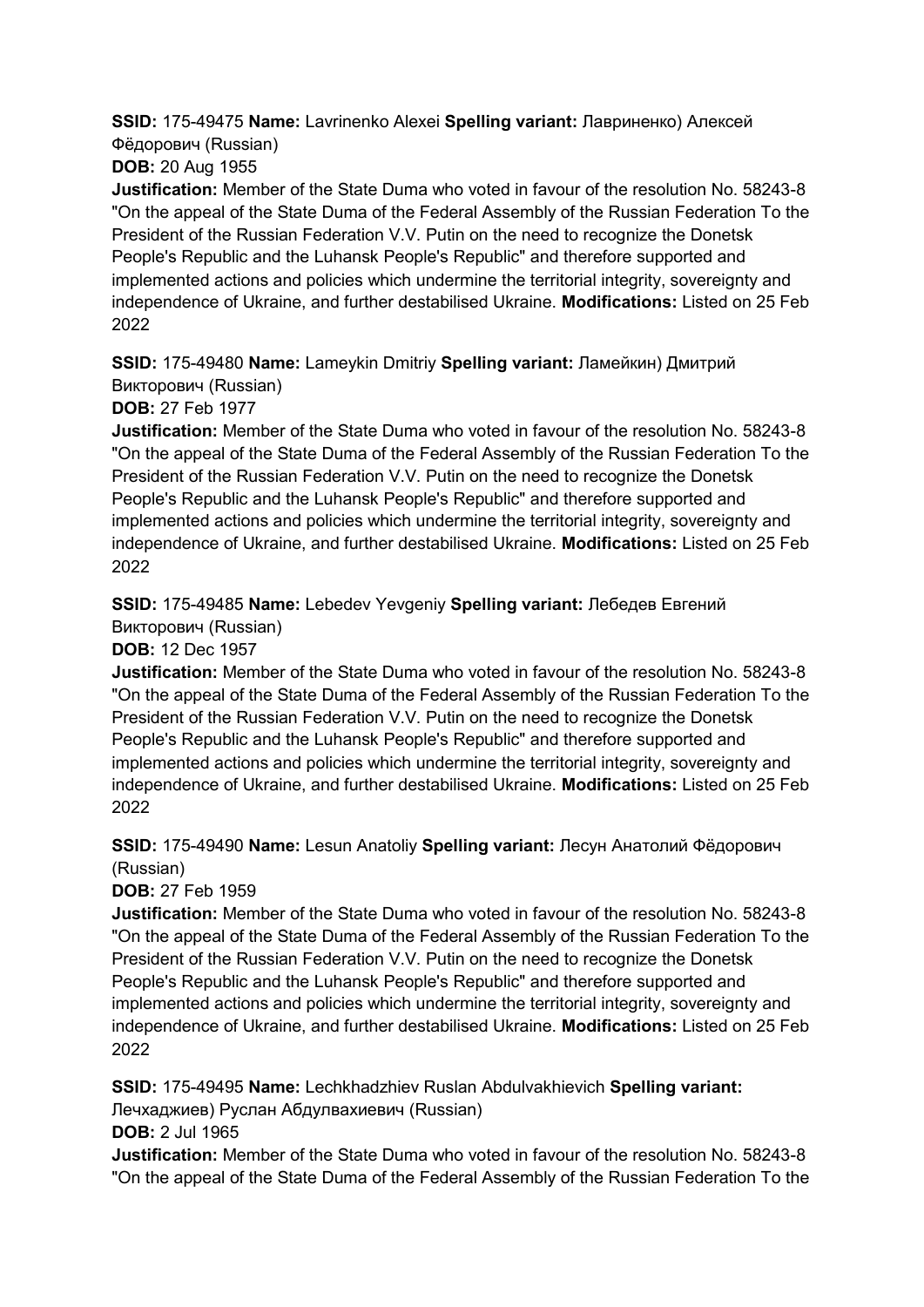**SSID:** 175-49500 **Name:** Lissovski Sergei **Spelling variant:** Лисовский Сергей Фёдорович (Russian)

#### **DOB:** 25 Apr 1960

**Justification:** Member of the State Duma who voted in favour of the resolution No. 58243-8 "On the appeal of the State Duma of the Federal Assembly of the Russian Federation To the President of the Russian Federation V.V. Putin on the need to recognize the Donetsk People's Republic and the Luhansk People's Republic" and therefore supported and implemented actions and policies which undermine the territorial integrity, sovereignty and independence of Ukraine, and further destabilised Ukraine. **Modifications:** Listed on 25 Feb 2022

**SSID:** 175-49505 **Name:** Lichachow Vitali **Spelling variant:** Лихачёв Виталий Викторович (Russian)

#### **DOB:** 22 Feb 1964

**Justification:** Member of the State Duma who voted in favour of the resolution No. 58243-8 "On the appeal of the State Duma of the Federal Assembly of the Russian Federation To the President of the Russian Federation V.V. Putin on the need to recognize the Donetsk People's Republic and the Luhansk People's Republic" and therefore supported and implemented actions and policies which undermine the territorial integrity, sovereignty and independence of Ukraine, and further destabilised Ukraine. **Modifications:** Listed on 25 Feb 2022

**SSID:** 175-49510 **Name:** Lobach Tatyana **Spelling variant:** Лобач Татьяна Георгиевна (Russian)

#### **DOB:** 8 Jan 1974

**Justification:** Member of the State Duma who voted in favour of the resolution No. 58243-8 "On the appeal of the State Duma of the Federal Assembly of the Russian Federation To the President of the Russian Federation V.V. Putin on the need to recognize the Donetsk People's Republic and the Luhansk People's Republic" and therefore supported and implemented actions and policies which undermine the territorial integrity, sovereignty and independence of Ukraine, and further destabilised Ukraine. **Modifications:** Listed on 25 Feb 2022

**SSID:** 175-49515 **Name:** Loginov Vyacheslav **Spelling variant:** Логинов Вячеслав

#### Юрьевич (Russian) **DOB:** 9 Jan 1979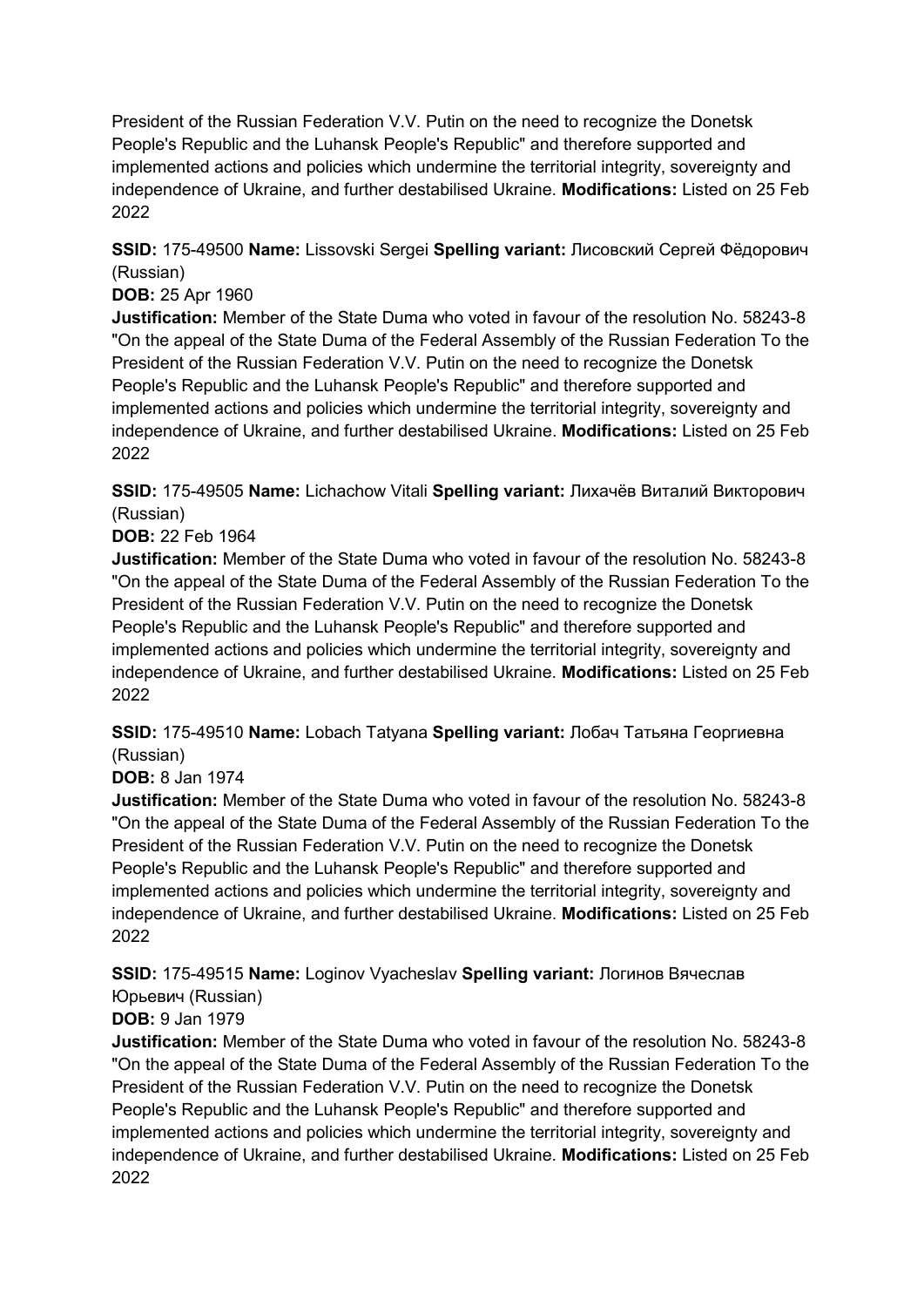**SSID:** 175-49520 **Name:** Loor Ivan **Spelling variant:** Лоор Иван Иванович (Russian) **DOB:** 11 Dec 1955

**Justification:** Member of the State Duma who voted in favour of the resolution No. 58243-8 "On the appeal of the State Duma of the Federal Assembly of the Russian Federation To the President of the Russian Federation V.V. Putin on the need to recognize the Donetsk People's Republic and the Luhansk People's Republic" and therefore supported and implemented actions and policies which undermine the territorial integrity, sovereignty and independence of Ukraine, and further destabilised Ukraine. **Modifications:** Listed on 25 Feb 2022

**SSID:** 175-49525 **Name:** Lotsmanov Dmitriy **Spelling variant:** Лоцманов Дмитрий Николаевич (Russian)

### **DOB:** 2 Mar 1975

**Justification:** Member of the State Duma who voted in favour of the resolution No. 58243-8 "On the appeal of the State Duma of the Federal Assembly of the Russian Federation To the President of the Russian Federation V.V. Putin on the need to recognize the Donetsk People's Republic and the Luhansk People's Republic" and therefore supported and implemented actions and policies which undermine the territorial integrity, sovereignty and independence of Ukraine, and further destabilised Ukraine. **Modifications:** Listed on 25 Feb 2022

**SSID:** 175-49530 **Name:** Lyubarskiy Roman **Spelling variant:** Любарский Роман Валерьевич (Russian)

### **DOB:** 16 Jul 1980

**Justification:** Member of the State Duma who voted in favour of the resolution No. 58243-8 "On the appeal of the State Duma of the Federal Assembly of the Russian Federation To the President of the Russian Federation V.V. Putin on the need to recognize the Donetsk People's Republic and the Luhansk People's Republic" and therefore supported and implemented actions and policies which undermine the territorial integrity, sovereignty and independence of Ukraine, and further destabilised Ukraine. **Modifications:** Listed on 25 Feb 2022

# **SSID:** 175-49535 **Name:** Mazhuga Alexander **Spelling variant:** Мажуга Александр

Георгиевич (Russian)

#### **DOB:** 6 Aug 1980

**Justification:** Member of the State Duma who voted in favour of the resolution No. 58243-8 "On the appeal of the State Duma of the Federal Assembly of the Russian Federation To the President of the Russian Federation V.V. Putin on the need to recognize the Donetsk People's Republic and the Luhansk People's Republic" and therefore supported and implemented actions and policies which undermine the territorial integrity, sovereignty and independence of Ukraine, and further destabilised Ukraine. **Modifications:** Listed on 25 Feb 2022

#### **SSID:** 175-49540 **Name:** Maidanov Denis **Spelling variant:** Майданов Денис (Russian) **DOB:** 17 Feb 1976

**Justification:** Member of the State Duma who voted in favour of the resolution No. 58243-8 "On the appeal of the State Duma of the Federal Assembly of the Russian Federation To the President of the Russian Federation V.V. Putin on the need to recognize the Donetsk People's Republic and the Luhansk People's Republic" and therefore supported and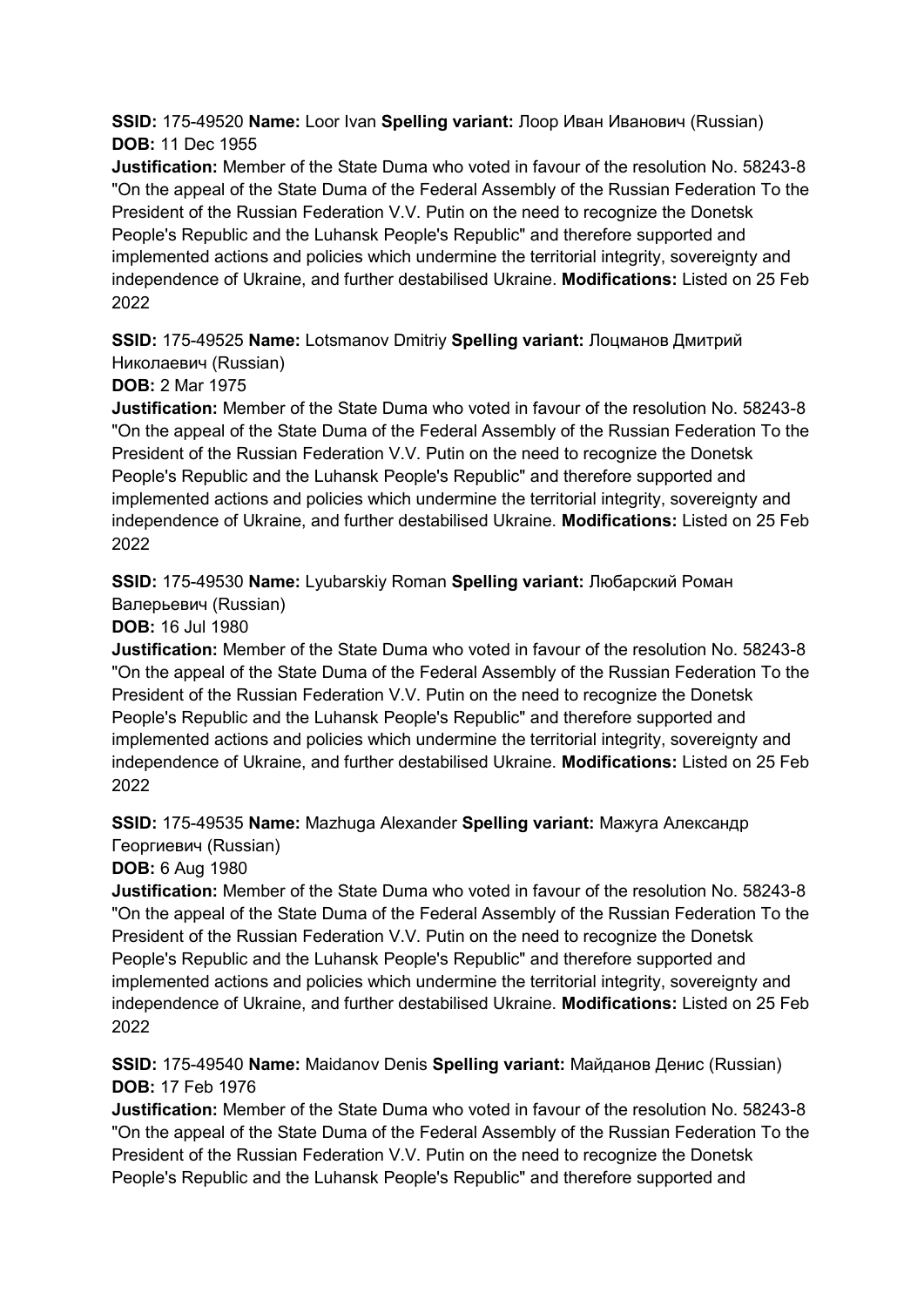implemented actions and policies which undermine the territorial integrity, sovereignty and independence of Ukraine, and further destabilised Ukraine. **Modifications:** Listed on 25 Feb 2022

**SSID:** 175-49545 **Name:** Makarov Vyatscheslav **Spelling variant:** Макаров Вячеслав Серафимович (Russian)

**DOB:** 7 May 1955

**Justification:** Member of the State Duma who voted in favour of the resolution No. 58243-8 "On the appeal of the State Duma of the Federal Assembly of the Russian Federation To the President of the Russian Federation V.V. Putin on the need to recognize the Donetsk People's Republic and the Luhansk People's Republic" and therefore supported and implemented actions and policies which undermine the territorial integrity, sovereignty and independence of Ukraine, and further destabilised Ukraine. **Modifications:** Listed on 25 Feb 2022

**SSID:** 175-49550 **Name:** Makiyev Zurab **Spelling variant:** Макиев Зураб Гайозович (Russian)

**DOB:** 30 Sep 1976

**Justification:** Member of the State Duma who voted in favour of the resolution No. 58243-8 "On the appeal of the State Duma of the Federal Assembly of the Russian Federation To the President of the Russian Federation V.V. Putin on the need to recognize the Donetsk People's Republic and the Luhansk People's Republic" and therefore supported and implemented actions and policies which undermine the territorial integrity, sovereignty and independence of Ukraine, and further destabilised Ukraine. **Modifications:** Listed on 25 Feb 2022

**SSID:** 175-49555 **Name:** Maximov Alexander **Spelling variant:** Максимов Александр Александрович (Russian)

**DOB:** 15 Nov 1946

**Justification:** Member of the State Duma who voted in favour of the resolution No. 58243-8 "On the appeal of the State Duma of the Federal Assembly of the Russian Federation To the President of the Russian Federation V.V. Putin on the need to recognize the Donetsk People's Republic and the Luhansk People's Republic" and therefore supported and implemented actions and policies which undermine the territorial integrity, sovereignty and independence of Ukraine, and further destabilised Ukraine. **Modifications:** Listed on 25 Feb 2022

**SSID:** 175-49560 **Name:** Mardanshin Rafael **Spelling variant:** Марданшин Рафаэль Мирхатимович (Russian)

**DOB:** 24 Dec 1961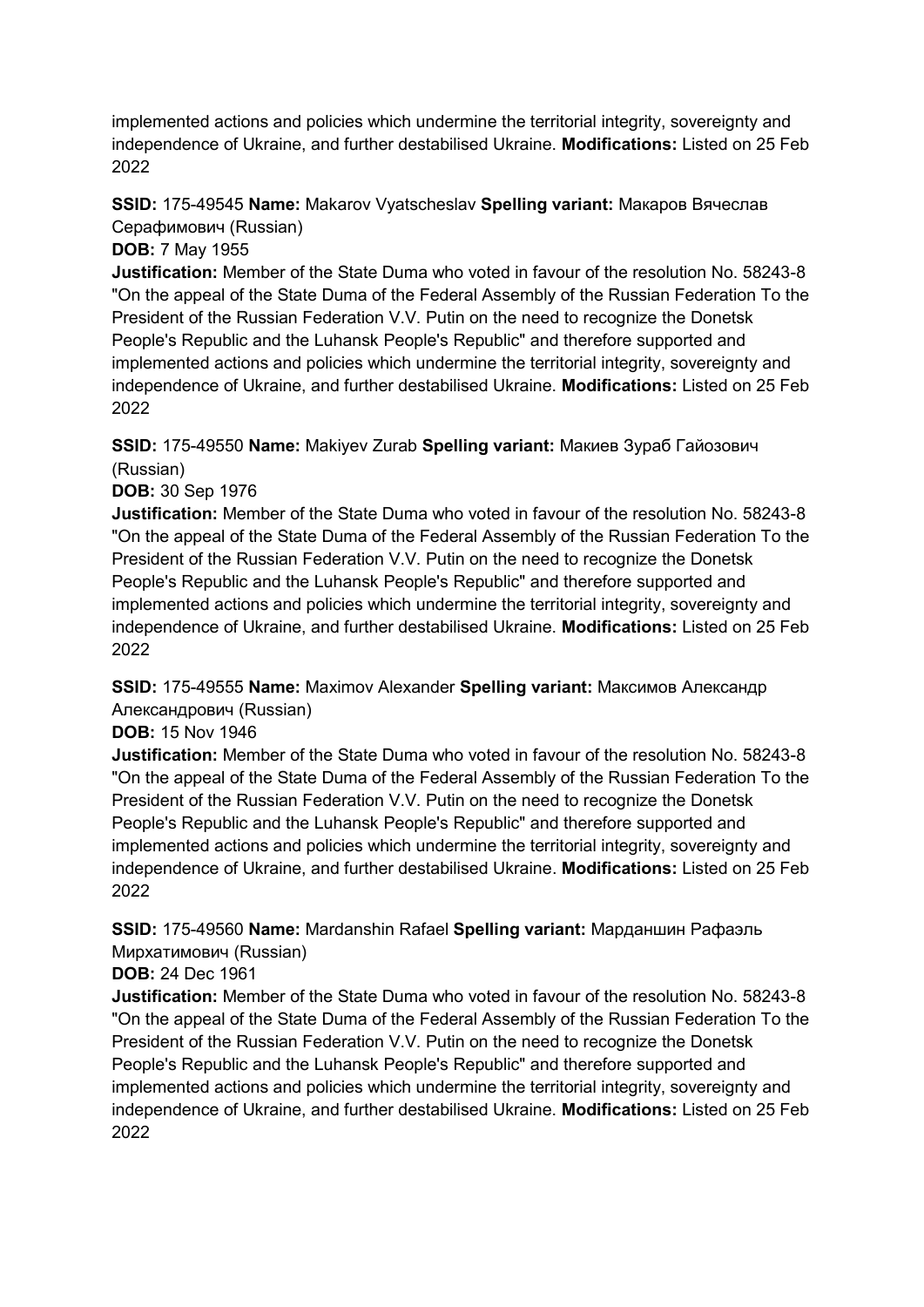**SSID:** 175-49565 **Name:** Markov Andrey **Spelling variant:** Марков Андрей Павлович (Russian)

**DOB:** 30 Jun 1972

**Justification:** Member of the State Duma who voted in favour of the resolution No. 58243-8 "On the appeal of the State Duma of the Federal Assembly of the Russian Federation To the President of the Russian Federation V.V. Putin on the need to recognize the Donetsk People's Republic and the Luhansk People's Republic" and therefore supported and implemented actions and policies which undermine the territorial integrity, sovereignty and independence of Ukraine, and further destabilised Ukraine. **Modifications:** Listed on 25 Feb 2022

**SSID:** 175-49570 **Name:** Metshin Aidar **Spelling variant:** Метшин Айдар Раисович (Russian)

**DOB:** 27 Aug 1963

**Justification:** Member of the State Duma who voted in favour of the resolution No. 58243-8 "On the appeal of the State Duma of the Federal Assembly of the Russian Federation To the President of the Russian Federation V.V. Putin on the need to recognize the Donetsk People's Republic and the Luhansk People's Republic" and therefore supported and implemented actions and policies which undermine the territorial integrity, sovereignty and independence of Ukraine, and further destabilised Ukraine. **Modifications:** Listed on 25 Feb 2022

**SSID:** 175-49575 **Name:** Milonov Vitaly **Spelling variant:** Милонов Виталий

Валентинович (Russian)

**DOB:** 23 Jan 1974

**Justification:** Member of the State Duma who voted in favour of the resolution No. 58243-8 "On the appeal of the State Duma of the Federal Assembly of the Russian Federation To the President of the Russian Federation V.V. Putin on the need to recognize the Donetsk People's Republic and the Luhansk People's Republic" and therefore supported and implemented actions and policies which undermine the territorial integrity, sovereignty and independence of Ukraine, and further destabilised Ukraine. **Modifications:** Listed on 25 Feb 2022

**SSID:** 175-49580 **Name:** Morozov Sergey **Spelling variant:** Морозов Сергей Иванович (Russian)

**DOB:** 6 Sep 1959

**Justification:** Member of the State Duma who voted in favour of the resolution No. 58243-8 "On the appeal of the State Duma of the Federal Assembly of the Russian Federation To the President of the Russian Federation V.V. Putin on the need to recognize the Donetsk People's Republic and the Luhansk People's Republic" and therefore supported and implemented actions and policies which undermine the territorial integrity, sovereignty and independence of Ukraine, and further destabilised Ukraine. **Modifications:** Listed on 25 Feb 2022

**SSID:** 175-49585 **Name:** Nazarova Natalya **Spelling variant:** Назарова Наталья

Васильевна (Russian)

**DOB:** 22 Dec 1953

**Justification:** Member of the State Duma who voted in favour of the resolution No. 58243-8 "On the appeal of the State Duma of the Federal Assembly of the Russian Federation To the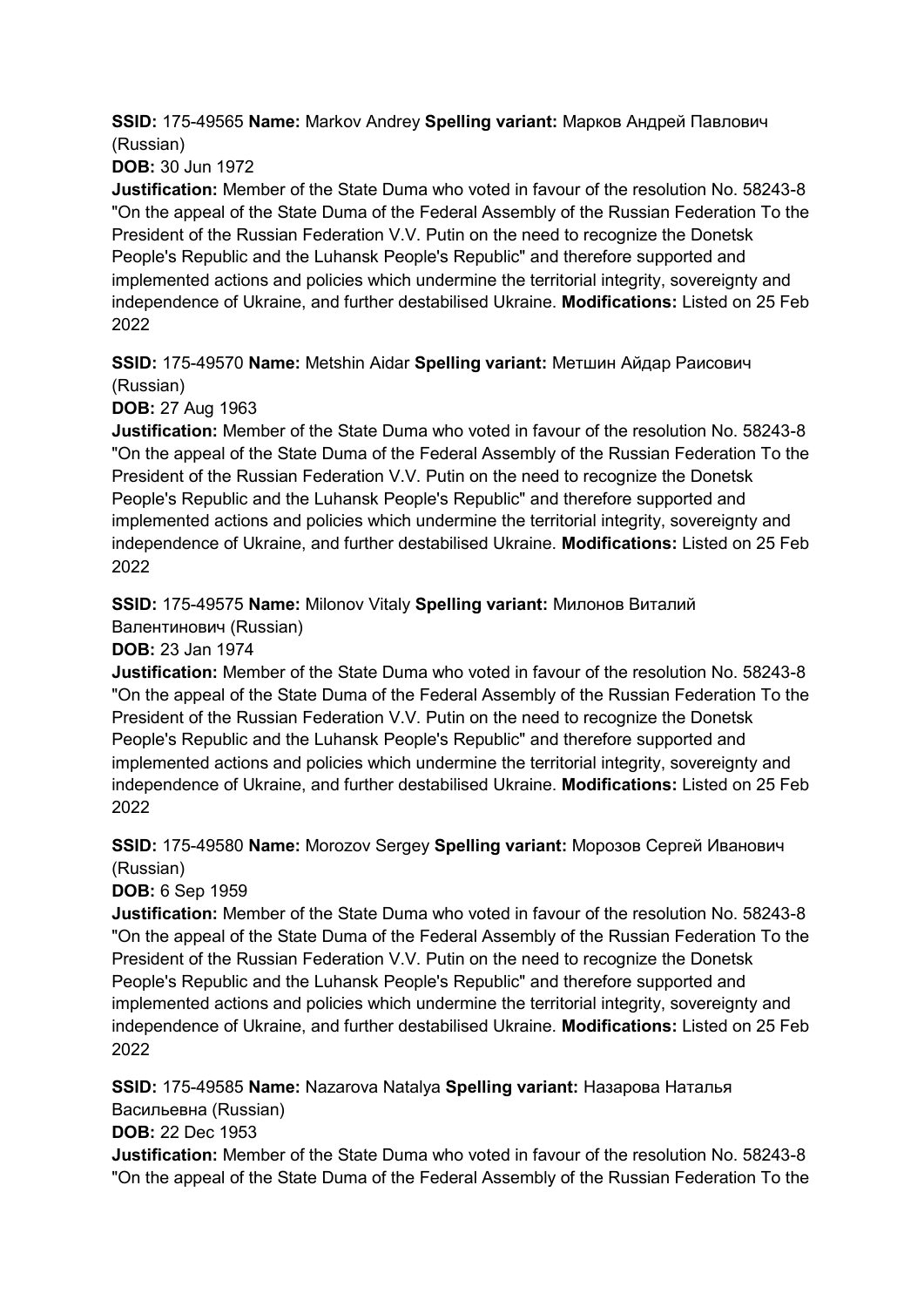President of the Russian Federation V.V. Putin on the need to recognize the Donetsk People's Republic and the Luhansk People's Republic" and therefore supported and implemented actions and policies which undermine the territorial integrity, sovereignty and independence of Ukraine, and further destabilised Ukraine. **Modifications:** Listed on 25 Feb 2022

**SSID:** 175-49590 **Name:** Nemkin Anton **Spelling variant:** Немкин Антон Игоревич (Russian)

#### **DOB:** 22 Aug 1983

**Justification:** Member of the State Duma who voted in favour of the resolution No. 58243-8 "On the appeal of the State Duma of the Federal Assembly of the Russian Federation To the President of the Russian Federation V.V. Putin on the need to recognize the Donetsk People's Republic and the Luhansk People's Republic" and therefore supported and implemented actions and policies which undermine the territorial integrity, sovereignty and independence of Ukraine, and further destabilised Ukraine. **Modifications:** Listed on 25 Feb 2022

**SSID:** 175-49595 **Name:** Nikolaev Nikolay **Spelling variant:** Николаев Николай Петрович (Russian)

**DOB:** 2 Apr 1970

**Justification:** Member of the State Duma who voted in favour of the resolution No. 58243-8 "On the appeal of the State Duma of the Federal Assembly of the Russian Federation To the President of the Russian Federation V.V. Putin on the need to recognize the Donetsk People's Republic and the Luhansk People's Republic" and therefore supported and implemented actions and policies which undermine the territorial integrity, sovereignty and independence of Ukraine, and further destabilised Ukraine. **Modifications:** Listed on 25 Feb 2022

**SSID:** 175-49600 **Name:** Nikonov Vyacheslav **Spelling variant:** Никонов Вячеслав (Russian)

**DOB:** 5 Jun 1956

**Justification:** Member of the State Duma who voted in favour of the resolution No. 58243-8 "On the appeal of the State Duma of the Federal Assembly of the Russian Federation To the President of the Russian Federation V.V. Putin on the need to recognize the Donetsk People's Republic and the Luhansk People's Republic" and therefore supported and implemented actions and policies which undermine the territorial integrity, sovereignty and independence of Ukraine, and further destabilised Ukraine. **Modifications:** Listed on 25 Feb 2022

**SSID:** 175-49605 **Name:** Nifantiev Evgeniy **Spelling variant:** Нифантьев Евгений

#### Олегович (Russian) **DOB:** 14 Sep 1978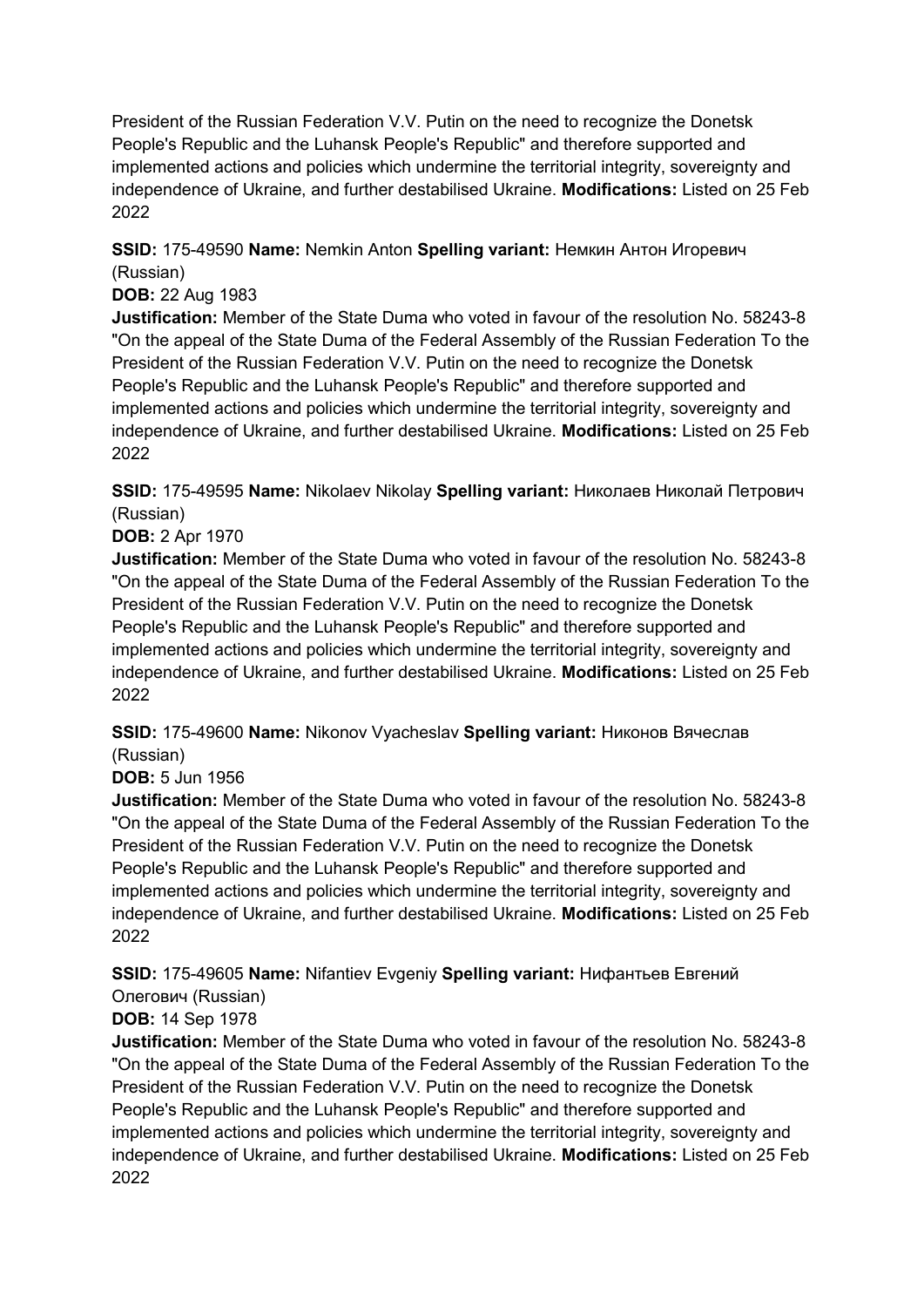**SSID:** 175-49610 **Name:** Nurbagandov Nurbagand **Spelling variant:** Нурбагандов Нурбаганд (Russian)

**DOB:** 19 Mar 1957

**Justification:** Member of the State Duma who voted in favour of the resolution No. 58243-8 "On the appeal of the State Duma of the Federal Assembly of the Russian Federation To the President of the Russian Federation V.V. Putin on the need to recognize the Donetsk People's Republic and the Luhansk People's Republic" and therefore supported and implemented actions and policies which undermine the territorial integrity, sovereignty and independence of Ukraine, and further destabilised Ukraine. **Modifications:** Listed on 25 Feb 2022

**SSID:** 175-49615 **Name:** Ogloblina Yuliya **Spelling variant:** Оглоблина Юлия Васильевна (Russian)

**DOB:** 1 Nov 1989

**Justification:** Member of the State Duma who voted in favour of the resolution No. 58243-8 "On the appeal of the State Duma of the Federal Assembly of the Russian Federation To the President of the Russian Federation V.V. Putin on the need to recognize the Donetsk People's Republic and the Luhansk People's Republic" and therefore supported and implemented actions and policies which undermine the territorial integrity, sovereignty and independence of Ukraine, and further destabilised Ukraine. **Modifications:** Listed on 25 Feb 2022

**SSID:** 175-49620 **Name:** Ogul Leonid **Spelling variant:** Огуль Леонид Анатольевич (Russian)

**DOB:** 26 Oct 1963

**Justification:** Member of the State Duma who voted in favour of the resolution No. 58243-8 "On the appeal of the State Duma of the Federal Assembly of the Russian Federation To the President of the Russian Federation V.V. Putin on the need to recognize the Donetsk People's Republic and the Luhansk People's Republic" and therefore supported and implemented actions and policies which undermine the territorial integrity, sovereignty and independence of Ukraine, and further destabilised Ukraine. **Modifications:** Listed on 25 Feb 2022

**SSID:** 175-49625 **Name:** Orlova Natalya **Spelling variant:** Орлова Наталья Алексеевна (Russian)

**DOB:** 29 Aug 1969

**Justification:** Member of the State Duma who voted in favour of the resolution No. 58243-8 "On the appeal of the State Duma of the Federal Assembly of the Russian Federation To the President of the Russian Federation V.V. Putin on the need to recognize the Donetsk People's Republic and the Luhansk People's Republic" and therefore supported and implemented actions and policies which undermine the territorial integrity, sovereignty and independence of Ukraine, and further destabilised Ukraine. **Modifications:** Listed on 25 Feb 2022

**SSID:** 175-49630 **Name:** Panin Gennadiy **Spelling variant:** Панин Геннадий Олегович (Russian)

**DOB:** 13 Jun 1981

**Justification:** Member of the State Duma who voted in favour of the resolution No. 58243-8 "On the appeal of the State Duma of the Federal Assembly of the Russian Federation To the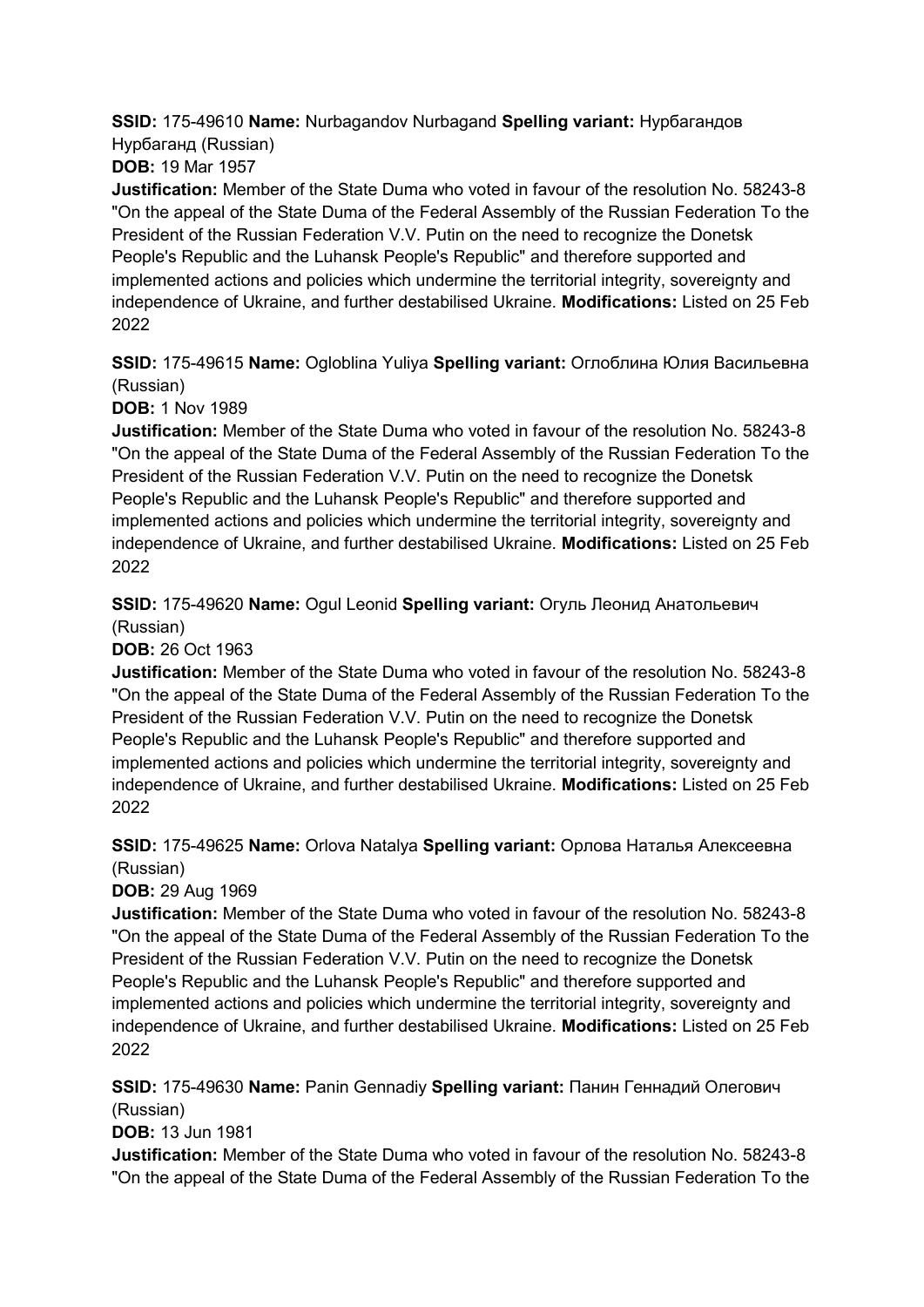President of the Russian Federation V.V. Putin on the need to recognize the Donetsk People's Republic and the Luhansk People's Republic" and therefore supported and implemented actions and policies which undermine the territorial integrity, sovereignty and independence of Ukraine, and further destabilised Ukraine. **Modifications:** Listed on 25 Feb 2022

**SSID:** 175-49635 **Name:** Pankov Nikolay **Spelling variant:** Панков Николай Васильевич (Russian)

### **DOB:** 5 Jan 1965

**Justification:** Member of the State Duma who voted in favour of the resolution No. 58243-8 "On the appeal of the State Duma of the Federal Assembly of the Russian Federation To the President of the Russian Federation V.V. Putin on the need to recognize the Donetsk People's Republic and the Luhansk People's Republic" and therefore supported and implemented actions and policies which undermine the territorial integrity, sovereignty and independence of Ukraine, and further destabilised Ukraine. **Modifications:** Listed on 25 Feb 2022

**SSID:** 175-49640 **Name:** Pankina Irina Aleksandrovna **Spelling variant:** Панькина Ирина Александровна (Russian)

#### **DOB:** 8 Mar 1986

**Justification:** Member of the State Duma who voted in favour of the resolution No. 58243-8 "On the appeal of the State Duma of the Federal Assembly of the Russian Federation To the President of the Russian Federation V.V. Putin on the need to recognize the Donetsk People's Republic and the Luhansk People's Republic" and therefore supported and implemented actions and policies which undermine the territorial integrity, sovereignty and independence of Ukraine, and further destabilised Ukraine. **Modifications:** Listed on 25 Feb 2022

**SSID:** 175-49645 **Name:** Pervyshov Evgeny **Spelling variant:** Первышов Евгений Алексеевич (Russian)

#### **DOB:** 4 May 1976

**Justification:** Member of the State Duma who voted in favour of the resolution No. 58243-8 "On the appeal of the State Duma of the Federal Assembly of the Russian Federation To the President of the Russian Federation V.V. Putin on the need to recognize the Donetsk People's Republic and the Luhansk People's Republic" and therefore supported and implemented actions and policies which undermine the territorial integrity, sovereignty and independence of Ukraine, and further destabilised Ukraine. **Modifications:** Listed on 25 Feb 2022

**SSID:** 175-49650 **Name:** Petrov Vyacheslav **Spelling variant:** Петров Вячеслав

# Анатольевич (Russian)

# **DOB:** 17 Aug 1969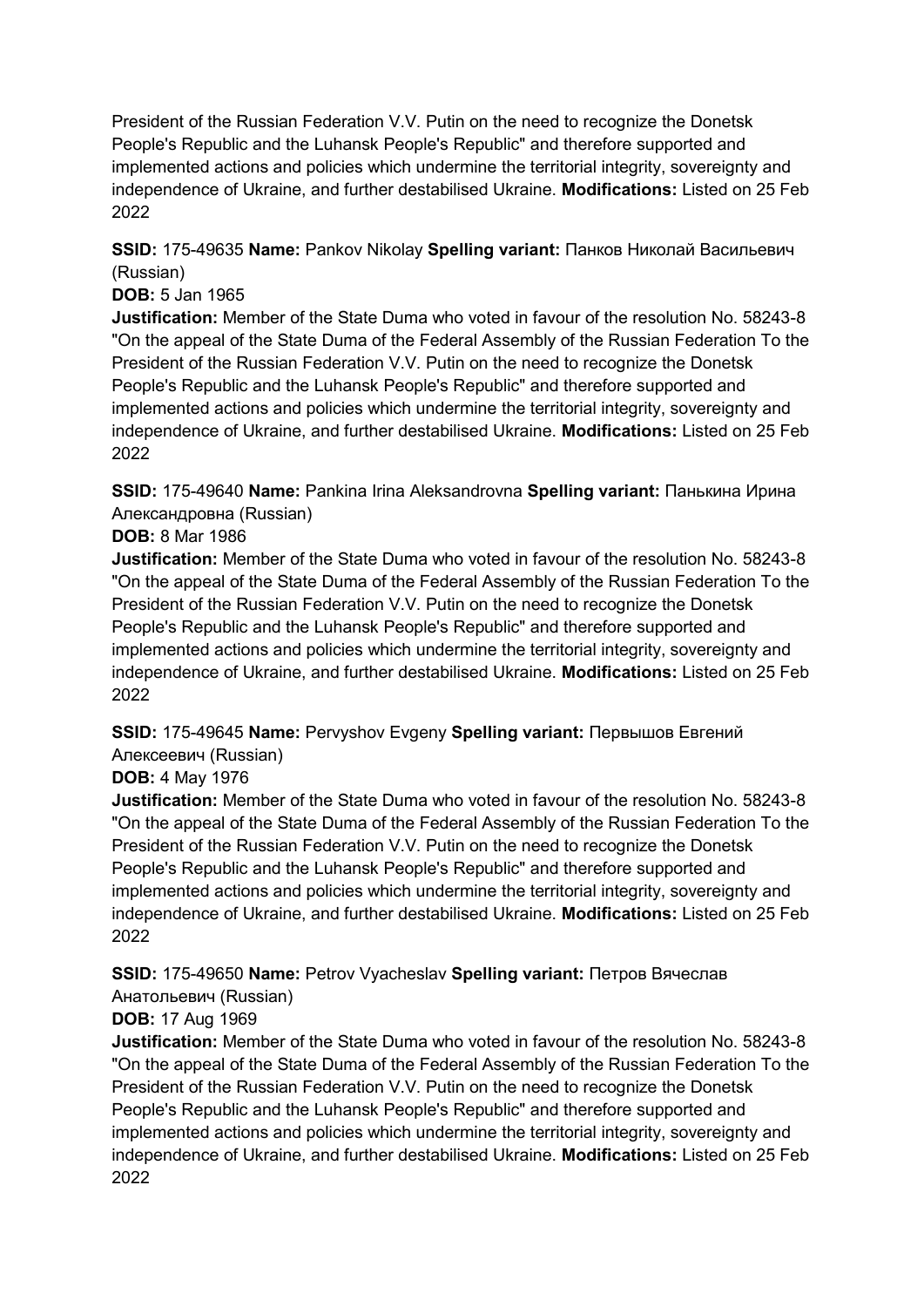**SSID:** 175-49655 **Name:** Petrov Sergey **Spelling variant:** Петров Сергей Валериевич (Russian)

**DOB:** 19 Apr 1965

**Justification:** Member of the State Duma who voted in favour of the resolution No. 58243-8 "On the appeal of the State Duma of the Federal Assembly of the Russian Federation To the President of the Russian Federation V.V. Putin on the need to recognize the Donetsk People's Republic and the Luhansk People's Republic" and therefore supported and implemented actions and policies which undermine the territorial integrity, sovereignty and independence of Ukraine, and further destabilised Ukraine. **Modifications:** Listed on 25 Feb 2022

**SSID:** 175-49660 **Name:** Petrov Yury **Spelling variant:** Петров Юрий Александрович (Russian)

**DOB:** 10 Apr 1947

**Justification:** Member of the State Duma who voted in favour of the resolution No. 58243-8 "On the appeal of the State Duma of the Federal Assembly of the Russian Federation To the President of the Russian Federation V.V. Putin on the need to recognize the Donetsk People's Republic and the Luhansk People's Republic" and therefore supported and implemented actions and policies which undermine the territorial integrity, sovereignty and independence of Ukraine, and further destabilised Ukraine. **Modifications:** Listed on 25 Feb 2022

**SSID:** 175-49665 **Name:** Petrunin Nikolay **Spelling variant:** Петрунин Николай Юрьевич (Russian)

**DOB:** 27 Feb 1976

**Justification:** Member of the State Duma who voted in favour of the resolution No. 58243-8 "On the appeal of the State Duma of the Federal Assembly of the Russian Federation To the President of the Russian Federation V.V. Putin on the need to recognize the Donetsk People's Republic and the Luhansk People's Republic" and therefore supported and implemented actions and policies which undermine the territorial integrity, sovereignty and independence of Ukraine, and further destabilised Ukraine. **Modifications:** Listed on 25 Feb 2022

**SSID:** 175-49670 **Name:** Pivnenko Valentina **Spelling variant:** Пивненко Валентина Николаевна (Russian)

**DOB:** 14 Jun 1947

**Justification:** Member of the State Duma who voted in favour of the resolution No. 58243-8 "On the appeal of the State Duma of the Federal Assembly of the Russian Federation To the President of the Russian Federation V.V. Putin on the need to recognize the Donetsk People's Republic and the Luhansk People's Republic" and therefore supported and implemented actions and policies which undermine the territorial integrity, sovereignty and independence of Ukraine, and further destabilised Ukraine. **Modifications:** Listed on 25 Feb 2022

**SSID:** 175-49675 **Name:** Pilipenko Olga **Spelling variant:** Пилипенко Ольга Васильевна (Russian)

**DOB:** 4 Jan 1966

**Justification:** Member of the State Duma who voted in favour of the resolution No. 58243-8 "On the appeal of the State Duma of the Federal Assembly of the Russian Federation To the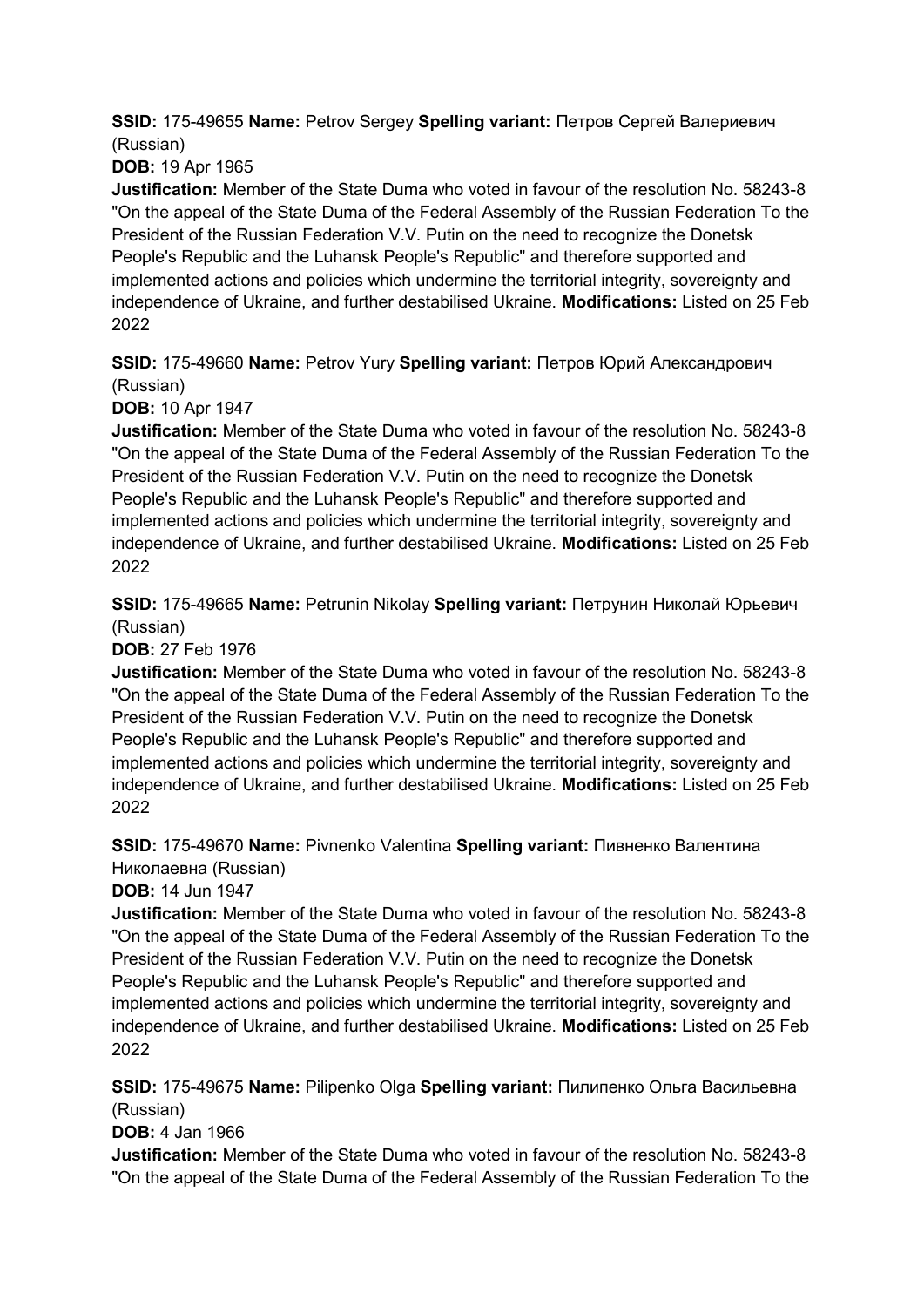President of the Russian Federation V.V. Putin on the need to recognize the Donetsk People's Republic and the Luhansk People's Republic" and therefore supported and implemented actions and policies which undermine the territorial integrity, sovereignty and independence of Ukraine, and further destabilised Ukraine. **Modifications:** Listed on 25 Feb 2022

**SSID:** 175-49680 **Name:** Pirog Dmitri **Spelling variant:** Пирог Дмитрий Юрьевич (Russian)

#### **DOB:** 27 Jun 1980

**Justification:** Member of the State Duma who voted in favour of the resolution No. 58243-8 "On the appeal of the State Duma of the Federal Assembly of the Russian Federation To the President of the Russian Federation V.V. Putin on the need to recognize the Donetsk People's Republic and the Luhansk People's Republic" and therefore supported and implemented actions and policies which undermine the territorial integrity, sovereignty and independence of Ukraine, and further destabilised Ukraine. **Modifications:** Listed on 25 Feb 2022

**SSID:** 175-49685 **Name:** Plotnikov Vladimir **Spelling variant:** Плотников Владимир Николаевич (Russian)

**DOB:** 30 Nov 1961

**Justification:** Member of the State Duma who voted in favour of the resolution No. 58243-8 "On the appeal of the State Duma of the Federal Assembly of the Russian Federation To the President of the Russian Federation V.V. Putin on the need to recognize the Donetsk People's Republic and the Luhansk People's Republic" and therefore supported and implemented actions and policies which undermine the territorial integrity, sovereignty and independence of Ukraine, and further destabilised Ukraine. **Modifications:** Listed on 25 Feb 2022

**SSID:** 175-49690 **Name:** Pogorelyy Dmitriy Viktorovich **Spelling variant:** Погорелый Дмитрий Викторович (Russian)

#### **DOB:** 4 Oct 1977

**Justification:** Member of the State Duma who voted in favour of the resolution No. 58243-8 "On the appeal of the State Duma of the Federal Assembly of the Russian Federation To the President of the Russian Federation V.V. Putin on the need to recognize the Donetsk People's Republic and the Luhansk People's Republic" and therefore supported and implemented actions and policies which undermine the territorial integrity, sovereignty and independence of Ukraine, and further destabilised Ukraine. **Modifications:** Listed on 25 Feb 2022

**SSID:** 175-49695 **Name:** Poluyanova Nataliya **Spelling variant:** Полуянова Наталия Владимировна (Russian)

# **DOB:** 11 Mar 1981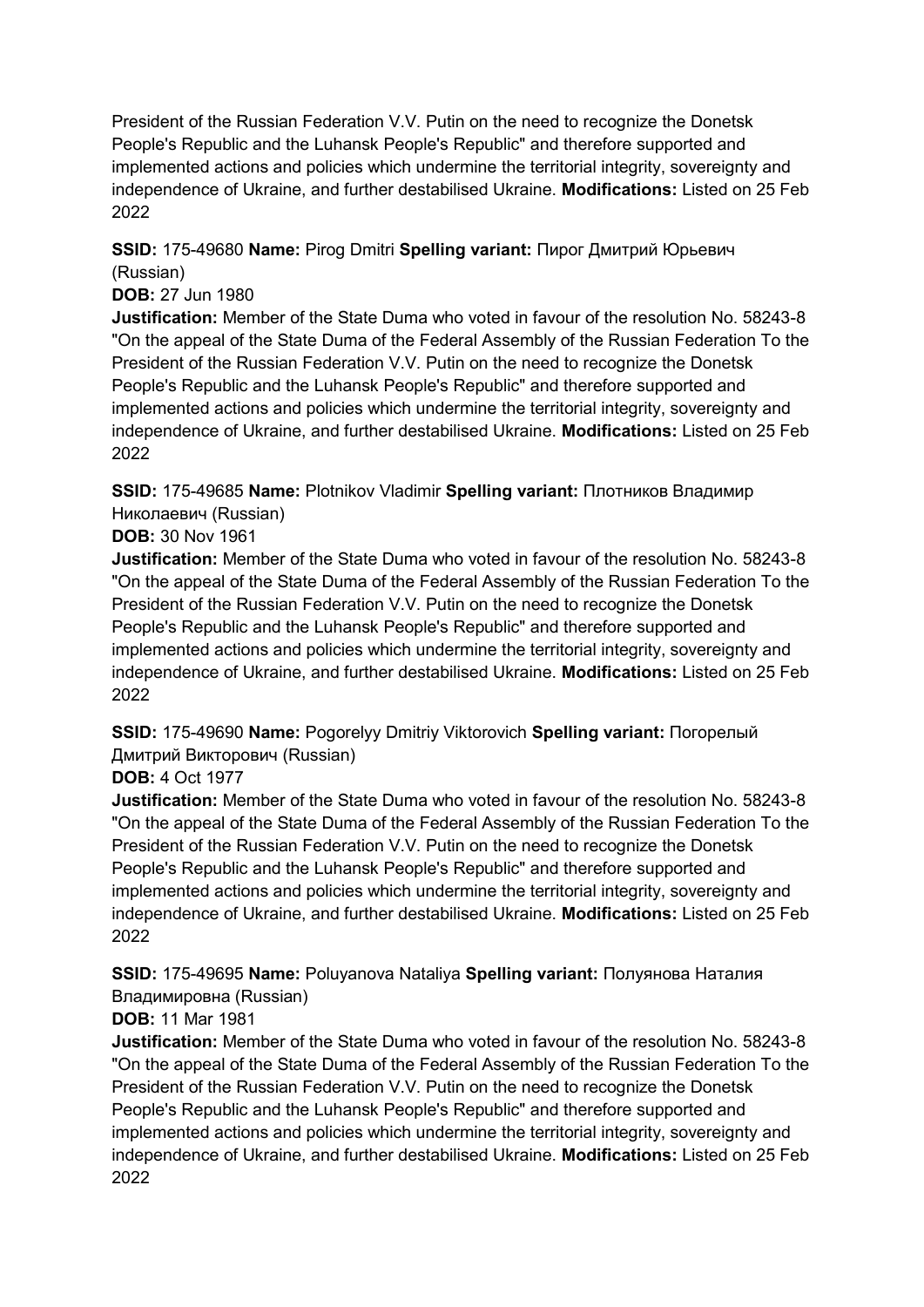**SSID:** 175-49700 **Name:** Ponomarev Arkady **Spelling variant:** Пономарёв Аркадий Николаевич (Russian)

**DOB:** 16 May 1956

**Justification:** Member of the State Duma who voted in favour of the resolution No. 58243-8 "On the appeal of the State Duma of the Federal Assembly of the Russian Federation To the President of the Russian Federation V.V. Putin on the need to recognize the Donetsk People's Republic and the Luhansk People's Republic" and therefore supported and implemented actions and policies which undermine the territorial integrity, sovereignty and independence of Ukraine, and further destabilised Ukraine. **Modifications:** Listed on 25 Feb 2022

**SSID:** 175-49705 **Name:** Popov Yevgeny **Spelling variant:** Попов Евгений (Russian) **DOB:** 11 Sep 1978

**Justification:** Member of the State Duma who voted in favour of the resolution No. 58243-8 "On the appeal of the State Duma of the Federal Assembly of the Russian Federation To the President of the Russian Federation V.V. Putin on the need to recognize the Donetsk People's Republic and the Luhansk People's Republic" and therefore supported and implemented actions and policies which undermine the territorial integrity, sovereignty and independence of Ukraine, and further destabilised Ukraine. **Modifications:** Listed on 25 Feb 2022

**SSID:** 175-49710 **Name:** Prokopyev Aleksandr **Spelling variant:** Прокопьев Александр Сергеевич (Russian)

### **DOB:** 5 Aug 1986

**Justification:** Member of the State Duma who voted in favour of the resolution No. 58243-8 "On the appeal of the State Duma of the Federal Assembly of the Russian Federation To the President of the Russian Federation V.V. Putin on the need to recognize the Donetsk People's Republic and the Luhansk People's Republic" and therefore supported and implemented actions and policies which undermine the territorial integrity, sovereignty and independence of Ukraine, and further destabilised Ukraine. **Modifications:** Listed on 25 Feb 2022

**SSID:** 175-49715 **Name:** Ptitsyn Roman **Spelling variant:** Птицын Роман Викторович (Russian)

**DOB:** 8 Sep 1975

**Justification:** Member of the State Duma who voted in favour of the resolution No. 58243-8 "On the appeal of the State Duma of the Federal Assembly of the Russian Federation To the President of the Russian Federation V.V. Putin on the need to recognize the Donetsk People's Republic and the Luhansk People's Republic" and therefore supported and implemented actions and policies which undermine the territorial integrity, sovereignty and independence of Ukraine, and further destabilised Ukraine. **Modifications:** Listed on 25 Feb 2022

**SSID:** 175-49720 **Name:** Reznik Vladislav **Spelling variant:** Резник Владислав Матусович (Russian)

**DOB:** 17 May 1954

**Justification:** Member of the State Duma who voted in favour of the resolution No. 58243-8 "On the appeal of the State Duma of the Federal Assembly of the Russian Federation To the President of the Russian Federation V.V. Putin on the need to recognize the Donetsk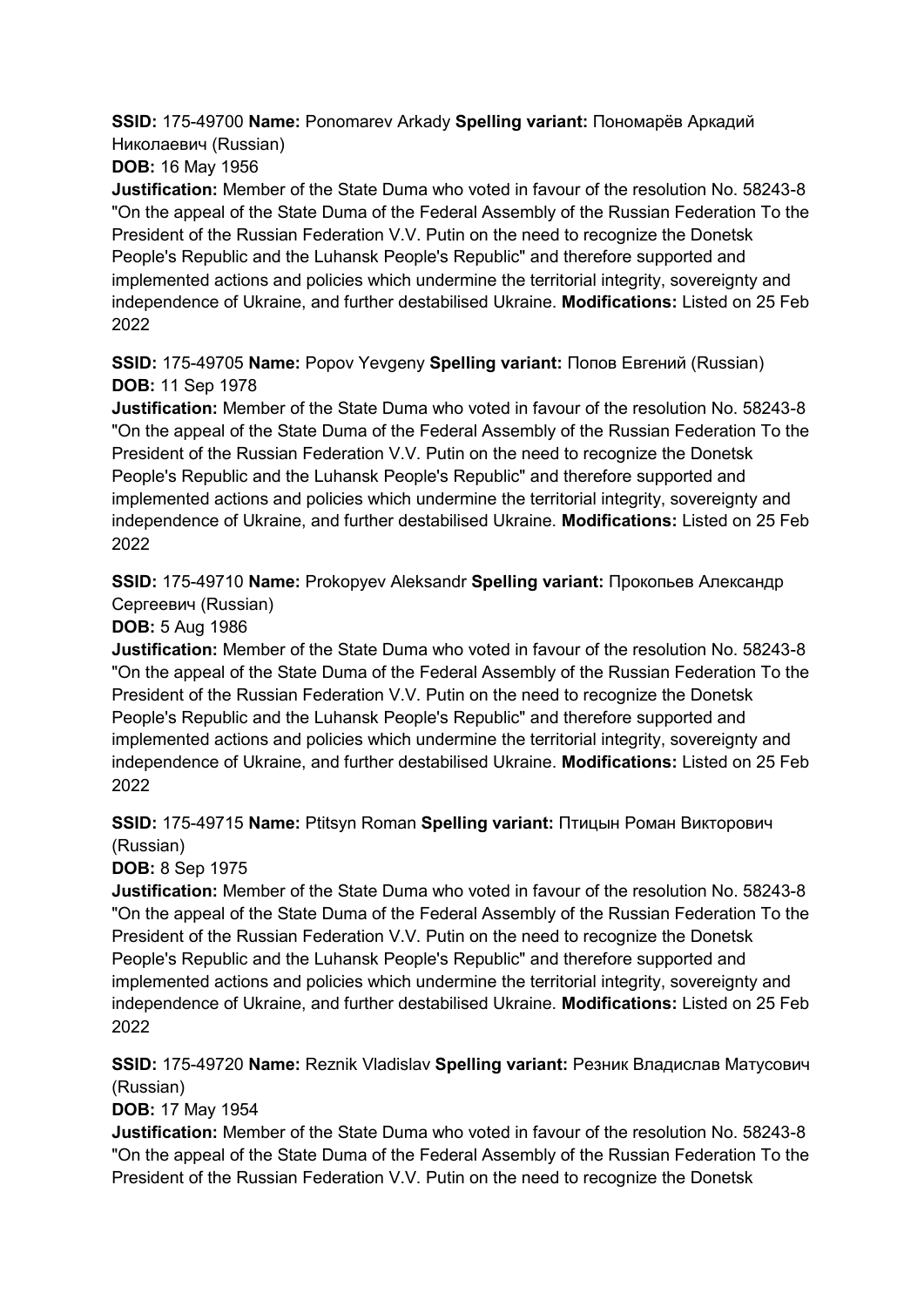People's Republic and the Luhansk People's Republic" and therefore supported and implemented actions and policies which undermine the territorial integrity, sovereignty and independence of Ukraine, and further destabilised Ukraine. **Modifications:** Listed on 25 Feb 2022

### **SSID:** 175-49725 **Name:** Resin Vladimir **Spelling variant:** Ресин Владимир Иосифович (Russian)

**DOB:** 21 Feb 1936

**Justification:** Member of the State Duma who voted in favour of the resolution No. 58243-8 "On the appeal of the State Duma of the Federal Assembly of the Russian Federation To the President of the Russian Federation V.V. Putin on the need to recognize the Donetsk People's Republic and the Luhansk People's Republic" and therefore supported and implemented actions and policies which undermine the territorial integrity, sovereignty and independence of Ukraine, and further destabilised Ukraine. **Modifications:** Listed on 25 Feb 2022

**SSID:** 175-49730 **Name:** Rodina Victoria **Spelling variant:** Родина Виктория Сергеевна (Russian)

#### **DOB:** 29 Oct 1989

**Justification:** Member of the State Duma who voted in favour of the resolution No. 58243-8 "On the appeal of the State Duma of the Federal Assembly of the Russian Federation To the President of the Russian Federation V.V. Putin on the need to recognize the Donetsk People's Republic and the Luhansk People's Republic" and therefore supported and implemented actions and policies which undermine the territorial integrity, sovereignty and independence of Ukraine, and further destabilised Ukraine. **Modifications:** Listed on 25 Feb 2022

**SSID:** 175-49735 **Name:** Rodnina Irina **Spelling variant:** Роднина Ирина Константиновна (Russian)

#### **DOB:** 12 Sep 1949

**Justification:** Member of the State Duma who voted in favour of the resolution No. 58243-8 "On the appeal of the State Duma of the Federal Assembly of the Russian Federation To the President of the Russian Federation V.V. Putin on the need to recognize the Donetsk People's Republic and the Luhansk People's Republic" and therefore supported and implemented actions and policies which undermine the territorial integrity, sovereignty and independence of Ukraine, and further destabilised Ukraine. **Modifications:** Listed on 25 Feb 2022

**SSID:** 175-49740 **Name:** Romanenko Roman **Spelling variant:** Романенко Роман Юрьевич (Russian)

# **DOB:** 9 Aug 1971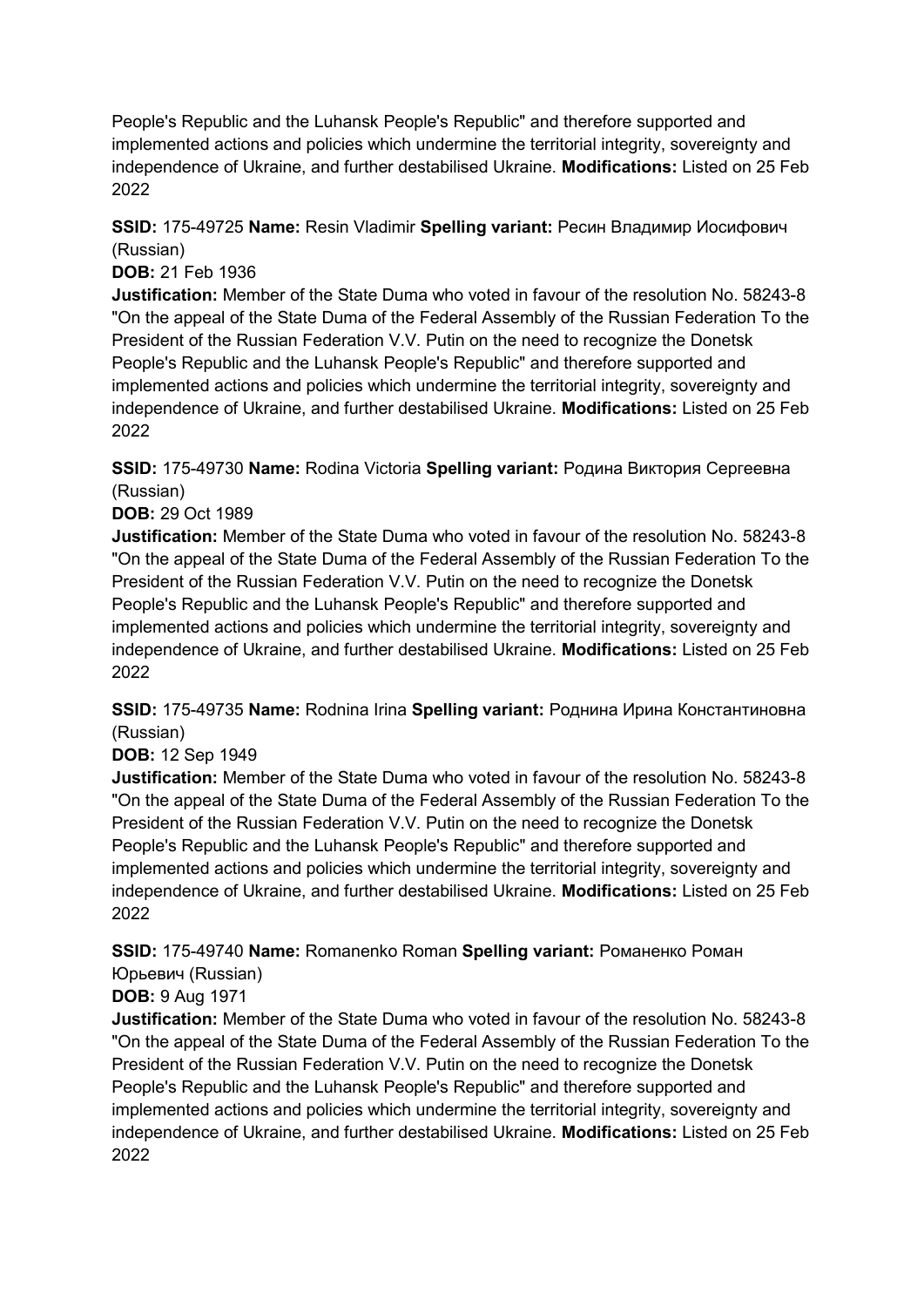**SSID:** 175-49745 **Name:** Romanov Mikhail **Spelling variant:** Романов Михаил Валентинович (Russian)

**DOB:** 3 Nov 1984

**Justification:** Member of the State Duma who voted in favour of the resolution No. 58243-8 "On the appeal of the State Duma of the Federal Assembly of the Russian Federation To the President of the Russian Federation V.V. Putin on the need to recognize the Donetsk People's Republic and the Luhansk People's Republic" and therefore supported and implemented actions and policies which undermine the territorial integrity, sovereignty and independence of Ukraine, and further destabilised Ukraine. **Modifications:** Listed on 25 Feb 2022

**SSID:** 175-49750 **Name:** Rudensky Igor **Spelling variant:** Руденский Игорь Николаевич (Russian)

**DOB:** 11 Sep 1962

**Justification:** Member of the State Duma who voted in favour of the resolution No. 58243-8 "On the appeal of the State Duma of the Federal Assembly of the Russian Federation To the President of the Russian Federation V.V. Putin on the need to recognize the Donetsk People's Republic and the Luhansk People's Republic" and therefore supported and implemented actions and policies which undermine the territorial integrity, sovereignty and independence of Ukraine, and further destabilised Ukraine. **Modifications:** Listed on 25 Feb 2022

**SSID:** 175-49755 **Name:** Rumyantsev Alexander **Spelling variant:** Румянцев Александр Григорьевич (Russian)

**DOB:** 12 Feb 1947

**Justification:** Member of the State Duma who voted in favour of the resolution No. 58243-8 "On the appeal of the State Duma of the Federal Assembly of the Russian Federation To the President of the Russian Federation V.V. Putin on the need to recognize the Donetsk People's Republic and the Luhansk People's Republic" and therefore supported and implemented actions and policies which undermine the territorial integrity, sovereignty and independence of Ukraine, and further destabilised Ukraine. **Modifications:** Listed on 25 Feb 2022

**SSID:** 175-49760 **Name:** Ryabtseva Zhanna **Spelling variant:** Рябцева Жанна Анатольевна (Russian)

**DOB:** 8 Dec 1977

**Justification:** Member of the State Duma who voted in favour of the resolution No. 58243-8 "On the appeal of the State Duma of the Federal Assembly of the Russian Federation To the President of the Russian Federation V.V. Putin on the need to recognize the Donetsk People's Republic and the Luhansk People's Republic" and therefore supported and implemented actions and policies which undermine the territorial integrity, sovereignty and independence of Ukraine, and further destabilised Ukraine. **Modifications:** Listed on 25 Feb 2022

**SSID:** 175-49765 **Name:** Cherniak Aleksei Yurievich **Spelling variant:** ЧЕРНЯК Алексей Юрьевич (Russian)

**Sex:** M **DOB:** 27 Aug 1973 **POB:** Alma-Ata, Kazakhstan **Nationality:** Russian Federation **Justification:** Member of the State Duma of the Russian Federation since 19 Sep 2021. Elected from the illegally annexed 'Autonomous Republic of Crimea' in the so-called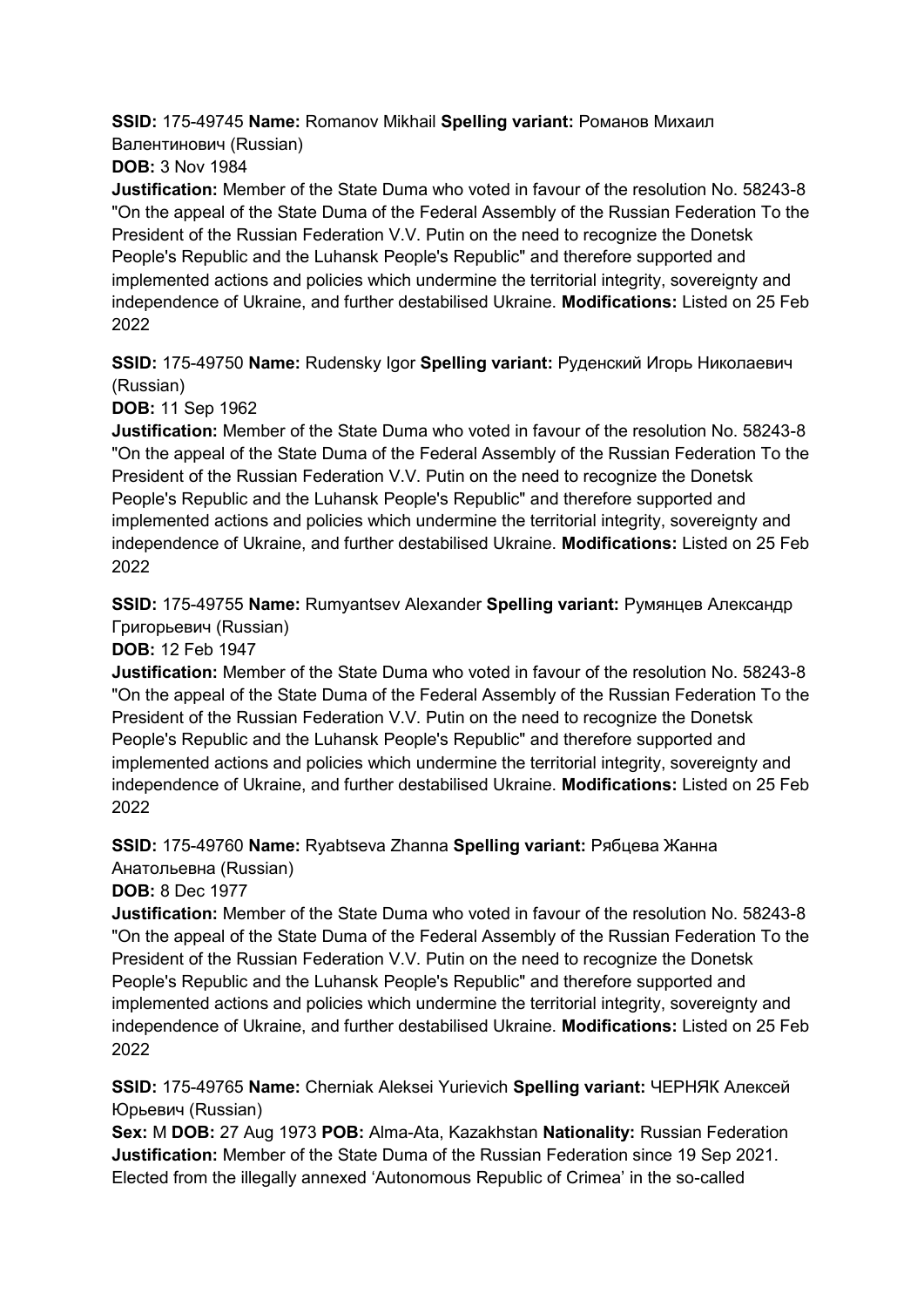'Simferopol constituency'., , Member of the ruling United Russia party., , In taking on and acting in this capacity, he has worked for further integration of the so-called 'Republic of Crimea' into the Russian Federation and thereby actively supported actions and implemented policies which undermine or threaten the territorial integrity, sovereignty and independence of Ukraine. **Modifications:** Listed on 25 Feb 2022

**SSID:** 175-49772 **Name:** Babashov Leonid Ivanovich **Spelling variant:** БАБАШОВ Леонид Иванович (Russian)

**Sex:** M **DOB:** 31 Jan 1966 **POB:** Petrovka, Crimea Oblast, Ukraine **Justification:** Member of the State Duma of the Russian Federation since 19 Sep 2021. Elected from the illegally annexed 'Autonomous Republic of Crimea' in the so-called 'Yevpatoria constituency'., , Member of the ruling United Russia party., , In taking on and acting in this capacity, he has worked for further integration of the so-called 'Republic of Crimea' into the Russian Federation and thereby actively supported actions and implemented policies which undermine or threaten the territorial integrity, sovereignty and independence of Ukraine. **Modifications:** Listed on 25 Feb 2022

**SSID:** 175-49779 **Name:** Lobach Tatiana Georgievna **Spelling variant:** ЛОБАЧ Татьяна Георгиевна (Russian)

**Sex:** W **DOB:** 8 Jan 1974 **POB:** Khmelnytskyi, Ukraine

**Justification:** Member of the State Duma of the Russian Federation since 19 Sep 2021. Elected from the illegally annexed City of Sevastopol in the so-called 'Sevastopol constituency'., , Member of the ruling United Russia party., , In taking on and acting in this capacity, she has worked for further integration of the illegally annexed City of Sevastopol into the Russian Federation and thereby actively supported actions and implemented policies which undermine or threaten the territorial integrity, sovereignty and independence of Ukraine. **Modifications:** Listed on 25 Feb 2022

**SSID:** 175-49786 **Name:** Faustova Nina Sergeevna **Spelling variant:** ФАУСТОВА Нина Сергеевна (Russian)

**Sex:** W **DOB:** 11 Jul 1983 **POB:** Kyzyl, Republic of Tuva, Russian Federation **Justification:** Head of the Sevastopol electoral commission, which took part in the organisation of the so-called elections in the illegally annexed 'Autonomous Republic of Crimea' and City of Sevastopol held in Sep 2021., , In taking on and acting in this capacity, she actively supported and implemented actions and policies which undermine the territorial integrity, sovereignty and independence of Ukraine, and further destabilised Ukraine. **Modifications:** Listed on 25 Feb 2022

**SSID:** 175-49793 **Name:** Chmyhalov Aleksandr Evgenevich **Spelling variant:** ЧМЫХАЛОВ Александр Евгеньевич (Russian)

**Sex:** M **DOB:** 13 Jun 1990

**Justification:** Deputy Head of the Sevastopol electoral commission, which took part in the organisation of the so-called elections in the illegally annexed 'Autonomous Republic of Crimea' and City of Sevastopol held in Sep 2021., , Member of the ruling 'United Russia' party., , In taking on and acting in this capacity, he actively supported and implemented actions and policies which undermine the territorial integrity, sovereignty and independence of Ukraine, and further destabilised Ukraine. **Modifications:** Listed on 25 Feb 2022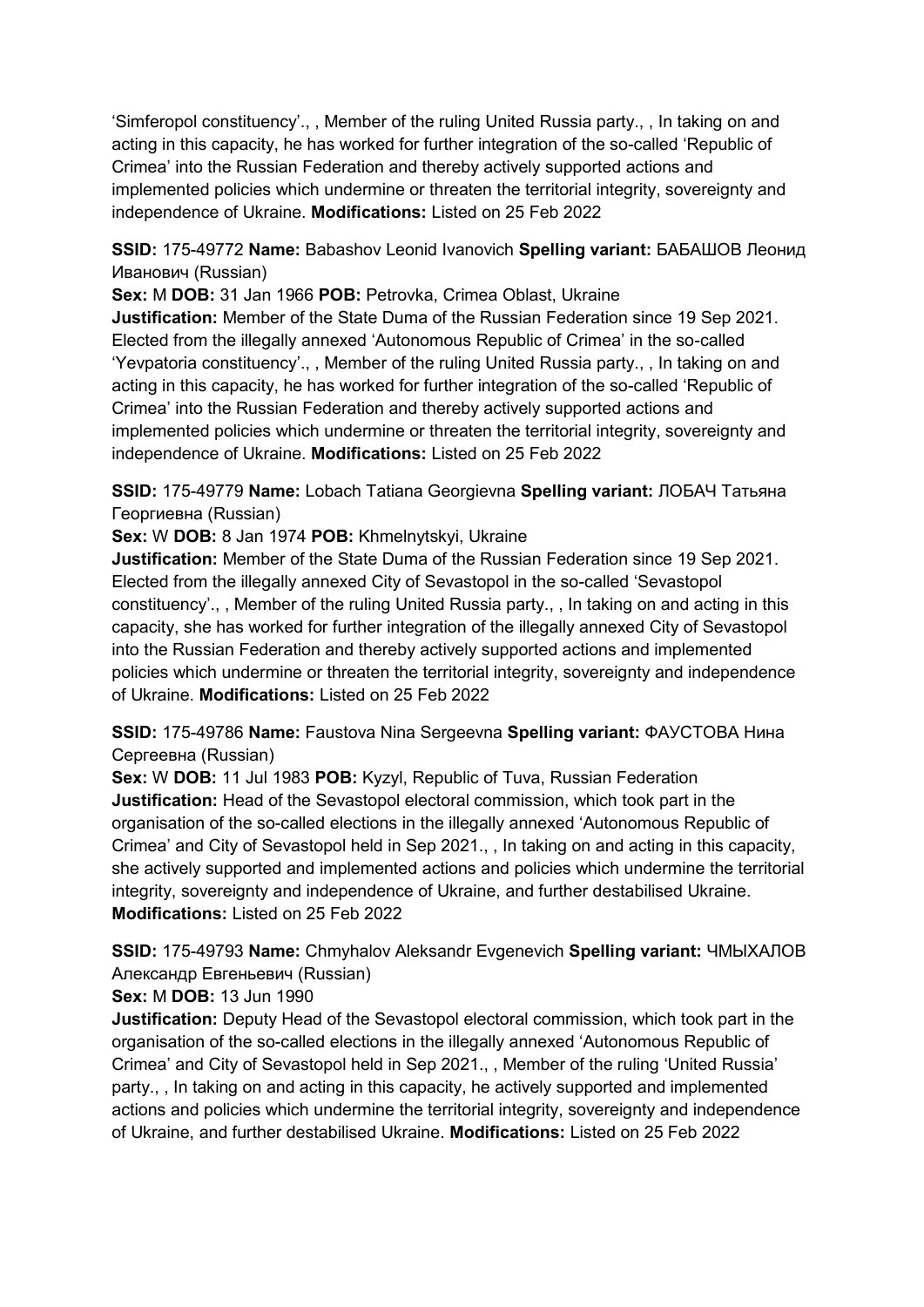**SSID:** 175-49798 **Name:** Shhagoshev Adalbi **Spelling variant:** Шхагошев Адальби Люлевич (Russian)

**DOB:** 6 Jun 1967

**Justification:** Member of the State Duma who voted in favour of the resolution No. 58243-8 "On the appeal of the State Duma of the Federal Assembly of the Russian Federation To the President of the Russian Federation V.V. Putin on the need to recognize the Donetsk People's Republic and the Luhansk People's Republic" and therefore supported and implemented actions and policies which undermine the territorial integrity, sovereignty and independence of Ukraine, and further destabilised Ukraine. **Modifications:** Listed on 25 Feb 2022

**SSID:** 175-49803 **Name:** Anikeev Grigori Wiktorowitsch **Spelling variant:** Аникеев Григорий Викторович (Russian)

**DOB:** 28 Feb 1972

**Justification:** Member of the State Duma who voted in favour of the resolution No. 58243-8 "On the appeal of the State Duma of the Federal Assembly of the Russian Federation To the President of the Russian Federation V.V. Putin on the need to recognize the Donetsk People's Republic and the Luhansk People's Republic" and therefore supported and implemented actions and policies which undermine the territorial integrity, sovereignty and independence of Ukraine, and further destabilised Ukraine. **Modifications:** Listed on 25 Feb 2022

### **Entities**

**SSID:** 175-48049 **Name:** Internet Research Agency **Spelling variant:** Агентство интернетисследований (Russian)

**DOF:** 2013 **Address:** St. Petersburg, Russian Federation

**Justification: a)** Internet Research Agency is a Russian company engaged in online influence operations on behalf of Russia. Its ultimate objective is to manipulate the public opinion. **b)** The company conducts disinformation campaigns targeting Ukraine's agenda by influencing elections or perceptions of the annexation of Crimea or the conflict in Donbas. In this capacity, the Internet Research Agency is responsible for actively supporting actions which undermine and threaten the territorial integrity, sovereignty and independence of Ukraine. **c)** The company is financed by Yevgeny Prigozhin, and therefore associated with a listed person. **Other information:** Associated individuals: Yevgeny Prigozhin **Modifications:** Listed on 25 Feb 2022

**SSID:** 175-48057 **Name:** Bank Rossiya **Spelling variant:** Банк «Россия» (Russian) **DOF:** 27 Jun 1990 **Address:** Pl Rastrelli 2 Liter A, St. Petersburg, 191124, Russian Federation

**Justification: a)** Bank Rossiya is the personal bank of Senior Officials of the Russian Federation. In this capacity, Bank Rossiya supports and benefits from Russian decisionmakers responsible for the annexation of Crimea or the destabilisation of Eastern Ukraine. **b)** Bank Rossiya has important stakes in the National Media Group which, in turn, controls television stations which actively support the Russian government's policies of destabilisation of Ukraine. Since the illegal annexation of Crimea, Bank Rossiya has opened branches across Crimea and Sevastopol. Bank Rossiya also provided a loan to Federal State Unitary Enterprise "Crimean Railway" and supports the construction of the railway over the Crimean bridge. Therefore, Bank Rossiya supports financially actions which undermine